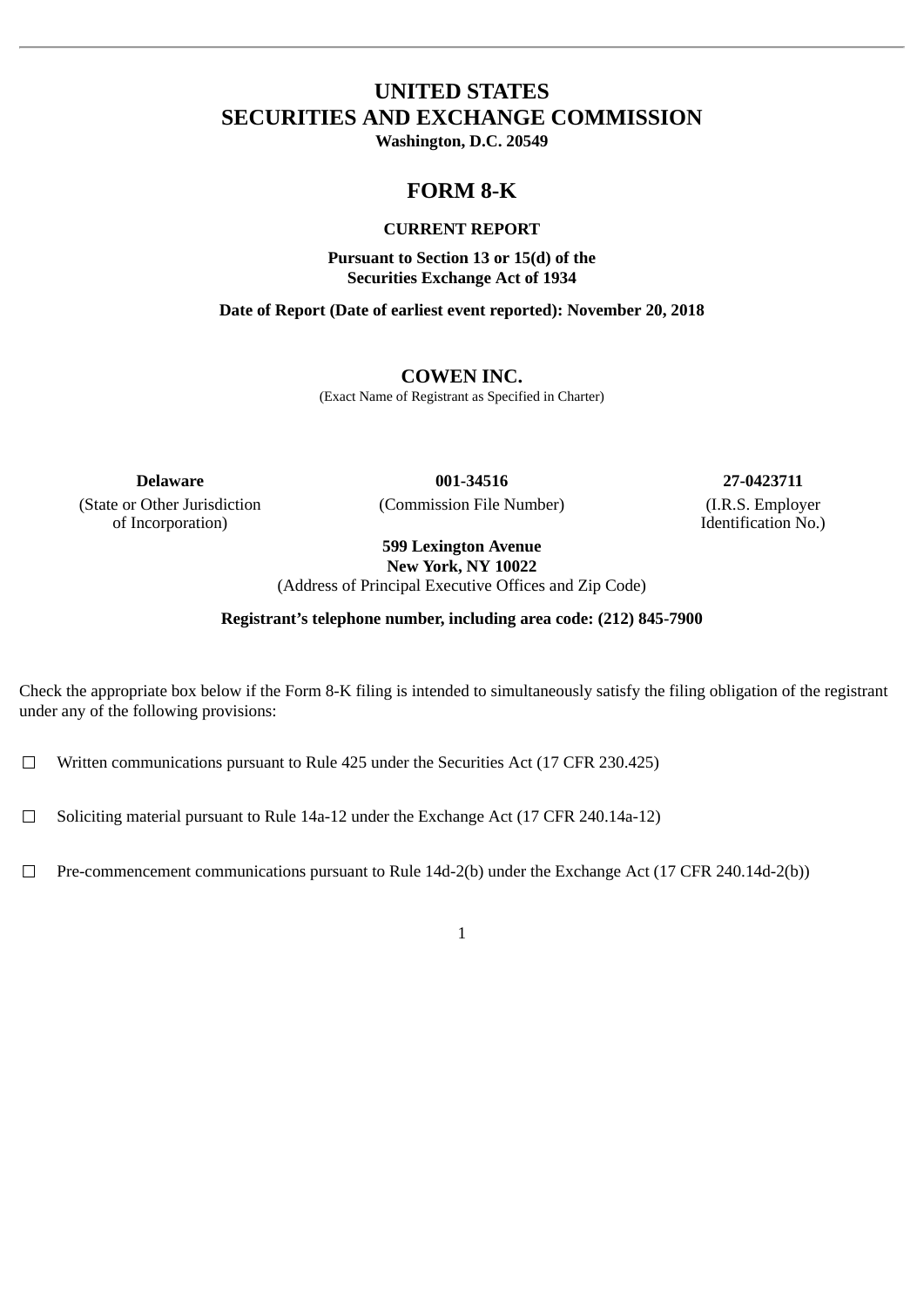☐ Pre-commencement communications pursuant to Rule 13e-4(c) under the Exchange Act (17 CFR 240.13e-4(c))

Indicate by check mark whether the registrant is an emerging growth company as defined in Rule 405 of the Securities Act (17 CFR 230.405) or Rule 12b-2 of the Exchange Act (17 CFR 240.12b-2).

Emerging growth company  $\Box$ 

If an emerging growth company, indicate by check mark if the registrant has elected not to use the extended transition period for complying with any new or revised financial accounting standards provided pursuant to Section 13(a) of the Exchange Act.  $\Box$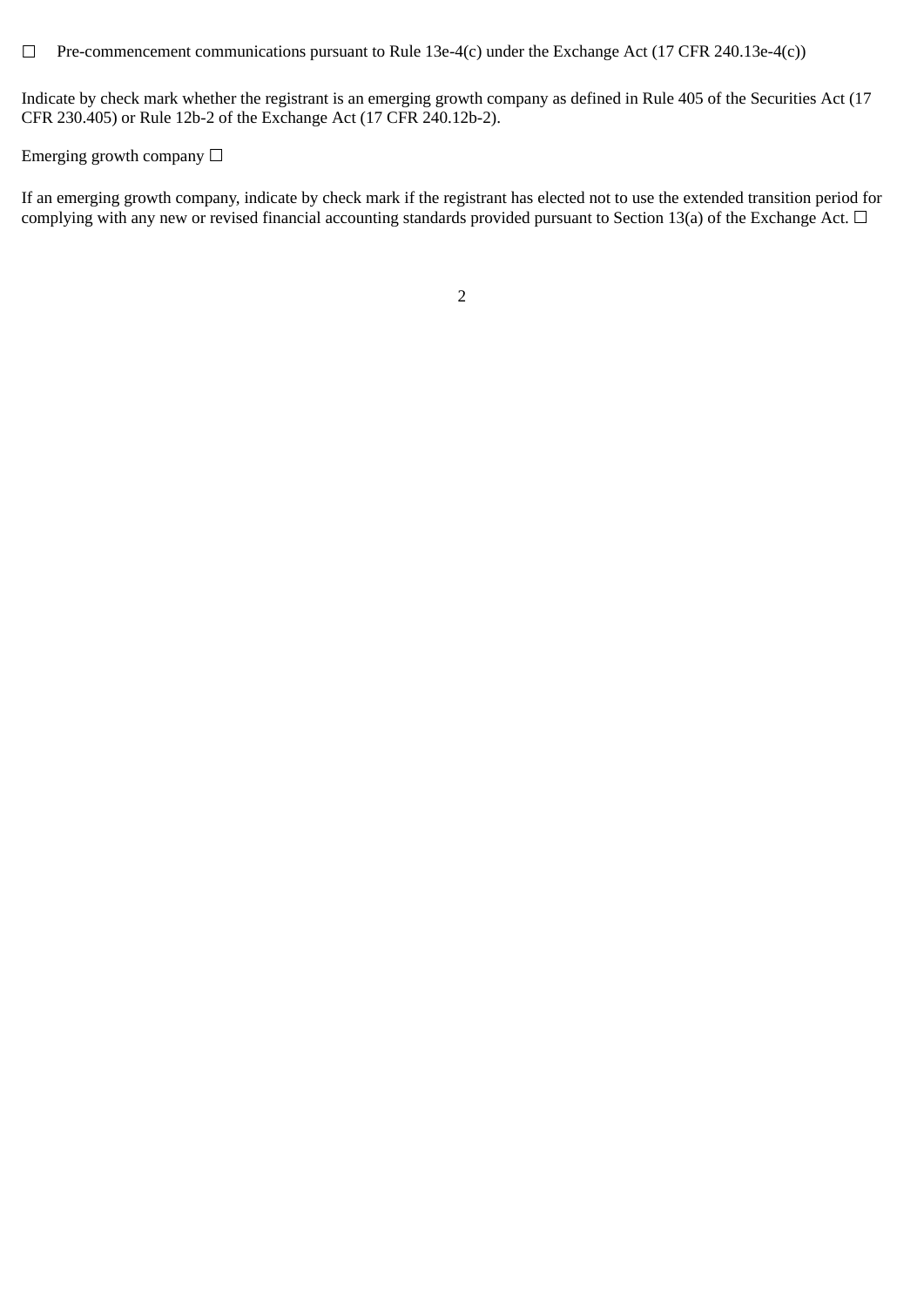#### **Item 1.01. Entry into a Material Definitive Agreement.**

On November 20, 2018, Cowen Inc. (the "Company"), together with Cowen International Limited and Cowen QN Acquisition LLC, each an indirect wholly-owned subsidiary of the Company (collectively, the "Buyers"), entered into a Purchase Agreement (the "Purchase Agreement"), dated as of November 20, 2018, with the direct owners of equity interests (collectively, the "Sellers"), certain individuals who are the owners of the Sellers that are entities (the "Beneficial Owners"), in Quarton Management AG, Quarton International Europe AG, Quarton Partners, LLC and Quarton Securities GP, LLC (together with their subsidiaries, the "Group Companies"), and certain of the Beneficial Owners acting in their capacity as representatives of the Sellers and the other Beneficial Owners.

The Purchase Agreement provides that, subject to the satisfaction of the closing conditions of the Purchase Agreement, the Buyers will purchase from the Sellers 100% of the outstanding equity interests (the "Interests") of the Group Companies from the applicable Sellers (the "Acquisition"). Pursuant to the Purchase Agreement, the Buyers will pay an aggregate purchase price (the "Purchase Price") consisting of (i) \$75 million paid at the closing of the Acquisition, subject to certain net working capital and other customary adjustments (the "Base Purchase Price"), and (ii) contingent payments based on the annual revenues (as calculated under the Purchase Agreement) attributable to the completion of certain M&A and debt advisory transactions by the Group Companies and the Company, subject to the terms and on the conditions set forth in the Purchase Agreement, in each of the first four years following the closing of the Acquisition and, if certain conditions are met, an additional fifth year following the closing of the Acquisition. A maximum of \$40 million in contingent payments in respect of such annual revenues (as calculated under the Purchase Agreement) is achievable over such four-year period or, if applicable, such five-year period.

A portion of the Base Purchase Price will be deposited into escrow as further described below. The Purchase Price paid to the Sellers will be made in a combination of 80% cash and 20% shares of the Company's Class A Common Stock. Any shares of the Company's Class A Common Stock issued in connection with the Acquisition will be valued based on the 30-trading day volume-weighted average price per share as of the date on which such shares are to be issued. A portion of the Base Purchase Price in an aggregate amount equal to \$250,000 in cash will be deposited into escrow accounts to be available to satisfy certain net working capital and other customary adjustments to the Base Purchase Price. Additionally, a portion of the Purchase Price in an amount equal to \$300,000 in cash will be deposited into an escrow account to be available to satisfy certain claims for indemnification that the Buyers may have under the Purchase Agreement.

The Purchase Agreement contains customary representations, warranties and covenants for a transaction of this type regarding, among other things, the Group Companies' corporate organization and capitalization, the accuracy of financial statements provided to the Buyers, the absence of certain changes or events relating to Group Companies since December 31, 2017 and compliance with law. Similarly, the Sellers make representations and warranties regarding, among other things, title to their respective Interests, and the Beneficial Owners make representations and warranties regarding, among other things, their respective ownership of the applicable Sellers.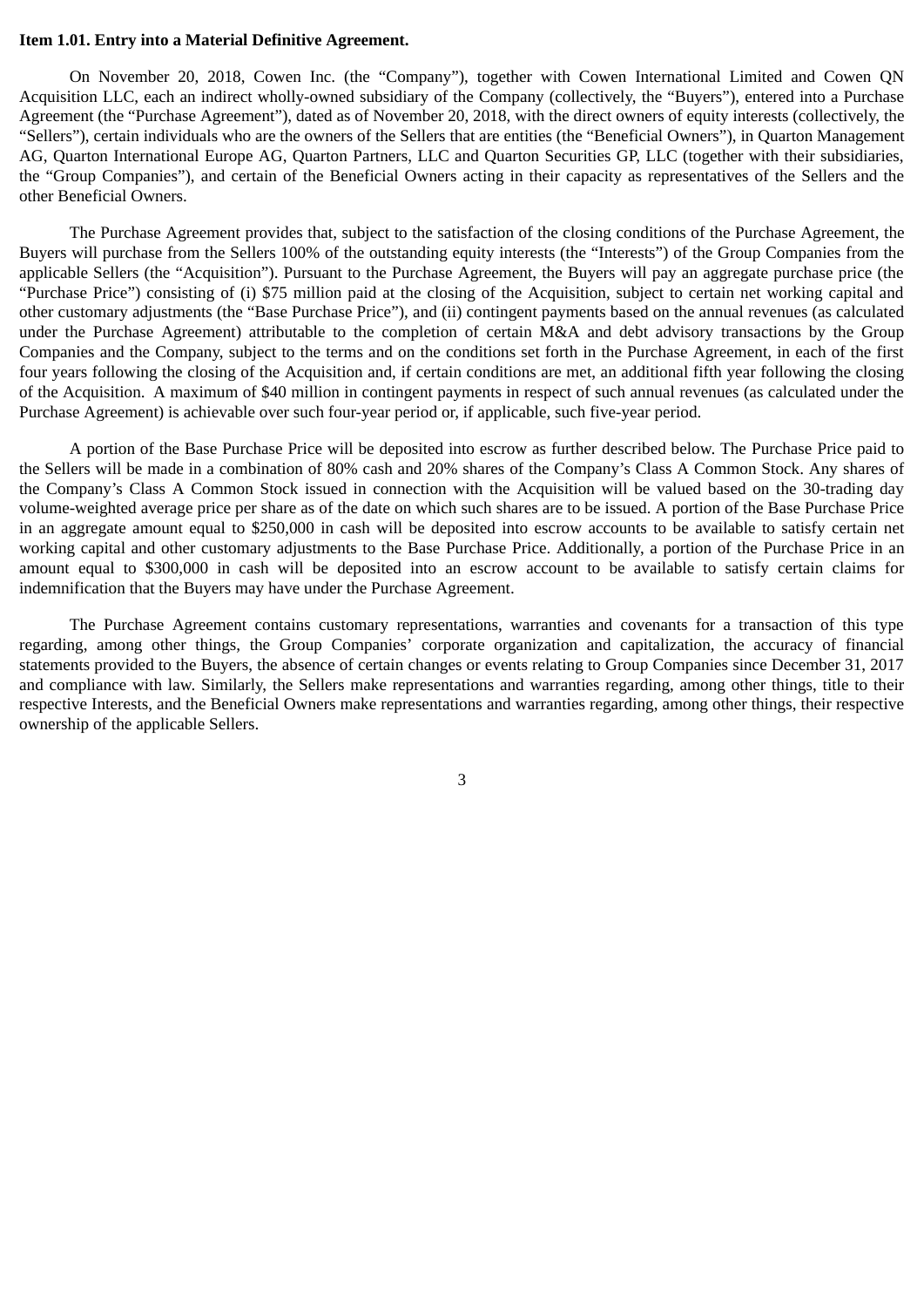Additionally, the Buyers make representations and warranties regarding, among other things, their corporate organization. The Purchase Agreement also contains post-closing indemnification obligations, subject to certain limitations contained therein.

The parties have made certain customary covenants in the Purchase Agreement, including, among other things, that the Sellers will use their reasonable best efforts to obtain approval of the Financial Industry Regulatory Authority, Inc. ("FINRA") for the acquisition of Quarton Securities, L.P., an SEC registered broker-dealer and FINRA member firm, in connection with the Acquisition. In addition, the Sellers have made certain covenants in the Purchase Agreement, including agreement to cause the Group Companies to conduct their business in the ordinary course between the execution of the Purchase Agreement and the closing of the Acquisition. Pursuant to the Purchase Agreement, the Company has guaranteed the performance of the Buyers' obligations under the Purchase Agreement and the Beneficial Owners have guaranteed the performance of the applicable Sellers' obligations under the Purchase Agreement.

Each party's obligation to consummate the Acquisition is subject to various closing conditions, including, but not limited to, for the Company, (i) receipt of the FINRA approval or, in the alternative, subject to certain conditions, the passage of 35 days after the filing of Sellers' application for FINRA approval without FINRA having advised or directed the parties that they may not consummate the Acquisition without FINRA approval, and (ii) the absence of a "Material Adverse Effect" (as defined in the Purchase Agreement) on the Group Companies, and for the parties, (iii) the absence of certain orders issued by courts or other governmental entities preventing the Acquisition.

The Buyers, on the one hand, and the representatives of the Sellers (the "Seller Representatives"), on the other hand, may terminate the Purchase Agreement if, among other circumstances, (i) there has been a breach by, in the case of a termination by the Buyers, any Seller or Beneficial Owner and, in the case of a termination by the Seller Representatives, by either Buyer of any representation warranty, covenant or agreement contained in the Purchase Agreement that has prevented the satisfaction of any condition to the obligations of the Buyers or the Sellers, as applicable, subject to a 20-business day cure period and (ii) the closing of the Acquisition has not occurred by March 31, 2019.

The Purchase Agreement contains representations and warranties made by and to the parties thereto as of specific dates. The statements embodied in those representations and warranties were made for purposes of that contract between the parties and are subject to qualifications and limitations agreed by the parties in connection with negotiating the terms of that contract. In addition, certain representations and warranties were made as of a specified date, may be subject to a contractual standard of materiality different from those generally applicable to investors, or may have been used for the purpose of allocating risk between the parties rather than establishing matters as facts.

The foregoing description of the Purchase Agreement does not purport to be complete and is qualified in its entirety by reference to the full text of the Purchase Agreement, a copy of which is attached hereto as Exhibit 2.1 and is incorporated herein by reference.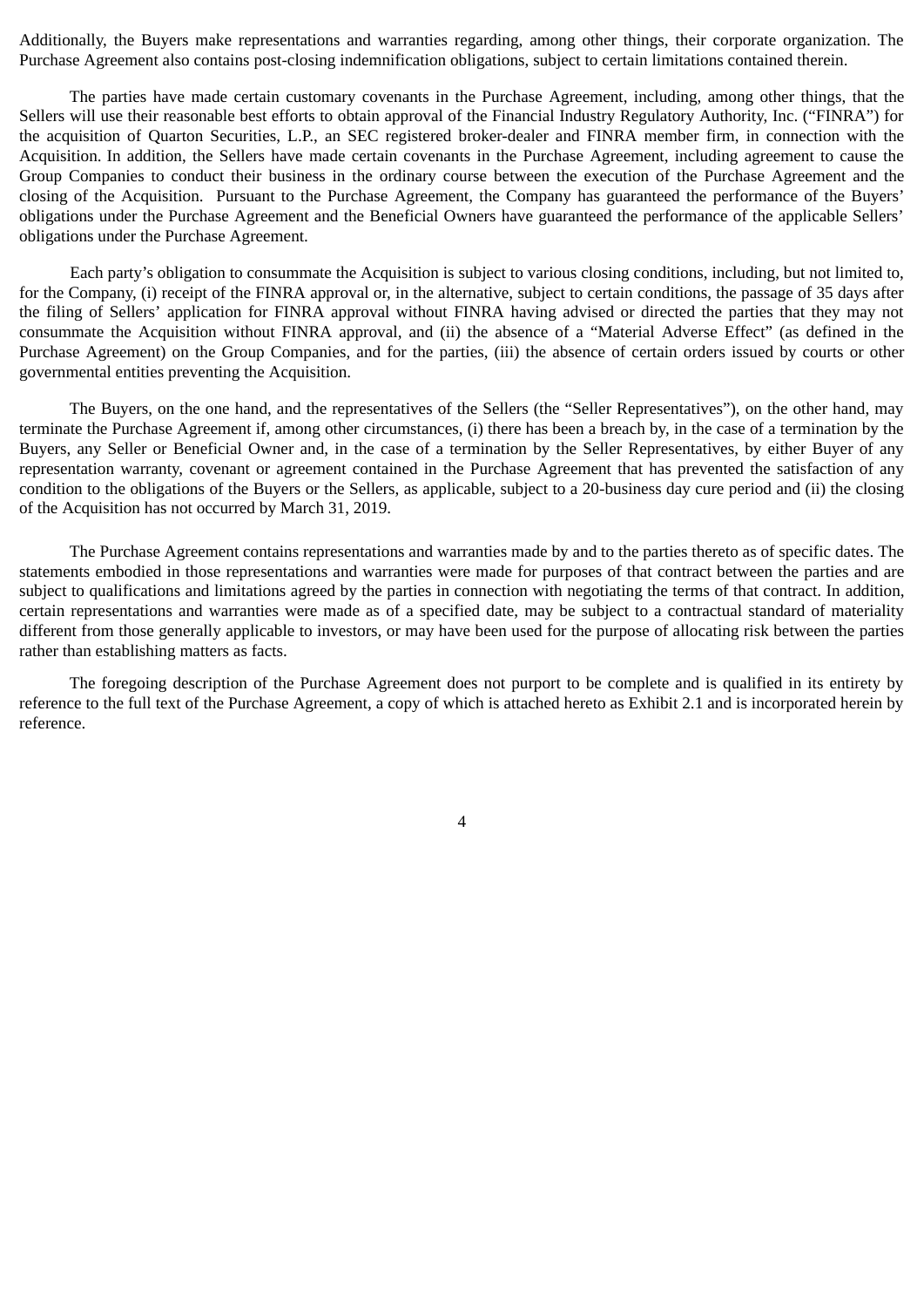## **Item 9.01. Financial Statements and Exhibits**

## **(d) Exhibits**

[2.1](#page-7-0) Purchase Agreement, dated as of November 20, 2018, by and among Cowen Inc., Cowen International [Limited, Cowen QN Acquisition LLC, the Sellers signatory thereto, the Beneficial Owners signatory thereto and the Seller](#page-7-0) Representatives signatory thereto.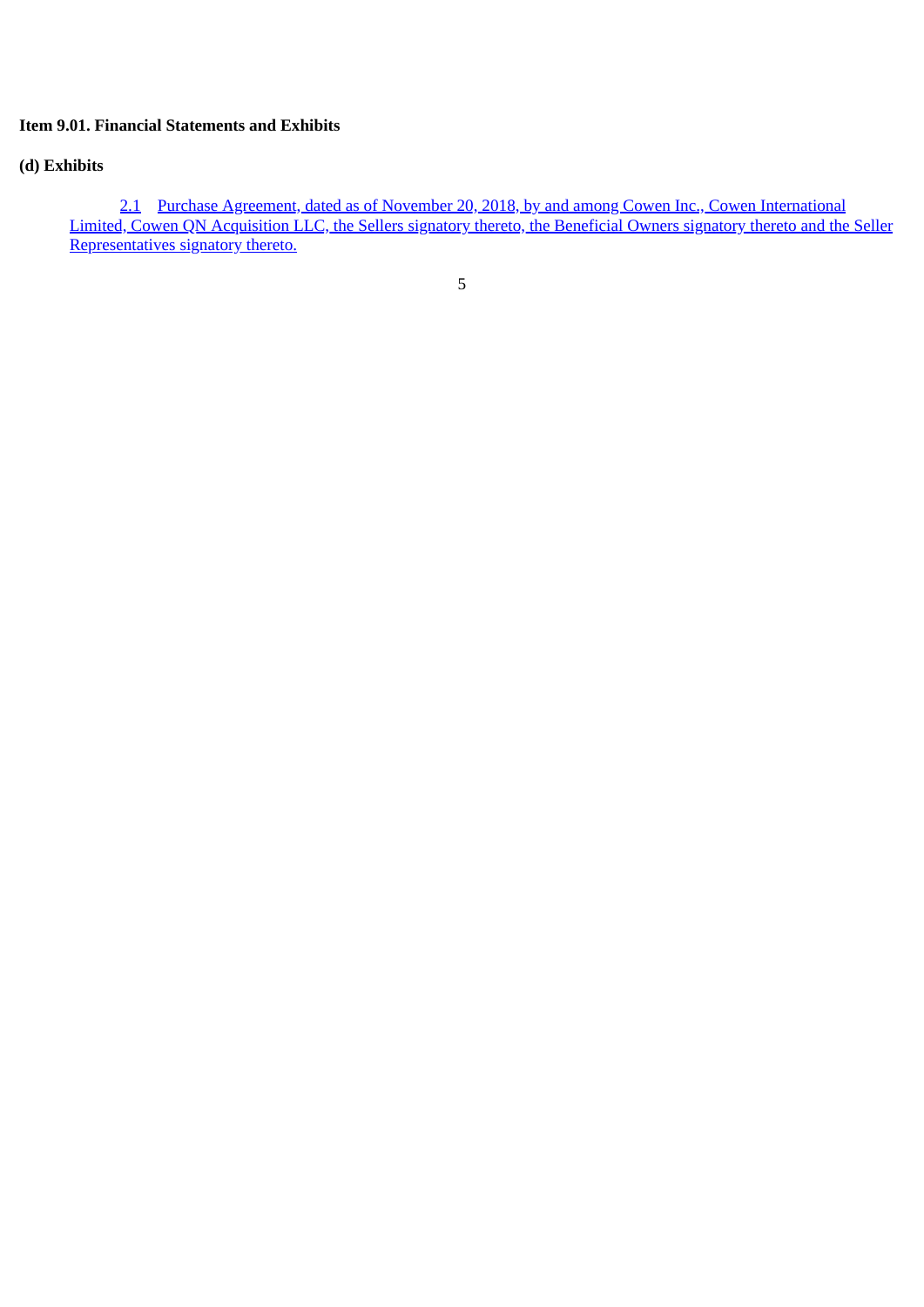## **SIGNATURES**

Pursuant to the requirements of the Securities Exchange Act of 1934, as amended, the registrant has duly caused this report to be signed on its behalf by the undersigned hereunto duly authorized.

## **COWEN INC.**

Dated: November 21, 2018 By: /s/ Owen S. Littman

Name: Owen S. Littman Title: General Counsel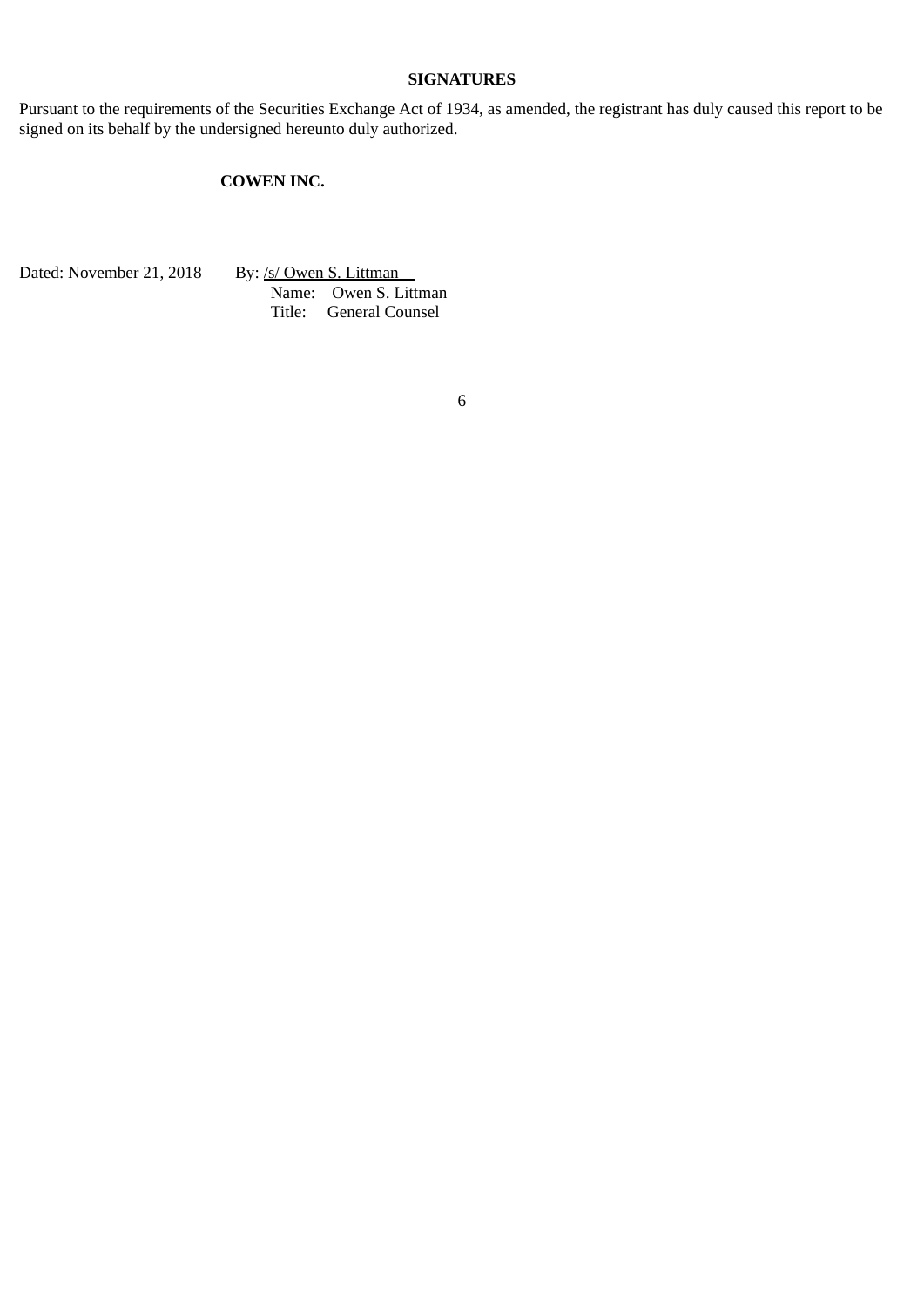## **EXHIBIT INDEX**

| Exhibit |         |
|---------|---------|
| No.     | Exhibit |

2.1 Purchase Agreement, dated as of November 20, 2018, by and among Cowen Inc., Cowen International Limited, Cowen QN Acquisition LLC, the Sellers signatory thereto, the Beneficial Owners signatory thereto and the Seller Representatives signatory thereto.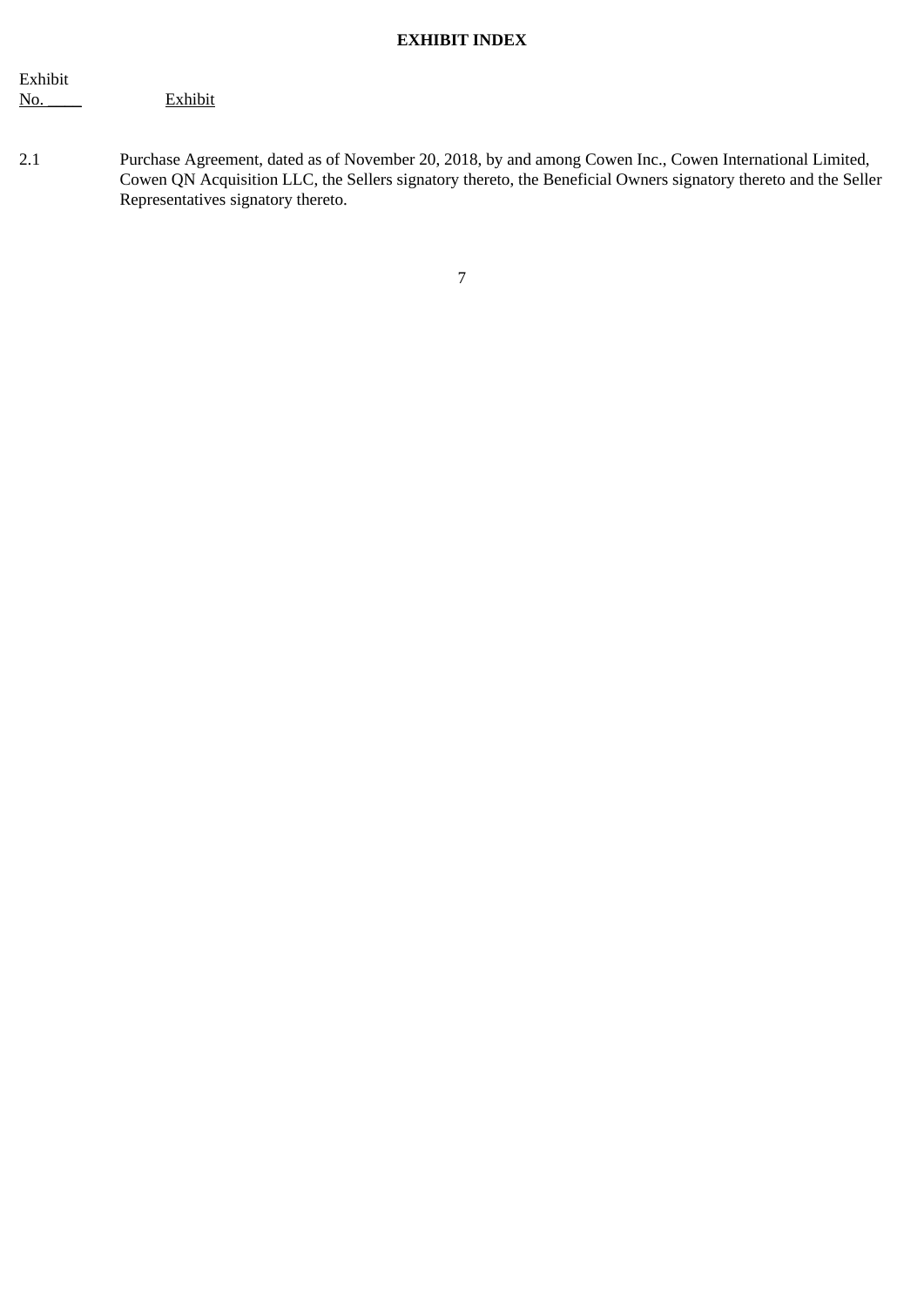## PURCHASE AGREEMENT

by and among

## THE SELLERS SIGNATORY HERETO,

<span id="page-7-0"></span>THE BENEFICIAL OWNERS SIGNATORY HERETO,

# THE SELLER REPRESENTATIVES SIGNATORY HERETO,

## COWEN INTERNATIONAL LIMITED,

## COWEN QN ACQUISITION LLC

and

## COWEN INC.

Dated as of November 20, 2018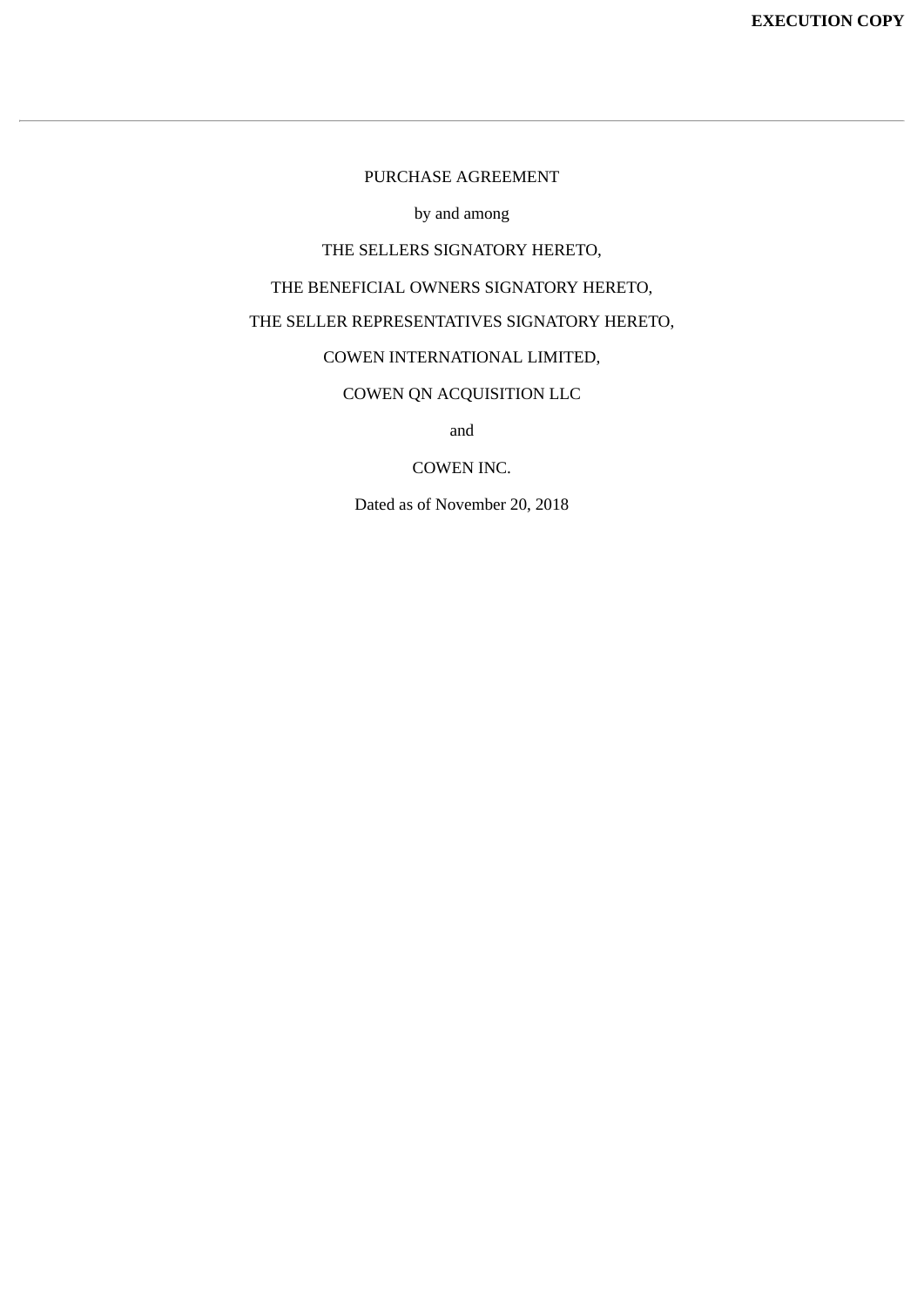Page

| <b>SECTION 1.</b> | <b>DEFINITIONS</b>                                                | 2  |
|-------------------|-------------------------------------------------------------------|----|
| SECTION 2.        | PURCHASE AND SALE OF SECURITIES                                   | 19 |
| Section 2.1.      | <b>Purchase of Equity Securities</b>                              | 19 |
| Section 2.2.      | Escrow                                                            | 21 |
| SECTION 3.        | PURCHASE PRICE ADJUSTMENTS                                        | 21 |
| Section 3.1.      | <b>Working Capital Adjustments</b>                                | 21 |
| Section 3.2.      | <b>Contingent Payments</b>                                        | 24 |
| Section 3.3.      | Withholding                                                       | 25 |
| <b>SECTION 4.</b> | <b>CLOSING</b>                                                    | 25 |
| SECTION 5.        | REPRESENTATIONS AND WARRANTIES OF THE SELLER                      | 25 |
| Section 5.1.      | Organization                                                      | 25 |
| Section 5.2.      | <b>Qualification to Do Business</b>                               | 26 |
| Section 5.3.      | No Conflict or Violation                                          | 26 |
| Section 5.4.      | <b>Consents and Approvals</b>                                     | 26 |
| Section 5.5.      | Capitalization; Subsidiaries                                      | 26 |
| Section 5.6.      | <b>Financial Statements</b>                                       | 27 |
| Section 5.7.      | Absence of Certain Changes or Events                              | 28 |
| Section 5.8.      | <b>Taxes</b>                                                      | 29 |
| Section 5.9.      | Absence of Undisclosed Liabilities                                | 31 |
| Section 5.10.     | <b>Real Property</b>                                              | 31 |
| Section 5.11.     | Assets                                                            | 32 |
| Section 5.12.     | <b>Intellectual Property</b>                                      | 32 |
| Section 5.13.     | Privacy and Data Security                                         | 34 |
| Section 5.14.     | <b>Licenses and Permits</b>                                       | 35 |
| Section 5.15.     | Compliance with Law                                               | 35 |
| Section 5.16.     | Litigation                                                        | 39 |
| Section 5.17.     | <b>Company Contracts</b>                                          | 39 |
| Section 5.18.     | Employee P;ans                                                    | 40 |
| Section 5.19.     | Labor and Employment Matters                                      | 43 |
| Section 5.20.     | Insurance                                                         | 45 |
| Section 5.21.     | Transactions with Directors, Officers, the Sellers and Affiliates | 45 |
| Section 5.22.     | <b>ERISA Matters</b>                                              | 46 |
| Section 5.23.     | No Brokers                                                        | 46 |
| Section 5.24.     | <b>Major Clients</b>                                              | 46 |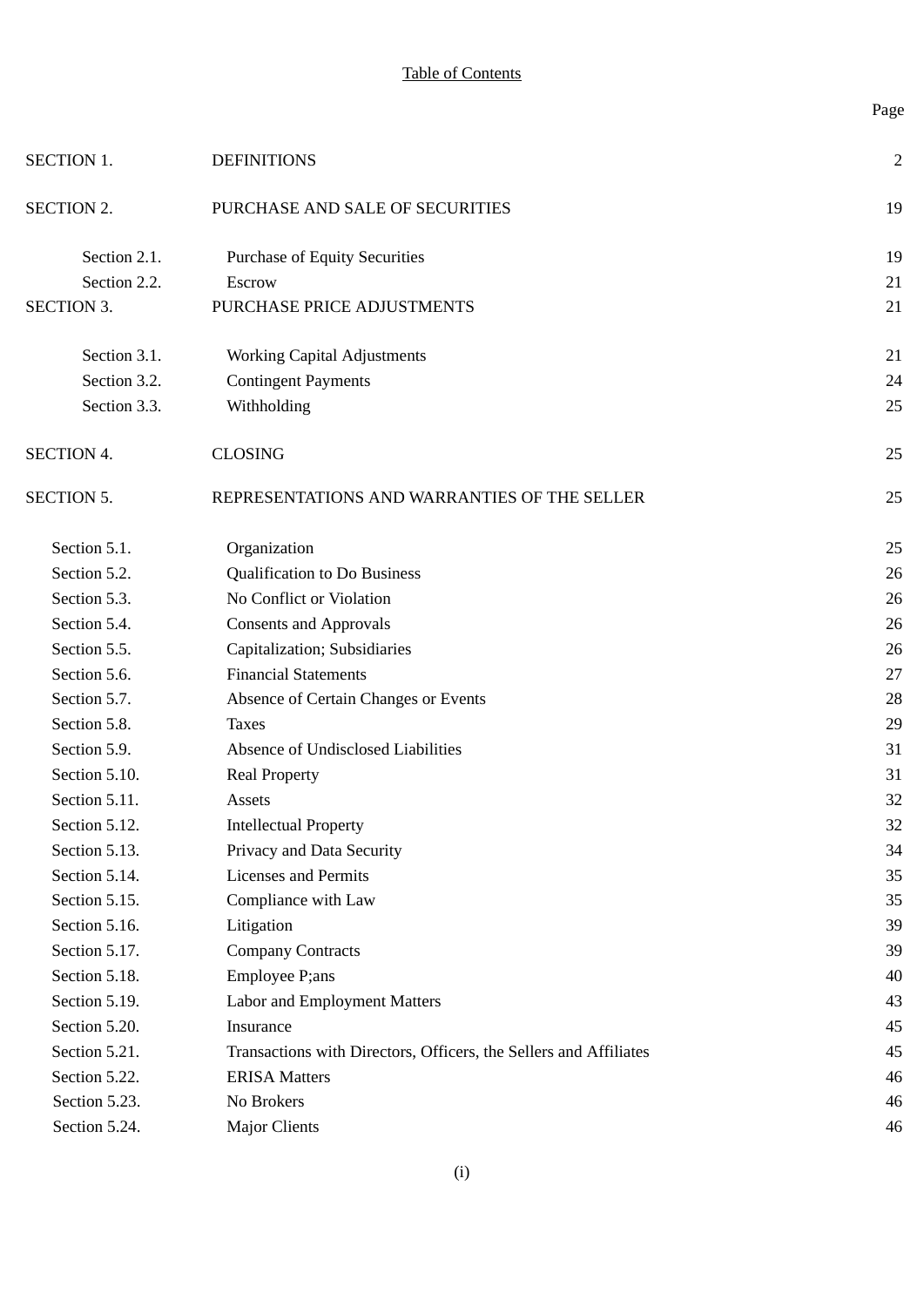|                   | ADDITIONAL REPRESENTATIONS AND WARRANTIES OF THE SELLERS AND            |    |
|-------------------|-------------------------------------------------------------------------|----|
| <b>SECTION 6.</b> | <b>BENEFICIAL OWNERS</b>                                                | 46 |
| Section 6.1.      | Title to Interests; Dispositive Power; Beneficial Owners                | 46 |
| Section 6.2.      | Organization; Authorization and Validity of Agreement                   | 47 |
| Section 6.3.      | No Conflict or Violation                                                | 47 |
| Section 6.4.      | <b>Consents and Approvals</b>                                           | 47 |
| Section 6.5.      | No Brokers                                                              | 48 |
| Section 6.6.      | <b>Investment Representation</b>                                        | 48 |
| Section 6.7.      | <b>Restricted Securities</b>                                            | 48 |
| Section 6.8.      | <b>Resale of Shares</b>                                                 | 48 |
| Section 6.9.      | Litigation                                                              | 49 |
| Section 6.10.     | No Other Representations and Warranties                                 | 49 |
| SECTION 7.        | REPRESENTATIONS AND WARRANTIES OF THE BUYERS                            | 49 |
| Section 7.1.      | Corporate Organization                                                  | 49 |
| Section 7.2.      | <b>Qualification to Do Business</b>                                     | 50 |
| Section 7.3.      | Authorization and Validity of Agreement                                 | 50 |
| Section 7.4.      | No Conflict or Violation                                                | 50 |
| Section 7.5.      | <b>Consents and Approvals</b>                                           | 50 |
| Section 7.6.      | No Brokers                                                              | 51 |
| Section 7.7.      | <b>Investment Intent</b>                                                | 51 |
| Section 7.8.      | Availability of Funds                                                   | 51 |
| Section 7.9.      | Litigation                                                              | 51 |
| Section 7.10.     | No Other Representations and Warranties                                 | 51 |
| <b>SECTION 8.</b> | COVENANTS OF THE SELLERS AND THE BENEFICIAL OWNERS                      | 52 |
| Section 8.1.      | Conduct of Business Before the Closing Date                             | 52 |
| Section 8.2.      | <b>Consents and Approvals</b>                                           | 55 |
| Section 8.3.      | Access to Properties and Records                                        | 56 |
| Section 8.4.      | Negotiations                                                            | 56 |
| Section 8.5.      | <b>Reasonable Best Efforts</b>                                          | 56 |
| Section 8.6.      | Non-Solicitation of Clients and Employees                               | 57 |
| Section 8.7.      | <b>Covenant Not to Compete</b>                                          | 57 |
| Section 8.8.      | Non-Disparagement; Acknowledgments                                      | 58 |
| Section 8.9.      | Insurance                                                               | 58 |
| Section 8.10.     | <b>Prior Company Names</b>                                              | 58 |
| Section 8.11.     | Specified Receivable and Specified European Fees                        | 59 |
| Section 8.12.     | <b>Financial Statements</b>                                             | 59 |
| Section 8.13.     | 2018 Revenues Statement                                                 | 60 |
| Section 8.14.     | Termination of Certain Affiliate Contracts and Certain Other Agreements | 60 |
| Section 8.15.     | Resignations                                                            | 60 |
| Section 8.16.     | Past Title Transfers                                                    | 60 |
|                   |                                                                         |    |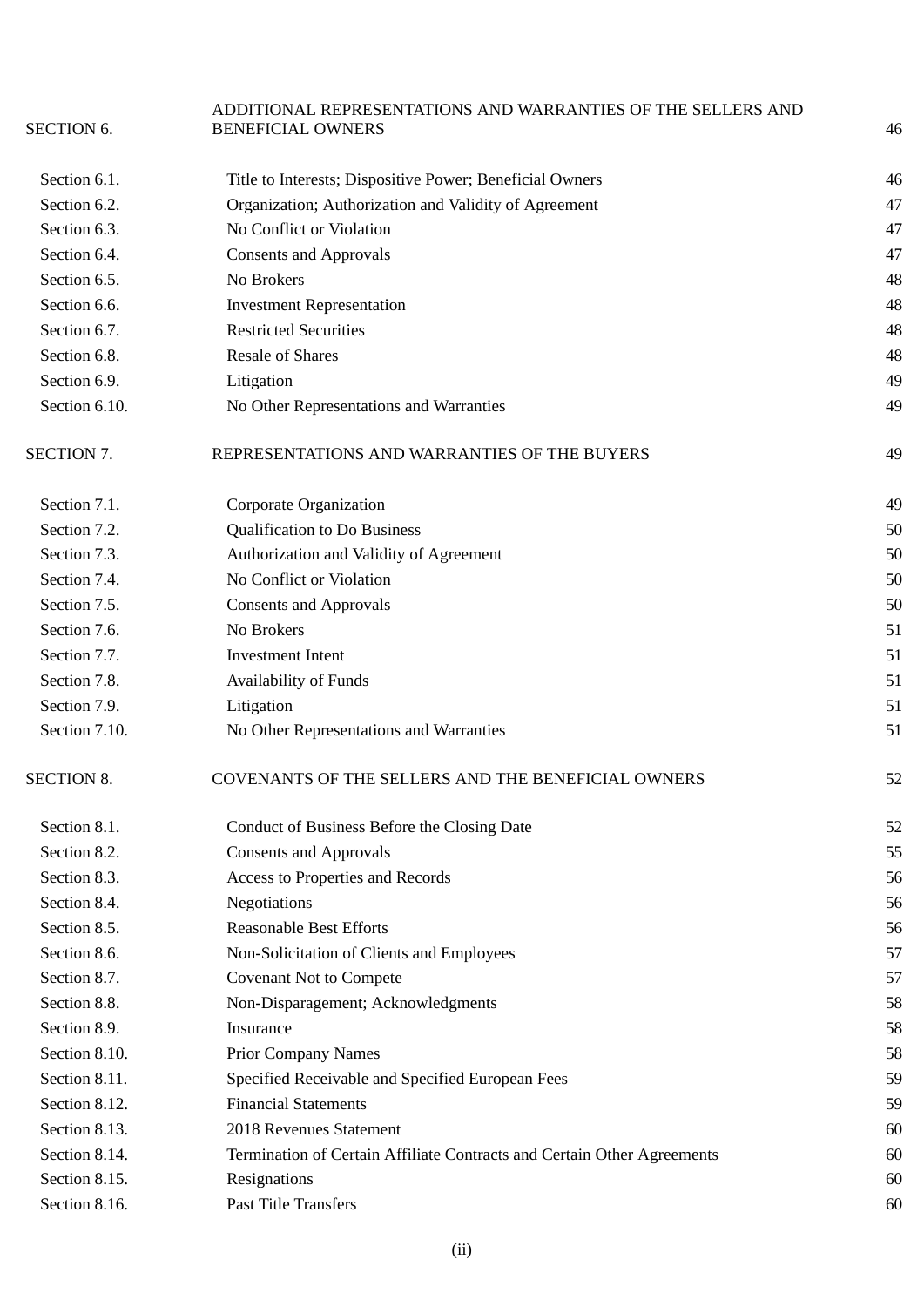| Section 8.17.      | Kopernikus Kapital GmbH; Neida Bärtschi AG                             | 61 |
|--------------------|------------------------------------------------------------------------|----|
| Section 8.18.      | <b>Transfer of Certain Client Loans</b>                                | 61 |
| Section 8.19       | <b>Certain Information</b>                                             | 61 |
| Section 8.20       | U.S. Companies Organizational Documents                                | 61 |
| <b>SECTION 9.</b>  | <b>COVENANTS OF THE BUYERS</b>                                         | 61 |
| Section 9.1.       | <b>Actions Before Closing Date</b>                                     | 61 |
| Section 9.2.       | <b>Consents and Approvals</b>                                          | 62 |
| Section 9.3.       | Payment of Specified Receivable and Specified European Fees to Sellers | 62 |
| <b>SECTION 10.</b> | <b>TAX MATTERS</b>                                                     | 62 |
| Section 10.1.      | <b>Tax Treatment of Transactions</b>                                   | 63 |
| Section 10.2.      | <b>Tax Allocation</b>                                                  | 63 |
| Section 10.3.      | Preparation and Filing of Tax Returns                                  | 63 |
| Section 10.4.      | Refunds                                                                | 65 |
| Section 10.5       | <b>Tax Contests</b>                                                    | 65 |
| Section 10.6.      | Books and Records; Cooperation                                         | 65 |
| Section 10.7.      | <b>Transfer Taxes</b>                                                  | 65 |
| Section 10.8.      | Tax Treatment of Indemnity Payments                                    | 66 |
| Section 10.9.      | Overlap                                                                | 66 |
| <b>SECTION 11.</b> | MANAGEMENT OF THE GROUP COMPANIES                                      | 66 |
| Section 11.1.      | Reports; Stub Period Contingent Payment Calculations                   | 66 |
| Section 11.2.      | Management of the Group Companies                                      | 68 |
| Section 11.3.      | <b>Books and Records</b>                                               | 68 |
| <b>SECTION 12.</b> | <b>INDEMNIFICATION</b>                                                 | 68 |
| Section 12.1.      | Survival                                                               | 68 |
| Section 12.2.      | Indemnification by the Sellers                                         | 68 |
| Section 12.3.      | Indemnification by the Buyers                                          | 70 |
| Section 12.4.      | Procedures for Indemnification                                         | 71 |
| Section 12.5.      | <b>Indemnification Exclusive Remedy</b>                                | 73 |
| Section 12.6.      | R&W Insurance Policy                                                   | 73 |
| Section 12.7.      | Purchase Price Adjustment                                              | 73 |
| <b>SECTION 13.</b> | <b>EMPLOYEE MATTERS</b>                                                | 74 |
| Section 13.1.      | <b>Continuing Employees</b>                                            | 74 |
| Section 13.2.      | $401(k)$ Plan                                                          | 75 |
| Section 13.3.      | Earn-Out Period Incentive Pool                                         | 75 |
| Section 13.4.      | <b>Compensation Pool</b>                                               | 75 |
|                    |                                                                        |    |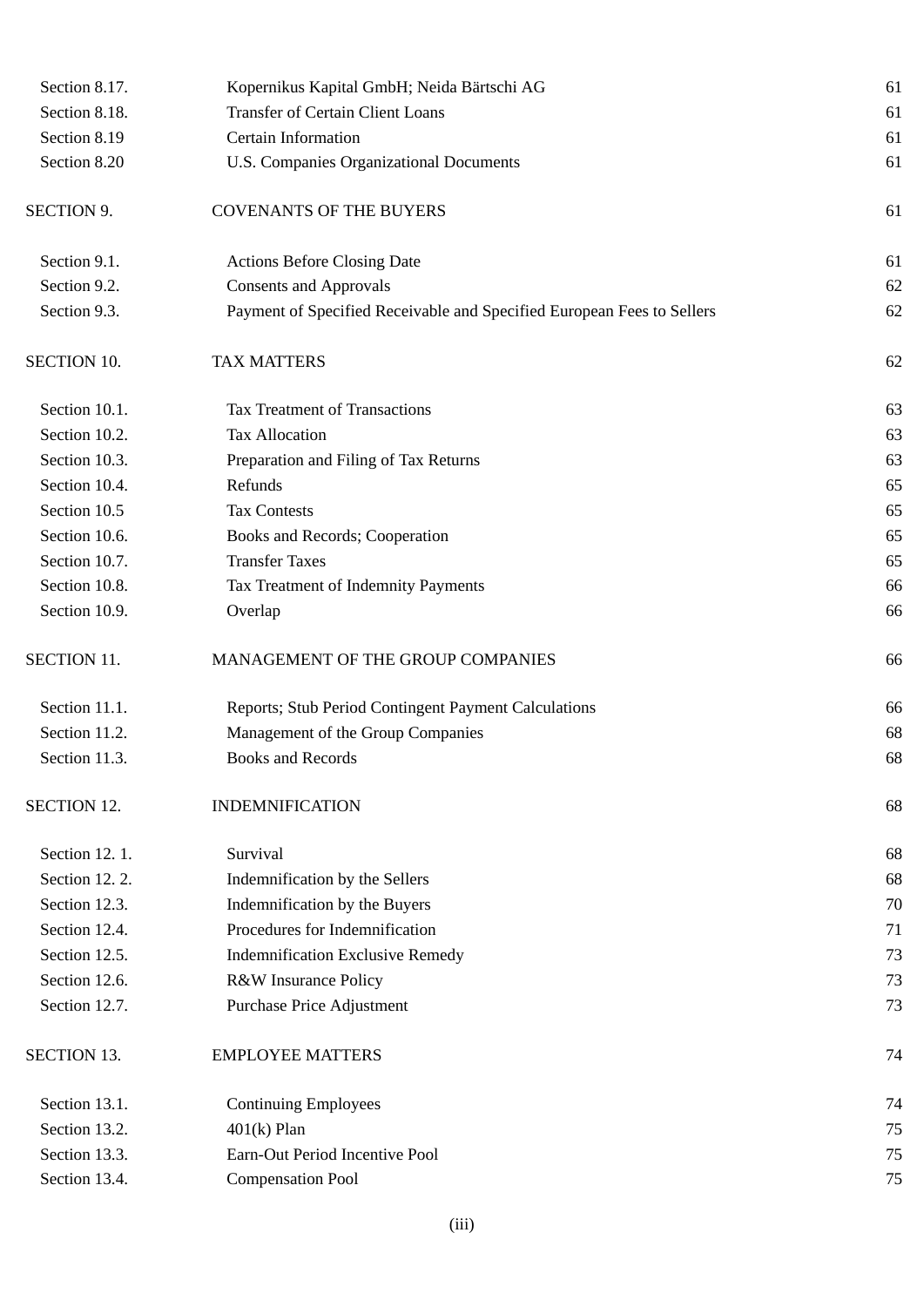| Section 13.5.      | No Third-Party Beneficiaries                                        | 76 |
|--------------------|---------------------------------------------------------------------|----|
| <b>SECTION 14.</b> | CONDITIONS PRECEDENT TO PERFORMANCE BY THE SELLERS                  | 76 |
| Section 14.1.      | Representations and Warranties of the Buyers                        | 76 |
| Section 14.2.      | Performance of the Obligations of the Buyers                        | 76 |
| Section 14.3.      | No Violation of Orders                                              | 76 |
| Section 14.4.      | <b>Escrow Agreement</b>                                             | 76 |
| <b>SECTION 15.</b> | CONDITIONS PRECEDENT TO PERFORMANCE BY THE BUYERS                   | 77 |
| Section 15.1.      | Representations and Warranties of the Sellers and Beneficial Owners | 77 |
| Section 15.2.      | Performance of the Obligations of the Sellers and Beneficial Owners | 77 |
| Section 15.3.      | <b>Governmental Consents</b>                                        | 77 |
| Section 15.4.      | FINRA Approval                                                      | 77 |
| Section 15.5.      | No Violation of Orders                                              | 78 |
| Section 15.6.      | No Material Adverse Effect                                          | 78 |
| Section 15.7.      | <b>Key Persons</b>                                                  | 78 |
| Section 15.8.      | Employees                                                           | 78 |
| Section 15.9.      | <b>FIRPTA Affidavits</b>                                            | 78 |
| Section 15.10.     | Resignations                                                        | 79 |
| Section 15.11.     | <b>Instruments of Transfer</b>                                      | 79 |
| Section 15.12.     | <b>Escrow Agreement</b>                                             | 79 |
| Section 15.13.     | 2018 Revenues                                                       | 79 |
| Section 15.14.     | <b>Past Title Transfers</b>                                         | 79 |
| Section 15.15.     | <b>Other Closing Documents</b>                                      | 79 |
| Section 15.16.     | Kopernikus Kapital GmbH; Neida Bärtschi AG                          | 79 |
| <b>SECTION 16.</b> | <b>TERMINATION</b>                                                  | 79 |
| Section 16.1.      | <b>Conditions of Termination</b>                                    | 79 |
| Section 16.2.      | <b>Effect of Termination</b>                                        | 80 |
| SECTION 17.        | <b>AUTHORITY OF SELLER REPRESENTATIVES</b>                          | 80 |
| Section 17.1.      | Authorization of Seller Representatives                             | 80 |
| Section 17.2.      | Limitations on Liability                                            | 83 |
| <b>SECTION 18.</b> | <b>MISCELLANEOUS</b>                                                | 83 |
| Section 18.1.      | <b>Successors and Assigns</b>                                       | 83 |
| Section 18.2.      | Governing Law, Jurisdiction; Waver of Jury Trial                    | 83 |
| Section 18.3.      | <b>Expenses</b>                                                     | 84 |
| Section 18.4.      | Severability                                                        | 84 |
| Section 18.5.      | <b>Notices</b>                                                      | 84 |
| Section 18.6.      | Amendments; Waivers                                                 | 85 |
| Section 18.7.      | <b>Public Announcements</b>                                         | 86 |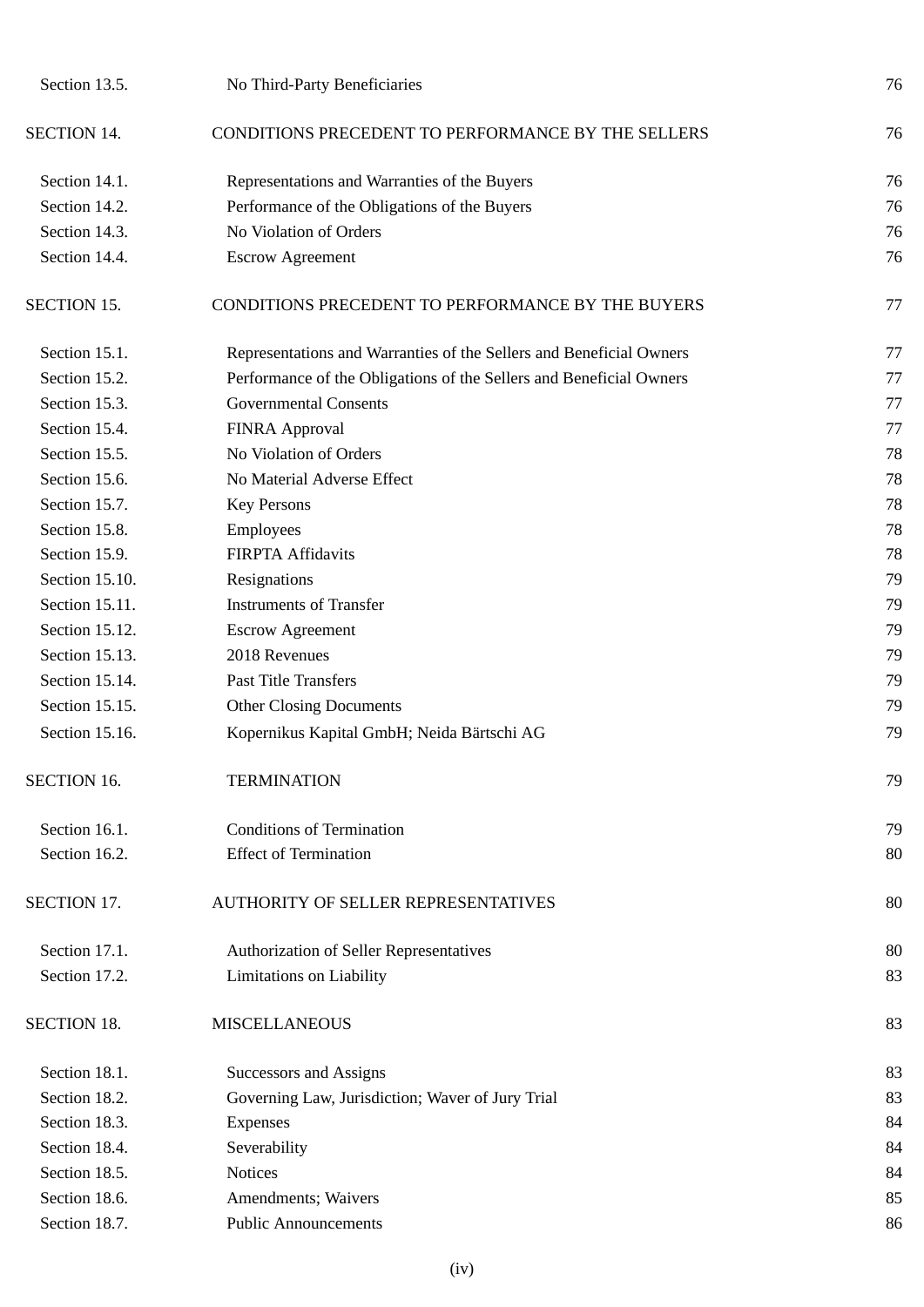| Section 18.8.  | <b>Entire Agreement</b>           | 86 |
|----------------|-----------------------------------|----|
| Section 18.9.  | Parties in Interest               | 86 |
| Section 18.10. | <b>Scheduled Disclosures</b>      | 86 |
| Section 18.11. | Interpretation                    | 86 |
| Section 18.12. | Specific Performance              | 87 |
| Section 18.13. | Parent Guarantee                  | 87 |
| Section 18.14. | <b>Beneficial Owner Guarantee</b> | 88 |
| Section 18.15. | Counterparts                      | 88 |
| Section 18.16. | Conflicts; Privilege              | 88 |
| Section 18.17. | No Recourse                       | 89 |
|                |                                   |    |

(v)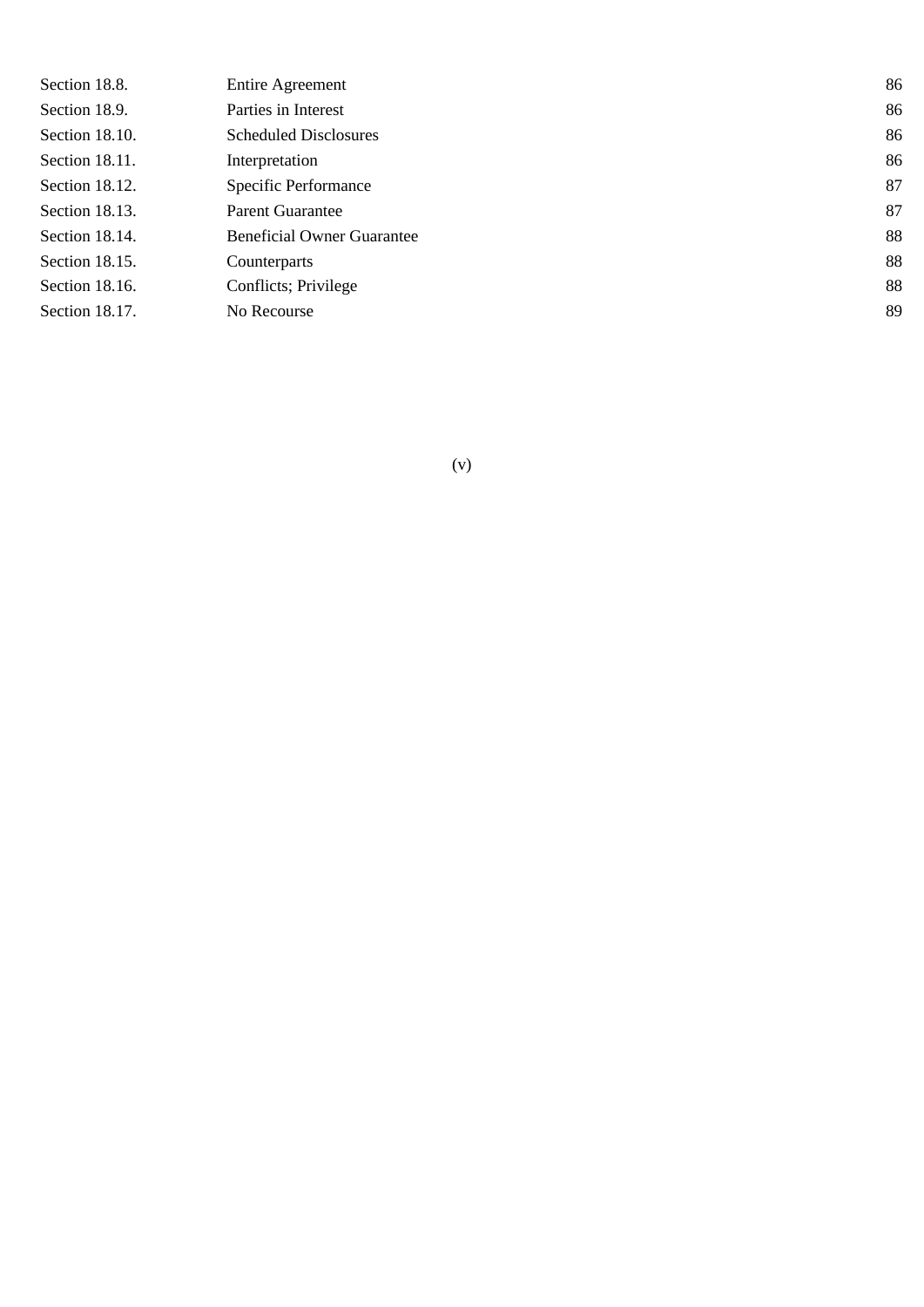#### Annexes:

- Annex A Beneficial Owners<br>Annex B Company Shares O
- Annex B Company Shares Ownership; Allocation Percentage<br>Annex C QIEAG Shares Ownership
- QIEAG Shares Ownership
- Annex D Interests Ownership
- Annex E Associated Partners
- Annex F Business Operating Procedures
- Annex G Sample Calculation
- Annex H Specified Receivable
- Annex I Company & QIEAG Closing Deliverables
- Annex J Earn-Out; Certain Definitions
- Annex K Group A Seller Representative & Group B Seller Representative
- Annex L Earn-Out Period Incentive Pool
- Annex M Compensation Pool

## Exhibits:

- Exhibit A Form of Escrow Agreement
- Exhibit B R&W Insurance Policy
- Exhibit C Form of Lock-Up Agreement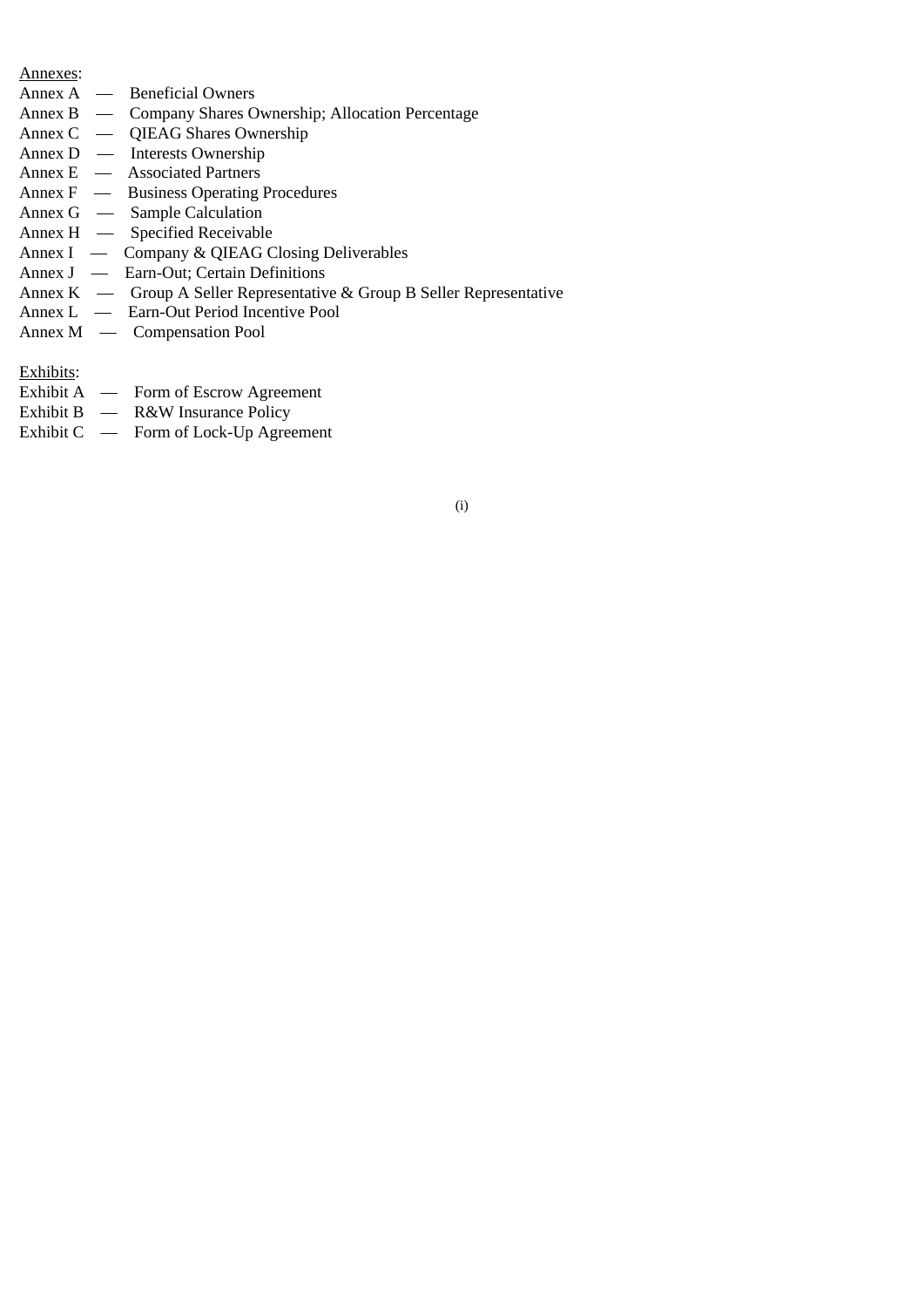#### PURCHASE AGREEMENT

PURCHASE AGREEMENT, dated as of November 20, 2018 (this "Agreement"), by and among (a) Grüco AG, a Swiss corporation, Tobias Seige, Domus Holding GmbH, a German limited liability company (*Gesellschaft mit beschränkter Haftung*), Bugovics Industries GmbH, a German limited liability company (*Gesellschaft mit beschränkter Haftung*), Camafini AG, a Swiss corporation, and Bodan Beteiligungs GmbH, a German limited liability company (*Gesellschaft mit beschränkter Haftung*) (collectively, the "Group A Sellers" and, each, a "Group A Seller"), (b) André Augier and Robert Parker (collectively, the "Group B Sellers" and, each, a "Group B Seller" and, together with the Group A Sellers, the "Sellers" and, each, a "Seller"), (c) Cowen International Limited, a United Kingdom limited company (the "Euro Buyer"), and Cowen QN Acquisition LLC, a Delaware limited liability company (the "U.S. Buyer" and, together with the Euro Buyer, the "Buyers", and, each, a "Buyer"), each an indirect subsidiary of Cowen Inc., a Delaware corporation (the "Parent"), (d) solely for purposes of Section 18.13, the Parent, (e) solely for purposes of Sections 6, 8.4, 8.5, 8.6, 8.7, 8.8, 8.10, 8.12, 8.14, 8.15, 8.16, 8.17, 8.18, 17 and 18, Jules Grüninger, Maximilian Graf Drechsel, Jozsef Bugovics, Andreas Kinsky and Maximilian Graf von Oppersdorff (collectively, the "Beneficial Owners" and each, a "Beneficial Owner"), and (f) in their capacity as the Seller Representatives (as defined below) hereunder, the Beneficial Owners set forth on Annex K hereto.

### WITNESSETH:

WHEREAS, Quarton Management AG, a Swiss corporation (the "Company"), holds certain intellectual property assets used by the other Group Companies in the conduct of their respective businesses and provides certain services to the other Group Companies in connection with the conduct of their respective businesses;

WHEREAS, Quarton International Europe AG, a Swiss corporation ("QIEAG" and, together with its Subsidiaries and the Company, the "Euro Companies" and each, a "Euro Company"), is engaged in the business of providing M&A advisory and related financial services in Europe;

WHEREAS, Quarton Partners, LLC, a Michigan limited liability company ("QPLLC"), and Quarton Securities GP, LLC, a Texas limited liability company ("QSGP" and, together with the Company, QIEAG, QPLLC and their respective Subsidiaries, the "Group Companies" and, each, a "Group Company"), collectively own all equity interests in Quarton Securities, L.P. ("Quarton BD" and, together with QPLLC and QSGP, the "U.S. Companies" and, each, a "U.S. Company"), a Texas limited partnership registered as a broker-dealer with the SEC, which together with QPLLC and QSGP is engaged in the business of providing M&A advisory and related financial services in the United States;

WHEREAS, each Beneficial Owner owns all of the equity interests of the applicable Group A Seller set forth next to such Beneficial Owner's name in Annex A;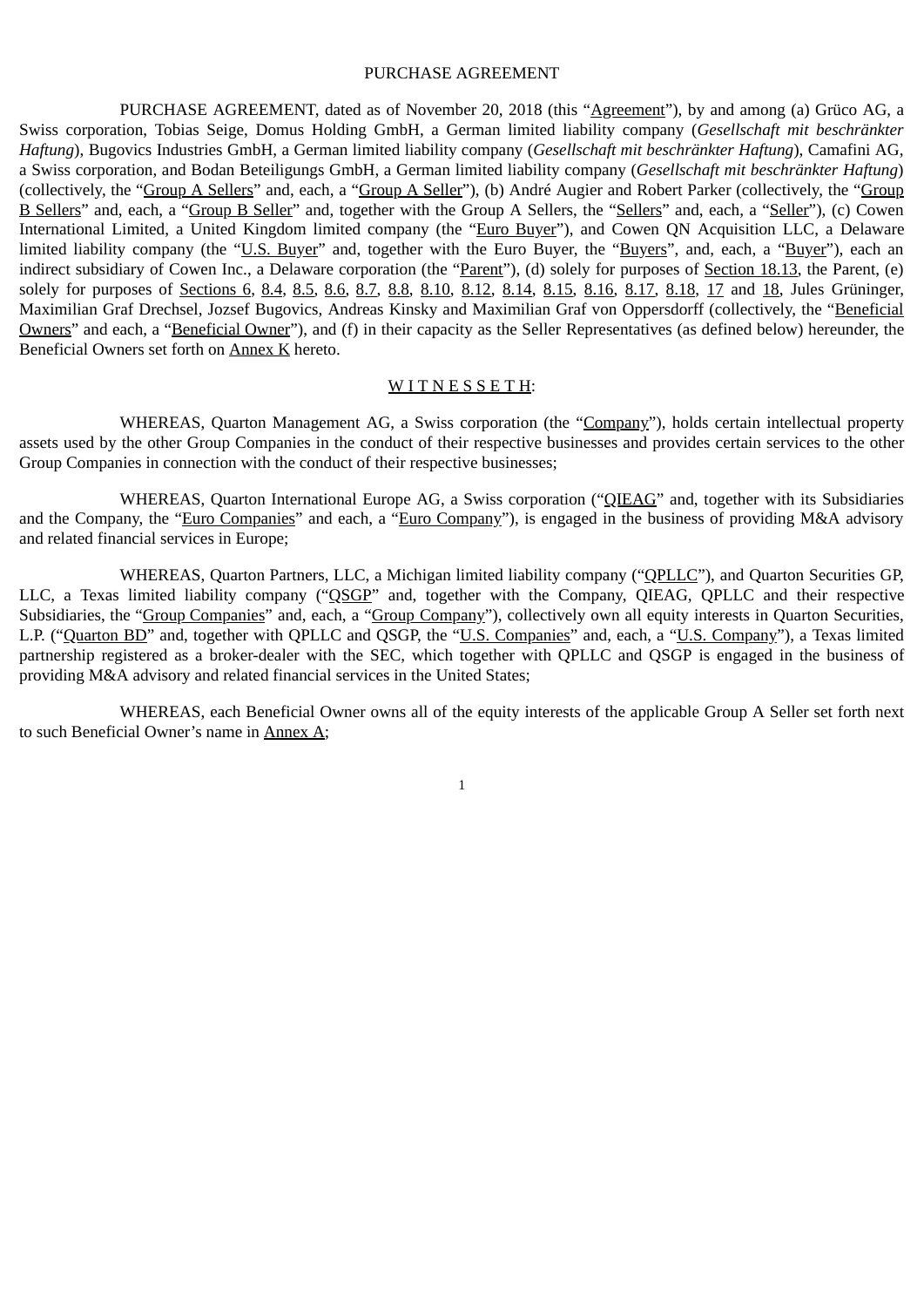WHEREAS, the Sellers collectively own all of the shares of share capital of the Company (collectively, the "Company Shares"), each in such classes and amounts as set forth next to such Seller's name in Annex B;

WHEREAS, the Group A Sellers collectively own all of the shares of share capital of QIEAG (collectively, the "QIEAG Shares" and, together with the Company Shares, the "Shares"), each in such classes and amounts as set forth next to such Group A Seller's name in Annex C;

WHEREAS, the Group B Sellers own all of the limited liability company interests of each of QPLLC and QSGP (collectively, the "Interests" and, together with the Shares, the "Equity Securities"), each in such classes and amounts as set forth next to such Group B Seller's name in Annex D, and, therefore, indirectly, all of the partnership interests in Quarton BD;

WHEREAS, as an inducement to the Buyers' entry into this Agreement, each of the Key Employees have entered into those certain employment agreements (*Arbeitsvertrag*), each dated as of the date hereof (collectively, the "Employment Agreements"), in each case effective as of the Closing;

WHEREAS, the Buyers have required, as a condition to their execution of this Agreement and in order to enable the Buyers to secure more fully the benefits of this Agreement, that the Beneficial Owners and the Group A Sellers agree to be bound by certain non-competition, non-solicitation and non-disparagement provisions set forth herein;

WHEREAS, the Buyers have required, as a condition to their execution of this Agreement and in order to enable the Buyers to secure more fully the benefits of this Agreement, that the Group B Sellers agree to be bound by certain non-competition, non-solicitation and non-disparagement provisions set forth herein;

WHEREAS, (a) the Euro Buyer desires to purchase from the Sellers the Company Shares, and the Sellers desire to sell the Company Shares held thereby to the Euro Buyer, (b) the Euro Buyer desires to purchase from the Group A Sellers the QIEAG Shares, and the Group A Sellers desire to sell the QIEAG Shares held thereby to the Euro Buyer, and (c) the U.S. Buyer desires to purchase from the Group B Sellers the Interests, and the Group B Sellers desire to sell the Interests held thereby to the U.S. Buyer, in each case, upon the terms and subject to the conditions set forth in this Agreement; and

WHEREAS, each Buyer is an indirect wholly-owned Subsidiary of the Parent, and the Parent is willing to guarantee each Buyer's obligations hereunder and to make certain other covenants to the Sellers and the Beneficial Owners in order to induce the Sellers and the Beneficial Owners to enter into this Agreement.

NOW, THEREFORE, in consideration of the foregoing and the respective covenants and agreements hereinafter contained, the parties hereby agree as follows:

Section 1. DEFINITIONS. As used in this Agreement, the following terms shall have the following meanings: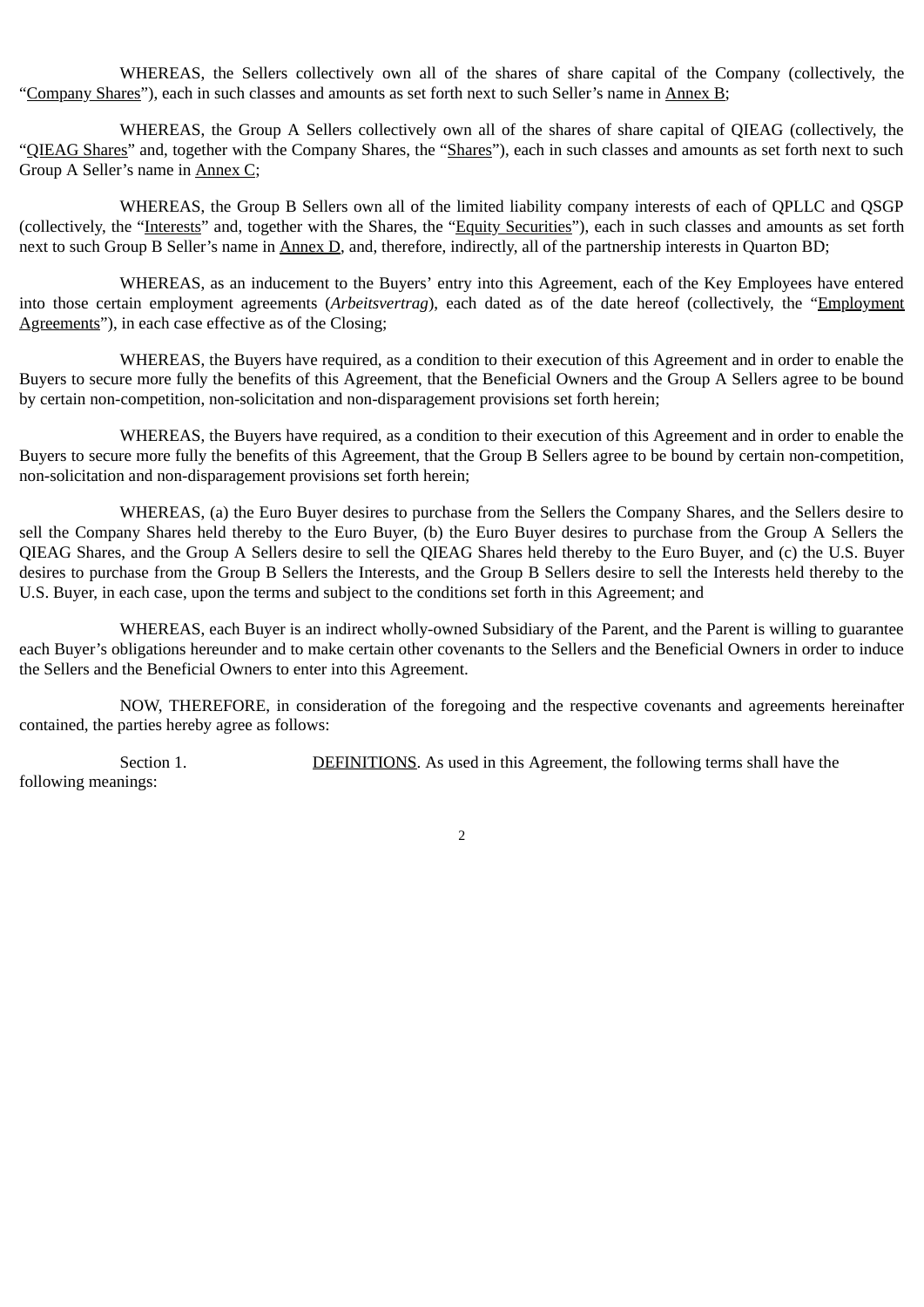"2018 Revenues" shall mean all revenues that are earned and received by the Group Companies and are generated from the completion of M&A and debt advisory transactions by the Group Companies during the fiscal year ending December 31, 2018; provided, that, (a) if the Specified Receivable has not been paid or settled in the fiscal year ending December 31, 2018, then such revenues shall include the revenues that would be generated from the payment or settlement of the Specified Receivable, and (b) notwithstanding anything to the contrary herein, such revenues shall include the amount of any undisputed advisory fee generated from the completion of M&A and debt advisory transactions by any Euro Company with respect to a client that is a resident or organized in Europe, to the extent such fee is billed to such client in respect of any such transaction that has closed prior to December 31, 2018 and for which payment has not been received by the applicable Group Company in the fiscal year ending December 31, 2018 ("Specified European Fees"); provided, further, that if in connection with any settlement entered into by the applicable Group Company (or Group Companies) and applicable client, or any final determination by a court of competent jurisdiction or arbitrator, with respect to the Specified Receivable or any Specified European Fee, the amount thereof as so settled or finally determined is less than the full amount thereof set forth on Annex H (with respect to the Specified Receivable) or billed to the applicable client (with respect to such Specified European Fee), then the amount of the Specified Receivable and any Specified European Fee, as applicable, to be so included in such revenues shall be the amount thereof as so settled or finally determined;

"2018 Revenues Statement" shall have the meaning set forth in Section 8.13;

" $401(k)$  Plan" shall have the meaning set forth in Section 5.18(d);

"Action" shall have the meaning set forth in Section 5.16;

"Acquired Business" shall have the meaning set forth in Annex M;

"Adjusted Closing Cash Payment" shall mean the sum of the U.S. Adjusted Closing Cash Payment and the Euro Adjusted Closing Cash Payment;

"Advisers Act" shall mean the Investment Advisers Act of 1940, as amended;

"Affiliate Contract" shall have the meaning set forth in Section 5.21;

"Affiliates" shall mean, with respect to a Person, any Person, directly or indirectly, controlling, controlled by or under common control with the Person specified and the term "control" (including the terms "controlled by" and "under common control with") means the possession, directly or indirectly, of the power to direct or cause the direction of the management and policies of a Person, whether through the ownership of voting securities, by contract or otherwise;

"Aggregate Earn-Out Cap" shall have the meaning set forth in Annex J;

"Agreement" shall have the meaning set forth in the Preamble;

"Allocation" shall have the meaning set forth in Section 10.2(b);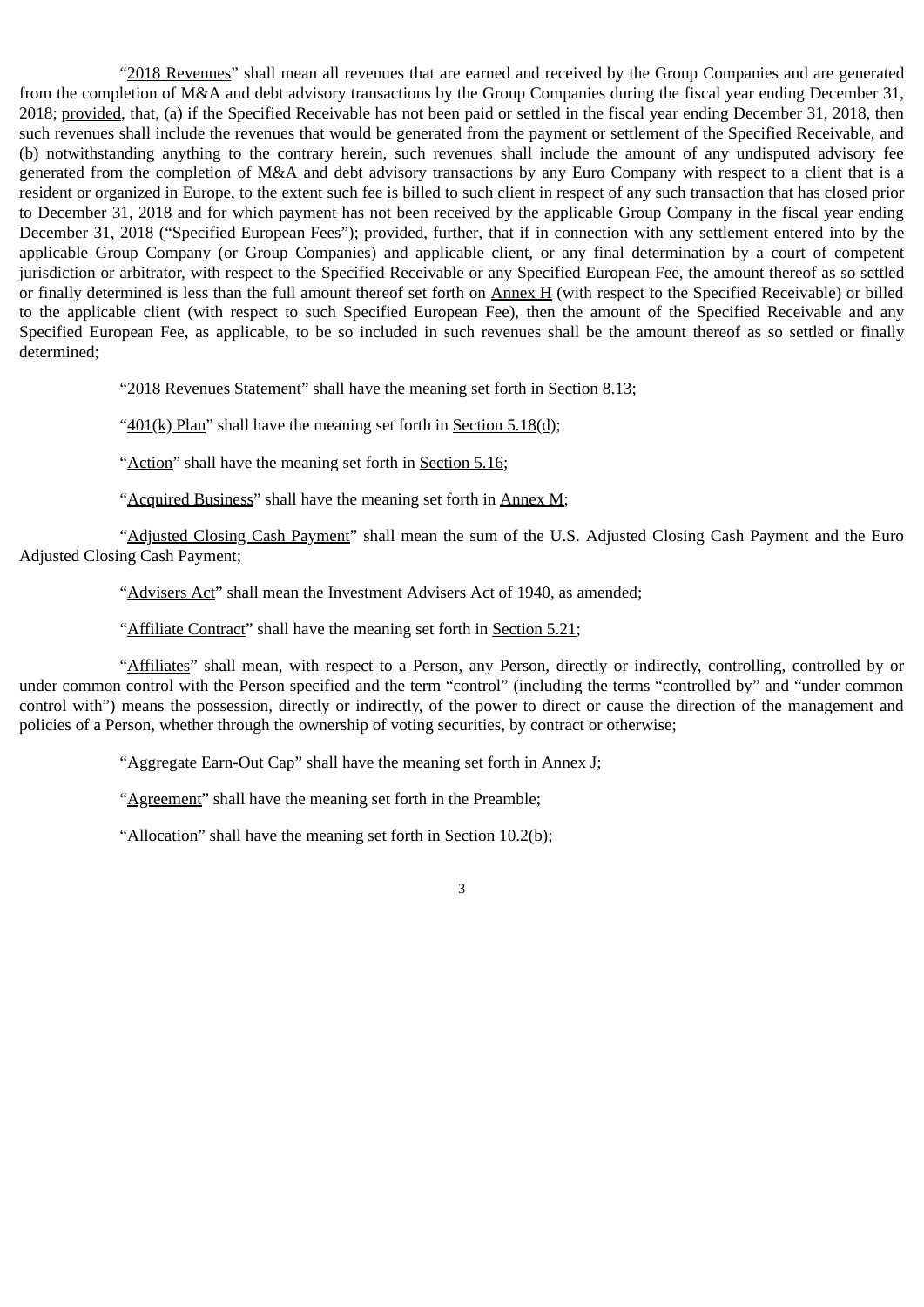"Allocation Percentage" shall mean, with respect to a Seller, the percentage set forth next to such Seller's name on Annex B;

"Applicable Business" shall mean, with respect to each Seller and Beneficial Owner, the lines of business operated by the applicable Group Companies as of the Closing Date and during the twelve (12) months prior to the Closing Date, and in which Group Companies such Seller holds (and if applicable, such Beneficial Owner indirectly holds) Equity Securities, which lines of business include, for the avoidance of doubt, the provision of M&A advisory and debt advisory services;

"Associated Partners" shall mean those certain individual contractors of the Group Companies in Europe listed on

Annex E;

"Average VWAP" shall have the meaning set forth in the definition of "VWAP";

"Balance Sheets" shall have the meaning set forth in Section 5.6(a);

"Beneficial Owners" shall have the meaning set forth in the Preamble;

"Board Service Agreement" shall have the meaning set forth in Section 15.7;

"Business Day" shall mean a day other than a Saturday, Sunday or other day on which banks in the State of New York, Switzerland, Germany or the State of Michigan are required or authorized to close;

"Buyer Indemnitees" shall have the meaning set forth in Section 12.2(a);

"Buyer Payment" shall have the meaning set forth in Section 12.2(b);

"Buyer Savings Plan" shall have the meaning set forth in Section 13.2;

"Buyers" shall have the meaning set forth in the Preamble;

"Cash" shall mean the Euro Cash and the U.S. Cash;

"Cash Equivalents" shall mean short-term investments that are both readily convertible to cash and have an original maturity date of one (1) month or less from the date of purchase:

"Cause" shall have the meaning set forth on Annex J;

"Class A Common Stock" shall mean the Class A Common Stock, par value \$0.01 per share, of the Parent, which Class A Common Stock shall constitute restricted securities and will be subject to the Lock-Up Agreements;

"Closing" shall have the meaning set forth in Section 4;

"Closing Amount" shall mean \$75,000,000; provided, that if 2018 Revenues are less than \$43,500,000, but equal to or greater than \$35,000,000, then "Closing Amount" shall mean an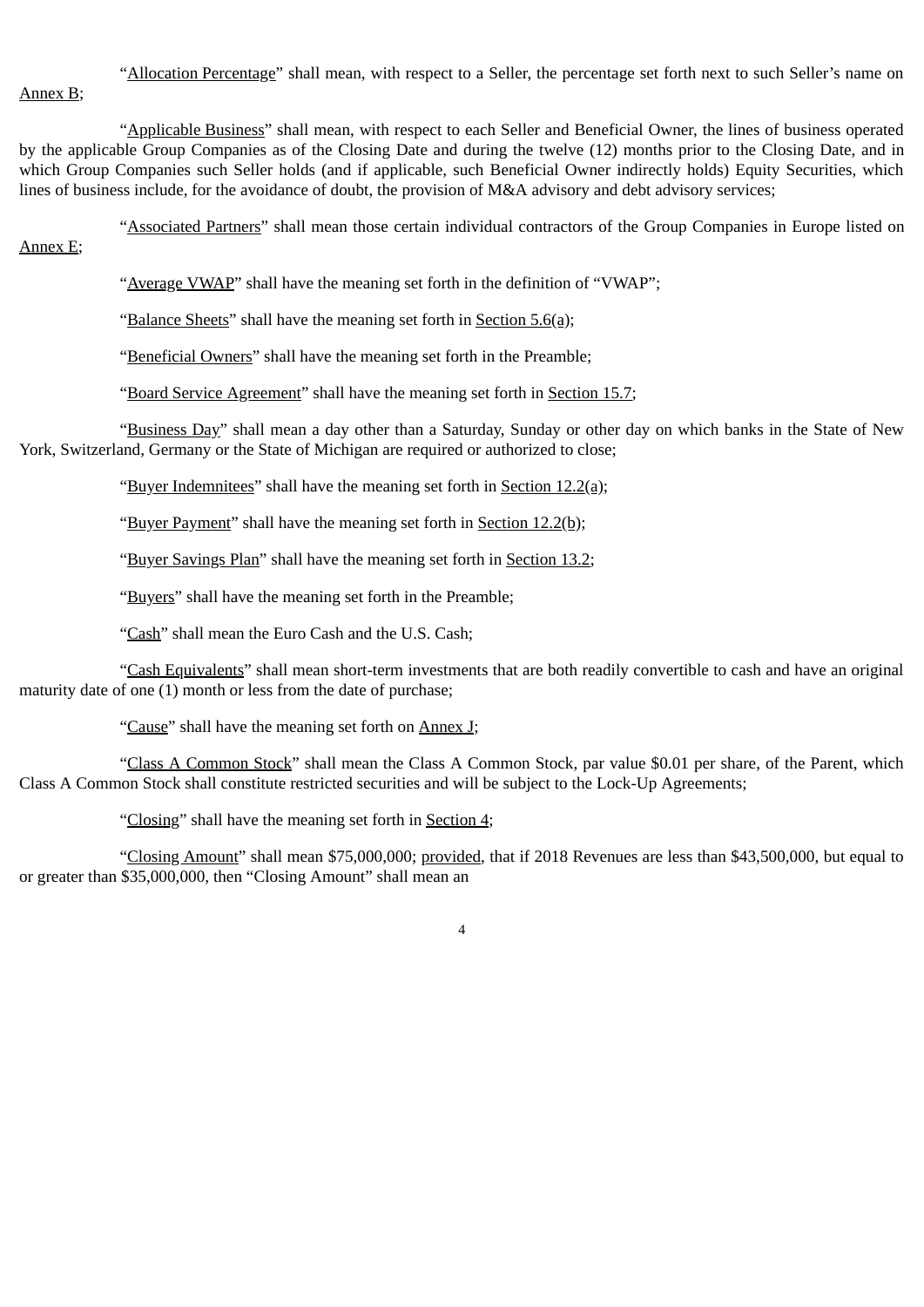amount equal to (i) \$75,000,000, minus (ii) the product obtained by multiplying (x) the amount by which 2018 Revenues are less than \$43,500,000 by (y) 1.66 (by way of example only, if 2018 Revenues are equal to \$40,000,000, the "Closing Amount" will be \$69,190,000 (i.e., \$75 million – ((\$43,500,000 - \$40,000,00) x 1.66));

"Closing Balance Sheet Report" shall have the meaning set forth in Section 3.1(b);

"Closing Balance Sheet Statement" shall have the meaning set forth in Section 3.1(b);

"Closing Balance Sheets" shall have the meaning set forth in Section 3.1(b);

"Closing Date" shall have the meaning set forth in Section 4;

"Closing Stock Consideration" shall mean, subject to the Lock-Up Agreements delivered by the Sellers pursuant to Section 2.1(b), such number of shares of Class A Common Stock having an aggregate value (based on the Average VWAP per share of Class A Common Stock for the thirty (30) consecutive Trading Days immediately prior to the Closing Date) equal to twenty percent (20%) of the Closing Amount;

"Closing U.S. Balance Sheet" shall have the meaning set forth in Section 3.1(b);

"Code" shall mean the Internal Revenue Code of 1986, as amended;

"Company" shall have the meaning set forth in the Recitals;

"Company Contract" shall have the meaning set forth in Section 5.17(c);

"Company Financial Statements" shall have the meaning set forth in Section 5.6(a);

"Company Intellectual Property" shall mean the Company Owned Intellectual Property and the Non-Owned Company Intellectual Property;

"Company Licensed Software" shall mean all software used by any Group Company under license that is material to such Group Company's business as now conducted (other than commercially-available, off-the-shelf software);

"Company Licenses and Permits" shall have the meaning set forth in Section 5.14;

"Company Owned Intellectual Property" shall mean all Intellectual Property owned or purported in writing to be owned by the Group Companies, including any Prior Company Names owned or purported in writing to be owned by the Group Companies;

"Company Plan" shall have the meaning set forth in Section 5.18(a);

"Company Proprietary Software" shall mean software, databases, applications and programs owned or purported in writing to be owned by the Group Companies that are material to the conduct of the Group Companies' business as now conducted;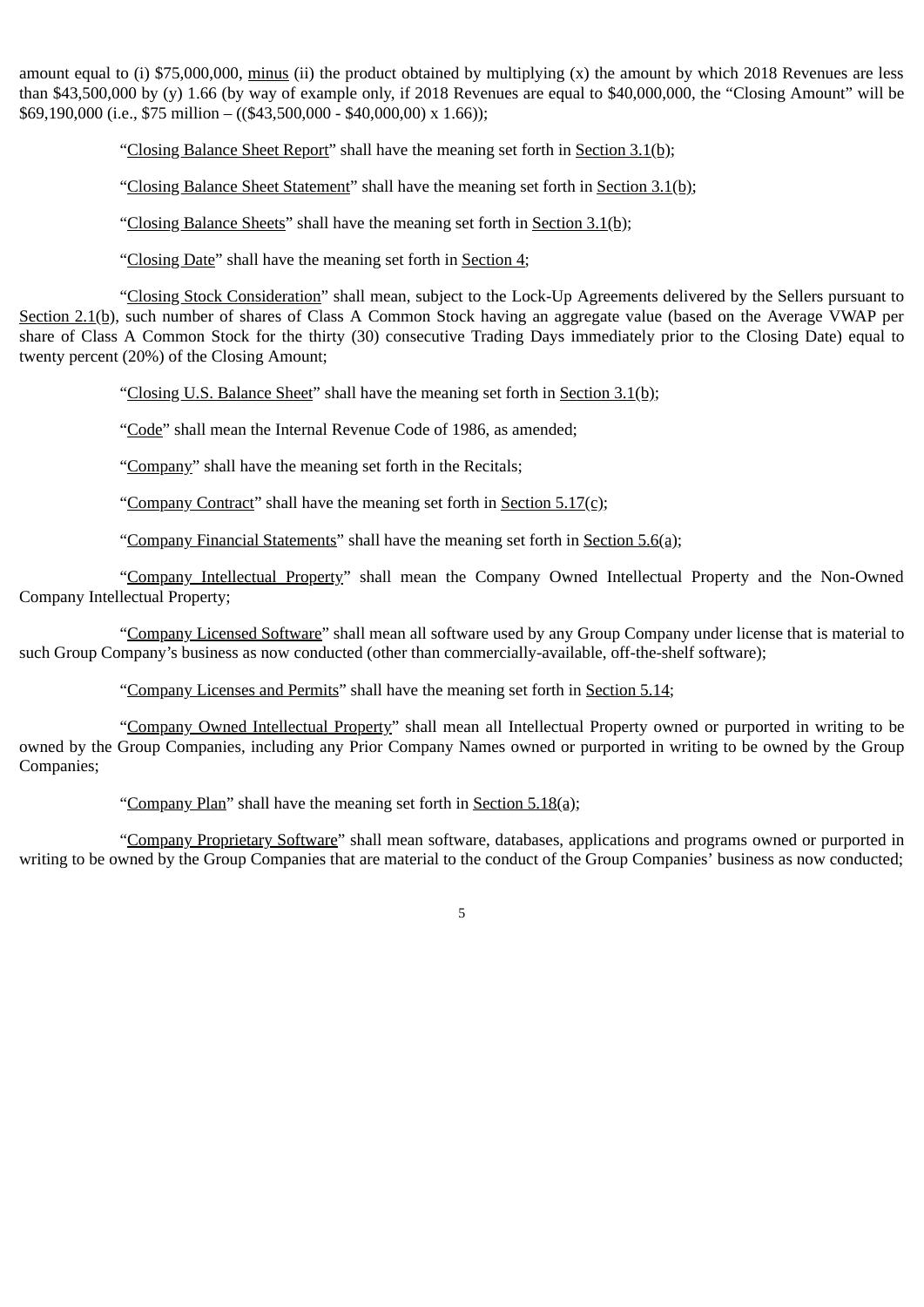"Company Shares" shall have the meaning set forth in the Recitals;

"Compensation Pool" shall have the meaning set forth in Annex M;

"Competitive Enterprise" shall mean, with respect to each Seller and Beneficial Owner, a business enterprise operating the Applicable Business in any country and/or geographic area in which the applicable Group Companies operated the Applicable Business as of the Closing Date and during the twelve (12) months prior to the Closing Date, but not including any activities described on Schedule 1.1;

"Confidentiality Agreement" shall have the meaning set forth in Section 8.3;

"Consent" shall have the meaning set forth in Section 5.4;

"Contingent Cash Consideration" shall have the meaning set forth in Annex J;

"Contingent Payment" shall have the meaning set forth in Annex J;

"Contingent Payment Amount" shall have the meaning set forth in Annex J;

"Contingent Stock Consideration" shall have the meaning set forth in Annex J;

"Continued Employment Conditions" shall have the meaning set forth in Section 13.1(a);

"Continuing Employees" shall have the meaning set forth in Section 13.1(a);

"Cowen" shall have the meaning set forth in Annex F;

"Data Protection Laws" shall mean all applicable Laws related to data protection, data privacy, data security, breach notification, consumer marketing and cross-border data transfer in the United States of America, the European Union (including the United Kingdom) or elsewhere in the world;

"Department of Labor" shall mean the United States Department of Labor;

"Disputed Amount" shall have the meaning set forth in Section 12.2(b);

"Earn-Out Period" shall mean, without duplication, each of the First Earn-Out Period, the Second Earn-Out Period, the Third Earn-Out Period, the Fourth Earn-Out Period, and, if applicable, the Fifth Earn-Out Period;

"Earn-Out Period Incentive Pool" shall have the meaning set forth in Annex L;

"Employee Plan" shall mean any "employee benefit plan" within the meaning of Section 3(3) of ERISA (whether or not subject to ERISA) and any other employee compensation and benefits plan, policy, program, agreement, arrangement and payroll practice, and each other stock purchase, stock option, restricted stock, severance, retention, employment, consulting, change-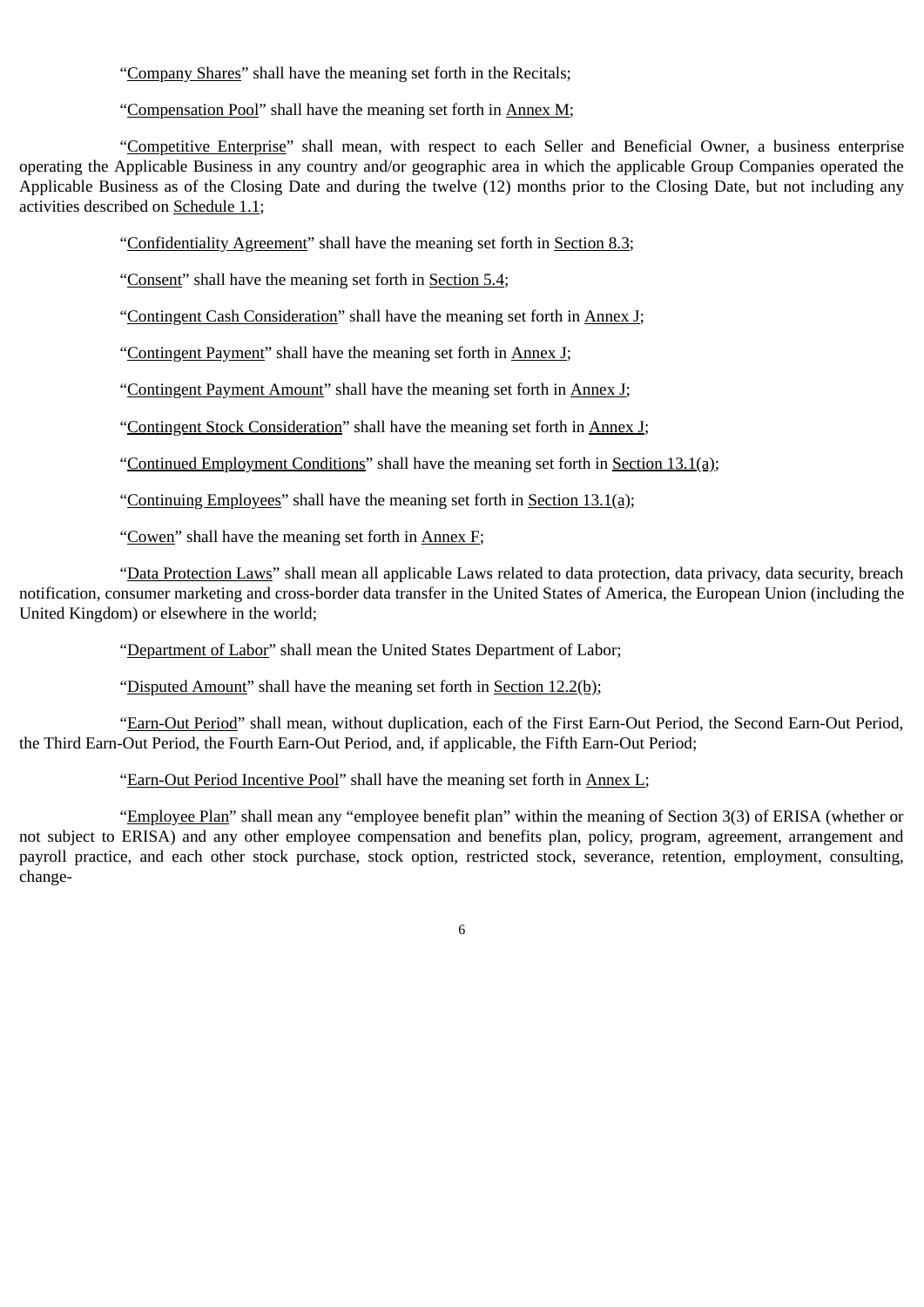in-control, collective bargaining, bonus, incentive, deferred compensation, employee loan, fringe benefit and other benefit plan, agreement, program, policy, commitment and other arrangement, whether or not subject to ERISA (including any related funding mechanism now in effect or required in the future), whether formal or informal, oral or written, excluding any benefit plan maintained by a Governmental Entity pursuant to which the sole obligation of the employer is to make statutorily mandated contributions under applicable Law;

"Employment Agreements" shall have the meaning set forth in the Recitals;

"Employment Offer Letter" shall have the meaning set forth in Section 13.1(a);

"Equity Securities" shall have the meaning set forth in the Recitals;

"ERISA" shall mean the Employee Retirement Income Security Act of 1974, as amended;

"ERISA Affiliate" shall mean any Person that, together with a Person, is or was at any time treated as a "single employer" under Section 414 of the Code or Section 4001(b)(1) of ERISA;

"Escrow Agent" shall mean Wilmington Trust, N.A., or its permitted successors and assigns;

"Escrow Agreement" shall mean that certain escrow agreement by and among the Buyers, the Seller Representatives and the Escrow Agent, dated as of the Closing Date, substantially in the form attached hereto as Exhibit A;

"Estimated Closing Balance Sheet Statement" shall have the meaning set forth in Section 3.1(a);

"Estimated Closing Balance Sheets" shall have the meaning set forth in Section 3.1(a);

"Estimated Closing Euro Balance Sheet" shall have the meaning set forth in Section 3.1(a);

"Estimated Closing U.S. Balance Sheet" shall have the meaning set forth in Section 3.1(a);

"Euro Adjusted Closing Cash Payment" shall mean an amount equal to  $(A)$  the product obtained by multiplying  $(x)$ (a) eighty percent (80%) of the Closing Amount, (b) minus the Indemnity Escrow Amount, (c) minus the estimated Transaction Expenses set forth on the Estimated Closing Balance Sheet Statement, by (y) 0.52, (B) (a) plus (i) the amount, if any, by which the estimated Euro Net Working Capital set forth on the Estimated Closing Euro Balance Sheet exceeds the Target Net Working Capital or minus (ii) the amount, if any, by which the Target Net Working Capital exceeds the estimated Euro Net Working Capital set forth on the Estimated Closing Euro Balance Sheet, (b) minus the Euro Adjustment Escrow Amount;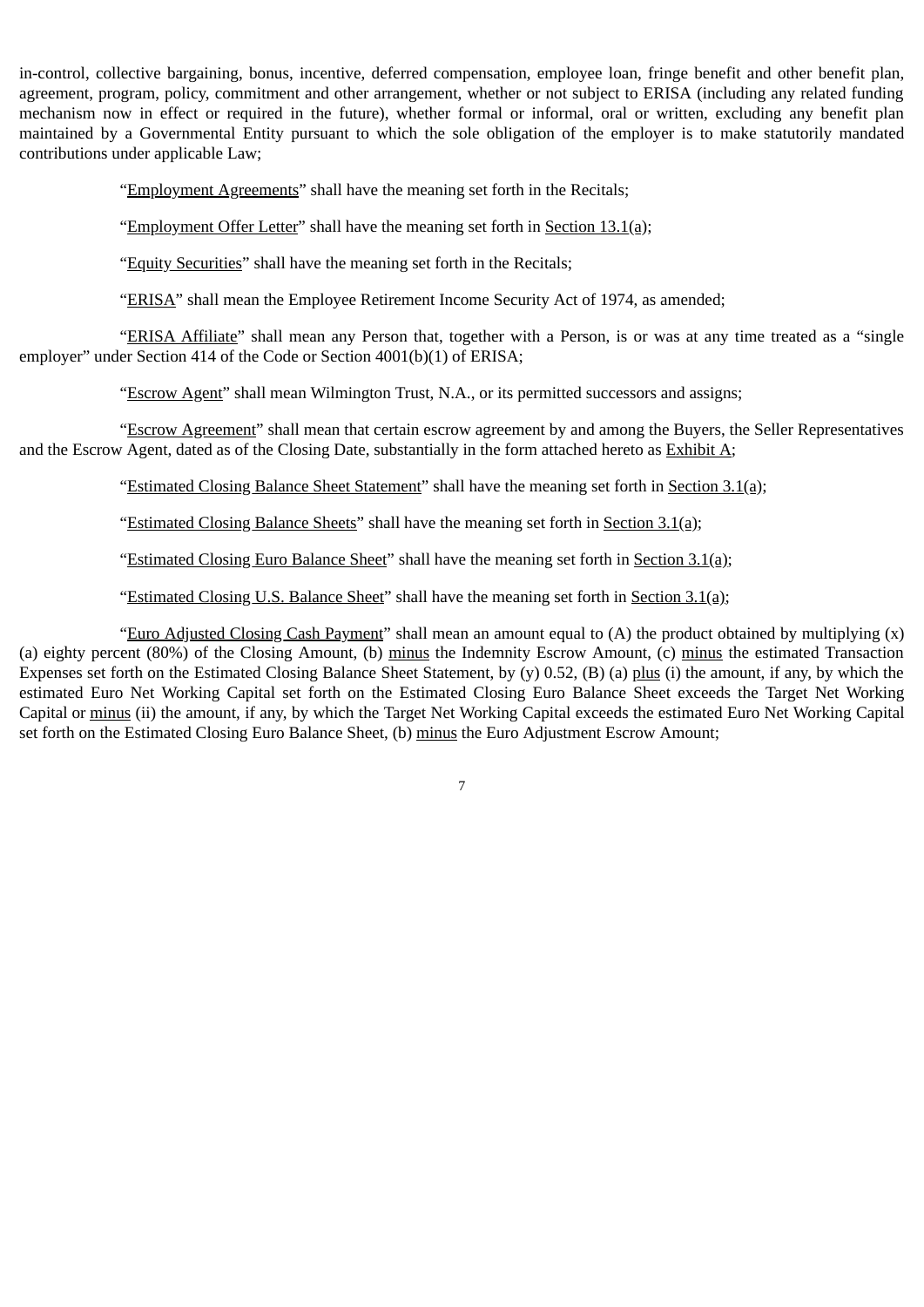"Euro Adjustment Escrow Account" shall have the meaning set forth in Section 2.2;

"Euro Adjustment Escrow Amount" shall mean an amount equal to \$125,000;

"Euro Buyer" shall have the meaning set forth in the Preamble;

"Euro Cash" shall mean all consolidated cash (including bank account balances) and Cash Equivalents of the Euro Companies (including, without duplication, 52% of the cash of Quarton Association), including the amounts of any received but uncleared checks, drafts and wires issued prior to such time, less the amounts of any issued but uncleared checks, drafts and wires issued prior to such time, less the amount of any overdraft account balance, including any interest payable thereon, in each case, without giving effect to the transactions contemplated hereby, determined as of the close of business on the Closing Date in accordance with GAAP and the sample calculation set forth on Annex G hereto; provided, however, that if the excess of Euro Cash over outstanding payables of the Euro Companies as of the Closing Date that are current liabilities of the Euro Companies included in the calculation of Euro Net Working Capital is greater than \$1,000,000 (such amount in excess of \$1,000,000, the "Euro Cash Reduction Amount"), Euro Cash shall be reduced by the Euro Cash Reduction Amount;

"Euro Companies" shall have the meaning set forth in the Recitals;

"Euro Net Adjustment Amount" shall mean an amount, which may be positive or negative, equal to the sum of (A) the Euro Net Working Capital (as finally determined in accordance with Section 3.1(b)) minus the estimated Euro Net Working Capital set forth on the Estimated Closing Euro Balance Sheet, minus (B) the product obtained by multiplying (x) the Transaction Expenses (as finally determined in accordance with Section  $3.1(b)$ ) minus the estimated Transaction Expenses set forth on the Estimated Closing Balance Sheets by (y) 0.52;

"Euro Net Working Capital" shall mean, without duplication, the amount equal to (a) the sum of (i) the Euro Cash and (ii) the current accounts receivable of the Euro Companies, minus (b) the sum of (i) any Indebtedness of the Euro Companies, which is not paid at or prior to the Closing, as of the close of business on the Closing Date, and (ii) the current liabilities of the Euro Companies, determined, in each case, in accordance with GAAP and calculated, in each case, in accordance with the sample calculation set forth on  $\Delta$ nnex  $G$  hereto; provided, that notwithstanding anything to the contrary herein,  $(x)$  Euro Net Working Capital shall not include any income Tax liabilities or income Tax assets, any amounts included in Transaction Expenses, any accounts receivable described in Section  $5.17(c)(xi)(A)$  or, to the extent that the Specified Receivable or any Specified European Fees have not been paid prior to the Closing, the accounts receivable and accounts payable relating thereto that are described in Section 8.11, and (y) for the avoidance of doubt, no amounts included in the calculation of U.S. Net Working Capital (including with respect to Quarton Association) shall be included in the calculation of Euro Net Working Capital in a manner that would result in double counting;

"Excess Revenue Benchmark Amount" shall have the meaning set forth in Annex J;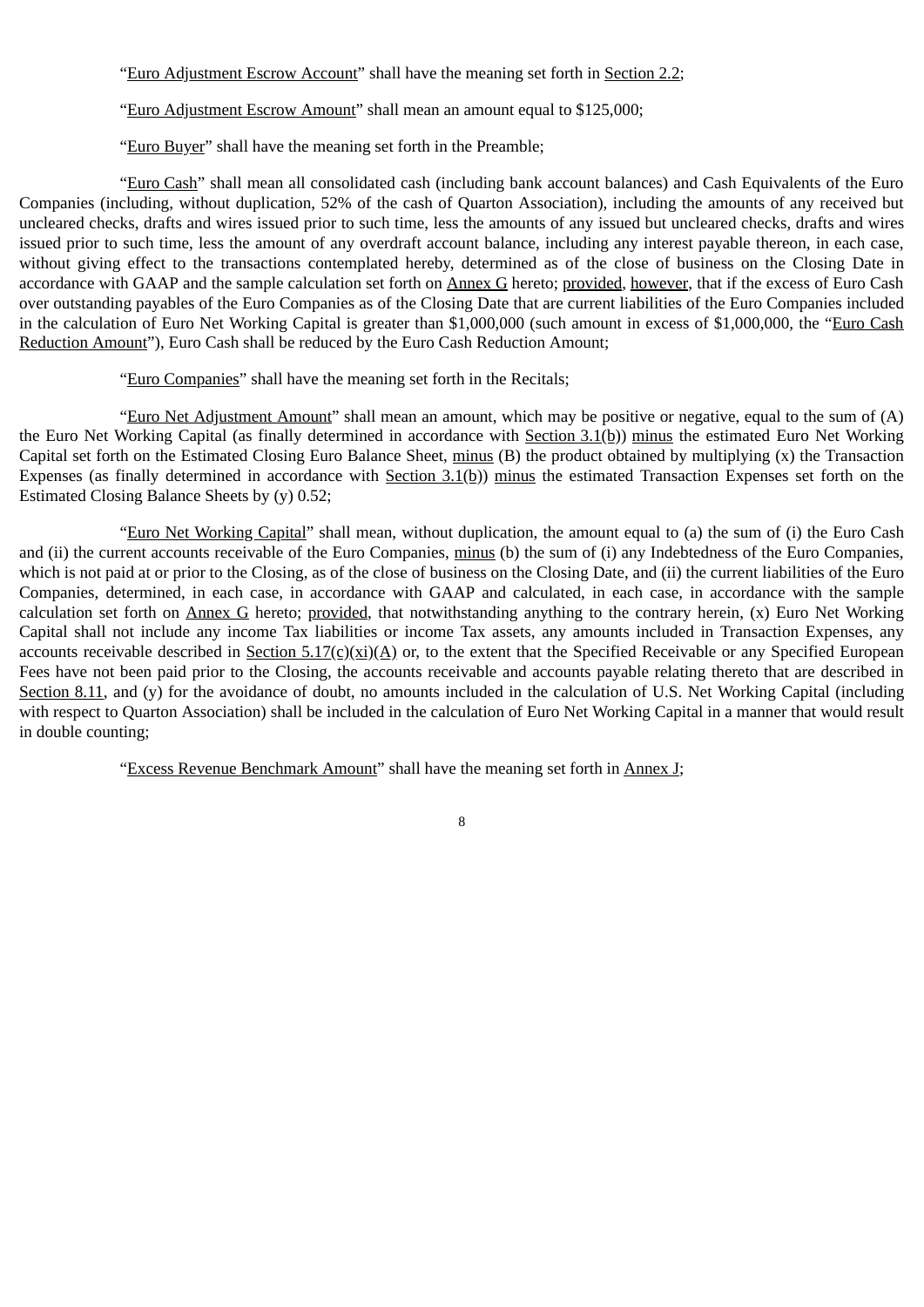"Exchange Act" shall mean the Securities and Exchange Act of 1934, as amended;

"Family Member" shall mean, with respect to an individual, his or her spouse, domestic partner, sibling, child, stepchild, grandchild, parent, stepparent, grandparent, former spouse, niece, nephew, aunt, uncle, mother-in-law, father-in-law, sonin-law, daughter-in-law, brother-in-law or sister-in-law, whether by blood, law or adoptive relationship, and any other persons who live with the individual for whom the individual provides material financial support;

"Fifth Earn-Out Period" shall mean the fiscal year ending December 31, 2023;

"Filing Party" shall have the meaning set forth in Section  $10.3(c)$ ;

"FINRA" shall mean the Financial Industry Regulatory Authority, Inc.;

"FINRA Approval" shall have the meaning set forth in Section 15.4;

"First Earn-Out Period" shall mean the fiscal year ending December 31, 2019;

"Fourth Earn-Out Period" shall mean the fiscal year ending December 31, 2022;

"Fraud" shall mean, with respect to a party hereto, actual and intentional fraud, as would be determined by courts in the State of New York applying the laws of the State of New York, of such party with respect to the making of any representation or warranty in Section 5, Section 6 (as applicable and as limited by Section 6.10 and Section 7.10) or any certificate delivered pursuant to Section 14 or Section 15, as applicable;

"Fundamental Representations" shall mean those representations and warranties made pursuant to Section 5.1 (*Organization*), Section 5.5 (*Capitalization; Subsidiaries*), Section 5.23 (*No Brokers*), Section 6.1 (*Title to the Interests; Dispositive Power; Beneficial Owners*), Section 6.2 (*Organization; Authorization and Validity of Agreement*), Section 6.5 (*No Brokers*), Section 7.1 (*Corporate Organization*), Section 7.3 (*Authorization and Validity of Agreement*) and Section 7.6 (*No Brokers*);

"GAAP" shall mean, as applicable, (i) U.S. generally accepted accounting principles applied on a consistent basis ("U.S. GAAP"), (ii) German generally accepted accounting principles (German Commercial Code; *Handelsgesetzbuch*) applied on a consistent basis and (iii) Swiss generally accepted accounting principles (Swiss Code of Obligations; *Obligationenrecht*) applied on a consistent basis;

"GDPR" shall have the meaning set forth in Section  $5.13(a)$ ;

"Good Standing" shall have the meaning set forth in Annex M;

"Governmental Entity" shall mean any United States or foreign federal, state or local governmental, regulatory or self-regulatory authority or other public or parliamentary body, agency, division, subdivision, audit group, procuring office or authority (including Regulatory Agencies),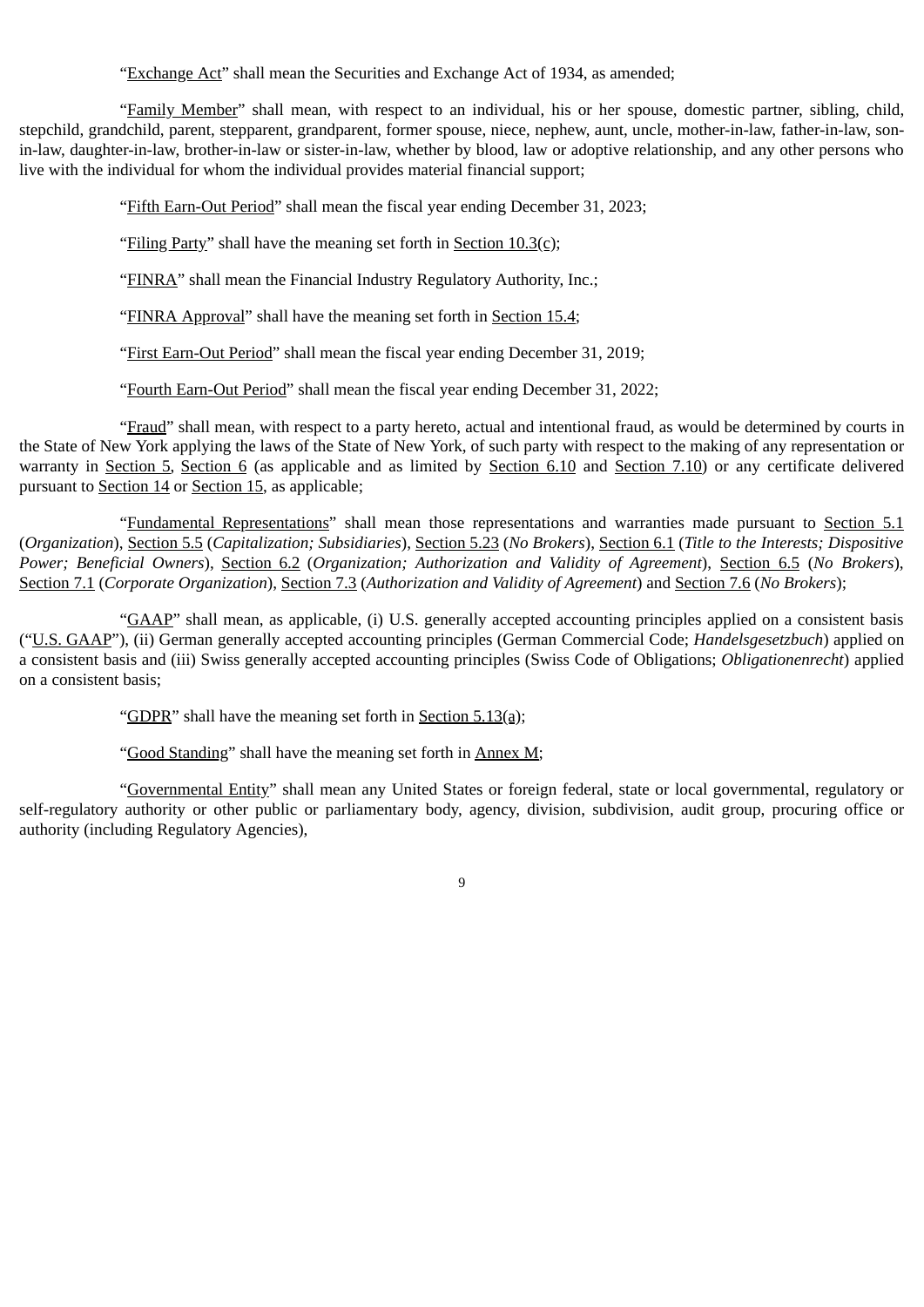judicial authority (including any court), arbitrator, arbitration panel, mediator or similar authority, including the employees or agents thereof;

"Governmental Order" shall mean any order, writ, judgment, ruling, injunction, decree, stipulation, determination or award entered by or with any Governmental Entity;

"Group A Allocation Percentage" shall have the meaning set forth in Section 2.1(a)(iv);

"Group A Seller Representative" shall have the meaning set forth in Annex K;

"Group A Sellers" shall have the meaning set forth in the Preamble;

"Group B Allocation Percentage" shall have the meaning set forth in Section  $2.1(a)(iv)$ ;

"Group B Seller Representative" shall have the meaning set forth in Annex K;

"Group B Sellers" shall have the meaning set forth in the Preamble;

"Group Companies" shall have the meaning set forth in the Recitals;

"Group Company Organizational Documents" shall have the meaning set forth in Section 5.1;

"Group Company Reports" shall have the meaning set forth in Section  $5.15(e)$ ;

"Guaranteed Obligations" shall have the meaning set forth in Section 18.13;

"Guaranteed Seller Obligations" shall have the meaning set forth in Section 18.14;

"Indebtedness" of any Person shall mean, without duplication, (i) all obligations of such Person for borrowed money or arising out of any extension of credit to or for the account of that Person (including reimbursement or payment obligations with respect to surety bonds, letters of credit, bankers' acceptances and similar instruments to the extent drawn), (ii) all obligations of such Person evidenced by bonds, debentures, notes and similar instruments, (iii) all leases of such Person capitalized in accordance with GAAP, (iv) all obligations of such Person for deferred purchase price for property, equity interests, assets or services, or earnout or similar contingent payment obligations (whether or not currently payable and to the fullest extent payable), other than trade payables arising in the ordinary course of business consistent with past practice, (v) all obligations of such Person under sale-and-leaseback transactions, agreements to repurchase securities sold and other similar financing transactions, (vi) all obligations of such Person under any interest rate, currency or other hedging agreement, (vii) any unfunded or underfunded liabilities pursuant to any pension or nonqualified deferred compensation plan or arrangement and any accrued but unpaid compensation, including bonuses, commissions, accrued but unpaid retirement plan contributions, and accrued but unpaid overtime, in each case, to the extent not reflected as a current liability of the Euro Companies or the U.S. Companies in the Euro Net Working Capital or the U.S.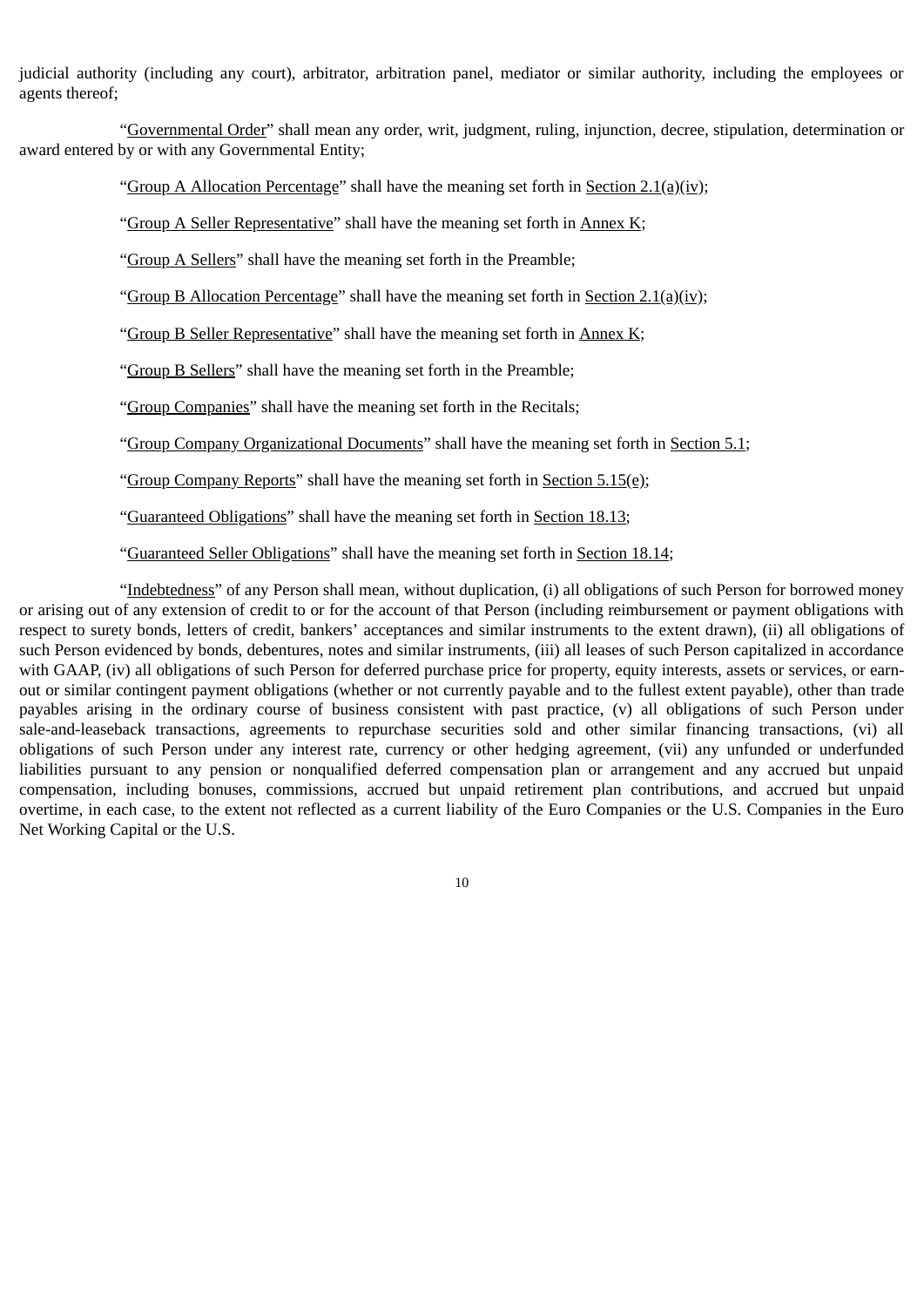Net Working Capital, as applicable, and that remains an obligation of any Group Company following the Closing, (viii) all obligations of the type referred to in clauses (i) through (vii) above of any Person for the payment of which such Person is responsible or liable, directly or indirectly, as obligor, guarantor, surety or otherwise, including guarantees of such obligations and (ix) for clause (i) through (vii) above, all accrued but unpaid interest thereon, if any, and any fees and expenses, including termination fees, prepayment penalties, "breakage" cost or similar payments, associated with the repayments or maintenance of such Indebtedness; provided, that for purposes of this definition, "accrued but unpaid" shall mean that such amount has been accrued and has not been paid, regardless of whether payment of such amount is due;

"Indemnitee" shall have the meaning set forth in Section  $12.4(a)$ ;

"Indemnitor" shall have the meaning set forth in Section 12.4(a);

"Indemnity Escrow Account" shall have the meaning set forth in Section 2.2;

"Indemnity Escrow Amount" shall mean an amount equal to \$300,000;

"Indemnity Escrow Release Date" shall mean the date which is twelve (12) months following the Closing Date;

"Independent Accounting Firm" shall have the meaning set forth in Section  $3.1(b)$ ;

"Instruments of Transfer" shall have the meaning set forth in Section 2.1(b);

"Insurance Proceeds" shall have the meaning set forth in Section  $12.4(g)$ ;

"Intellectual Property" shall mean all rights in or to any of the following anywhere in the world: (a) trademarks and service marks (registered or unregistered), rights in logos and brands, certification marks, trade dress, rights in product configurations, trade names and rights in other names and slogans embodying business or product goodwill or indications of origin, all applications, registrations and renewals in any jurisdiction pertaining to the foregoing and all goodwill associated therewith; (b) patents and rights in patentable inventions, discoveries, improvements, ideas, know-how, formula methodology, research and development, business methods, processes, technology and computer programs, operating systems, applications, software and databases (including source code, object code, development documentation, programming tools, drawings, user manuals, specifications and data), data compilations and collections, and all applications or registrations in any jurisdiction pertaining to the foregoing, including all reissues, continuations, divisions, continuations-in-part, renewals or extensions thereof, and other governmental authority-issued indicia of invention ownership (including certificates of inventions, petty patents, and patent utility models); (c) trade secrets and rights in methods, processes, techniques including confidential and other non-public information, including the right in any jurisdiction to limit the use or disclosure thereof; (d) copyrights and rights in works of authorship, designs, mask works or other works, and registrations, renewals and applications for registration of copyrights in any jurisdiction; and (e) rights in Internet Web sites, Web pages, domain names and social media account or user names (including "handles") and registrations or applications for registration thereof;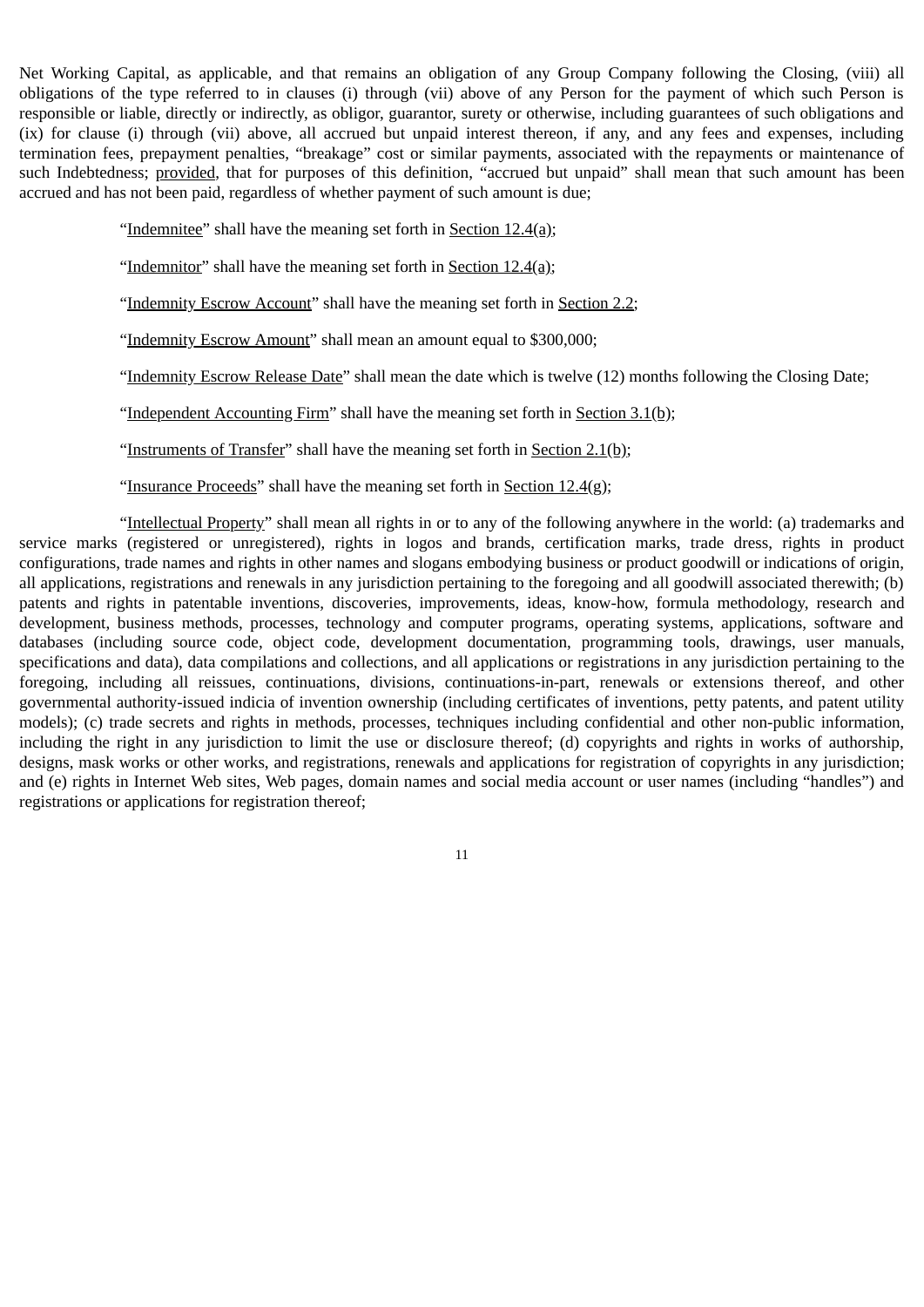"Interests" shall have the meaning set forth in the Recitals;

"Investment Company Act" shall mean the Investment Company Act of 1940, as amended;

"IRS" shall have the meaning set forth in Section 5.18(b);

"Key Employees" shall mean the Persons set forth on Schedule 1.2 under the heading "Key Employees";

"Key Persons" shall mean the Persons set forth on Schedule 1.2 under the heading "Key Persons";

"knowledge of the Sellers" and similar expressions shall mean, with respect to any fact, circumstance, event or other matter in question, the actual knowledge of Jules Grüninger, Maximilian Graf Drechsel, Jozsef Bugovics, Tobias Seige, Andreas Kinsky, Maximilian Graf von Oppersdorff, André Augier, Robert Parker and, to the extent relating to any representations or warranties set forth in Section 5.15, Section 5.16, Section 5.17 (with respect to those Company Contracts described in clauses (ii), (iii), (viii) and (xi) of Section 5.17(c)), Section 5.18, Section 5.19 or Section 5.21, those persons set forth on Schedule 1.3, of such fact, circumstance, event or other matter after reasonable inquiry;

"Kopernikus" shall have the meaning set forth in Section 8.17;

"Law" shall mean any laws, statutes, ordinances, rules, treaties, regulations, judgments, injunctions, orders and decrees or other restriction of any Governmental Entity;

"Leased Real Property" shall have the meaning set forth in Section 5.10(b);

"Lien" shall mean any mortgage, pledge, security interest, encumbrance, lien (statutory or other), conditional sale agreement, claim, charge or limitation or restriction on transfer;

"Listed Company Intellectual Property" shall have the meaning set forth in Section 5.12(c);

"Lock-Up Agreements" shall have the meaning set forth in Section 2.1(b);

"Losses" shall mean any and all damages, judgments, awards, liabilities, losses, costs, obligations, claims of any kind or nature, assessments, fines, and costs and expenses (including reasonable fees and expenses of attorneys, auditors, consultants and other agents);

"Major Client Contracts" shall have the meaning set forth in Section 5.24;

"Major Clients" shall have the meaning set forth in Section 5.24;

"Material Adverse Effect" shall mean any event, change or effect that, individually or in the aggregate, is or could reasonably be expected to be materially adverse to the business,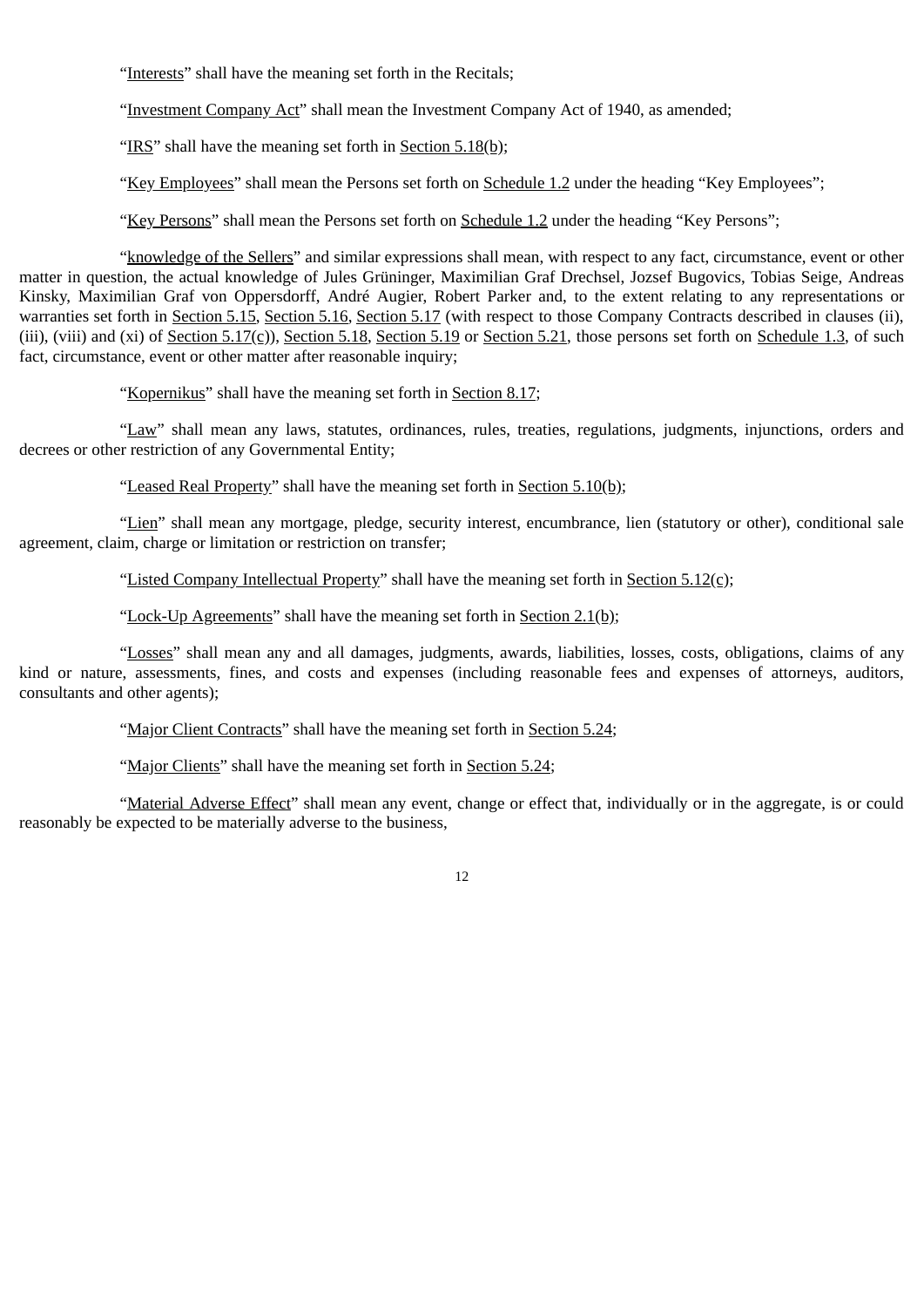condition, results of operations or assets of the Group Companies, taken as a whole, except to the extent resulting from (a) changes in general domestic or international political conditions, (b) any change in economic conditions generally or capital and financial markets generally, including changes in interest or exchange rates, (c) any change in Law, or the enforcement or interpretation thereof, applicable to the business of the Group Companies, (d) any change resulting from the execution, announcement or consummation of the transactions contemplated by, or the performance of any obligations under, this Agreement, including any change relating to the identity of the Buyers, (e) acts of war, sabotage or terrorism, military actions or the escalation thereof, (f) any hurricane, floor, tornado, earthquake or other natural disaster or any other force majeure event, (g) the failure of the Group Companies to achieve any financial projections or forecasts (it being understood that the facts, circumstances, events, changes or effects giving rise to such failure may be taken into account in determining whether there has been a Material Adverse Effect, if such facts, circumstances, events, changes or effects are not otherwise described in clauses (a) through (g) of this definition), (h) the taking of any action approved in writing by a Buyer, or (i) any changes in applicable tax or accounting regulations, rules or principles, including changes in GAAP; provided, however, that with respect to clauses (a), (b), (c), (e) and (i) of this definition, such events, changes or effects shall be taken into account to the extent that the effects of such events, changes or effects are disproportionately adverse to the business, condition, results of operations or assets of the Group Companies, taken as a whole, as compared to other companies in the industries in which the Group Companies operate;

"Minimum Net Capital Amount" shall mean, as of the Closing, an amount equal to the greatest of (a) 120% of Quarton BD's required minimum net capital, (b) 10% of Quarton BD's aggregate indebtedness, with each of (a) and (b) calculated in accordance with Rule 15c3-1 under the Exchange Act based on the amount of excess net capital and deductions reported in Quarton BD's then most recently filed Form X-17A-5, and (c) the minimum amount of net capital required by FINRA to be held by Quarton BD as of the Closing (calculated without regard to any capital required to fund any activities of Quarton BD after the Closing other than the continuation of the activities it conducted with respect to its business prior to the Closing Date), plus, in each case, \$3,000;

"Neida" shall have the meaning set forth in Section 8.17;

"Non-Owned Company Intellectual Property" shall mean all Intellectual Property used or held for use by any of the Group Companies that is not Company Owned Intellectual Property, including any Prior Company Names (regardless of whether currently used), that is not Company Owned Intellectual Property;

"Non-U.S. Company Plan" shall have the meaning set forth in Section 5.18(a);

"Other Returns" shall have the meaning set forth in Section 10.3(b);

"Other Tax Party" shall have the meaning set forth in Section  $10.3(c)$ ;

"Parent" shall have the meaning set forth in the Preamble;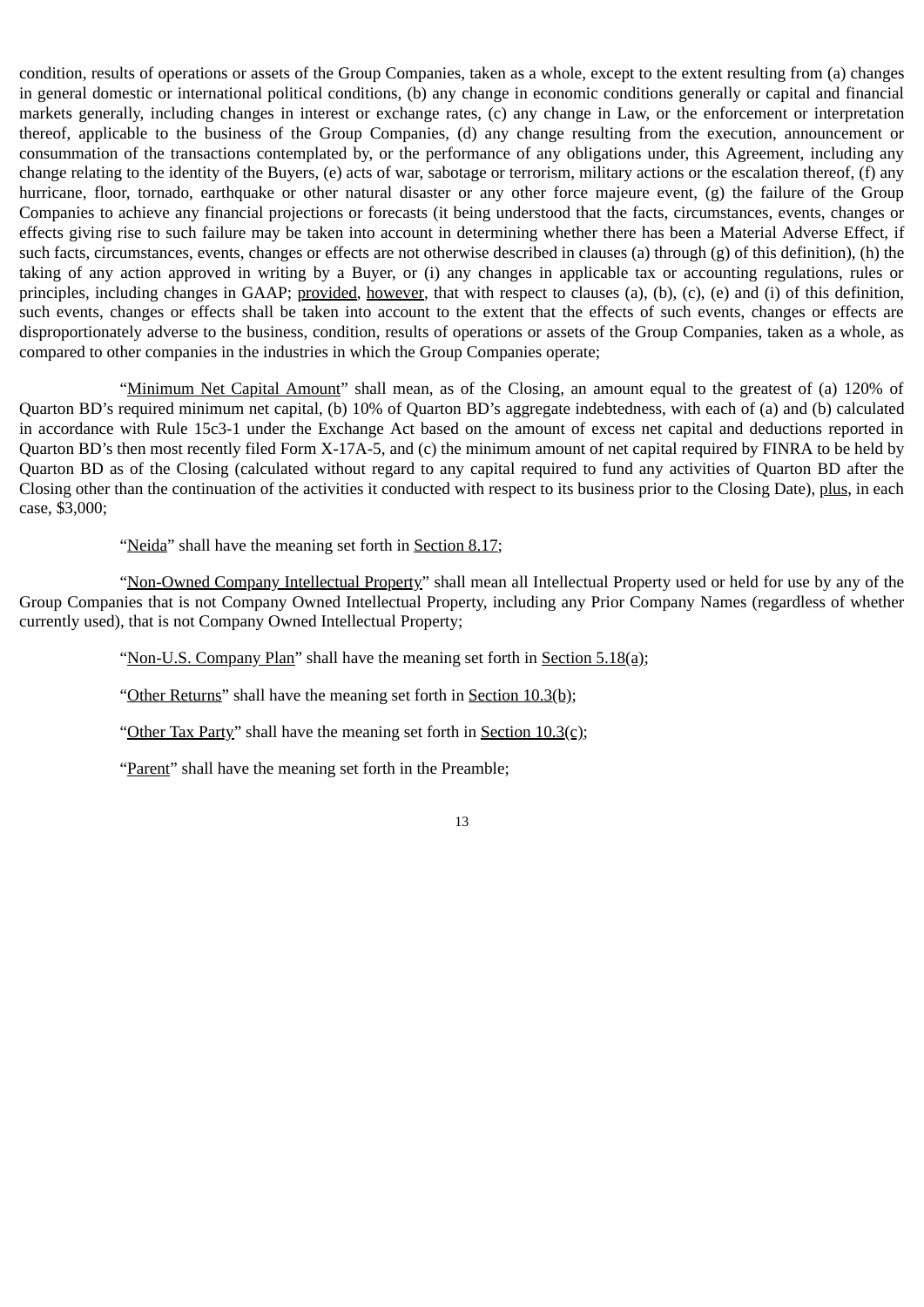"Per Earn-Out Period Cap" shall have the meaning set forth in Annex J;

"Permitted Liens" shall mean (a) Liens for utilities and current Taxes not yet due and payable or the amount and validity of which are being contested in good faith by appropriate proceedings and for which appropriate reserves have been established in accordance with GAAP, (b) mechanics', carriers', workers', repairers', materialmen's, warehousemen's, lessor's, landlord's and other similar Liens arising or incurred in the ordinary course of business not yet due and payable, (c) Liens arising out of pledges or deposits under worker's compensation laws, unemployment insurance, old age pensions or other social security or retirement benefits or similar legislation, (d) deposits securing liability to insurance carriers under insurance or self-insurance arrangements, (e) Liens arising under protective filings, (f) Liens in favor of a banking institution arising as a matter of applicable law encumbering deposits (including the right of set-off) held by such banking institution incurred in the ordinary course of business and which are within the general parameters customary in the banking industry, (g) easements, rights-of-way, restrictions and other similar defects or imperfections of title, charges and encumbrances of record not in the aggregate detracting materially from the use or value of the assets subject thereto and (h) Liens and other similar restrictions of record with respect to Leased Real Property or the activities conducted therein that are imposed by any Governmental Entity having jurisdiction over such Leased Real Property and do not materially interfere with the present use of the Leased Real Property;

"Permitted Transaction" shall have the meaning set forth in Annex J;

"Person" shall mean any individual, corporation, company, limited liability company, partnership, joint venture, association, joint-stock company, trust, unincorporated organization, Governmental Entity or other entity;

"Personal Data" shall have the same meaning as the terms "personal data," "personal information," or the equivalent under the applicable Data Protection Law;

"Pre-Closing Tax Period" shall have the meaning set forth in Section 10.3(a);

"Pre-Closing Taxes" shall mean any and all liability for Taxes of any Group Company (i) for any Pre-Closing Tax Period, and (ii) for any taxable period beginning on or before and ending after the Closing Date, the portion of such period up to and including the Closing Date. For purposes of the foregoing clause (ii), the amount of Taxes for any taxable period beginning on or before and ending after the Closing Date that are allocable to the portion of such period up to and including the Closing Date shall be determined based upon a hypothetical closing of the taxable year on the Closing Date; provided, however, that the portion of any real, personal property, and other Taxes which are imposed on a periodic basis that are allocable to the portion of such period up to and including the Closing Date, shall be determined by reference to the relative number of days in the pre-Closing and post-Closing portions of such taxable period;

"Prior Company Names" shall have the meaning set forth in Section 8.10(a);

"Privileged Communications" shall have the meaning set forth in Section 18.16(b);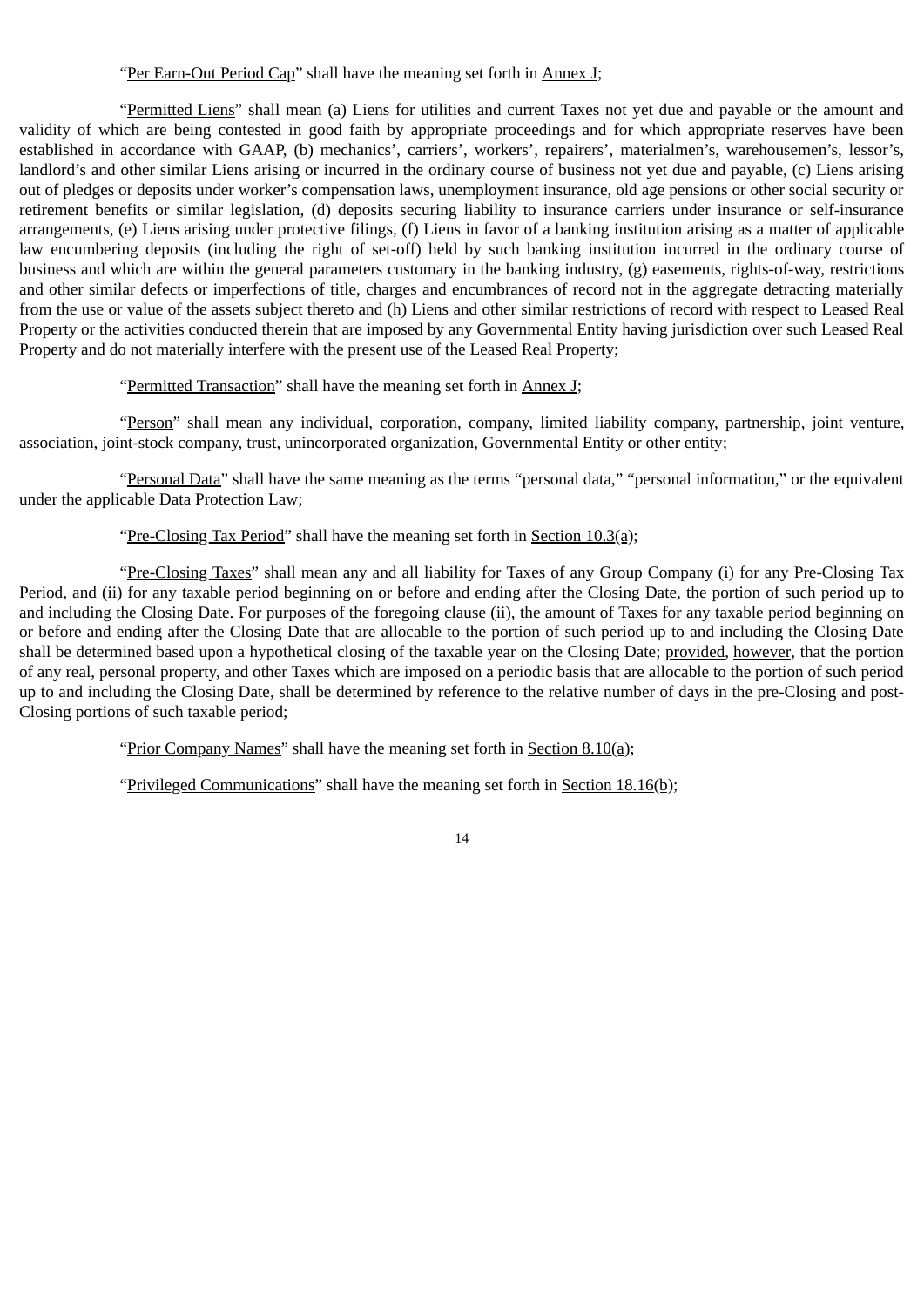"Purchase Price" shall mean the aggregate purchase price for the Equity Securities which shall be (i) the Adjusted Closing Cash Payment, (ii) the Closing Stock Consideration, (iii) the Contingent Payments, if any, to be paid by the Buyers pursuant to Section 3.2 hereof and (iv) any amounts ultimately released to the Sellers pursuant to Section 3.1 and Section 12.2(e);

"QIEAG" shall have the meaning set forth in the Recitals;

"QIEAG Shares" shall have the meaning set forth in the Recitals;

"**QPLLC**" shall have the meaning set forth in the Recitals;

"QSGP" shall have the meaning set forth in the Recitals;

"Qualifying Loss" shall mean any individual indemnifiable Loss or series of related Losses in excess of \$10,000;

"Quarton Association" shall have the meaning set forth in Section 5.6;

"Quarton BD" shall have the meaning set forth in the Recitals;

"Quarton Europe BAC" shall have the meaning set forth in Annex F;

"Quarton Group Heads" shall have the meaning set forth in  $\triangle$ nnex  $F$ ;

"Quarton International AG" shall have the meaning set forth in Section 5.6;

"Quarton Switzerland" shall have the meaning set forth in Section 5.6;

"R&W Insurance Policy" shall mean the buyer-side representations and warranties insurance policy attached hereto as Exhibit B;

"Real Property Lease" shall have the meaning set forth in Section  $5.17(c)(x)$ ;

"Regulatory Agency" shall mean each of (a) the SEC, (b) FINRA or any applicable United States or foreign industry self-regulatory organization and (c) all other applicable federal, state, local or foreign governmental or regulatory agencies or authorities;

"Relevant Stock Exchange" shall mean NASDAQ or, if the Class A Common Stock is not then listed on NASDAQ, on the principal other U.S. national or regional securities exchange on which the Class A Common Stock is then listed or, if the Class A Common Stock is not then listed on a U.S. national or regional securities exchange, on the principal other market on which the Class A Common Stock is then listed or admitted for trading;

"Restricted Period" shall mean the period commencing on the Closing Date and ending on the three (3)-year anniversary of the Closing Date;

"Revenue Benchmark Amount" shall have the meaning set forth in Annex J;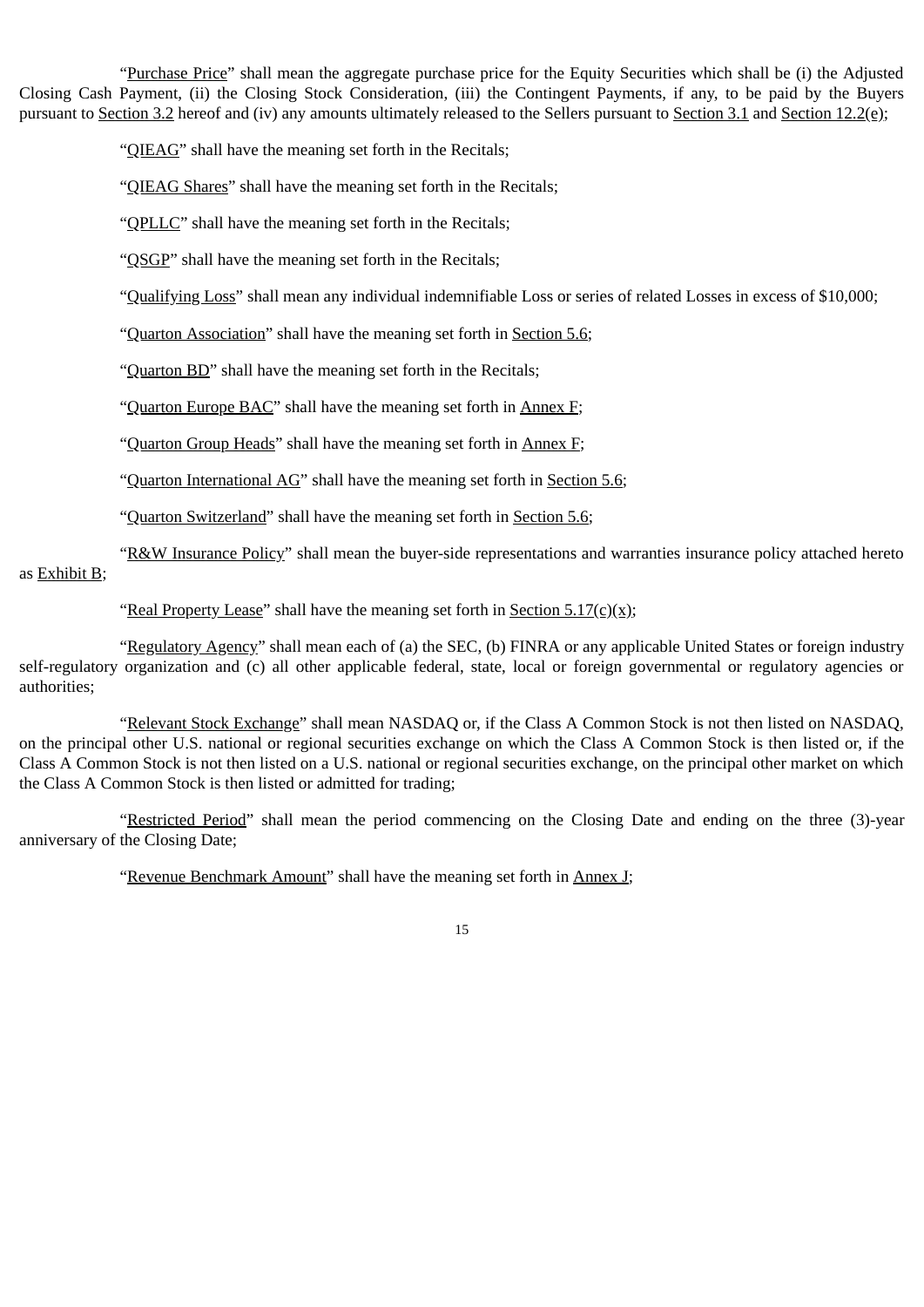"Revenue Statement" shall have the meaning set forth in Section 11.1(a);

"Schedule" or "Schedules" shall mean the disclosure schedules attached hereto;

"SEC" shall mean the U.S. Securities and Exchange Commission;

"Second Earn-Out Period" shall mean the fiscal year ending December 31, 2020;

"Securities Act" shall mean the Securities Act of 1933, as amended;

"Seller Indemnitees" shall have the meaning set forth in Section 12.3;

"Seller Representatives" shall mean the Group A Seller Representative and the Group B Seller Representative, acting jointly, except as otherwise expressly provided herein;

"Sellers" shall have the meaning set forth in the Preamble;

"Service Providers" shall mean any employees, officers, directors, partners, consultants (including Associated Partners) or interns of the Group Companies;

"Shareholders Agreement" shall mean any agreement providing for voting rights, registration rights, rights of first refusal or first offer, co-sale rights, call rights, put rights, drag rights or similar rights with respect to Equity Securities (including any limited liability company agreement, operating agreement, limited partnership agreement, registration rights agreement or equityholders agreement) to which any of the Sellers, the Beneficial Owners and/or any Group Company are parties. For the avoidance of doubt, the Shareholder Agreement of the Company, dated as of July 18, 2017, by and among the Sellers, the Beneficial Owners, the Company, QIEAG and QPLLC shall be deemed a Shareholders Agreement for purposes of this Agreement;

"Shares" shall have the meaning set forth in the Recitals;

"Specified Action" shall have the meaning set forth in Annex J;

"Specified Employees" shall have the meaning set forth in Section 15.8;

"Specified European Fees" shall have the meaning set forth in the definition of "2018 Revenues";

"Specified Payment" shall have the meaning set forth in Section 9.3;

"Specified Receivable" shall have the meaning set forth on Annex H;

"Stock Consideration" shall mean the Closing Stock Consideration and the Contingent Stock Consideration;

"Subsidiaries" shall mean, with respect to any Person, any corporation, association or other business entity of which more than 50% of the total voting power of shares of stock or other equity interest entitled (without regard to the occurrence of any contingency) to vote in the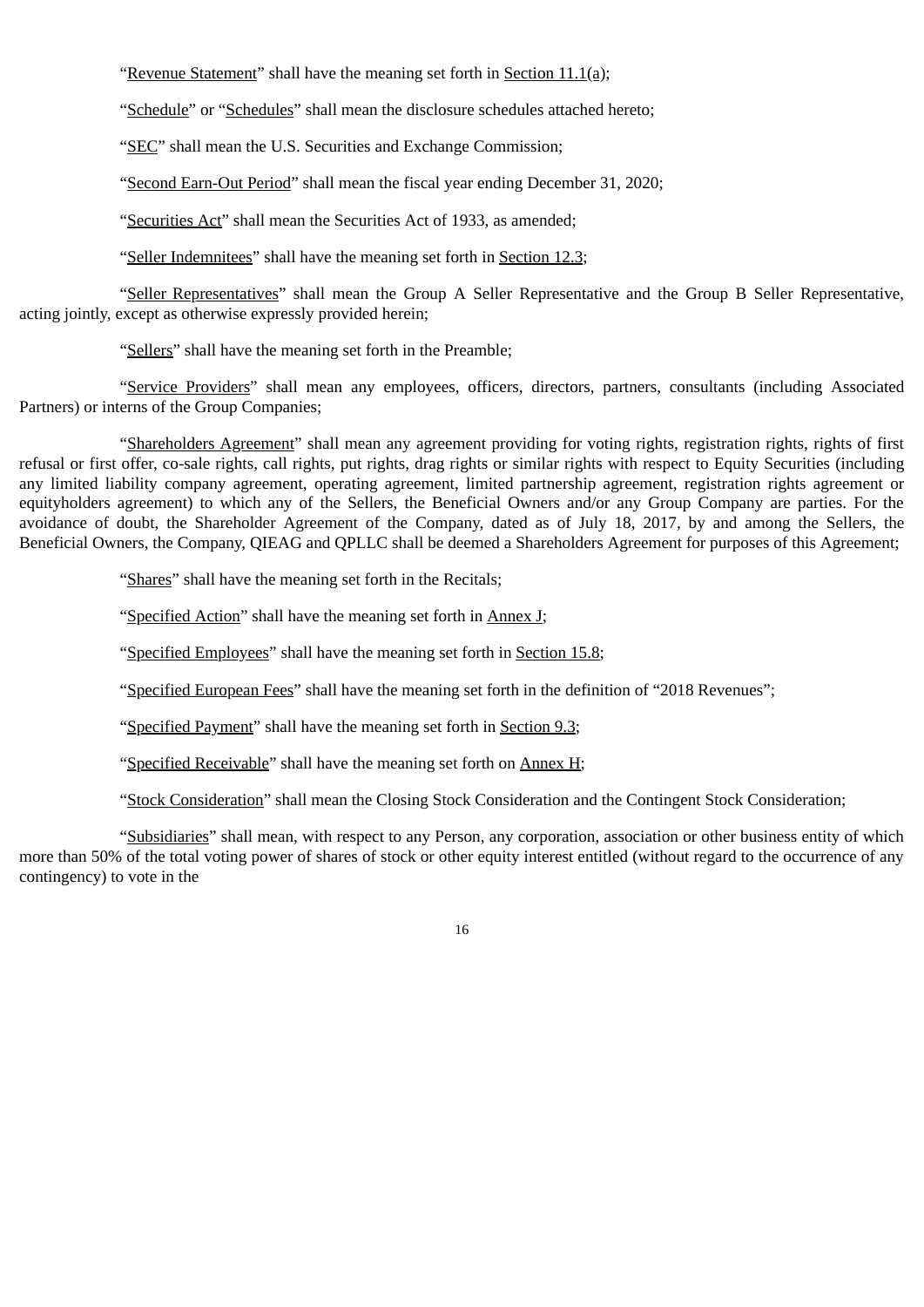election of directors, managers or trustees thereto is at the time owned or controlled, directly or indirectly, by that Person or one or more of the other Subsidiaries of that Person or a combination thereof; provided, that notwithstanding anything to the contrary herein, Quarton Association shall be deemed a Subsidiary of QPLLC, QIEAG, Quarton International AG and Quarton Switzerland;

"Target Net Working Capital" shall mean an amount equal to \$0.00;

"Tax Authority" shall mean any Governmental Entity imposing any Taxes, including any interest, penalties, or additions thereto;

"Tax Matters" shall have the meaning set forth in Section 10.5(a);

"Tax Return" shall mean any federal, state, local or foreign Tax report, return, information return, filing, schedule, form or claim for refund, including any schedules, exhibits or attachments thereto, and any amendments to any of the foregoing;

"Taxes" shall mean all U.S. federal, state, local, foreign taxes, levies, fees, imposts, duties, including income, gross income, gross receipts, unincorporated business, production, excise, sales, use, service, gains, transfer, ad valorem, profits, license, capital stock, franchise, severance, stamp, withholding, social security (or similar taxes, including FICA and social welfare), employment, unemployment, disability, worker's compensation, payroll, utility, windfall profits, custom duties, personal property, real property, registration, alternative or add-on minimum, estimated and other taxes, governmental fees or like charges of any kind whatsoever, including any interest, penalties or additions thereto, imposed by any Tax Authority whether disputed or not; and "Tax" shall mean any one of them;

"Third Earn-Out Period" shall mean the fiscal year ending December 31, 2021;

"Trading Day" shall mean a day on which trading in Class A Common Stock generally occurs on the Relevant Stock Exchange;

"Transaction Documents" shall mean this Agreement, the Escrow Agreement, the Lock-Up Agreements, the Employment Agreements and the Board Service Agreement;

"Transaction Expenses" shall mean, in each case, determined in accordance with GAAP and calculated in accordance with the sample calculation set forth on Annex G hereto, (i) any costs and expenses of the Group Companies incurred in connection with this Agreement or the transactions contemplated hereby, in each case, which are not paid at or prior to the Closing, as of the close of business on the Closing Date, (ii) Freeman & Company's fees and other expenses of the Sellers, the Beneficial Owners, and/or the Group Companies related to the transactions contemplated by this Agreement, (iii) \$520,523 in respect of the R&W Insurance Policy and (iv) all amounts payable as of the Closing Date by the Group Companies (including the employer portion of any Taxes and withholding and/or social security Taxes associated therewith or such other amounts required under the Code or any applicable Law on such amounts, as applicable, including any amounts required to be deducted and withheld with respect to the payment of such amounts), under any retention, change of control or similar transaction, incentive, termination, compensation,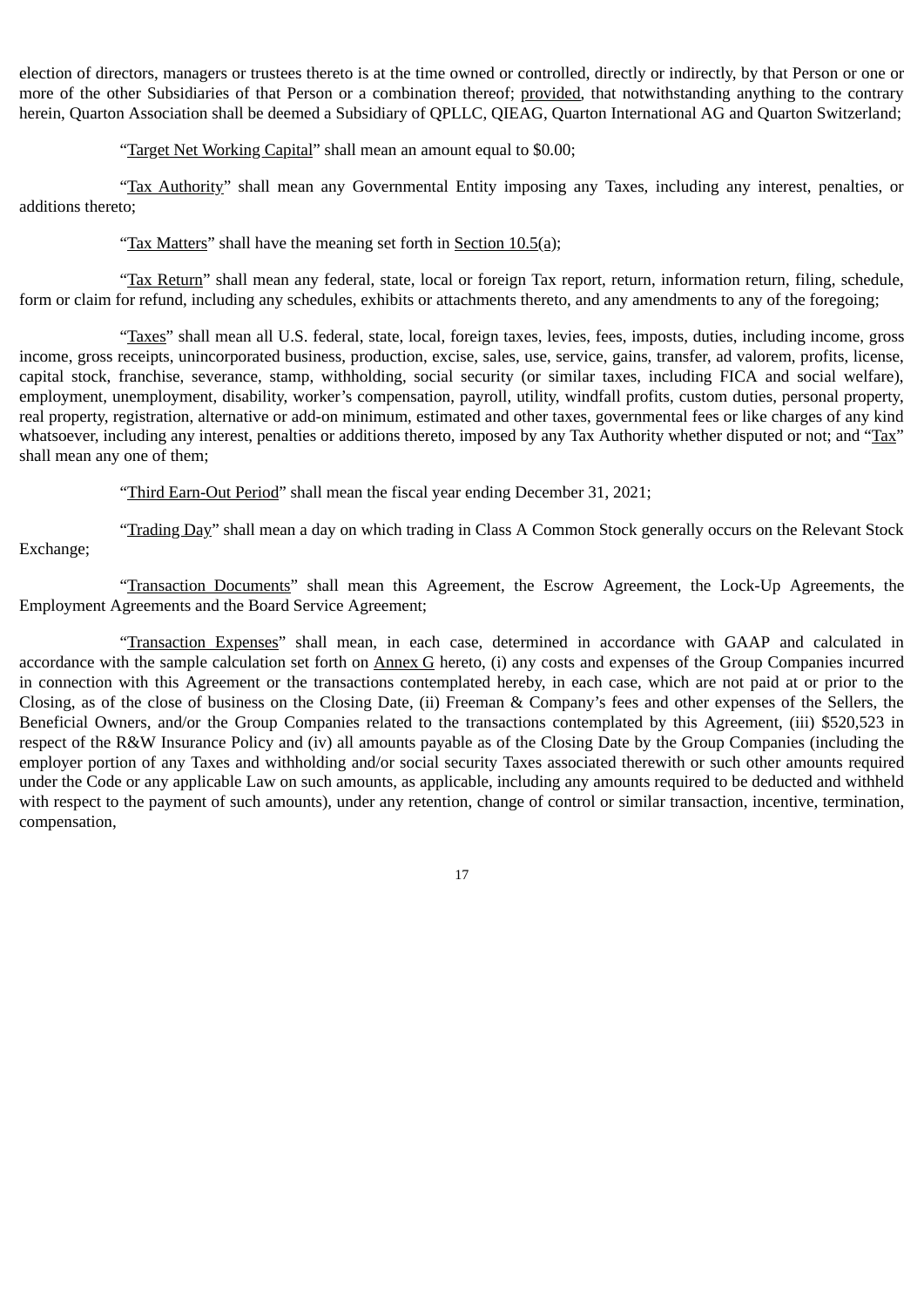severance or similar arrangements, in each case which are contingent upon, triggered or accelerated by, or otherwise become payable solely as a result of the consummation of the transactions contemplated by this Agreement or the other Transaction Documents (excluding any amounts payable under the Earn-Out Period Incentive Pool pursuant to Annex L hereto or pursuant to any arrangement entered into by or at the direction of or as a result of any action taken or omitted to be taken after the Closing by the Buyers or any of their Affiliates (including, after the Closing, the Group Companies));

"Treasury Regulations" shall mean the regulations prescribed under the Code;

"U.S. Adjusted Closing Cash Payment" shall mean an amount equal to  $(A)$  the product obtained by multiplying  $(x)$ (a) eighty percent (80%) of the Closing Amount, (b) minus the Indemnity Escrow Amount, (c) minus the estimated Transaction Expenses set forth on the Estimated Closing Balance Sheet Statement, by (y) 0.48, (B) (a) plus (i) the amount, if any, by which the estimated U.S. Net Working Capital set forth on the Estimated Closing U.S. Balance Sheet exceeds the Target Net Working Capital or minus (ii) the amount, if any, by which the Target Net Working Capital exceeds the estimated U.S. Net Working Capital set forth on the Estimated Closing U.S. Balance Sheet, (b) minus the U.S. Adjustment Escrow Amount;

"U.S. Adjustment Escrow Account" shall have the meaning set forth in Section 2.2;

"U.S. Adjustment Escrow Amount" shall mean an amount equal to \$125,000;

"U.S. Buyer" shall have the meaning set forth in the Preamble;

"U.S. Cash" shall mean all cash (including bank account balances) and Cash Equivalents of the U.S. Companies (including, without duplication, 48% of the cash of Quarton Association), including the amounts of any received but uncleared checks, drafts and wires issued prior to such time, less the amounts of any issued but uncleared checks, drafts and wires issued prior to such time, less the amount of any overdraft account balance, including any interest payable thereon, in each case, without giving effect to the transactions contemplated hereby, determined as of the close of business on the Closing Date in accordance with U.S. GAAP and the sample calculation set forth on Annex G hereto; provided, however, that if the excess of U.S. Cash over outstanding payables of the U.S. Companies as of the Closing Date that are current liabilities of the U.S. Companies included in the calculation of U.S. Net Working Capital is greater than \$1,000,000 (such amount in excess of \$1,000,000, the "U.S. Cash Reduction Amount"), U.S. Cash shall be reduced by the U.S. Cash Reduction Amount; provided, further, that U.S. Cash shall not include any amounts included in the Minimum Net Capital Amount;

"U.S. Companies" shall have the meaning set forth in the Recitals;

"U.S. Continuing Employee" shall have the meaning set forth in Section 13.1(a);

"U.S. GAAP" shall have the meaning set forth in the definition of "GAAP";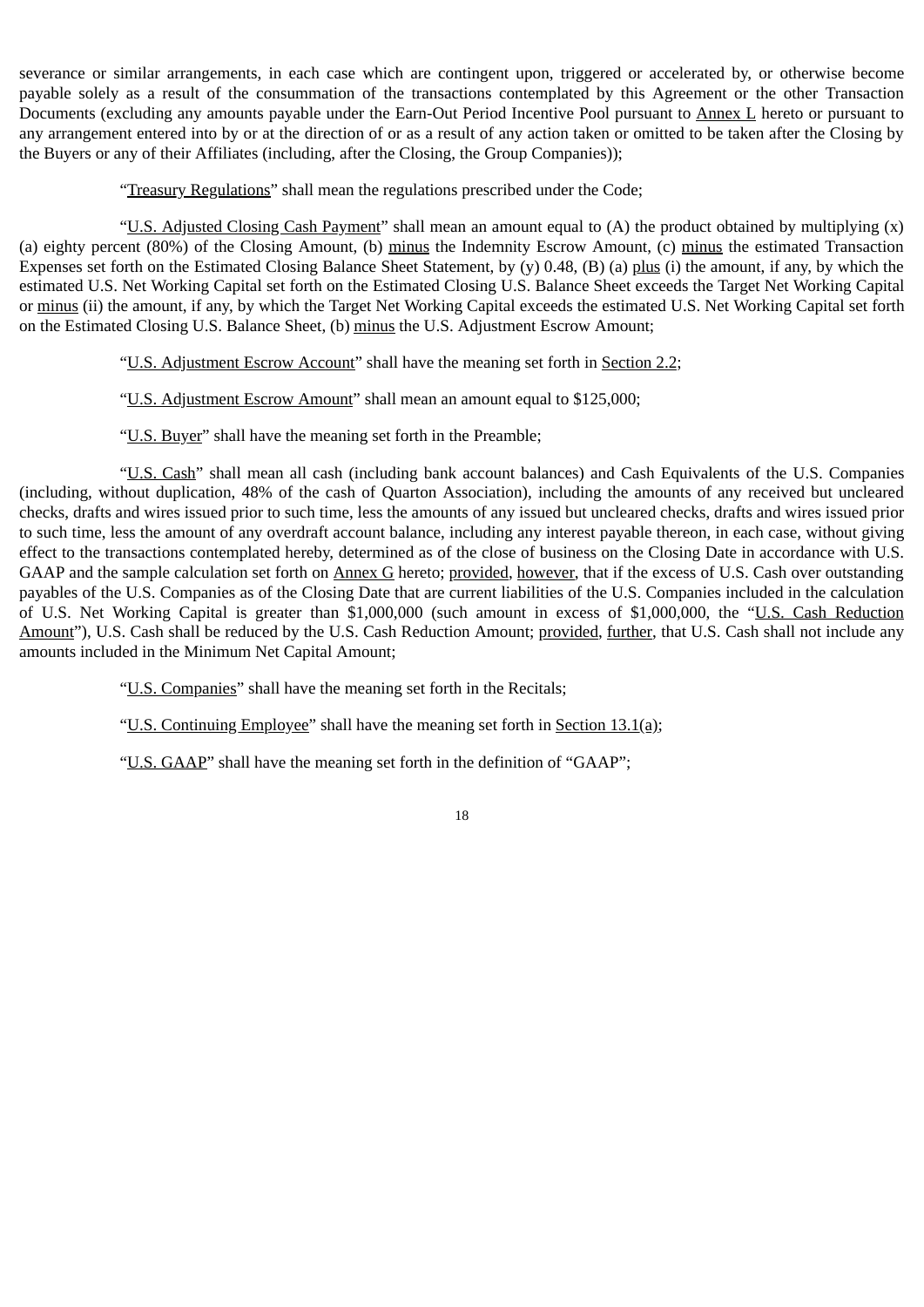"U.S. Net Adjustment Amount" shall mean an amount, which may be positive or negative, equal to the sum of (A) the U.S. Net Working Capital (as finally determined in accordance with Section 3.1(b)) minus the estimated U.S. Net Working Capital set forth on the Estimated Closing U.S. Balance Sheet, minus (B) the product obtained by multiplying (x) the Transaction Expenses (as finally determined in accordance with Section  $3.1(b)$ ) minus the estimated Transaction Expenses set forth on the Estimated Closing Balance Sheets by (y) 0.48;

"U.S. Net Working Capital" shall mean, without duplication, the amount equal to (a) the sum of (i) the U.S. Cash and (ii) the current accounts receivable of the U.S. Companies, minus (b) the sum of (i) any Indebtedness of the U.S. Companies, which is not paid at or prior to the Closing, as of the close of business on the Closing Date and (ii) the current liabilities of the U.S. Companies, determined, in each case, in accordance with U.S. GAAP and calculated, in each case, in accordance with the sample calculation set forth on Annex G hereto; provided, that notwithstanding anything to the contrary herein, (x) U.S. Net Working Capital shall not include any income Tax liabilities or income Tax assets, or any amounts included in Minimum Net Capital Amount or Transaction Expenses and (y) for the avoidance of doubt, no amounts included in the calculation of Euro Net Working Capital (including with respect to Quarton Association) shall be included in the calculation of U.S. Net Working Capital in a manner that would result in double counting;

### "U.S. Purchase Price" shall have the meaning set forth in Section 2.1(a)(iii); and

"VWAP" per share of Class A Common Stock on any Trading Day shall mean the per share volume-weighted average price as displayed on Bloomberg page "COWN<EQUITY>VWAP" (or its equivalent successor if such page is not available) in respect of the period from the scheduled open of trading until the scheduled close of trading of the primary trading session on such Trading Day (or if such volume-weighted average price is not available, the market value per share of the Class A Common Stock on such Trading Day as determined, using a volume-weighted average method, by a nationally recognized independent investment banking firm mutually agreed by the Buyers and the Seller Representatives and retained by the Buyers for this purpose) and the "Average VWAP" per share of Class A Common Stock over a specified period means the arithmetic average of the VWAP per share for each Trading Day in the relevant period.

#### SECTION 2. PURCHASE AND SALE OF SECURITIES.

### SECTION 2.1. Purchase of Equity Securities.

(a) Subject to the terms and conditions set forth in this Agreement and in reliance upon the representations and warranties of the parties set forth below, at the Closing:

(i) the Euro Buyer shall purchase from the Sellers and the Sellers shall sell to the Euro Buyer, free and clear of all Liens, the Company Shares, each in such classes and amounts as set forth next to such Seller's name in Annex B;

(ii) the Euro Buyer (or its designee) shall purchase from the Group A Sellers and the Group A Sellers shall sell to the Euro Buyer (or its designee), free and clear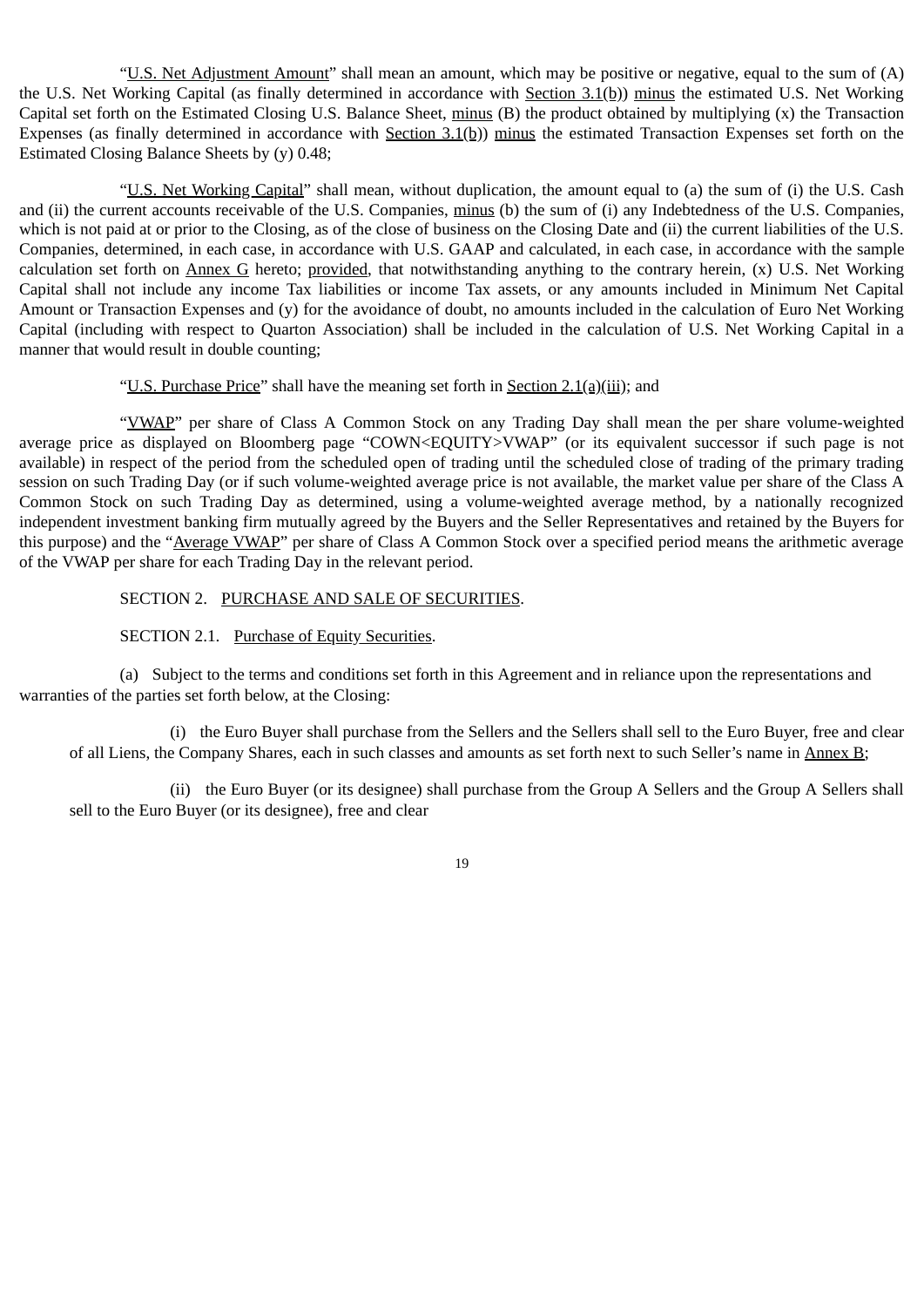of all Liens, the QIEAG Shares, each in such classes and amounts as set forth next to such Group A Seller's name in Annex C;

(iii) the U.S. Buyer (or its designee) shall purchase from the Group B Sellers and the Group B Sellers shall sell to the U.S. Buyer (or its designee) the Interests, free and clear of all Liens, each in such classes and amounts as set forth next to such Group B Seller's name in Annex D (the aggregate amount paid for such Interests, the "U.S. Purchase Price");

(iv) the Buyers shall deliver to (A) the Group A Sellers the Euro Adjusted Closing Cash Payment, by wire transfer of immediately available funds by the Buyers or one of their respective Affiliates (it being understood that the Buyers shall pay each Group A Seller the portion of the Euro Adjusted Closing Cash Payment equal to the product obtained by multiplying (x) the Euro Adjusted Closing Cash Payment by (y) the percentage set forth next to such Group A Seller's name on Annex C (such percentage for each Group A Seller, the "Group A Allocation Percentage")) and (B) the Group B Sellers the U.S. Adjusted Closing Cash Payment, by wire transfer of immediately available funds by the Buyers or one of their respective Affiliates (it being understood that the Buyers shall pay each Group B Seller the portion of the U.S. Adjusted Closing Cash Payment equal to the product obtained by multiplying (x) the U.S. Adjusted Closing Cash Payment by (y) the percentage set forth next to such Group B Seller's name on Annex D (such percentage for each Group B Seller, the "Group B Allocation Percentage")), in each case to such account or accounts as the Seller Representatives shall, not less than three (3) Business Days prior to the Closing Date, designate in writing to the Buyers;

(v) the Buyers shall cause to be issued to the Sellers, and/or their designee(s), the Closing Stock Consideration in accordance with their respective Allocation Percentages, and shall provide evidence of issuance thereof in book-entry form from the Parent's transfer agent;

(vi) the Buyers shall, on behalf of the Group Companies, pay in full the aggregate dollar amount to satisfy any Indebtedness of the Group Companies to be paid at the Closing to the applicable lenders identified in, and in accordance with, the executed pay-off letters provided by the Sellers on behalf of the Group Companies to the Buyers at or prior to the Closing, which pay-off letters shall (A) be in form and substance reasonably satisfactory to the Buyers, (B) be provided in draft form by the Seller Representatives to the Buyers no later than the date that is three (3) Business Days prior to the Closing, (C) confirm the principal amount of all such Indebtedness covered thereby, and the amount of accrued interest thereon and fees, penalties, premiums and other obligations of the Group Companies thereunder and (D) provide that upon receipt of the amounts set forth therein in accordance with the payment instructions set forth therein, all Indebtedness covered thereby shall be paid in full, and all related guarantees and Liens shall be discharged; and

(vii) the Buyers shall pay, or cause to be paid, on behalf of the Group Companies (as applicable), the Transaction Expenses, to the extent not previously paid, by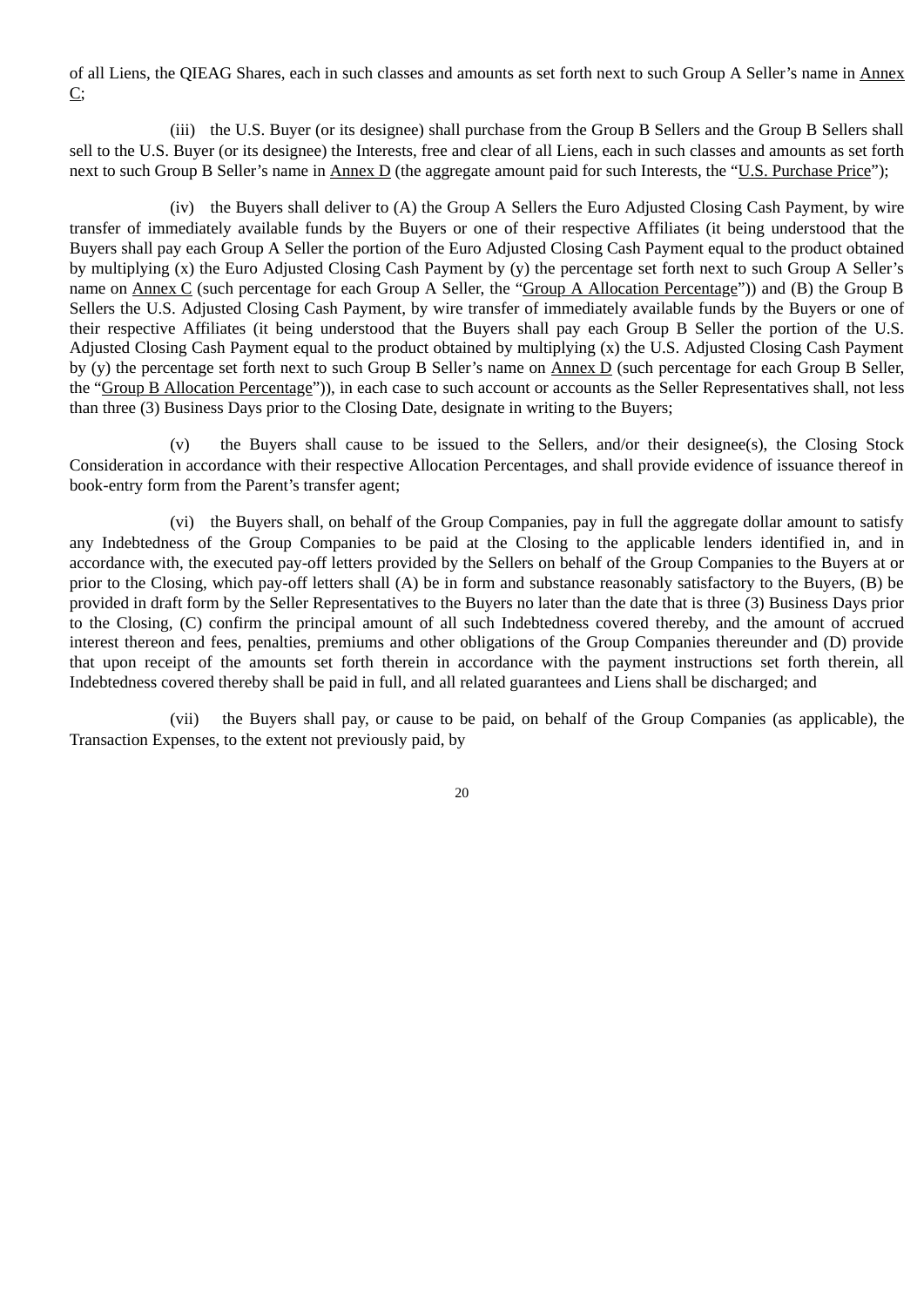wire transfer of immediately available funds as directed in writing by the Seller Representatives not less than three (3) Business Days prior to the Closing Date.

(b) At the Closing, the Sellers shall deliver to the Buyers (or their designees) all duly executed instruments of assignment and transfer endorsed in blank by the Sellers (collectively, "Instruments of Transfer"), in proper form for the transfer of the Equity Securities, free and clear of any Lien, in a form reasonably satisfactory to the Buyers, against payment by the Buyers to the Sellers of the Purchase Price, subject to the terms and conditions set forth herein. At the Closing, the Sellers shall deliver to the Buyers, and the Buyers shall deliver on behalf of the Parent to the Sellers, duly executed counterparts to lock-up agreements in the form set forth as Exhibit C with respect to any Stock Consideration paid by the Buyers to the Sellers hereunder (the "Lock-Up Agreements").

SECTION 2.2. Escrow. On the Closing Date, the Buyers shall cause to be deposited with the Escrow Agent and held in separate accounts the (i) Indemnity Escrow Amount (the "Indemnity Escrow Account"), (ii) the U.S. Adjustment Escrow Amount (the "U.S. Adjustment Escrow Account") and (iii) the Euro Adjustment Escrow Amount (the "Euro Adjustment Escrow Account"), in each case, by wire transfer of immediately available funds in accordance with the terms of the Escrow Agreement.

### SECTION 3. PURCHASE PRICE ADJUSTMENTS.

#### SECTION 3.1. Working Capital Adjustments.

(a) Closing Date Working Capital Adjustments. Not more than five (5) Business Days nor less than two (2) Business Days before the Closing Date, the Seller Representatives shall, in good faith using the Group Companies' then available financial information, prepare a statement (the "Estimated Closing Balance Sheet Statement") consisting of: (i) an estimated balance sheet of the U.S. Companies as of the close of business on the Closing Date (the "Estimated Closing U.S. Balance Sheet") setting forth an estimate of the U.S. Net Working Capital, (ii) an estimated balance sheet of the Euro Companies as of the close of business on the Closing Date (the "Estimated Closing Euro Balance Sheet" and, together with the Estimated Closing U.S. Balance Sheet, the "Estimated Closing Balance Sheets" and, each, an "Estimated Closing Balance Sheet") setting forth an estimate of the Euro Net Working Capital and (iii) an estimate of the Transaction Expenses as of the close of business on the Closing Date. The Estimated Closing U.S. Balance Sheet shall be prepared in accordance with U.S. GAAP and the Estimated Closing Euro Balance Sheet shall be prepared in accordance with applicable GAAP. The Estimated Closing Balance Sheet Statement and each of the Estimated Closing Balance Sheets shall be prepared in a manner consistent with the sample calculation set forth on Annex G.

(b) Post-Closing Working Capital Determination. On the first Business Day following the day that is ninety (90) calendar days following the Closing Date, unless such date falls within five (5) calendar days of quarter end (i.e., March 31, June 30, September 30 and December 31), then one hundred and twenty (120) calendar days following the Closing Date, the Buyers shall deliver to the Seller Representatives a statement (the "Closing Balance Sheet Statement") consisting of: (i) the balance sheet of the U.S. Companies as of the close of business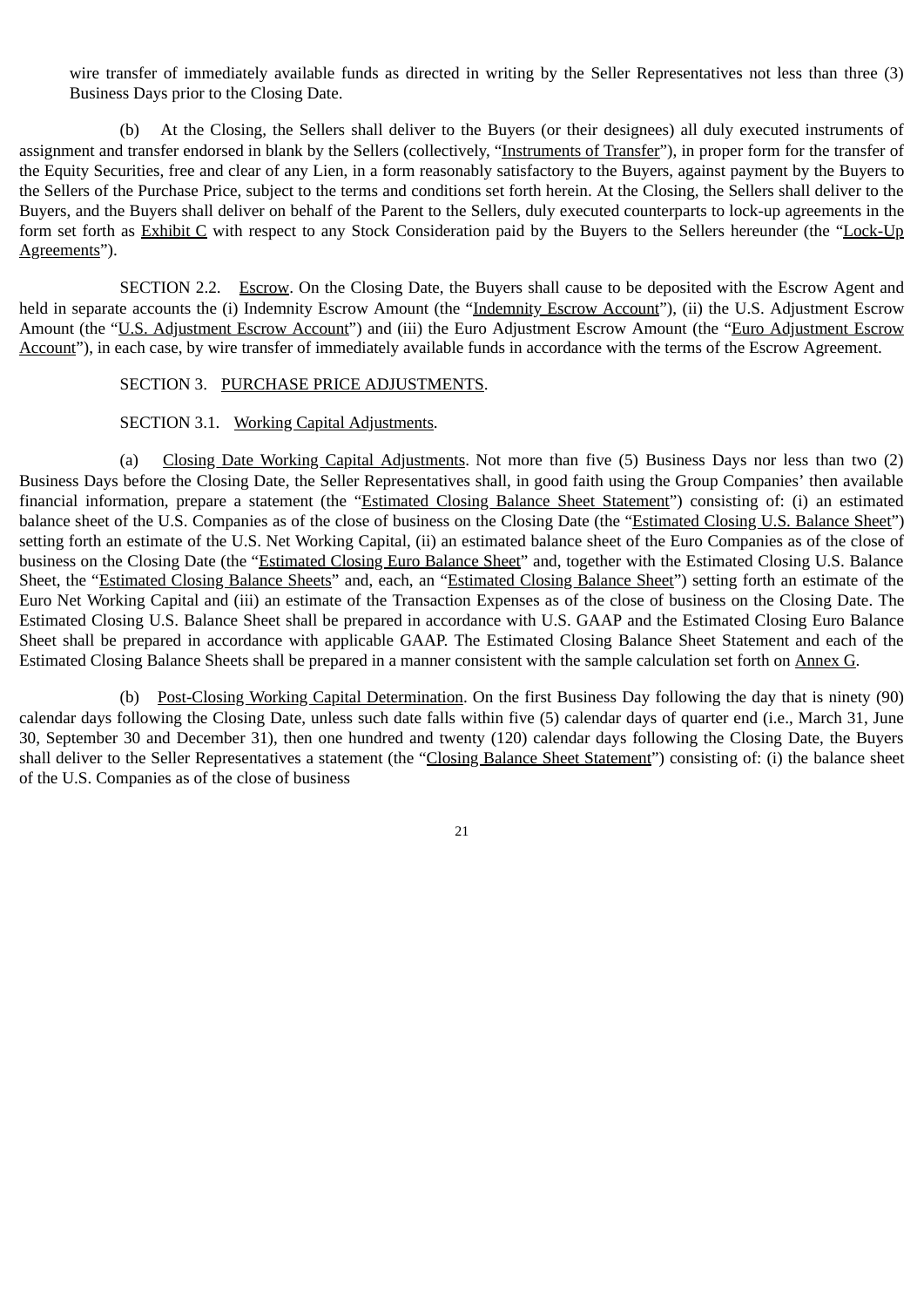on the Closing Date (the "Closing U.S. Balance Sheet"), prepared in accordance with U.S. GAAP, setting forth a calculation of the U.S. Net Working Capital, (ii) the balance sheet of the Euro Companies as of the close of business on the Closing Date (together with the Closing U.S. Balance Sheet, the "Closing Balance Sheets"), prepared in accordance with GAAP, setting forth a calculation of Euro Net Working Capital and (iii) a calculation of the Transaction Expenses as of the close of business on the Closing Date; provided, however, that any account receivable shown or reflected on an Estimated Closing Balance Sheet that remains unpaid five (5) Business Days prior to the date of delivery of the Closing Balance Sheet Statement shall not be included as an asset of the U.S. Companies or the Euro Companies, as applicable, in the calculation of the U.S. Net Working Capital or the Euro Net Working Capital, as applicable, shown or reflected on the applicable Closing Balance Sheet so long as the Buyers have caused the U.S. Companies or the Euro Companies, as applicable, to use commercially reasonable efforts to collect such account receivable following the Closing and have, on or promptly following the date of delivery of the Closing Balance Sheet Statement, assigned to the Seller Representatives the right, on behalf of the Group A Sellers or the Group B Sellers, as applicable, to directly collect any such account receivable shown or reflected on the applicable Estimated Closing Balance Sheet that was not included as an asset in the U.S. Net Working Capital or the Euro Net Working Capital, as applicable, on the applicable Closing Balance Sheet. The Closing Balance Sheet Statement and each of the Closing Balance Sheets shall be prepared in a manner consistent with the sample calculation set forth on Annex G. During the preparation of the Closing Balance Sheet Statement by the Buyers and the period of any dispute with respect to the application of this Section 3.1(b), each party shall cooperate with the other parties hereto to the extent reasonably requested to prepare the Closing Balance Sheet Statement or to investigate the basis for any dispute. The Closing Balance Sheet Statement shall be reviewed by the Seller Representatives and, in connection with such review, the Seller Representatives shall have reasonable access during normal business hours, with reasonable advance notice, to all books, records, work papers and personnel (including those of the Buyers' and the Group Companies' accountants and auditors, to the extent the Buyers are reasonably able to obtain such books and records and work papers) relating to the Closing Balance Sheet Statement and all other items reasonably requested by the Seller Representatives to the extent related thereto. If the Seller Representatives take exception to any items in the computation of the U.S. Net Working Capital, the Euro Net Working Capital or the Transaction Expenses shown or reflected in the Closing Balance Sheet Statement, the Seller Representatives shall, not later than forty-five (45) calendar days after receipt of the Closing Balance Sheet Statement, render a report thereon (the "Closing Balance Sheet Report"). The Closing Balance Sheet Report shall list those items, if any, to which the Seller Representatives take exception and the Seller Representatives' proposed adjustment. The Closing Balance Sheet Report shall be prepared in a manner consistent with the sample calculation set forth on Annex G. If the Seller Representatives fail to deliver to the Buyers the Closing Balance Sheet Report within forty-five (45) calendar days following receipt of the Closing Balance Sheet Statement, the Sellers shall be deemed to have accepted the Closing Balance Sheet Statement for the purposes of any adjustment to the Purchase Price under Section  $3.1(c)$  or Section 3.1(d). If the Seller Representatives give the Buyers notice of objections to the Closing Balance Sheet Statement, and if the Seller Representatives and the Buyers are unable, within fifteen (15) Business Days after receipt by the Buyers of the notice from the Seller Representatives of objections, to resolve the disputed exceptions, such disputed exceptions will be referred to a firm of independent certified public accountants (the "Independent Accounting Firm") mutually and reasonably acceptable to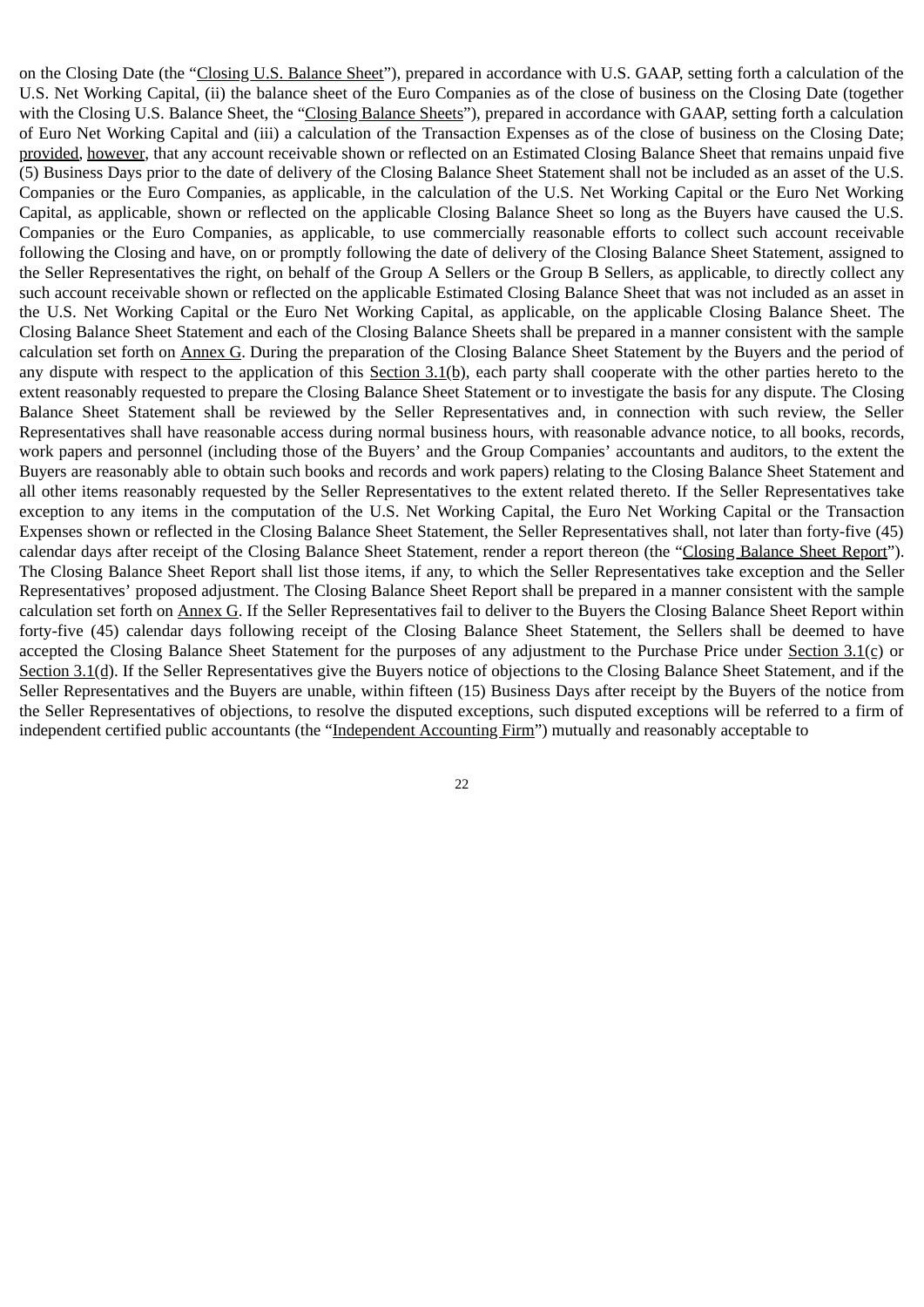the Seller Representatives and the Buyers. In resolving the disputed items, the Independent Accounting Firm (A) shall be bound by the provisions of this Section 3.1, (B) may not assign a value to any item greater than the greatest value claimed for such item by either the Buyers or the Seller Representatives or less than the smallest value claimed for such item by either the Buyers or the Seller Representatives, (C) shall limit its decision to such items as are in dispute and to only those adjustments as are necessary for the Closing Balance Sheet Statement to comply with the provisions of this Agreement and (D) shall act as an expert and not act as an arbitrator. The Independent Accounting Firm shall, within thirty (30) days following its selection, deliver to the Seller Representatives and the Buyers a written report determining such disputed exceptions (and only such disputed exceptions), and its determinations will be conclusive and binding upon the parties hereto for the purposes of any adjustment to the Purchase Price under Section 3.1(c) or Section 3.1(d). The fees and disbursements of the Independent Accounting Firm acting under this Section 3.1 shall be allocated between the Buyers, on the one hand, and the Sellers, on the other hand, based upon the total monetary value of disputed exceptions resolved in favor of such parties, with the Buyers, on the one hand, and the Sellers, on the other hand, bearing such percentage of the fees and disbursements of the Independent Accounting Firm as the aggregate disputed exceptions resolved against such parties bear to the total monetary value of all disputed exceptions considered by the Independent Accounting Firm.

(c) U.S. Post-Closing Working Capital Adjustment. Within two (2) Business Days after the U.S. Net Adjustment Amount is finalized pursuant to Section 3.1(b):

(i) If the U.S. Net Adjustment Amount is positive, (A) the Buyers shall pay in cash, by wire transfer of immediately available funds to such account or accounts as the Group B Seller Representative shall designate in writing to the Buyers, to the Group B Sellers in accordance with their respective Group B Allocation Percentages an amount equal to the U.S. Net Adjustment Amount and (B) the Buyers and the Group B Seller Representative shall instruct the Escrow Agent to release to the Group B Sellers in accordance with their respective Group B Allocation Percentages all of the U.S. Adjustment Escrow Account; or

(ii) (A) If the U.S. Net Adjustment Amount is negative and its absolute value is an amount that exceeds the U.S. Adjustment Escrow Amount, (1) the Buyers and the Group B Seller Representative shall instruct the Escrow Agent to release to the Buyers all of the U.S. Adjustment Escrow Account and (2) the Group B Sellers shall pay in cash in accordance with their respective Group B Allocation Percentages an amount equal to the amount by which the absolute value of the U.S. Net Adjustment Amount exceeds the U.S. Adjustment Escrow Amount by wire transfer of immediately available funds to such account or accounts as the Buyers shall designate in writing to the Group B Seller Representative and (B) if the U.S. Net Adjustment Amount is negative and its absolute value is an amount that is less than or equal to the U.S. Adjustment Escrow Amount, the Buyers and the Group B Seller Representative shall instruct the Escrow Agent to release (1) to the Buyers a portion of the U.S. Adjustment Escrow Account equal to the absolute value of the U.S. Net Adjustment Amount and (2) to the Group B Sellers in accordance with their respective Group B Allocation Percentages the remaining portion, if any, of the U.S. Adjustment Escrow Account.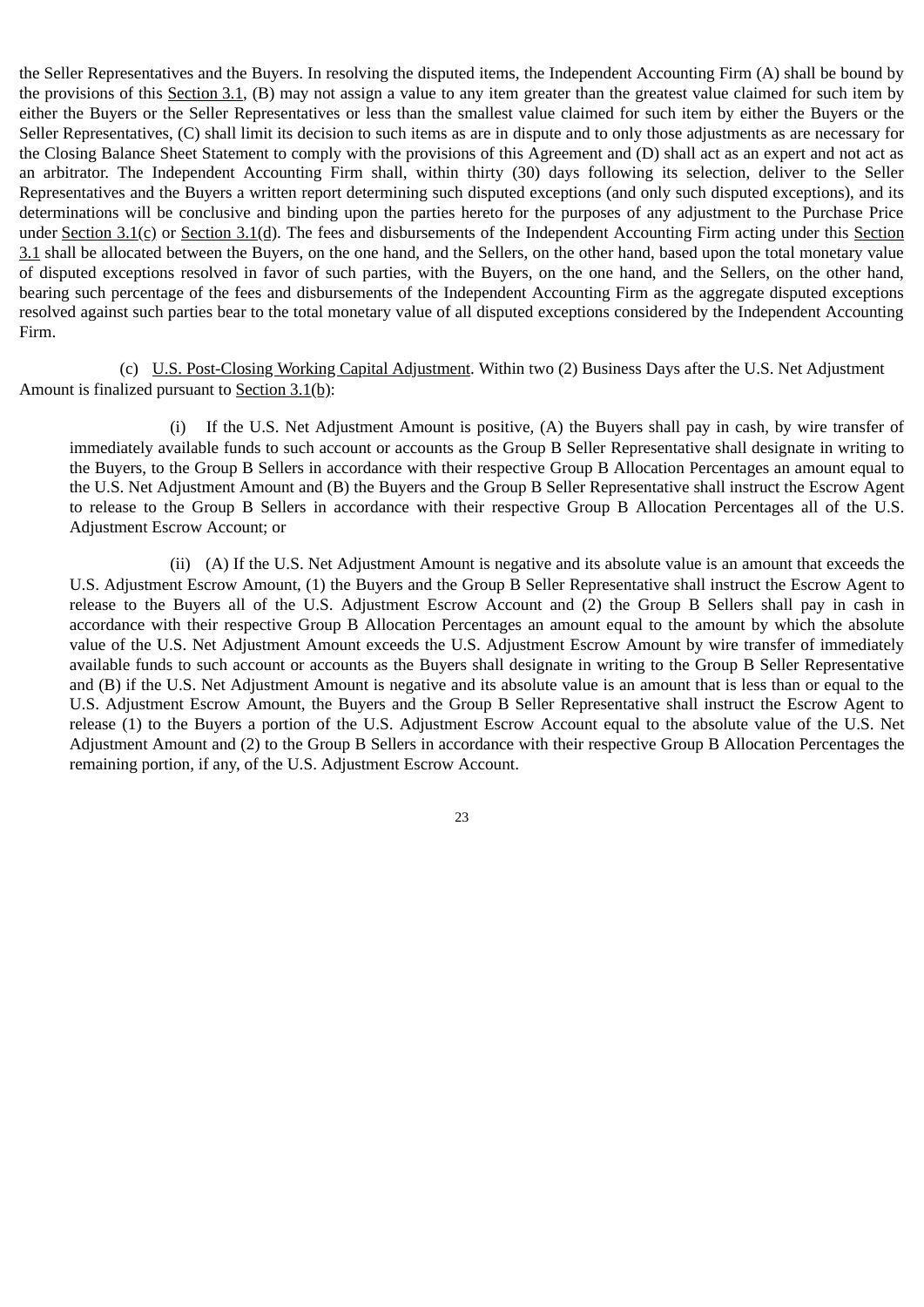(d) Euro Post-Closing Working Capital Adjustment. Within two (2) Business Days after the Euro Net Adjustment Amount is finalized pursuant to Section 3.1(b):

(i) If the Euro Net Adjustment Amount is positive, (A) the Buyers shall pay in cash, by wire transfer of immediately available funds to such account or accounts as the Group A Seller Representative shall designate in writing to the Buyers, to the Group A Sellers in accordance with their respective Group A Allocation Percentages an amount equal to the Euro Net Adjustment Amount and (B) the Buyers and the Group A Seller Representative shall instruct the Escrow Agent to release to the Group A Sellers in accordance with their respective Group A Allocation Percentages all of the Euro Adjustment Escrow Account; or

(ii) (A) If the Euro Net Adjustment Amount is negative and its absolute value is an amount that exceeds the Euro Adjustment Escrow Amount, (1) the Buyers and the Group A Seller Representative shall instruct the Escrow Agent to release to the Buyers all of the Euro Adjustment Escrow Account and (2) the Group A Sellers shall pay in cash in accordance with their respective Group A Allocation Percentages an amount equal to the amount by which the absolute value of the Euro Net Adjustment Amount exceeds the Euro Adjustment Escrow Amount by wire transfer of immediately available funds to such account or accounts as the Buyers shall designate in writing to the Group A Seller Representative and (B) if the Euro Net Adjustment Amount is negative and its absolute value is an amount that is less than or equal to the Euro Adjustment Escrow Amount, the Buyers and the Group A Seller Representative shall instruct the Escrow Agent to release (1) to the Buyers a portion of the Euro Adjustment Escrow Account equal to the absolute value of the Euro Net Adjustment Amount and (2) to the Group A Sellers in accordance with their respective Group A Allocation Percentages the remaining portion, if any, of the Euro Adjustment Escrow Account.

(a) Notwithstanding anything to the contrary in Sections  $3.1(c)$  and  $3.1(d)$ , in respect of any payment due to the Buyers thereunder, in lieu of requiring the applicable Sellers and/or Beneficial Owners to pay their applicable portions thereof, the Buyers may elect, subject to Section 12.2(b) and without duplication, to (i) offset or reduce the amount of the Contingent Payments (if any) due to such Seller(s) or Beneficial Owner(s), as applicable, against or by all or any portion of such payment due to the Buyers under Section 3.1(c) or  $3.1$ (d) and/or (ii) instruct the Escrow Agent to disburse to the Buyers a portion of the Indemnity Escrow Account in cash equal to all or any portion of such payment and the Buyers and the Seller Representatives shall instruct the Escrow Agent accordingly.

(b) For the avoidance of doubt, any adjustment pursuant to this Section 3.1 shall be treated as an adjustment to the Purchase Price.

SECTION 3.2. Contingent Payments. The parties hereto agree to the provisions of, and to take the actions set forth in, Section 3.2 of Annex J hereto. Subject in all respects to and pursuant to the provisions of Annex J hereto, during the Earn-Out Periods, the Buyers shall pay the Contingent Payments to the Sellers in accordance with the provisions of Annex J; provided, that subject in all respects to  $\Delta$ nnex J, (a) the aggregate amount of the Contingent Payment Amounts,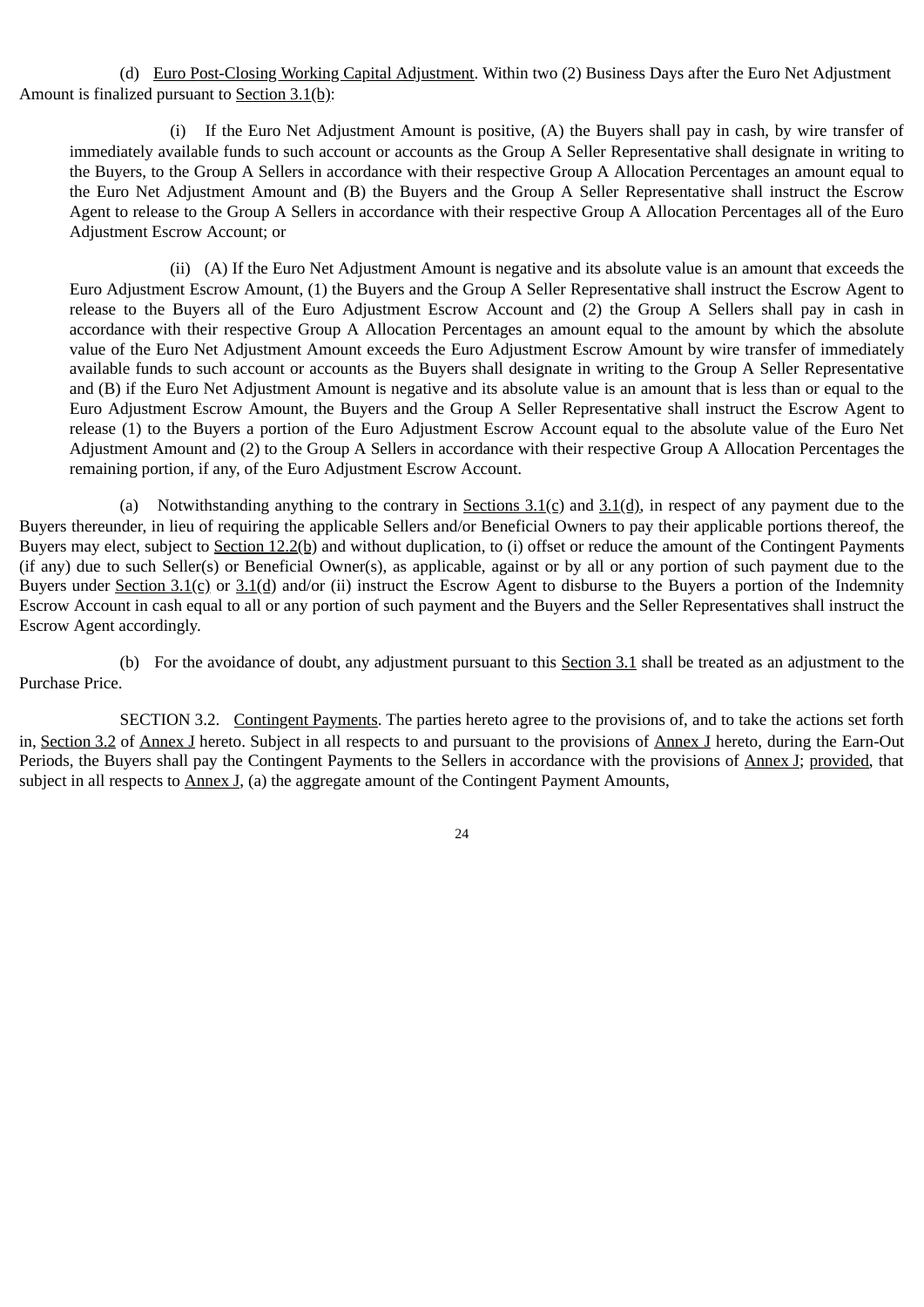if any, payable hereunder in respect of all Earn-Out Periods (including the Fifth Earn-Out Period) shall in no event exceed \$40,000,000 in the aggregate, and (b) eighty percent (80%) of the amount of each Contingent Payment shall be paid to the Sellers in cash and, subject to the Lock-Up Agreements delivered by the Sellers pursuant to Section 2.1(b), twenty percent (20%) of the amount of each remaining Contingent Payment shall be paid to the Sellers in the form of the issuance of Class A Common Stock (based on the Average VWAP per share of Class A Common Stock for the thirty (30) consecutive Trading Days immediately prior to the date such Contingent Payment is to be paid hereunder). Without limiting the foregoing, the parties hereto agree that, except as otherwise expressly set forth herein, references to Section 3.2 and any subsections, clauses, subclauses or other provisions of Section 3.2 in this Agreement (including in Annex J) shall be deemed to mean Section 3.2 as set forth in Annex J and any subsections, clauses, subclauses or other provisions of **Section 3.2** as set forth in **Annex J**, as applicable.

SECTION 3.3. Withholding. Notwithstanding anything to the contrary contained herein, the Buyers will be entitled to deduct and withhold or cause any Group Company to deduct and withhold from any amounts payable under this Agreement, any withholding Taxes or other amounts required under the Code or any applicable Law to be deducted and withheld. To the extent that any such amounts are so deducted or withheld, such amounts will be paid over to the appropriate Governmental Entity on a timely basis, as required by applicable Law, and will be treated for all purposes of this Agreement as having been paid to the Sellers. The Buyers agree to (i) treat the Contingent Payment Amounts consistent with Section 3.2(d) for purposes of withholding Taxes, except to the extent otherwise required under applicable Law and (ii) consult with the Sellers in good faith to determine whether any deduction or withholding is required under applicable Law and to cooperate with the Sellers to reduce the amount of any such required withholding if possible.

# SECTION 4. CLOSING.

The closing (the "Closing") for the consummation of the transactions contemplated by the Transaction Documents shall take place at the offices of Willkie Farr & Gallagher LLP at 787 Seventh Avenue, New York, NY 10019-6099 at 10:00 a.m. New York time on the later of (i) January 2, 2019 and (ii) the third (3<sup>rd</sup>) Business Day after all the conditions to the obligations of the parties hereunder set forth in Sections 14 and 15 hereof have been satisfied or waived (other than those conditions that are not capable of being satisfied until the Closing, but subject to the waiver in writing or satisfaction of such conditions), or at such other place and time as may be mutually agreed to by the parties hereto (the "Closing Date").

# SECTION 5. REPRESENTATIONS AND WARRANTIES OF THE SELLERS.

The Sellers, severally and not jointly, hereby represent and warrant to the Buyers that, except as set forth in the Schedules (subject to <u>Section 18.10</u>), the statements in this **Section 5** are true and correct.

SECTION 5.1. Organization. Each Group Company is duly organized, validly existing and in good standing under the laws of the jurisdiction of its organization and has all requisite corporate or other organizational power, as applicable, to own its properties and assets and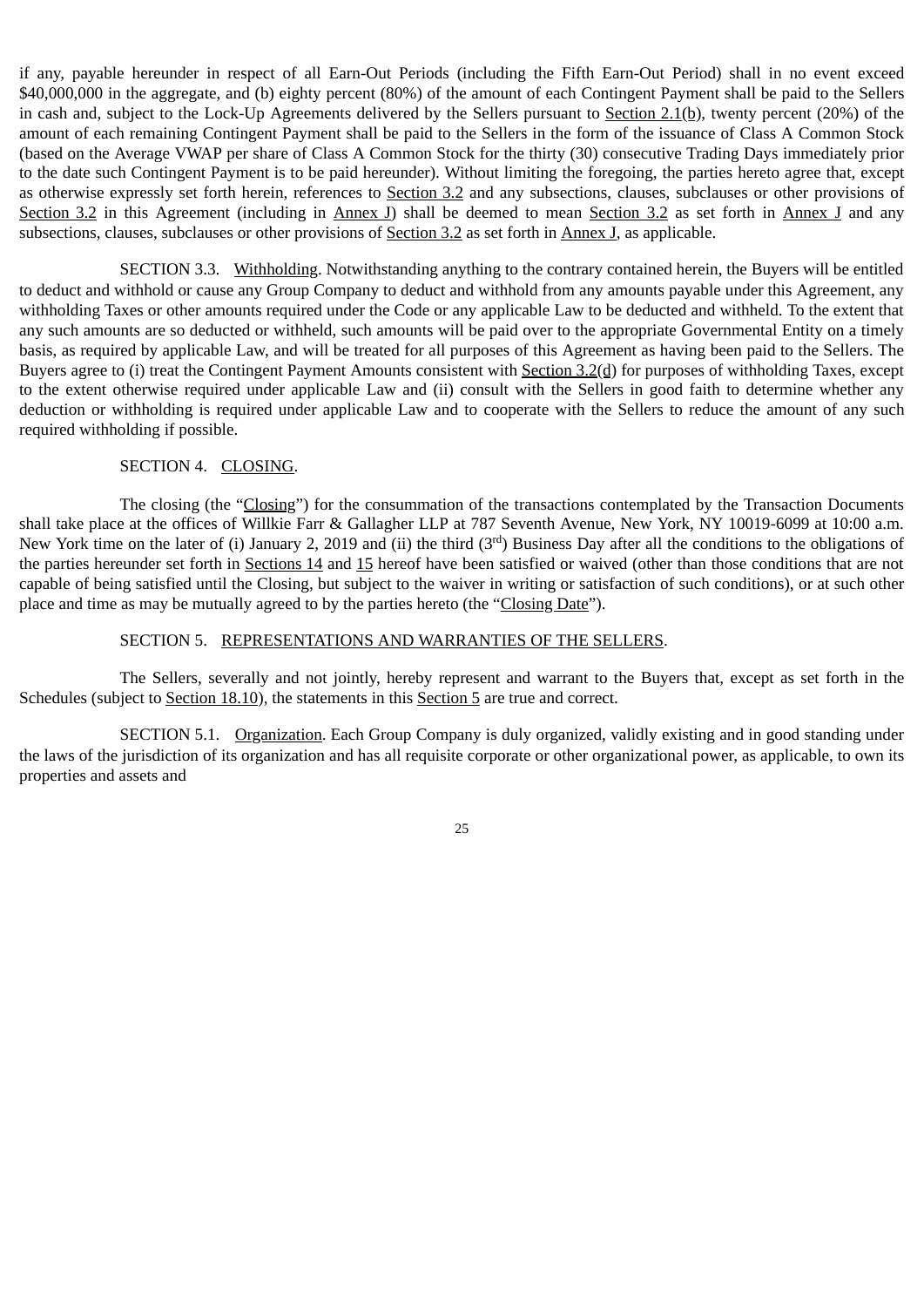to conduct its business as now conducted. Copies of the certificate of formation and operating agreement (or equivalent organizational documents) of each Group Company (collectively, the "Group Company Organizational Documents"), with all amendments thereto to the date hereof, have been furnished to the Buyers or their representatives, and such copies are accurate and complete as of the date hereof.

SECTION 5.2. Qualification to Do Business. Each Group Company is duly qualified to do business as a foreign corporation or limited liability company, as applicable, and is in good standing in every jurisdiction in which the character of the properties owned or leased by it or the nature of the business conducted by it makes such qualification necessary, except where failure to be so qualified or in good standing, individually or in the aggregate, would not reasonably be expected to have a Material Adverse Effect. Schedule 5.2 sets forth all jurisdictions in which each Group Company is qualified to do business.

SECTION 5.3. No Conflict or Violation. The execution, delivery and performance of each Transaction Document and the consummation of the transactions contemplated hereby and thereby do not and will not violate or conflict with any provision of any Group Company Organizational Document and do not and will not (a) violate in any material respect any provision of Law to which the Group Companies are subject, or any order, judgment or decree of any court or other Governmental Entity having jurisdiction over the Group Companies or any of their respective properties that is material to the operations of the Group Companies, (b) result in the creation or imposition of any material Lien (other than a Permitted Lien) upon any of the assets, properties or rights of the Group Companies, or (c) violate, result in a breach of or constitute (with due notice or lapse of time or both) a default under, result in the acceleration of, create in any Person the right to accelerate, terminate, modify or cancel, require any notice under, or otherwise give rise to any liability or loss of any benefit under, any contract, lease, loan agreement, mortgage, security agreement, trust indenture or other agreement or instrument to which any Group Company is a party or by which it is bound or to which any of its properties or assets is subject, except, in the case of this clause (c), as would not reasonably be expected, individually or in the aggregate, to have a Material Adverse Effect.

SECTION 5.4. Consents and Approvals. Schedule 5.4 sets forth a true and complete list of each consent, waiver, authorization or approval (a "Consent") of any Governmental Entity, or of any other Person (including the consent of each counterparty to a Company Contract) and each declaration to or filing or registration with any such Governmental Entity, that is required in connection with the execution and delivery of the Transaction Documents or the performance by the Sellers and the Group Companies, as applicable, of its obligations hereunder or thereunder other than Consents, declarations, filings or registrations the failure of which to obtain or make, individually or in the aggregate, would not reasonably be expected to have a Material Adverse Effect or impair the ability of the Buyers to conduct the Group Companies' operations following the Closing in substantially the same manner as presently conducted.

### SECTION 5.5. Capitalization; Subsidiaries.

(a) (i) The Company Shares are the sole shares of share capital or other equity interests of the Company and are held solely by the Sellers and in such classes and amounts as set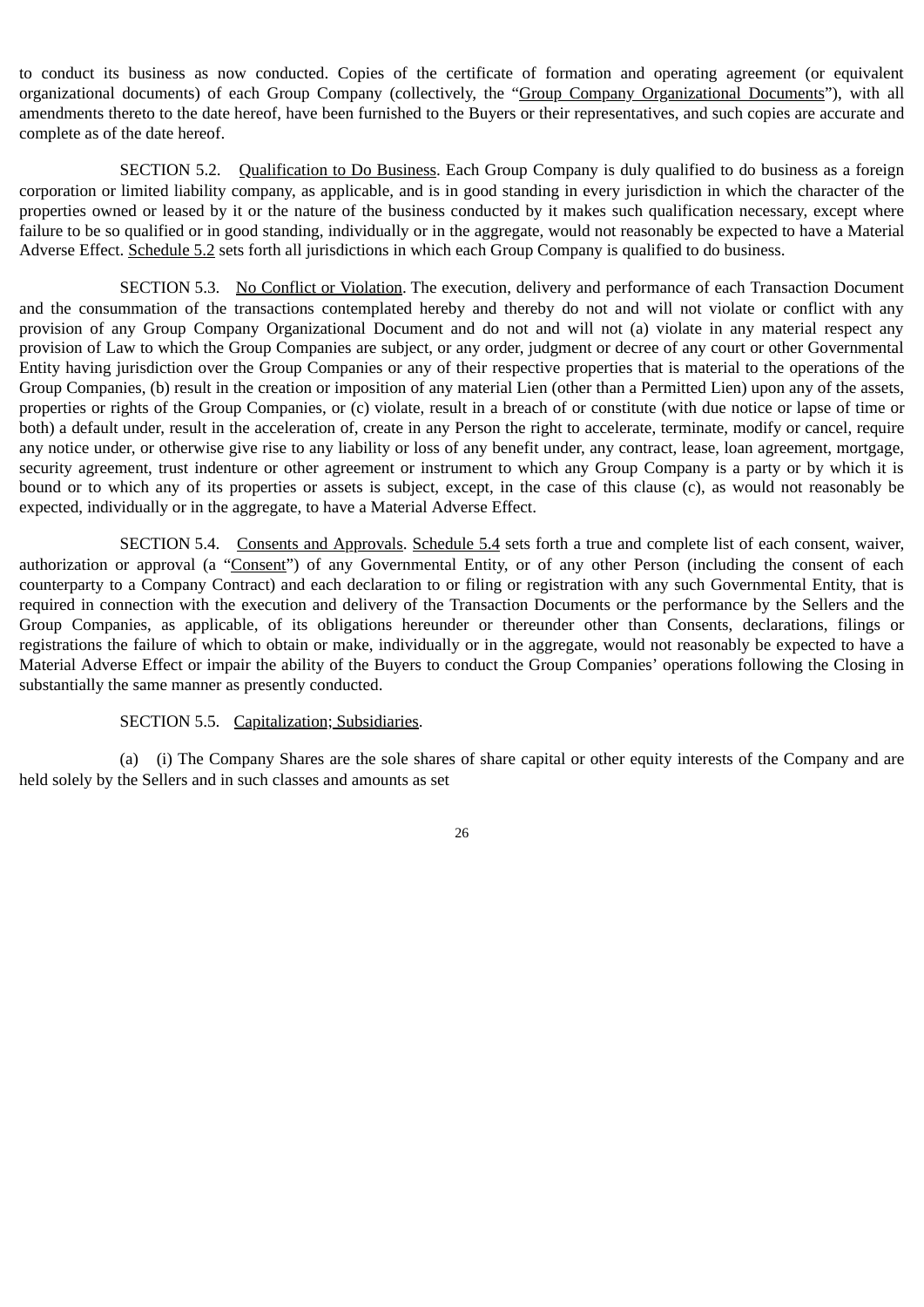forth on Annex B, (ii) the QIEAG Shares are the sole shares of share capital or other equity interests of QIEAG and are held solely by the Group A Sellers and in such classes and amounts as set forth on **Annex C**, and (iii) the Interests are the sole membership or other equity interests of QPLLC and QSGP and are held solely by the Group B Sellers in such classes and amounts as set forth on Annex D. Except as set forth on Schedule 5.5(a), each Group Company: (A) does not have outstanding any securities convertible into or exchangeable for any of its equity interest or any rights to subscribe for or to purchase or any options for the purchase of any of its equity interests; (B) is not party to any agreements providing for the issuance (contingent or otherwise) of, or any calls, commitments or claims of any other character relating to the issuance of, any such equity interests, or any interests or securities convertible into or exchangeable for any such equity interests; and (C) is not subject to any obligation (contingent or otherwise) to repurchase or otherwise acquire or retire, or to register under the Securities Act, any of its equity interests. The Company Shares, the QIEAG Shares and the Interests are validly issued and fully paid and non-assessable.

(b) No Group Company directly or indirectly owns, or holds any rights to acquire, any capital stock, share capital or any other securities, interests or investments in any other Person, other than with respect to a wholly-owned Subsidiary. On the Closing Date, the Group Companies will not directly or indirectly own, or hold any rights to acquire, any such capital stock, share capital, securities, interests or investments. Each Group Company owns, directly or indirectly, one hundred percent (100%) of the equity securities of its Subsidiaries and all of the Subsidiaries of the Group Companies and the ownership interests in each such Subsidiary are set forth on Schedule 5.5(b).

### SECTION 5.6. Financial Statements.

(a) The Sellers have heretofore furnished to the Buyers copies of (a) (i) the unaudited balance sheet of the Company as of September 30, 2018, together with the related unaudited statement of income for the fiscal period then ended, (ii) the audited balance sheet of the Company as of December 31, 2017, together with the related audited statement of income for the fiscal year then ended and the notes thereto, and (iii) the audited balance sheet of the Company as of December 31, 2016 audited by TFP Treuhand AG, together with the related audited statement of income, changes in owner's capital and cash flows for the fiscal year then ended and the notes thereto, accompanied by the reports thereon of such public accountants, in each case prepared in accordance with GAAP; (b) (i) the unaudited balance sheets of QIEAG and Quarton International AG, a Swiss corporation ("Quarton Switzerland") as of September 30, 2018 together with the related unaudited statements of income for the fiscal period then ended, and (ii) the audited balance sheets of each of QIEAG and Quarton Switzerland as of each of December 31, 2017, December 31, 2016 and December 31, 2015 audited by TFP Treuhand AG, together with the related audited statements of income, changes in owner's capital and cash flows for the fiscal years then ended and the notes thereto, accompanied by the reports thereon of such public accountants, in each case prepared in accordance with GAAP; (c) (i) the unaudited balance sheet of Quarton Association, a Swiss corporation ("Quarton Association") as of September 30, 2018 together with the related unaudited statements of income for the fiscal period then ended, and (ii) the audited balance sheet of Quarton Association as of December 31, 2017 audited by TFP Treuhand AG, together with the related audited statement of income for the fiscal year then ended and the notes thereto, prepared in accordance with GAAP; (d) (i) the unaudited balance sheet of Quarton International AG, a German stock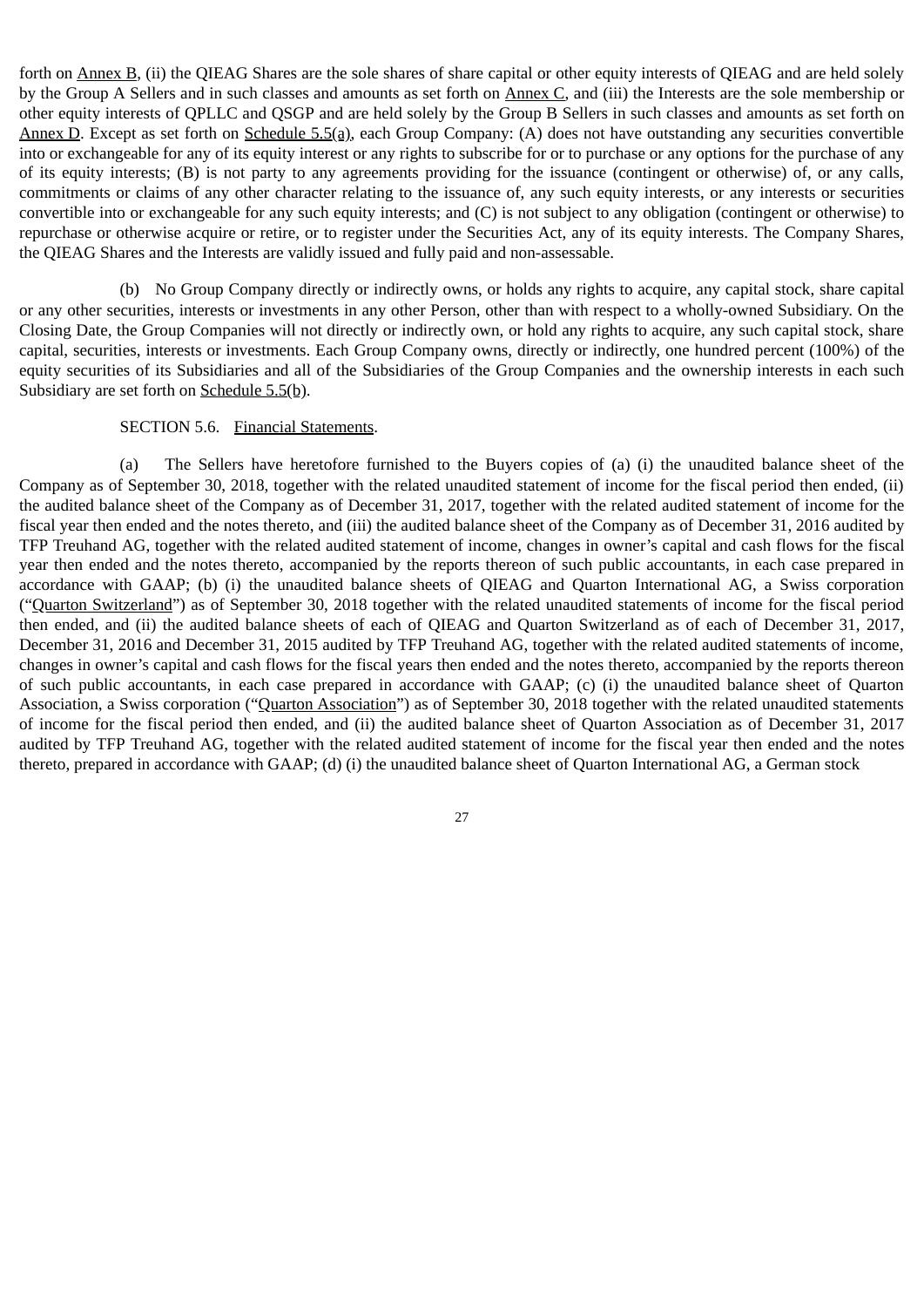corporation (*Aktiengesellschaft*) ("Quarton International AG") as of September 30, 2018, together with the related unaudited statement of income for the fiscal period then ended, and (ii) the unaudited balance sheets of Quarton International AG as of each of December 31, 2017, December 31, 2016 and December 31, 2015 prepared by VF-Steuerberatungsgesellschaft mbH Leipzig, together with the related statements of income, changes in owner's capital and cash flows for the fiscal years then ended and the notes thereto, prepared in accordance with GAAP and accompanied by the reports thereon of such public accountants; (e) (i) the unaudited balance sheet of Quarton BD as of September 30, 2018, together with the related unaudited statement of income for the fiscal period then ended, and (ii) the audited balance sheets of Quarton BD as of each of December 31, 2017, December 31, 2016 and December 31, 2015 audited by Carnaghi & Schwark, PLLC, together with the related audited statements of income, changes in partners' capital and cash flows for the fiscal years then ended and the notes thereto, prepared in accordance with GAAP and accompanied by the reports thereon of such public accountants; and (f) (i) the unaudited balance sheet of QPLLC as of September 30, 2018, together with the related unaudited statement of income as of September 28, 2018, and (ii) the unaudited balance sheets of QPLLC as of each of December 31, 2017 and December 31, 2016, together with the related unaudited statements of income for the fiscal years then ended, prepared in accordance with GAAP (all such financial statements referred to in clauses (a), (b), (c), (d) and (e) above and this clause (f), the "Company Financial Statements" and all balance sheets as of December 31, 2017 included in the Company Financial Statements, the "Balance Sheets"). The Company Financial Statements, including the notes thereto, (A) were prepared in accordance with GAAP, applied on a consistent basis throughout the periods covered thereby, (B) present fairly in all material respects in accordance with GAAP the financial position, results of operations and changes in financial position of the applicable Group Company as of such dates and for the periods then ended (in the case of (A), subject, in the case of the unaudited financial statements referred to above, to normal year-end audit adjustments consistent with prior periods, any other immaterial adjustments described therein and the absence of notes thereto) and (C) are complete, correct and in accordance with the books of account and records of the applicable Group Company in all material respects.

(b) There are no "off balance sheet arrangements" (as defined by Item 303(a)(4) of Regulation S-K promulgated by the SEC or by other applicable Law) in respect of any Group Company.

SECTION 5.7. Absence of Certain Changes or Events.

- (a) Since December 31, 2017, there has not been:
	- (i) any Material Adverse Effect;

(ii) any material loss, damage, destruction or other casualty to the assets or properties of any Group Company (other than any for which insurance awards have been received or guaranteed); or

(iii) any change in any method of accounting or accounting practice of any Group Company.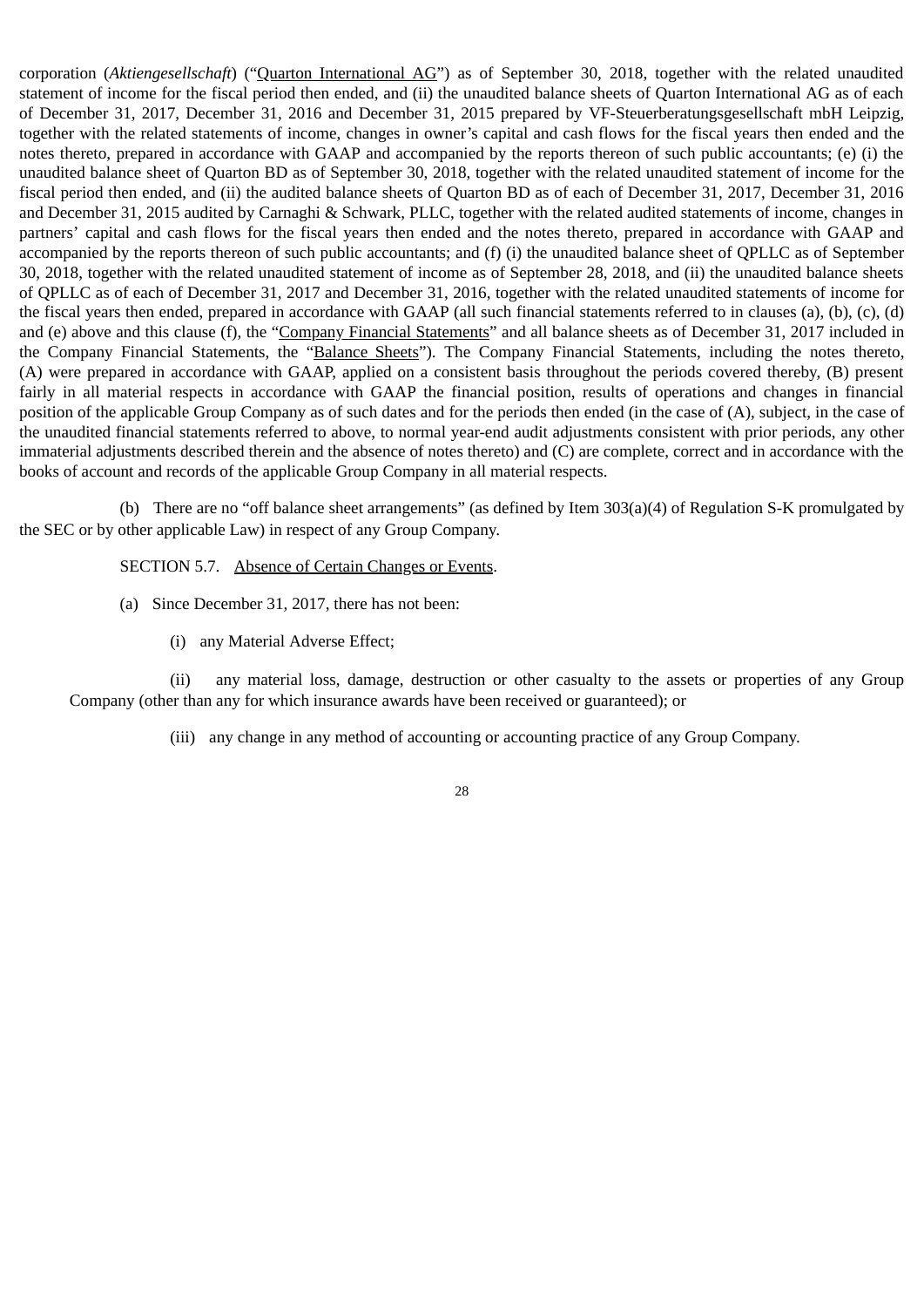(b) Since December 31, 2017, each Group Company has operated in the ordinary course of its business consistent with past practice and has not directly or indirectly:

(i) incurred any material obligation or liability (whether absolute, accrued, contingent or otherwise) except as reflected on the applicable Balance Sheet or incurred since the date of the applicable Balance Sheet in the ordinary course of business consistent with past practice;

(ii) failed to discharge or satisfy any Lien when due or pay or satisfy when due any obligation or liability (whether absolute, accrued, contingent or otherwise), other than (A) liabilities being contested in good faith and for which adequate reserves have been provided on the applicable Balance Sheet and (B) Permitted Liens;

(iii) mortgaged, pledged or subjected to any Lien any of its material assets, properties or rights, except for Permitted Liens;

(iv) sold or transferred any of its assets or canceled any debts or claims or waived any rights, except in the ordinary course of business consistent with past practice;

(v) disposed of any material patents, trademarks or copyrights or any material patent, trademark or copyright applications;

(vi) disposed of or disclosed (unless subject to a confidentiality agreement) any material trade secrets or Company Proprietary Software;

(i) defaulted on any material obligation;

(ii) entered into any transaction material to its business, except in the ordinary course of business consistent with past practice;

(i) made any capital expenditure in excess of \$50,000, or additions to property, plant and equipment used in its operations other than ordinary repairs and maintenance;

(ii) incurred any obligation or liability for the payment of severance benefits or payment upon a change in control;

(iii) redeemed, purchased or otherwise acquired, directly or indirectly, any of its equity interests or other securities, or agreed to do so; or

(iv) entered into any agreement or made any commitment to do any of the foregoing.

SECTION 5.8. Taxes.

(a) Each Group Company has timely filed all income and other material Tax Returns required by applicable Law to be filed and has paid all income and other material Taxes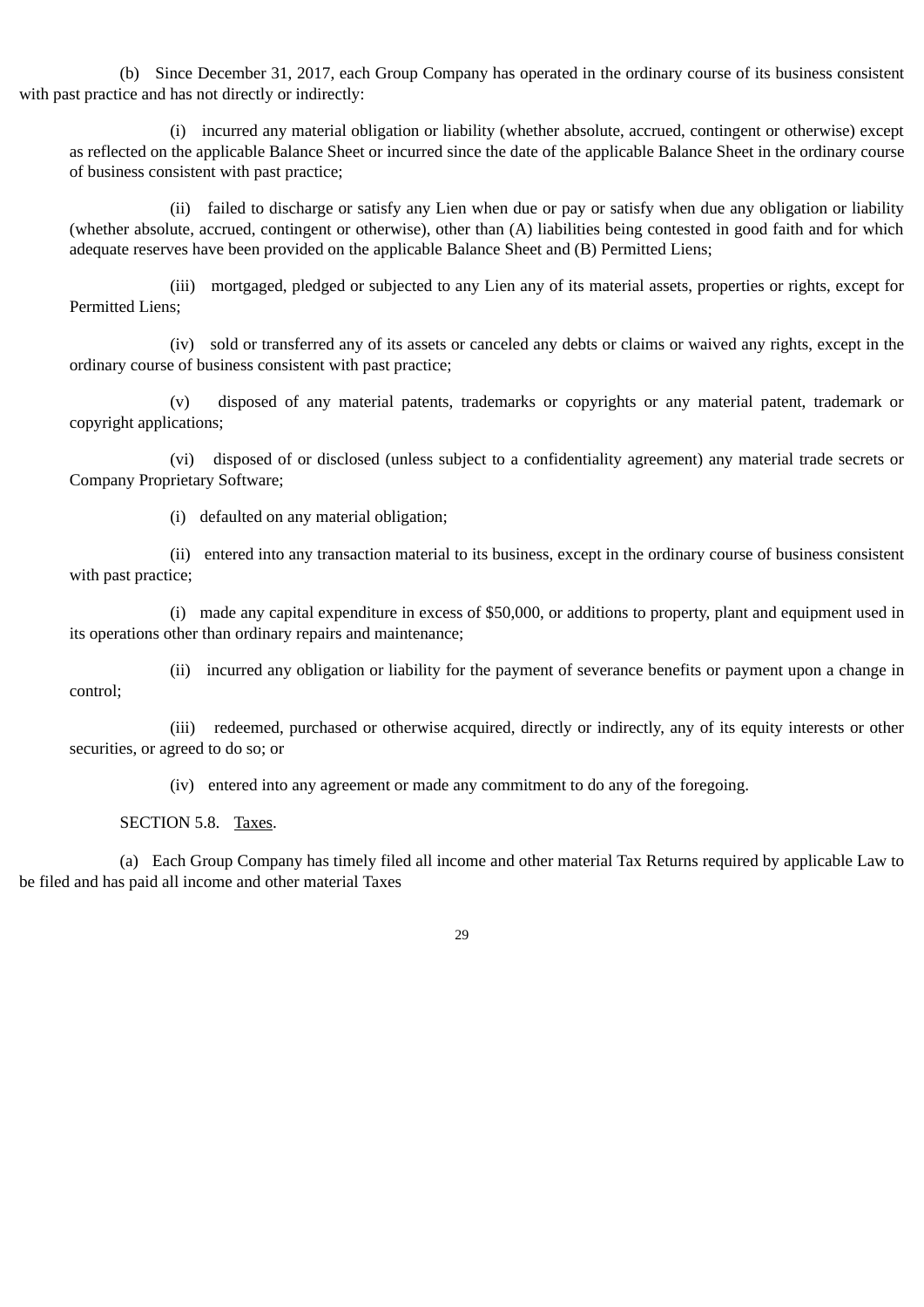due and payable by each Group Company whether or not shown on such Tax Returns. Such Tax Returns are true, complete and accurate in all material respects.

(b) There are no Tax audits, actions, suits, proceedings, investigations, written claims or other administrative proceedings or court proceedings now pending with regard to any Taxes or Tax Returns of any Group Company or threatened in writing by any Tax Authority.

(c) Except as set forth on  $S$ chedule  $5.8$ (c), no ruling with respect to Taxes has been requested by or on behalf of any Group Company.

(d) No claim has ever been made by a Governmental Entity in a jurisdiction where a Group Company does not file Tax Returns that a Group Company is or may be subject to taxation by that jurisdiction, nor, to the knowledge of the Sellers, is any such claim threatened.

(e) There are no Liens for Taxes on any of the assets of any Group Company other than statutory Liens for Taxes not yet due and payable.

(f) No written waiver or extension of any applicable statute of limitations for the assessment or collection of any Taxes is currently effective; moreover, no closing agreement pursuant to Section 7121 of the Code (or any predecessor provision) or any similar provision of any state, local or foreign law has been entered into by or with respect to any Group Company that would be binding after the Closing Date.

(g) No Group Company is a party to any Tax sharing or allocation or similar agreement or arrangement with respect to Taxes other than agreements with other Group Companies or customary commercial agreements the primary subject matter of which is not Taxes.

(h) Each Group Company has made available to the Buyers correct and complete copies of all Tax Returns, examination reports, and statements of deficiencies filed, assessed against or agreed to by such Group Company since January 1, 2012.

(i) No Group Company has participated in any "reportable transaction" within the meaning of Treasury Regulations Section 1.6011-4(b) or any "listed transaction" within the meaning of Treasury Regulations Section 1.6011-4(c).

(j) Each of QPLLC, QSGP and each of their respective Subsidiaries is and always has been classified as a partnership (but not a publicly traded partnership) or a disregarded entity for U.S. federal and applicable state and local income tax purposes.

(k) Each Group Company has withheld and paid all Taxes required to be withheld in connection with any material amounts paid or owing to any employee, partner, consultant (including any Associated Partner), creditor, independent contractor, introducing agent, intern, or other Person.

(a) All accounts, books, registers, ledgers, records and supporting documents of the Group Companies are in all material respects up-to-date through the end of the most recent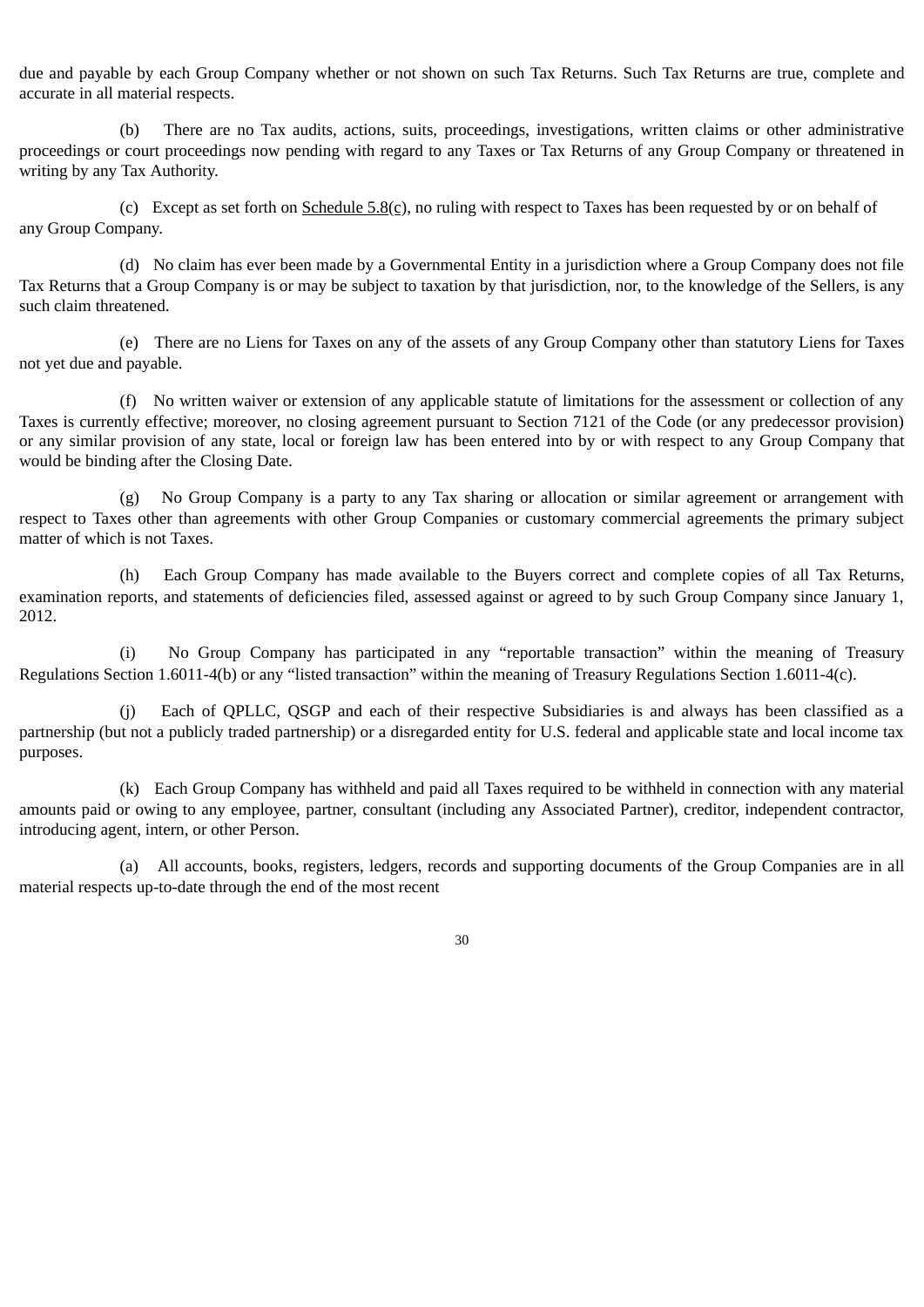period covered therein and have been properly and accurately kept in all material respects, in accordance with all applicable Laws.

(b) Schedule 5.8(m) contains a current, complete and accurate list of all currently effective Tax rulings issued to a Group Company. The Tax rulings are not subject to any written threat of termination. The submissions by the relevant Group Company in respect of such Tax rulings were true, correct and complete in all material respects at the time of submission. All Group Companies comply, and have always fully complied, with the terms and conditions of all Tax rulings.

(c) There is no funding deficit (*Unterdeckung*) under any of the occupational pension plans, funds, contracts, schemes or arrangements relating to the Group Companies or their employees.

(d) All intercompany transactions between any combination of Group Companies have been conducted on terms commensurate with third-party terms in substantial compliance with the principles of Section 482 of the Code (or any similar provision of state, local or foreign law) and have complied in all material respects with applicable rules relating to transfer pricing.

None of the Group Companies will be required to include any item of income in, or exclude any item of deduction from, taxable income for any taxable period (or portion thereof) ending after the Closing Date as a result of (A) any intercompany transaction or excess loss account described in Treasury Regulations under Section 1502 of the Code (or any corresponding or similar provision of state, local or foreign income Tax Law); (B) installment sale or open transaction disposition made on or prior to the Closing Date; (C) any election pursuant to Section 108(i) of the Code (or any similar provision of state, local or foreign law) made with respect to any Pre-Closing Tax Period; (D) any prepaid amount received or accounted for financial accounting purposes on or prior to the Closing Date; or (E) Section 965 of the Code (or make any payments as a result thereof).

SECTION 5.9. Absence of Undisclosed Liabilities. Except as set forth on the applicable Balance Sheet, no Group Company has any indebtedness, liability or obligation, absolute or contingent, known or unknown, except for indebtedness, liabilities or obligations (a) incurred in the ordinary course of business consistent with past practice or (b) that would not be material to the Group Companies, taken as a whole.

SECTION 5.10. Real Property.

(a) None of the Group Companies owns or has ever owned any real property.

(b) Schedule 5.10(b) lists all Real Property Leases under which any Group Company has a leasehold or subleasehold estate or otherwise uses or occupies or has the right to use or occupy any real property (such property subject to such Real Property Leases, collectively, the "Leased Real Property"). The Group Companies have a valid leasehold or subleasehold estate in, or a valid license to use or occupy, all Leased Real Property, free and clear of all Liens except Permitted Liens. No Real Property Lease is subject to any material defenses, setoffs or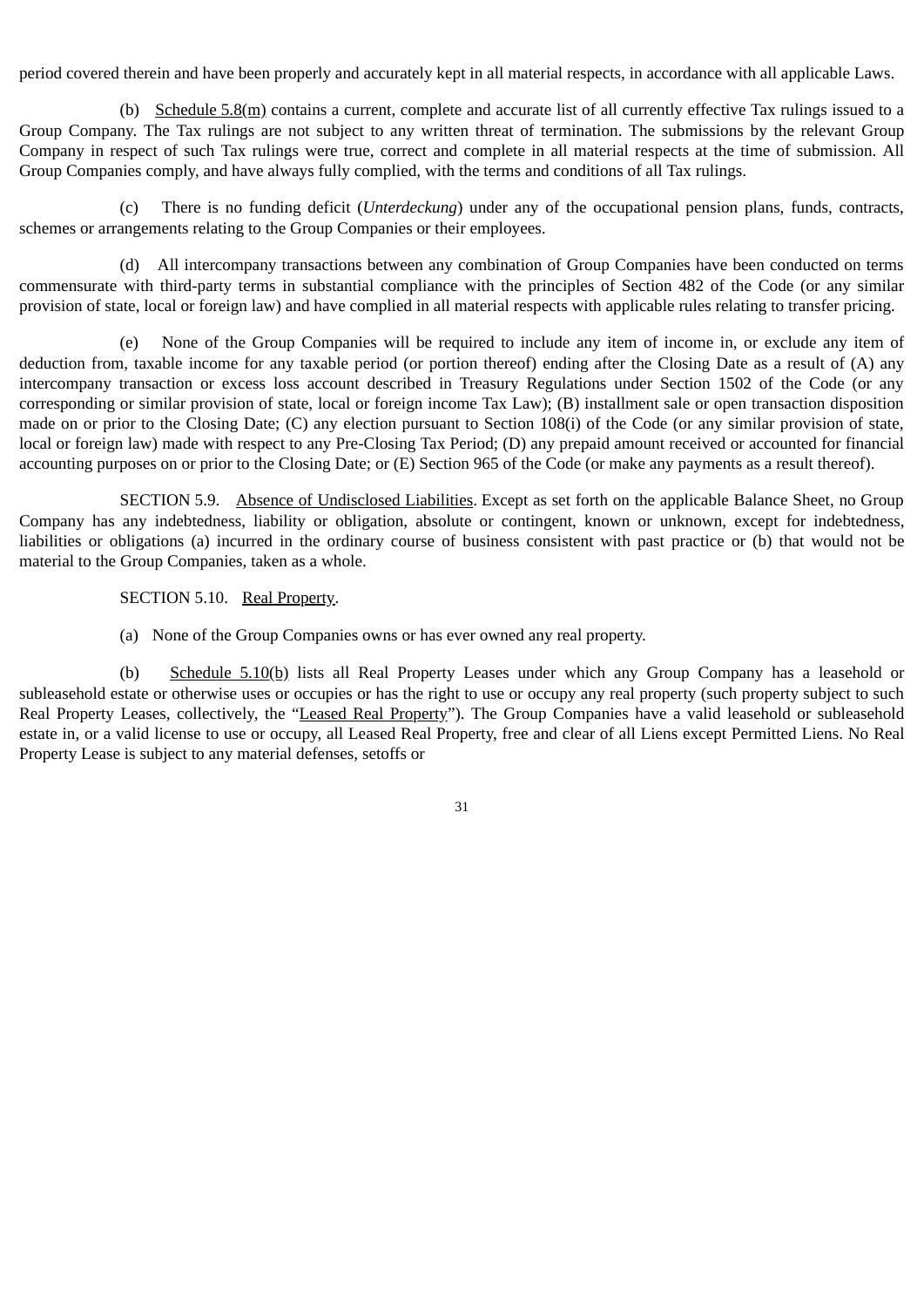counterclaims, and no material obligations of any landlords or sublandlords thereunder are delinquent.

(c) The Leased Real Property is suitable for the operation of the business of the Group Companies as currently conducted. The Group Companies have exclusive possession of each parcel of Leased Real Property, other than any occupancy rights granted to third-party owners, tenants or licensees pursuant to agreements with respect to such real property entered in the ordinary course of business or set forth on  $S$ chedule  $5.10(c)$ . There are no leasing commissions due from the Group Companies with respect to any Leased Real Property.

### SECTION 5.11. Assets.

(a) The assets, properties and rights (including licenses, permits, easements, waivers and registrations, whether granted by a third party or by a Governmental Entity) of the Group Companies constitute all of the material assets and rights which are used in the operations of the Group Companies. There are no material assets, properties, rights or interests of any kind or nature that any Group Company is presently using, holding or operating in its businesses that will not be used, held or owned by such Group Company immediately following the Closing, other than such assets, properties, rights or interests transferred or disposed of in the ordinary course of business between the date hereof and the Closing Date in compliance with the terms of this Agreement.

(b) Except for immaterial properties, assets, rights or interests that have been sold or otherwise disposed of by the Group Companies in the ordinary course of business since the date of the Balance Sheets (and, from and after the date of this Agreement, in compliance with the terms of this Agreement), each Group Company has good and valid title, free and clear of any Liens (other than Permitted Liens), to, or a valid leasehold interest in, or other right to use, all of its assets, properties and rights used in the conduct of their respective businesses.

#### SECTION 5.12. Intellectual Property.

(a) (i) Except as set forth on  $S$ chedule  $5.12$ (a)(i), The Group Companies own all right, title and interest in and to the Company Owned Intellectual Property, and have a valid and enforceable right to use all Non-Owned Company Intellectual Property, in each case free and clear of all Liens; and (ii) except as set forth on Schedule  $5.12(a)(ii)$ , the Company Intellectual Property represents all Intellectual Property used in the business as now conducted and as contemplated to be conducted and all Intellectual Property that was material to the business as historically conducted; provided that the foregoing is not a representation as to the infringement, misappropriation or other violation of third party Intellectual Property (other than Prior Company Names), which is the subject of Section 5.12(b). The purchase or sale of the Interests pursuant to this Agreement, and the consummation of the transactions contemplated by this Agreement, will not alter or impair the Company Intellectual Property in any respect.

(b) None of the Group Companies, the Group Companies' businesses as now conducted and as contemplated to be conducted, or the Company Intellectual Property or the use thereof has in the past or currently does infringe, misappropriate or otherwise violate the Intellectual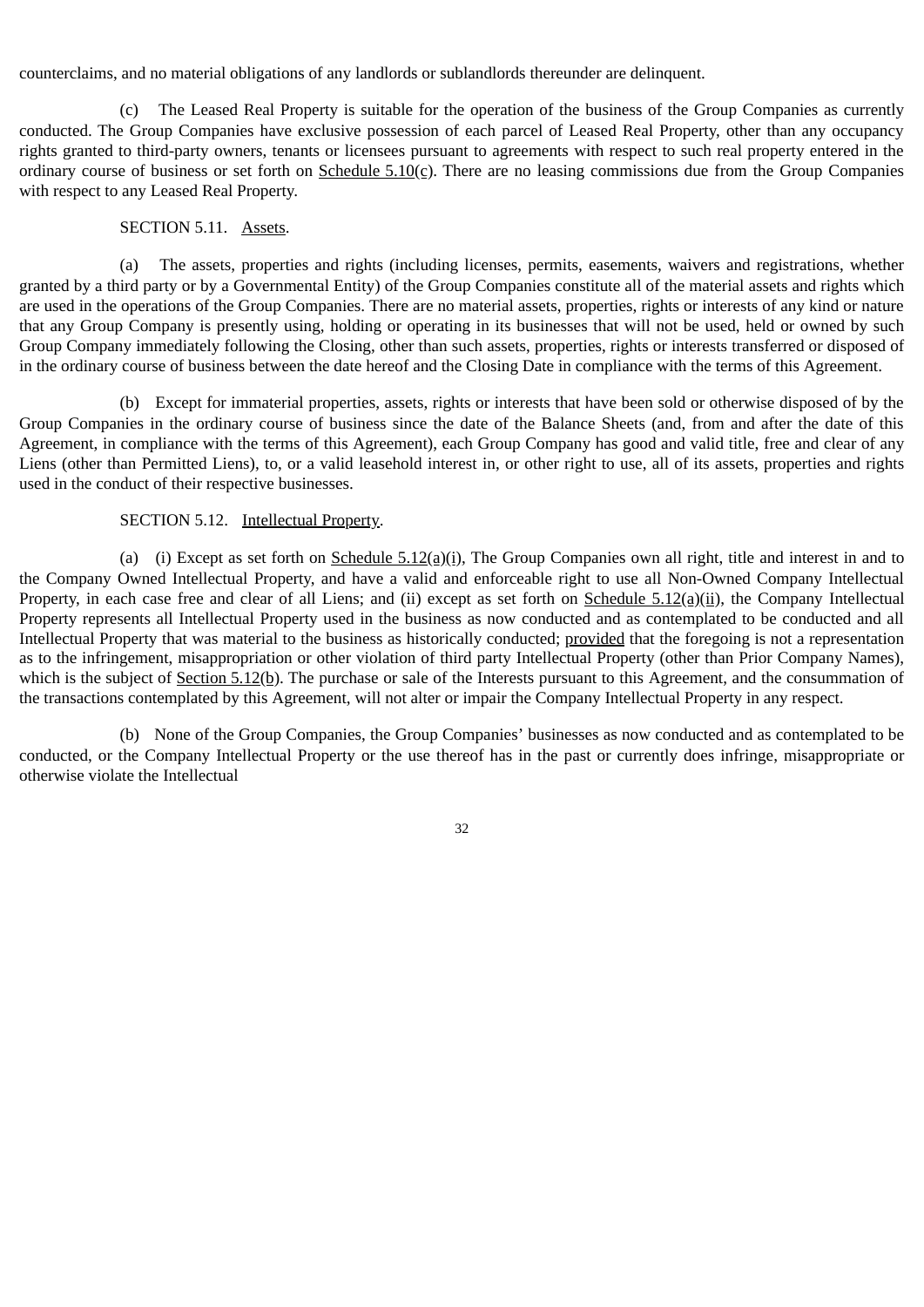Property of any other Person or terms of any license or other contract, and no employee, officer, director, agent, partner, consultant, outside contractor (including Associated Partner) or equity holder of any Group Company has infringed, misappropriated, or otherwise violated the Intellectual Property rights of any other Person in the course of performance of his or her duties as an employee, officer, director, agent, partner consultant, outside contractor (including Associated Partner) or equity holder of any Group Company. There is no unauthorized use, disclosure, infringement or misappropriation of any Company Intellectual Property by any other Person. There is no claim, suit, action or proceeding pending or threatened against any Group Company relating to any proprietary rights or Intellectual Property, including any Company Intellectual Property, and no Group Company has received any unresolved written notice related thereto.

(c) Schedule  $5.12$ (c) sets forth a complete and current list of registrations or applications pertaining to the Company Owned Intellectual Property, including all domain names and social media accounts owned or used by a Group Company ("Listed Company Intellectual Property"), and the owner of record, date of application or issuance and relevant jurisdiction as to each, as applicable. All Listed Company Intellectual Property is owned in the name of a Group Company, free and clear of all Liens. All Listed Company Intellectual Property listed as registered is subsisting and valid. All renewal fees and other maintenance fees for Listed Company Intellectual Property that have fallen due have been paid. No Listed Company Intellectual Property is the subject of any *inter partes* proceeding before any governmental, registration or other authority in any jurisdiction.

(d) None of the Sellers or any of their respective Affiliates (other than a Group Company) or any current or former employee, officer, partner or director of a Group Company, or current or former agent, consultant (including any Associated Partner) or outside contractor of any Group Company, holds any right, title or interest, directly or indirectly, in whole or in part, in or to any Company Owned Intellectual Property.

(e) No employee, officer, partner, director, agent, consultant (including any Associated Partner) or outside contractor of any Group Company has misappropriated any trade secrets or other confidential information of any other Person in the course of the performance of his or her duties as an employee, officer, partner, director, agent, consultant (including any Associated Partner) or outside contractor of a Group Company.

(f) Except as set forth on  $S$ chedule  $5.12$ (f), QPro5 project software is the sole Company Proprietary Software. One or more of the Group Companies exclusively owns all right, title and interest in each of the Company Proprietary Software. The source code for the Company Proprietary Software has always been maintained in confidence in the exclusive possession of one or more of the Group Companies, and has not been disclosed to any third party except pursuant to written, enforceable confidentiality obligations. Each Group Company has the right to use the Company Licensed Software in the manner such is used in the conduct of its business as currently conducted, including any limitations on seats, users, processors, instances or other volume limitations.

(g) Except as set forth on Schedule 5.12(g), none of the Company Proprietary Software is subject to any "copyleft" or other obligation or condition (including any obligation or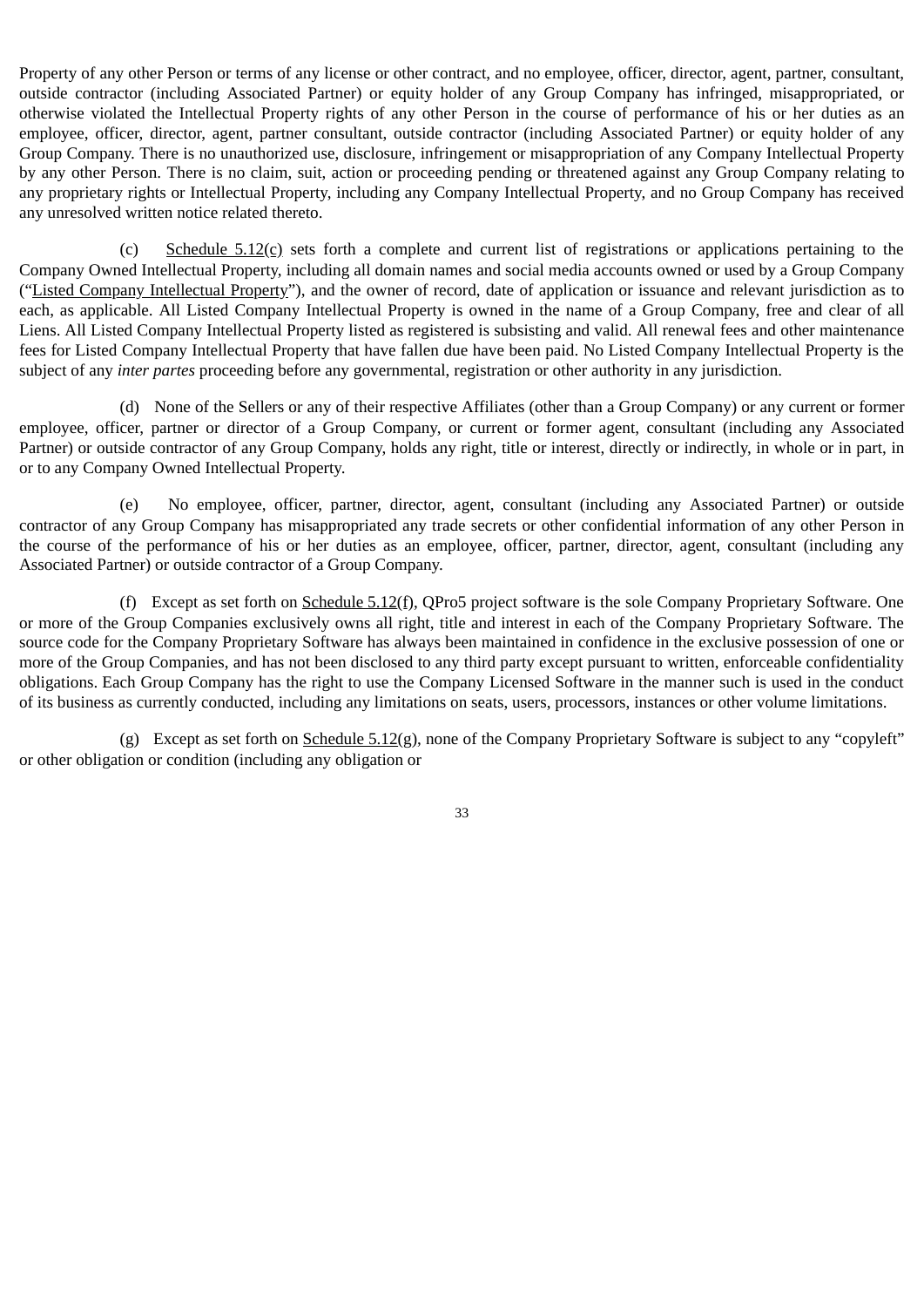condition under any "open source" license such as, but not limited to, the GNU Public License, Lesser GNU Public License or Mozilla Public License) that: (i) requires or conditions the use or distribution of such Company Proprietary Software on the disclosure, licensing or distribution of any source code for any portion of such Company Proprietary Software; or (ii) otherwise imposes any limitation, restriction or condition on the right or ability of the Group Companies to use or distribute any Company Proprietary Software. None of the Company Proprietary Software includes any timer, clock, counter, virus, trojan horse or other malware which: (A) could cause the Company Licensed Software (or any portion thereof) to become erased, inoperable or otherwise incapable of being used in the manner for which it was designed; or (B) would render any hardware or software inoperable.

(h) Each Group Company has taken commercially reasonable steps to maintain the confidentiality of its trade secrets. None of the Group Companies' trade secrets have been disclosed to any other Person, except pursuant to written and enforceable confidentiality obligations.

(i) Except as described in Section 8.10, the Sellers, the Beneficial Owners and their Affiliates (other than the Group Companies) do not own or have rights in or to any names, brands, marks or Internet domain names previously used by the Group Companies in the conduct of their business.

## SECTION 5.13. Privacy and Data Security.

(a) Each Group Company is, and has at all times been, in material compliance with (i) all applicable Data Protection Laws; (ii) all published, posted and internal policies, procedures, agreements and notices relating to such Group Company's collection, use, storage, or disclosure of Personal Data; and (iii) all contract terms relating to such Group Company's collection, use or disclosure of Personal Data. The representations and warranties set forth in the immediately preceding sentence shall not, and no other representation or warranty of the Sellers (or any Beneficial Owner) in respect of compliance with Law set forth herein shall, apply in respect of Personal Data of any Service Provider who is not a Key Person that is provided by the Sellers to the Buyers after the date hereof at the request of the Buyers pursuant to this Agreement to the extent that such provision of such Personal Data is in violation of the General Data Protection Regulation (Regulation (EU) 2016/679 of the European Parliament and of the Council) or any European Union member state or Swiss law implementing, supplementing or passed as a result of the same or otherwise regulating the protection of personal information of individuals or the privacy of individuals (collectively, "GDPR").

(b) Each Group Company has implemented and maintains commercially reasonable technical and organizational measures to protect (i) the operation, confidentiality, integrity and security of its software, systems, applications and websites involved in the collection and/or processing of Personal Data and (ii) against the loss or unauthorized access, use, modification or disclosure of Personal Data in its possession and/or control.

(c) There have been no failures, crashes, security breaches, unauthorized access, use or disclosure or other adverse events or incidents related to Personal Data affecting any Group Company that would require notification of individuals, law enforcement, or any Governmental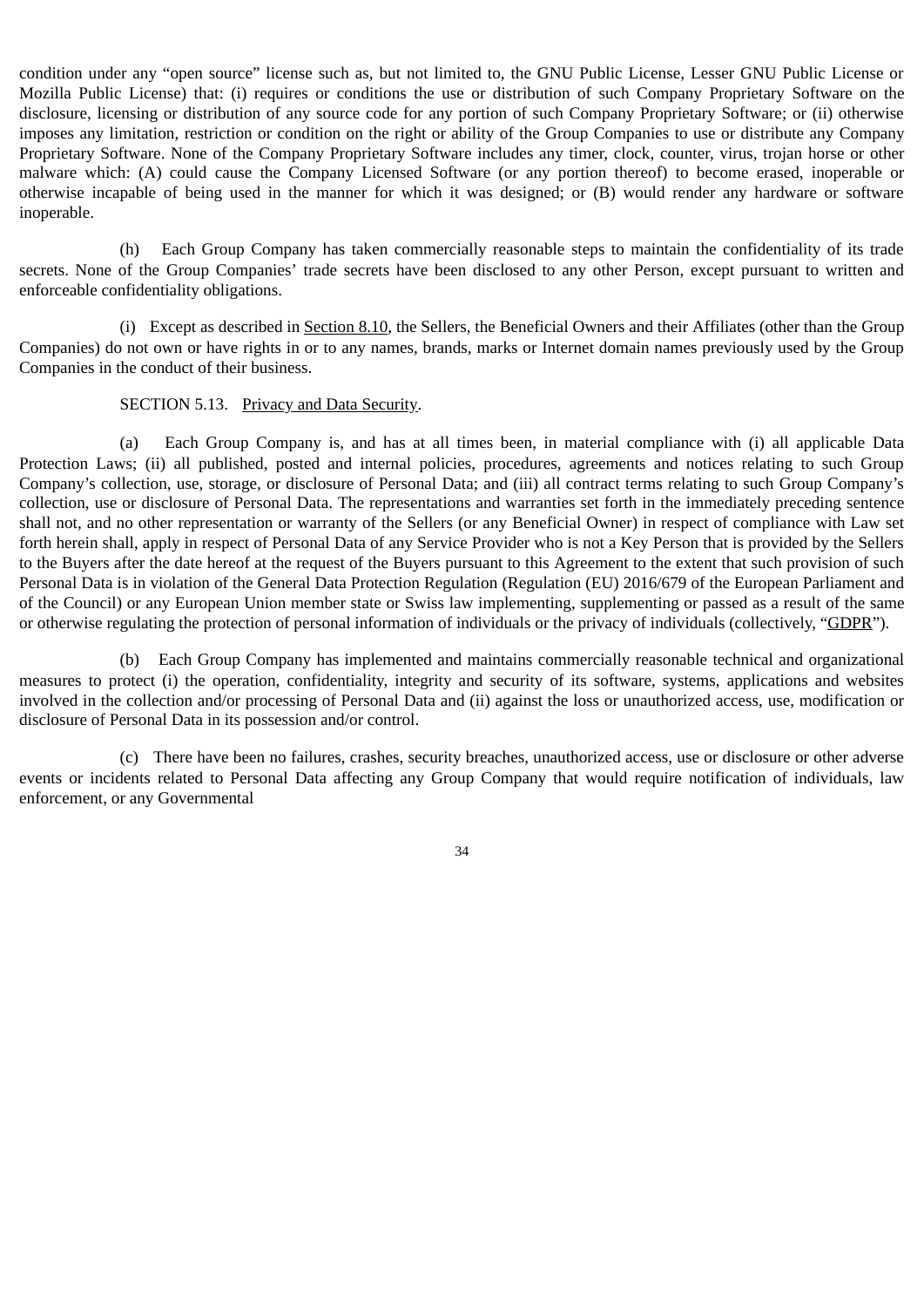Entity or any remedial action under any applicable Data Protection Law or contract. There are no written complaints, claims, enforcement actions, litigation or other Actions of any kind against any Group Company in connection with any such failures, crashes, security breaches, unauthorized access, use or disclosure or other adverse events or incidents.

SECTION 5.14. Licenses and Permits. Schedule 5.14 sets forth a true and complete list of all material licenses, permits, franchises, authorizations, registrations, and approvals issued or granted to any Group Company by any Governmental Entity (the "Company Licenses and Permits"), and all pending applications therefor. Each Company License and Permit has been duly obtained, is valid and is in full force and effect, and is not subject to any pending or, to the knowledge of the Sellers, threatened administrative or judicial proceeding to revoke, cancel, suspend or declare such Company License and Permit invalid in any respect. The Company Licenses and Permits are, and since December 31, 2014 have been, sufficient and adequate in all material respects to permit the continued lawful conduct of the business of the Group Companies in the manner now conducted, including to comply with any requirements to be registered, licensed or otherwise qualified with any state securities regulator, and none of the operations of the Group Companies are being conducted, or since December 31, 2014 have been conducted, in a manner that violates in any material respect any of the terms or conditions under which any Company License and Permit was granted. To the knowledge of the Sellers, (a) no Group Company is in default or violation, and no event has occurred which, with notice or the lapse of time or both, would constitute a default or a violation, in any material respect, of any term, condition or provision of any Company License and Permit to which it is a party, to which its business is subject or by which its properties or assets are bound and (b) there are no facts or circumstances which would reasonably be expected to form the basis for any such default or violation. Each employee of any Group Company, or each "person associated" (as defined in Section 3(a)(18) of the Exchange Act) with any Group Company, who is required to be registered or licensed as a registered representative, investment advisor representative, sales person or an equivalent person with any Governmental Entity is fully registered or licensed as such and such registration is in full force and effect, and there is no formal proceeding or written notice of investigation (or, to the knowledge of the Sellers, no informal proceeding or investigation) by any applicable Regulatory Agency or Governmental Entity, whether preliminary or otherwise, that is reasonably likely to, in any material respect, require any additional registration or licensing of such persons or restrict or disqualify such persons from engaging in their activities, or of any "person associated" (as defined in Section 3(a)(18) of the Exchange Act) with such Group Company (except for restrictions generally imposed by rule, regulation or administrative policy on brokers or dealers generally).

#### SECTION 5.15. Compliance with Law.

(a) The operations of the businesses of the Group Companies and their respective Affiliates are being conducted, and the books and records of the Group Companies and their respective Affiliates are being maintained, and in each case since December 31, 2014 have been conducted or maintained, as applicable, in all material respects in accordance with all applicable Laws, regulations, orders and other requirements of all courts and other Governmental Entities having jurisdiction over the Group Companies and their respective Affiliates and their and such Affiliates' respective assets, properties, employees and operations, including the Code, ERISA, the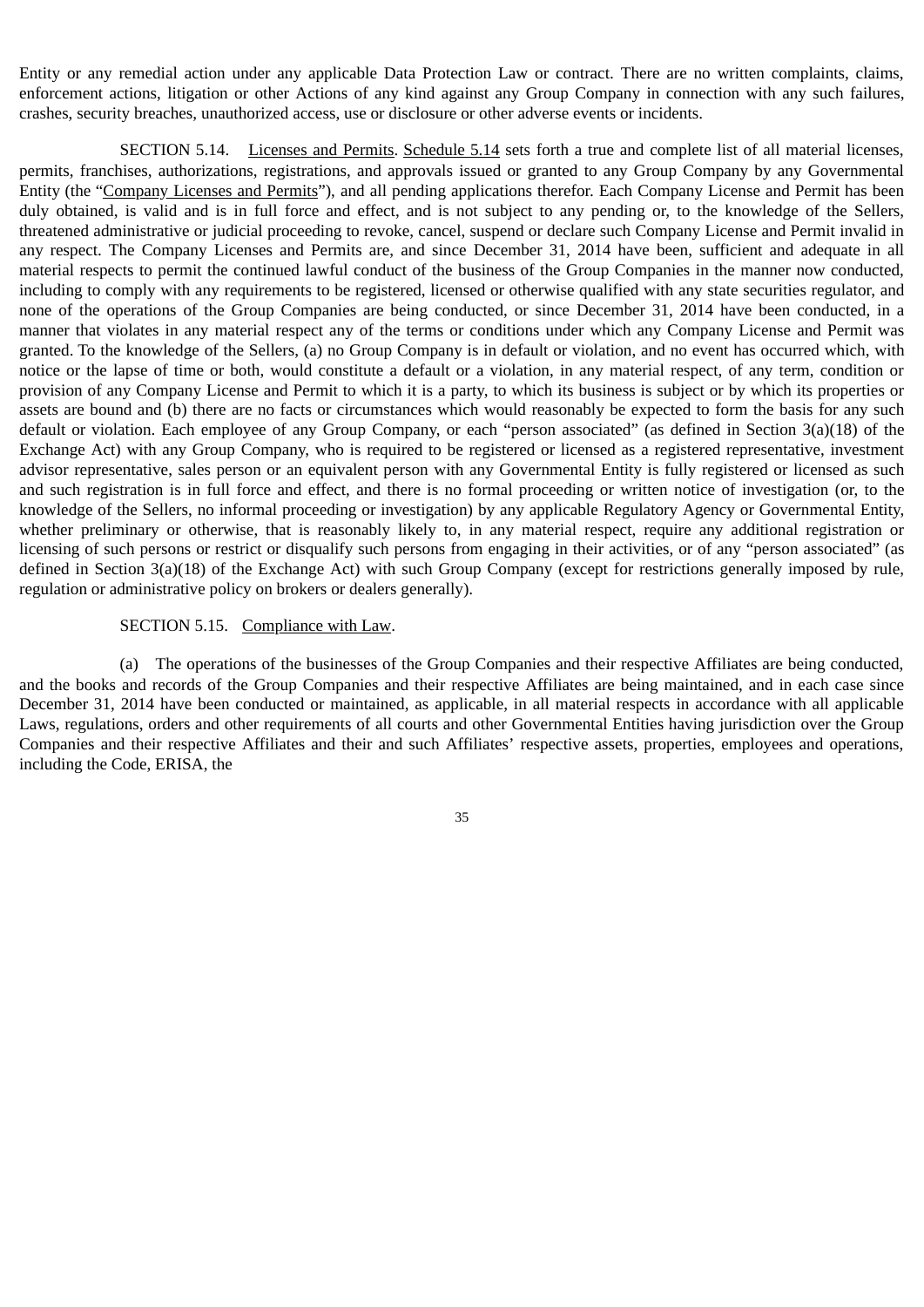Exchange Act and the Securities Act and the regulations promulgated under each of them; the rules and regulations of selfregulatory organizations; and all other foreign, federal or state securities laws and regulations applicable to the business or affairs or properties or assets of the Group Companies and their respective Affiliates. Since December 31, 2014, no Group Company has received written notice of any material violation of any such law, regulation, order or other legal requirement. No Group Company is in default in any respect with respect to any order, writ, judgment, award, injunction or decree of any court, arbitrator or other Governmental Entity, applicable to any of its assets, properties, rights or operations relating to the business or affairs of such Group Company or the transactions contemplated by the Transaction Documents or which could give rise to an affirmative answer to any of the questions in Item 11 of the Form BD of Quarton BD, or any other Group Company, if applicable.

(b) None of the Group Companies or, to the knowledge of the Sellers, any officer, equity holder, manager, director, partner, employee, Associated Partner, or Affiliate of any Group Company, has been permanently enjoined by the order, judgment or decree of any court or other Governmental Entity (i) from engaging in or continuing any conduct or practice in connection with any activity or (ii) requiring or requesting any Group Company (including directors, managers or controlling persons) to enter into a cease-and-desist order, agreement, or memorandum of understanding. There is no, and at all times since December 31, 2014 there has not been any, Governmental Order outstanding against any Group Company or any of its assets, properties, business or employees.

(c) No Group Company has received, since December 31, 2014, any written communication (or, to the knowledge of the Sellers, any other communication) from any Governmental Entity asserting non-compliance with any applicable Law, requiring or requesting that such Group Company (including its directors, managers or controlling persons) enter into a cease-anddesist order, agreement, or memorandum of understanding.

(d) No Group Company or any Affiliate thereof is subject to a "statutory disqualification" as defined in Section 3(a)(39) of the Exchange Act or subject to a disqualification that would be a basis for fine, monetary penalty, censure, limitations on the activities, functions or operations of, or suspension or revocation of the registration of such Group Company as a broker-dealer, municipal securities dealer, government securities broker or government securities dealer under Section 15, Section 15B or Section 15C of the Exchange Act, or performing similar functions under the laws of other jurisdictions, and there is no reasonable basis for, or formal proceeding or written notice of investigation (or, to the knowledge of the Sellers, any informal proceeding or investigation) by, any governmental or self-regulatory authority, whether preliminary or otherwise, that is reasonably likely to result in any such censure, limitation, suspension or revocation. No Group Company is subject to any cease-and-desist or other order issued by, or a party to any written agreement, consent agreement, commitment letter, memorandum of understanding or similar undertaking with, any Governmental Entity. None of the Group Companies or any of their respective Affiliates is subject to any pending, or, to the knowledge of the Sellers, threatened, investigation, review or disciplinary proceedings by any Governmental Entity against any Group Company or any of its Affiliates or any officer, director or employee thereof or any "person associated" (as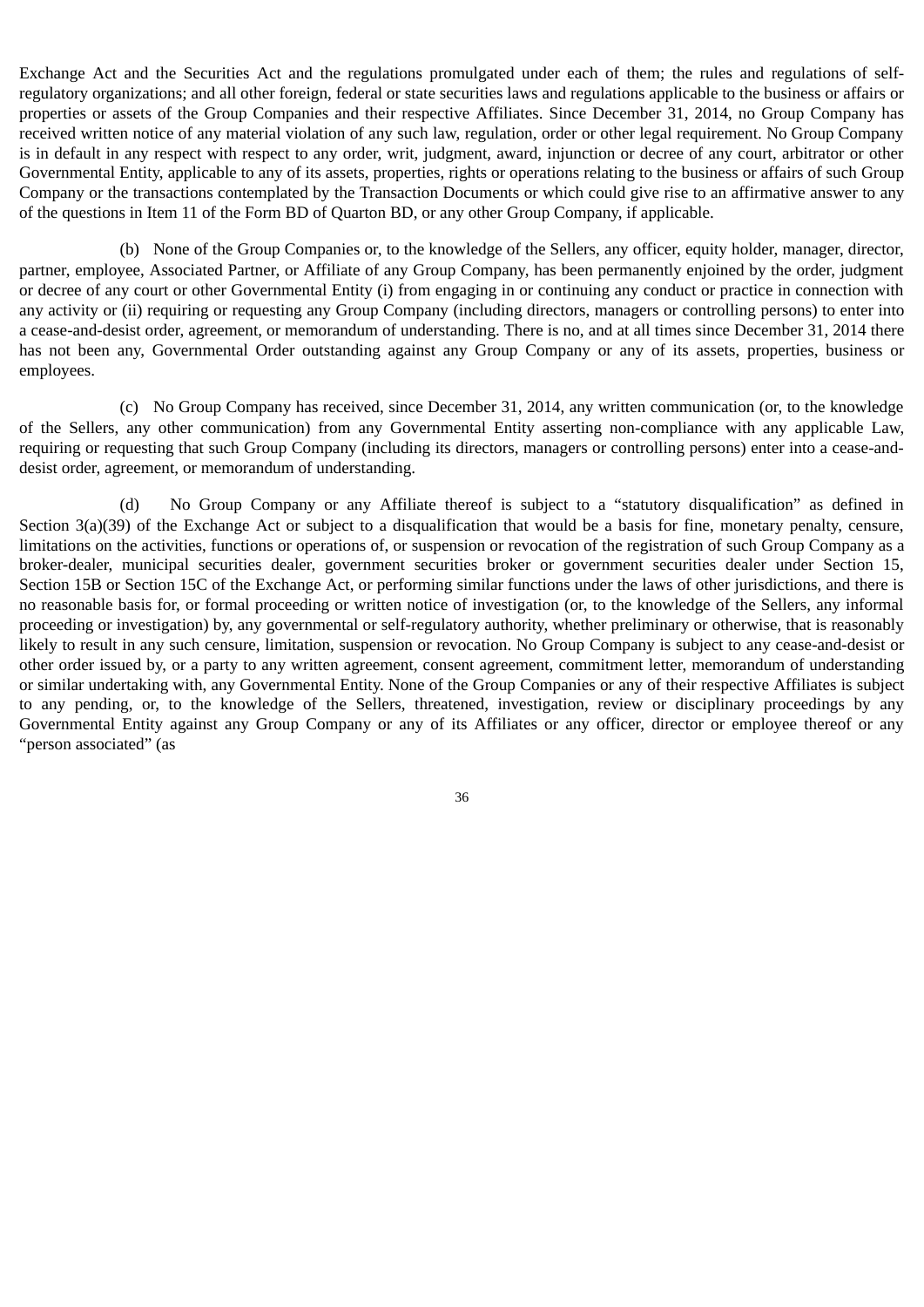defined in Section 3(a)(18) of the Exchange Act and FINRA's By-Laws, as applicable) with such Group Company or any of its Affiliates.

(e) Each Group Company has, since December 31, 2014, filed all material reports, registrations and statements in a timely manner, together with any amendments required to be made with respect thereto, that were required to be filed under any applicable Law, with any applicable Governmental Entity (collectively, the "Group Company Reports"). As of their respective dates, (i) each Group Company Report complied in all material respects with the applicable statutes, rules, regulations and orders enforced or promulgated by the Governmental Entity with which it was filed and (ii) no Group Company Report contained any untrue statement of a material fact or omitted to state any material fact required to be stated therein or necessary in order to make the statements made therein, in light of the circumstances in which they were made, not misleading.

(f) Quarton BD is, and at all times since December 31, 2014 has been, in compliance with the net capital requirements under the Exchange Act and FINRA rules and the Laws of any jurisdiction in which Quarton BD conducts business and in an amount sufficient to ensure that it is not required to file notice under Rule 17a-11 under the Exchange Act.

(a) No Group Company is (taking into account any applicable exemption) ineligible under Section 9(a) or 9(b) of the Investment Company Act to serve in a capacity described therein. There is no proceeding or investigation pending and served on any Group Company or, to the knowledge of the Sellers, threatened by any Governmental Entity, which would result in the ineligibility under such Section 9(a) or 9(b) of the Investment Company Act of any Group Company to serve in such capacities. No Group Company is an "investment company" within the meaning of the Investment Company Act.

(b) No Group Company or, to the knowledge of the Sellers, "person associated with" (as defined in the Advisers Act) any Group Company is (taking into account any applicable exemption) ineligible under Section 203(e) or (f) of the Advisers Act to serve as an investment advisor or "person associated" with an investment advisor. There is no proceeding or investigation pending and served on any Group Company or, to the knowledge of the Sellers, threatened by any Governmental Entity, which would result in the ineligibility under such Section 203(e) or (f) of such Group Company or person to serve as an investment advisor or "person associated" with an investment advisor.

(a) In the event any Group Company acts as a broker or dealer within the meaning of the Exchange Act, (i) such Group Company is not (taking into account any applicable exemption) ineligible pursuant to Section 15(b)(4) of the Exchange Act to act as a broker or dealer, (ii) no "person associated" (as defined in Section 3(a)(18) of the Exchange Act and FINRA's By-Laws, as applicable) with any Group Company is (taking into account any applicable exemption) ineligible under Section 15(b)(6) of the Exchange Act to serve as a "person associated" with a broker or dealer, (iii) no Group Company or "person associated" with any Group Company is subject to "statutory disqualification" (as such term is defined in the Exchange Act) and (iv) there is no proceeding or investigation pending and served on any Group Company or, to the knowledge of the Sellers,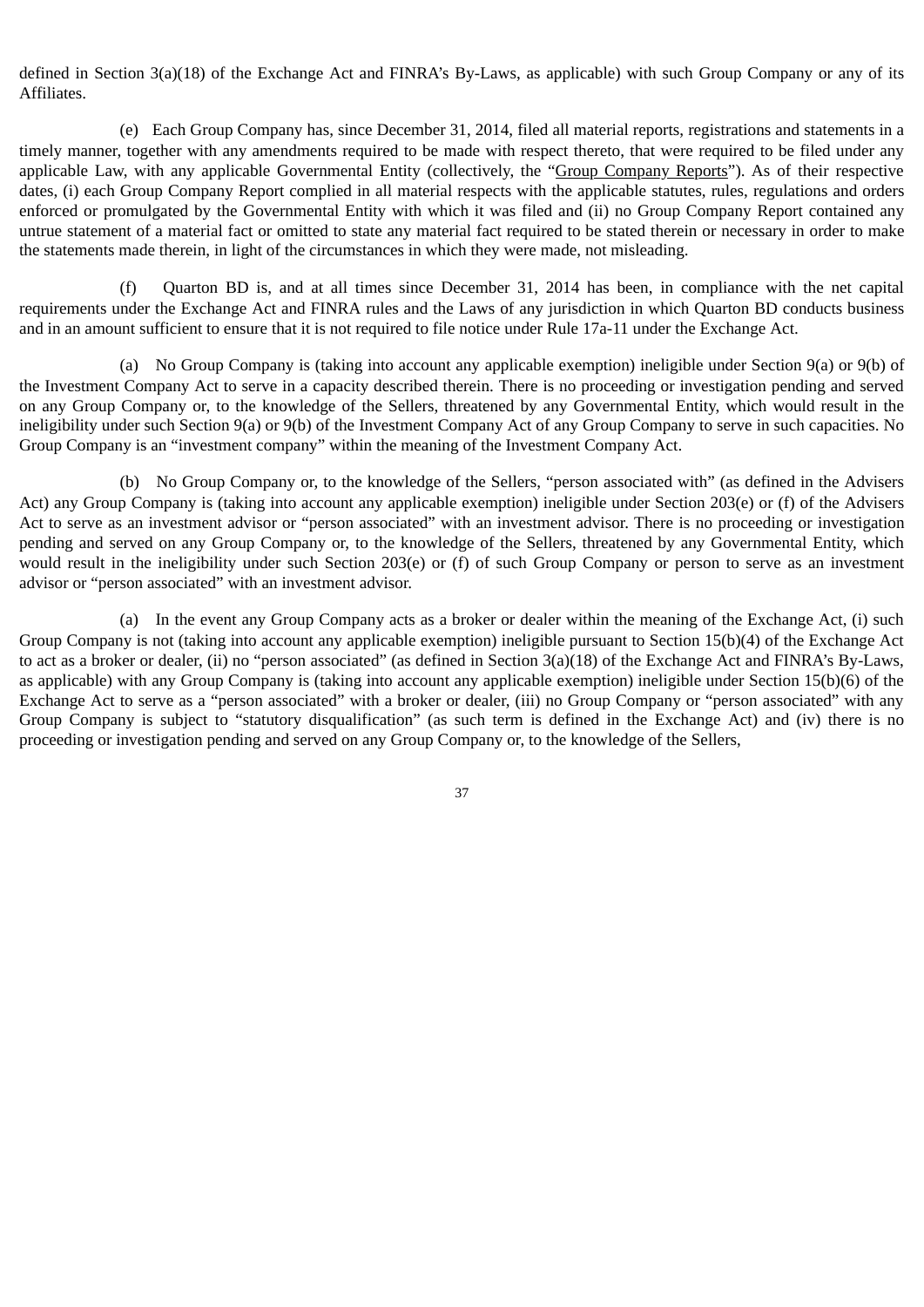threatened by any Governmental Entity, which would result in any such ineligibility or statutory disqualification.

(b) None of the Sellers, the Group Companies or any of the "covered persons" in respect of the Sellers or the Group Companies specified in the first paragraph of Rule 506(d)(1) of Regulation D under the Securities Act are subject to any of the disqualifying events listed in Rule 506(d) of Regulation D under the Securities Act, and, to the knowledge of the Sellers, there is no Action pending or threatened against any such Person that could reasonably be expected to result in the ineligibility of any such Person to participate in an offering of securities in reliance on Rule 506 of Regulation D under the Securities Act.

(c) No Group Company is (i) a commodity pool operator, futures commission merchant, commodity trading advisor, introducing broker with respect to commodities interests, investment advisor, insurance company, insurance agent, municipal advisor, transfer agent, bank or real estate broker within the meaning of any applicable Law; (ii) required to be registered, licensed or qualified as a commodity pool operator, futures commission merchant, commodity trading advisor, introducing broker with respect to commodities interests, investment advisor, bank, insurance company, insurance agent, municipal advisor, transfer agent or real estate broker under any applicable Law; or (iii) subject to any material liability or disability by reason of any failure to be so registered, licensed or qualified if required by applicable Law. Since December 31, 2014, no Group Company has received written notice (or, to the knowledge of the Sellers, any other notice) of any proceeding concerning any failure to obtain any commodity pool operator, futures commission merchant, commodity trading advisor, introducing broker with respect to commodities interests, investment advisor, insurance company, insurance agent, municipal advisor, transfer agent, bank or real estate broker registration, license or qualification.

(d) All exchange-traded, over-the-counter or other swaps, caps, floors, collars, option agreements, futures and forward contracts and other similar arrangements or Company Contracts, if any, whether entered into for any Group Company's own account, or for the account of one or more of its customers, were entered into (i) in the ordinary course of business and comply in all material respects with all applicable Law and (ii) with counterparties reasonably believed to be financially responsible at the time; and each of them constitutes the valid and legally binding obligation of such Group Company, enforceable in accordance with its terms, and are in full force and effect.

(e) Each Group Company and its Affiliates, and each of its and their respective directors, officers, partners, employees, Associated Partners and agents, and, to the knowledge of the Sellers, all other Persons acting on its or their behalf, have in all material respects complied with since the date that is five (5) years prior to the date hereof, are currently in all material respects in compliance with, and have measures in place to comply with: (1) the U.S. Foreign Corrupt Practices Act of 1977, as amended, any other applicable U.S. or foreign anti-corruption or anti-bribery laws and all rules and regulations promulgated thereunder; (2) applicable anti-money laundering laws, rules, regulations and orders, including the Bank Secrecy Act and USA PATRIOT Act; and (3) applicable economic sanctions laws, regulations and orders, including those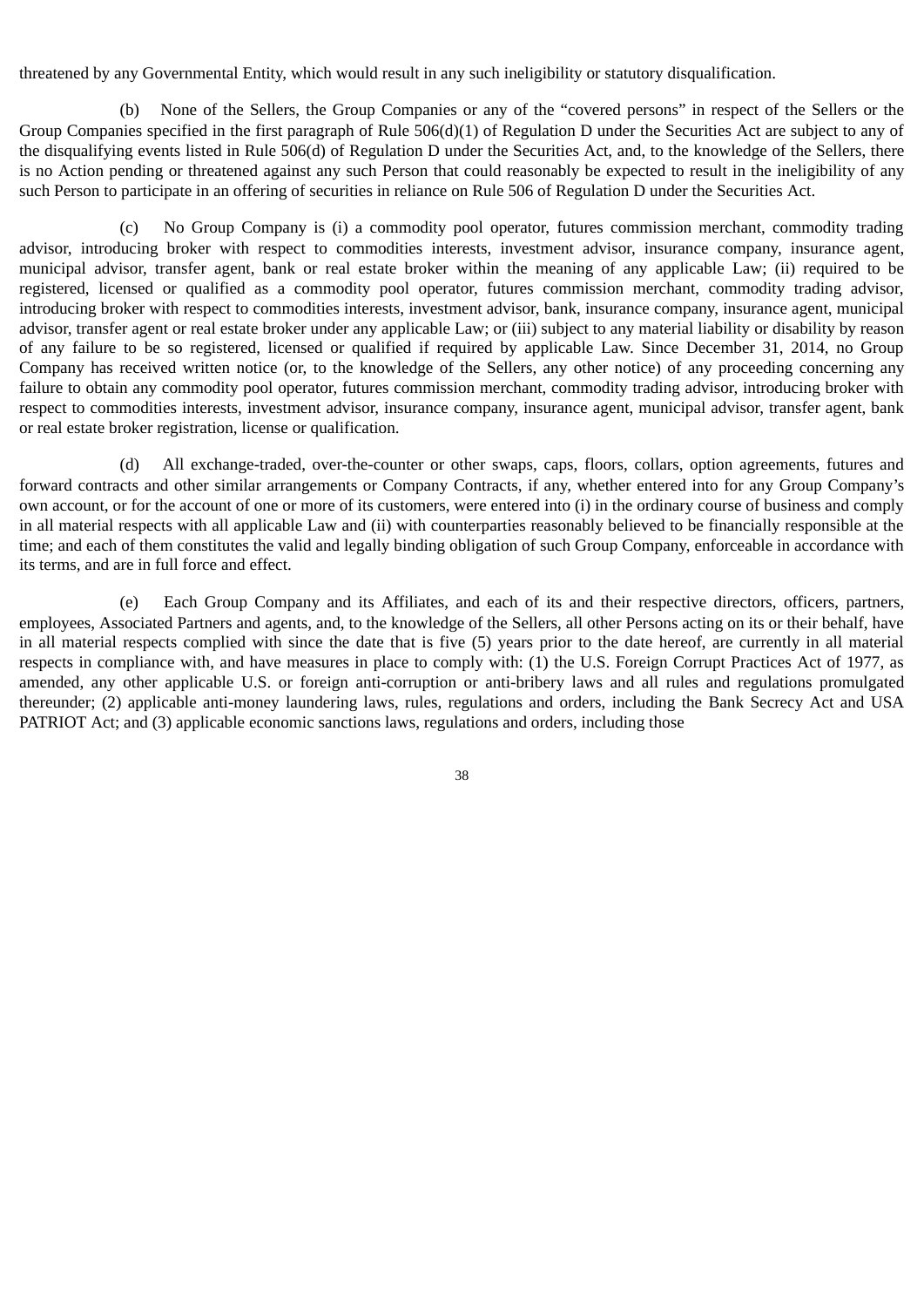administered by the Office of Foreign Assets Control of the United States Department of the Treasury, and applicable currency control laws and regulations.

(f) To the knowledge of the Sellers, the Group Companies have policies and procedures reasonably designed to achieve compliance with applicable Law with respect to information barriers between departments.

(g) Quarton BD is duly licensed as a broker-dealer with the SEC, in good standing as a member of FINRA and duly licensed in and with the states of Michigan, Indiana and Minnesota.

SECTION 5.16. Litigation. There are no, and since December 31, 2014 there have been no, claims, actions, suits, proceedings, charges, complaints, labor disputes or investigations (each, an "Action") pending or, to the knowledge of the Sellers, threatened, before any court or Governmental Entity, or before any arbitrator of any nature, brought by or against or involving any Group Company, its assets, operations, business, properties, rights, officers, directors, members, managers, partners, limited partners, equity holders, employees, consultants (including Associated Partners), agents or Affiliates, which are, or would be, material to the Group Companies, taken as a whole.

SECTION 5.17. Company Contracts.

below).

(a) Schedule 5.17 sets forth a complete and correct list, as of the date hereof, of all Company Contracts (as defined

(b) Each Company Contract is valid, binding and enforceable against the applicable Group Company and, to the knowledge of the Sellers, each other party thereto in accordance with its terms, and in full force and effect, in each case except to the extent that the enforceability thereof may be limited by applicable bankruptcy, reorganization, insolvency, fraudulent conveyance, moratorium, receivership or similar Laws related to or affecting creditors' rights generally and by general equitable principles (whether at law or in equity). Each Group Company has performed all material obligations required to be performed by it to date under, and is not in material default under, any Company Contract, and no event has occurred which, with due notice or lapse of time or both, would constitute such a default. To the knowledge of the Sellers, no other party to any Company Contract is in material default in respect thereof, and no event has occurred which, with due notice or lapse of time or both, would constitute such a default. The Sellers have made available to the Buyers or their representatives true and complete originals or copies of all the Company Contracts.

(c) A "Company Contract" means any agreement, contract or commitment, oral or written, relating to any Group Company's business to which such Group Company is a party, or by which it or any of its assets, property or rights are bound, constituting:

(i) an agreement or instrument relating to the borrowing of money or extension of credit, mortgage or any indenture, security agreement, guaranty, "keep well," comfort letter, pledge or other similar agreement or instrument in an amount in excess of \$25,000;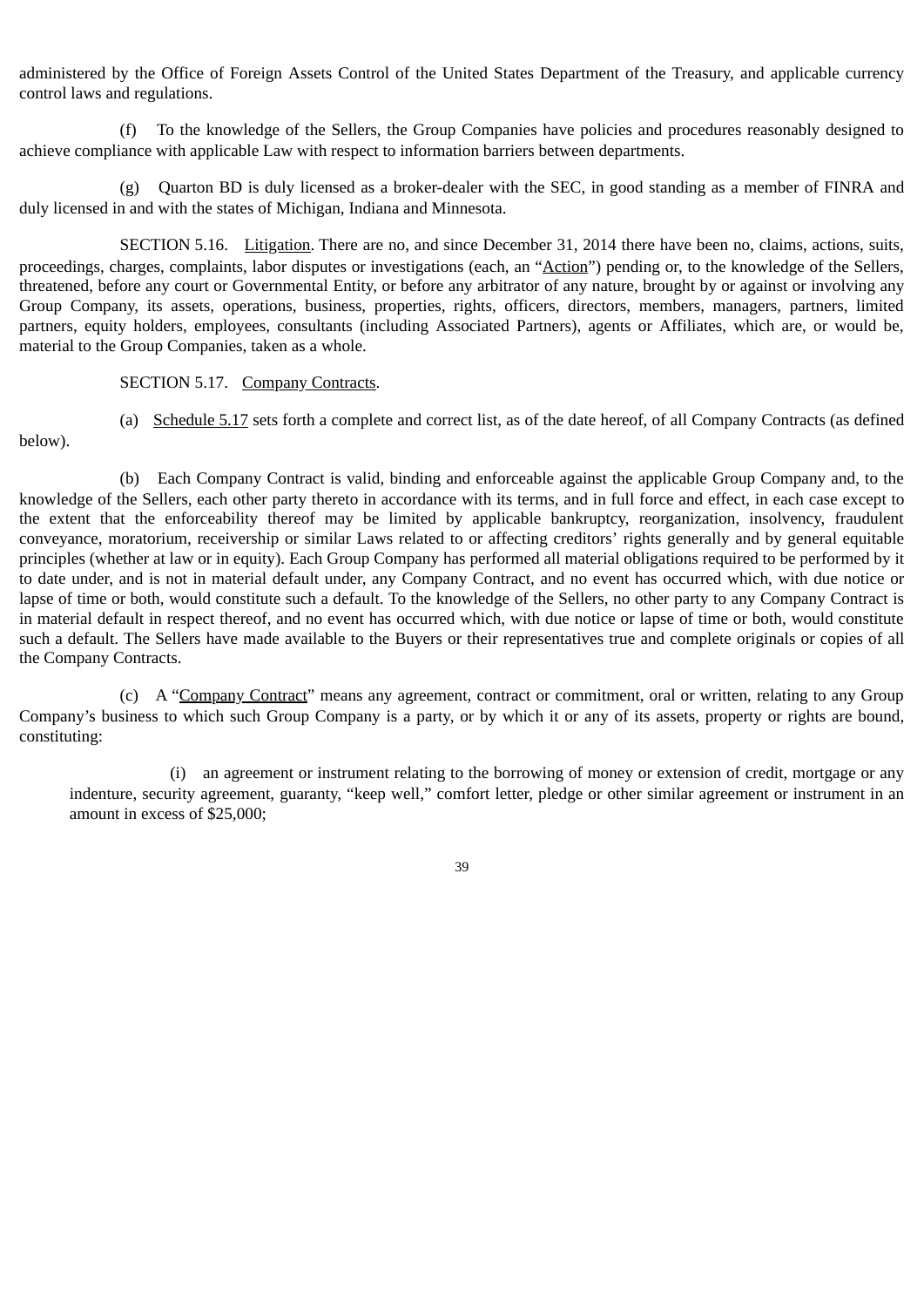(ii) an employment, severance, separation, arbitration, change in control, consulting agreement or any other agreement relating to job security, compensation, or employee rights or any other agreement with an individual service provider (other than (x) any agreement that provides for at-will employment and that does not contain obligations with respect to compensation, benefits, severance or other material Group Company obligations or (y) employment agreements with non-U.S. based employees on the Group Companies' standard forms);

(iii) an agreement with any Associated Partner;

(iv) a joint venture, partnership or limited liability company agreement (other than any such agreement entered into in connection with an investment made in the ordinary course of business);

(v) an exclusivity, non-competition, non-solicit or non-hire agreement, or any other agreement or obligation which purports to limit in any respect (A) the manner in which, or the localities in which, any Group Company's business may be conducted (including pursuant to any "most-favored nation" provision) or (B) the ability of any Group Company to provide any type of service or use or develop any type of product;

(vi) any material agreement pertaining to the Company Intellectual Property or the right of any Group Company to use the Company Intellectual Property, or any agreement pertaining to the right of any Group Company to use material Intellectual Property of any third party, including any agreement for the use of Company Licensed Software, other than shrink-wrap, click wrap or similar licenses for off-the-shelf, commercially available non-custom software;

(vii) any Major Client Contracts;

(viii) any Affiliate Contract;

(ix) any agreement to make a capital expenditure (as defined in GAAP) or requiring aggregate payments to or by any Group Company, in each case, in excess of \$50,000 in the aggregate;

(x) any real property leases, subleases or other occupancy agreements (each lease, sublease or other occupancy agreement, including all amendments and guarantees relating thereto, a "Real Property Lease"); or

(xi) any loan agreements or promissory notes with, or loans to, (A) clients or customers, (B) Service Providers (excluding travel and per diem advances in the ordinary course of business), or (C) any other Group Company.

## SECTION 5.18. Employee Plans.

(a) Schedule 5.18(a) contains a correct and complete list of each Employee Plan established, sponsored, maintained, contributed to or required to be contributed to by any Group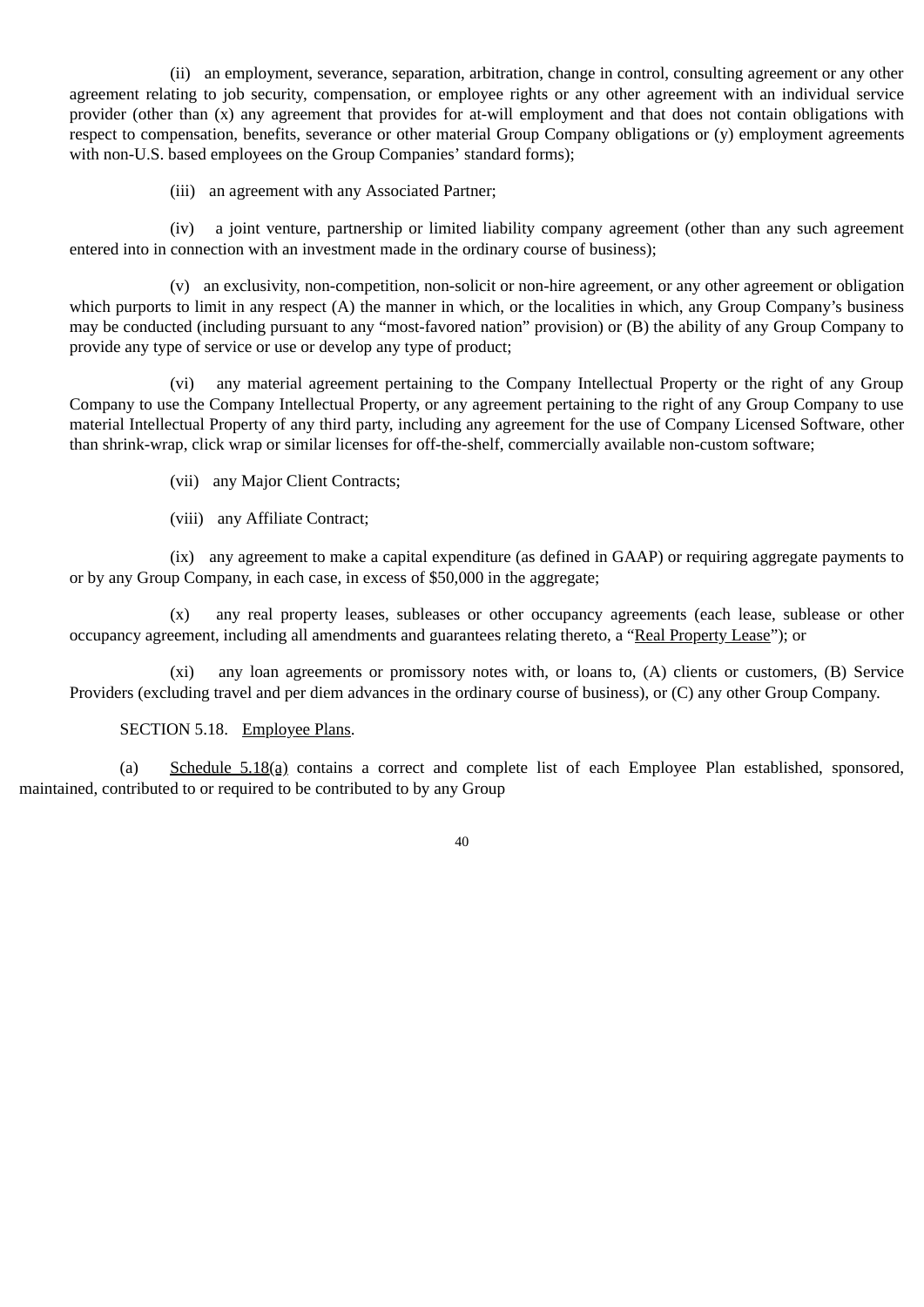Company for the benefit of current or former employees of any Group Company or under which any Group Company has any current or contingent liability that is more than a *de minimis* amount with respect to any Person (each, a "Company Plan" and collectively, the "Company Plans"). Each Company Plan that is maintained primarily for the benefit of employees working outside of the United States shall be referred to herein as a "Non-U.S. Company Plan".

(b) The Group Companies have provided or made available to the Buyers or their counsel with respect to each Company Plan a true and complete copy of all plan documents, if any, including related trust agreements, funding arrangements, and insurance contracts and all amendments thereto, or if such Company Plan is unwritten, a written summary of its material terms, and to the extent applicable, (i) the most recent determination letter from the Internal Revenue Service (the "IRS") regarding the tax-qualified status of such Company Plan and any other notices, letters or other correspondence, if any, received by the Group Companies from the IRS or the Department of Labor; (ii) the most recent financial statements for such Company Plan, if any; (iii) the most recent actuarial valuation report, if any; (iv) the current summary plan description and any summaries of material modifications related thereto; and (v) Form 5500 Annual Returns/Reports, including all schedules and attachments, including the certified audit opinions, for the most recent plan year.

(c) Each Company Plan has been funded, maintained, established and administered in all material respects in accordance with its terms, and is in compliance in all material respects with the applicable provisions of ERISA, the Code and other applicable Laws. All contributions (including all employer contributions and employee salary reduction contributions) and payments required to have been made under or on account of any of the Company Plans have been made by the due date thereof and all contributions for any period ending on or before the Closing Date which are not yet due are properly accrued in accordance with GAAP.

(d) With respect to each Company Plan that is intended to qualify under Section 401(a) of the Code, such plan, and its related trust, has received a determination letter (or opinion letters in the case of any prototype plans) from the IRS that it is so qualified and that its trust is exempt from tax under Section 501(a) of the Code, and nothing has occurred with respect to the operation of any such Company Plan which could reasonably be expected to cause the loss of such qualification or exemption or the imposition on any Group Company of any material liability, penalty or tax under ERISA or the Code. With respect to the Quarton International 401(k) Profit Sharing Plan and Trust (the "401(k) Plan"), (i) as of the date of this Agreement, there are no participant loans outstanding thereunder, (ii) participation under the 401(k) Plan is limited solely to eligible persons, and (iii) since December 31, 2014, no employer matching contributions have been made under the 401(k) Plan.

(e) No Company Plan is subject to Title IV or Section 302 of ERISA or Section 412, 430 or 4971 of the Code. No Group Company or any ERISA Affiliates of any Group Company has, in the six (6) years prior to the date hereof, maintained an Employee Plan subject to Title IV of ERISA or Section 412 or Section 430 of the Code, or any "multiemployer plan" within the meaning of Section 3(37) of ERISA. No event has occurred and no condition exists that would subject any Group Company to any liability under Title IV of ERISA or Section 412 or Section 430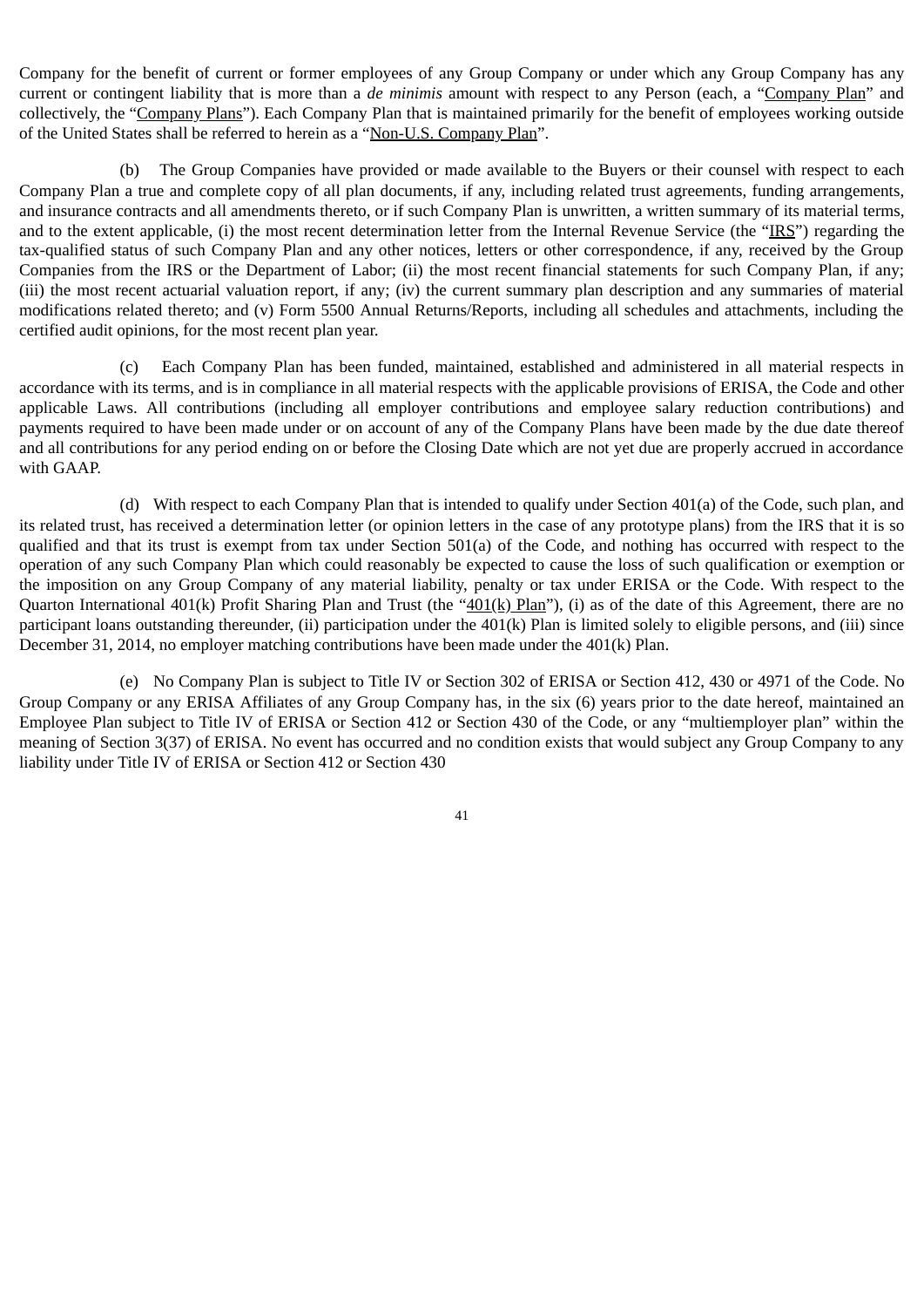of the Code by reason of its affiliation with an ERISA Affiliate or otherwise (excluding any liability as an ERISA Affiliate of the Buyers and their respective Subsidiaries and ERISA Affiliates from and after the Closing).

(f) Neither the execution and delivery of any Transaction Document nor the consummation of the transactions contemplated thereby will (either alone or in combination with another event) (i) result in any payments becoming due, or increase the amount of any compensation or benefits due, from any Group Company to any current or former employee, officer, director or consultant of any Group Company or with respect to any Company Plan; (ii) increase any benefits otherwise payable under any Company Plan or require any Group Company to adopt or institute any Employee Plan that would be a Company Plan if it were in existence on the date hereof; (iii) result in the acceleration of the time of payment or vesting of any such compensation or benefits; or (iv) except as provided by applicable Law, limit or restrict the Buyers from merging, amending or terminating any of the Company Plans without incurring any liability other than ordinary administrative costs.

(g) Neither the execution and delivery of any Transaction Document nor the consummation of the transactions contemplated thereby will (either alone or in combination with another event) result in the payment of any amount that would, individually or in combination with any other such payment, not be deductible as a result of Section 280G of the Code.

(a) No Group Company or, to the knowledge of the Sellers, any other "disqualified person" (within the meaning of Section 4975 of the Code) or any "party in interest" (within the meaning of Section 3(14) of ERISA) has engaged in any "prohibited transaction" (within the meaning of Section 4975 of the Code or Section 406 of ERISA) with respect to any of the Company Plans that could subject any of the Company Plans, any Group Company or any current or former officer, director, manager or employee of any Group Company to a material penalty or Tax under ERISA or the Code.

(b) There are no pending or, to the knowledge of the Sellers, threatened actions, claims or lawsuits against or relating to the Company Plans, the assets of any of the trusts under such plans or the plan sponsor or the plan administrator, or against any fiduciary of the Company Plans with respect to the operation of such Company Plans (other than routine benefits claims).

(a) Except as required under Part 6 of Subtitle B of Title I of ERISA, Section 4980B of the Code, any similar state Law or any other applicable Law, no Company Plan provides benefits or coverage in the nature of health, life or disability insurance following retirement or other termination of employment.

(b) No equity holder of any Group Company nor, to the knowledge of the Sellers, any officer or director thereof, has made any promises or commitments, whether legally binding or not, to create any additional Employee Plan, or to modify or change any existing Company Plan (other than as contemplated by this Agreement or a modification or change required by a Company Plan or applicable Law, including ERISA or the Code).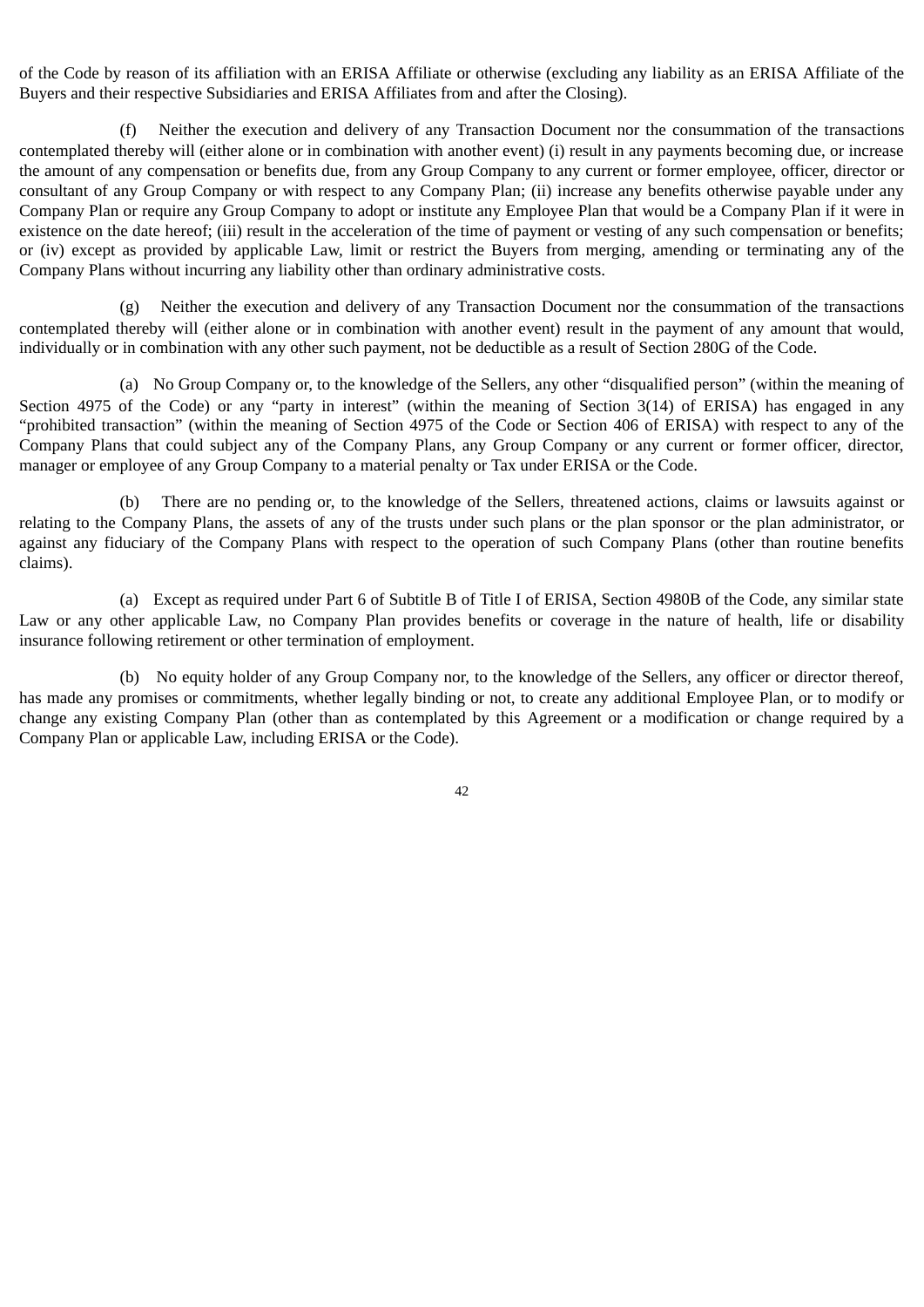(c) All payments made by any Group Company or its Affiliates to current or former employees, partners, or Associated Partners, of any Group Company that have been denominated or otherwise treated by such Group Company as loans were properly characterized as such for Tax purposes and all income Taxes, social security, unemployment and other Taxes in respect thereof (regardless of whether such payments were properly characterized as loans) have been duly and timely withheld, remitted and reported by such Group Company and its Affiliates in compliance with applicable Law as of the Closing Date, other than participant loans pursuant to any tax-qualified plan, no loans or other extensions of credit by any Group Company or its Affiliates to any current or former employees, partners, or Associated Partners of any Group Company or its Affiliates are outstanding.

(d) Each Non-U.S. Company Plan (i) if intended to qualify for special tax treatment, meets in all material respects all requirements for such treatment, and (ii) if intended to be funded and/or book-reserved, is fully funded and/or book-reserved in accordance with GAAP, as appropriate, based upon reasonable actuarial assumptions. Except as required by applicable Law or maintained by a Governmental Entity, no Non-U.S. Company Plan is a defined benefit pension plan.

### SECTION 5.19. Labor and Employment Matters.

(a) Schedule 5.19(a) sets forth a true and complete list, as of the date hereof, of all current (i) employees of the Group Companies, including, as applicable, their title(s), work location, employing entity, hire date with the Group Companies, original hire date (if earlier than the hire date with Group Companies for employees who worked for a predecessor entity), whether such employee has a signed offer letter or employment agreement, whether such employee is on a leave of absence (and, if so, the reason for such leave of absence), visa status, base compensation or wage rates as of (x) January 1, 2018 (for United States employees) and January 31, 2018 (for European employees) and (y) September 30, 2018 (for European employees) and November 15, 2018 (for United States employees), commission, and incentive and other bonus compensation paid by the Group Companies for fiscal year 2017 and their current opportunity; and (ii) independent contractors, Associated Partners, or other service providers currently performing services for the Group Companies who are natural persons, showing with respect to such independent contractor or other service provider, their work location, date they commenced providing services, their applicable contract rate and other payments made or due to such independent contractor or other service provider for fiscal 2018. No material changes have been made to the compensation provided to the employees, independent contractors, Associated Partners, and other service providers of the Group Companies since September 30, 2018 (for European employees) and November 15, 2018 (for United States employees) or in anticipation of the transactions contemplated by this Agreement or any of the other Transaction Documents (other than any transaction or similar bonuses payable at or prior to the Closing or included in Transaction Expenses). To the knowledge of the Sellers, no Specified Employee or group of Specified Employees has given written notice to terminate employment with the Group Companies, nor do the Group Companies have a present intention to terminate the employment of any of the foregoing.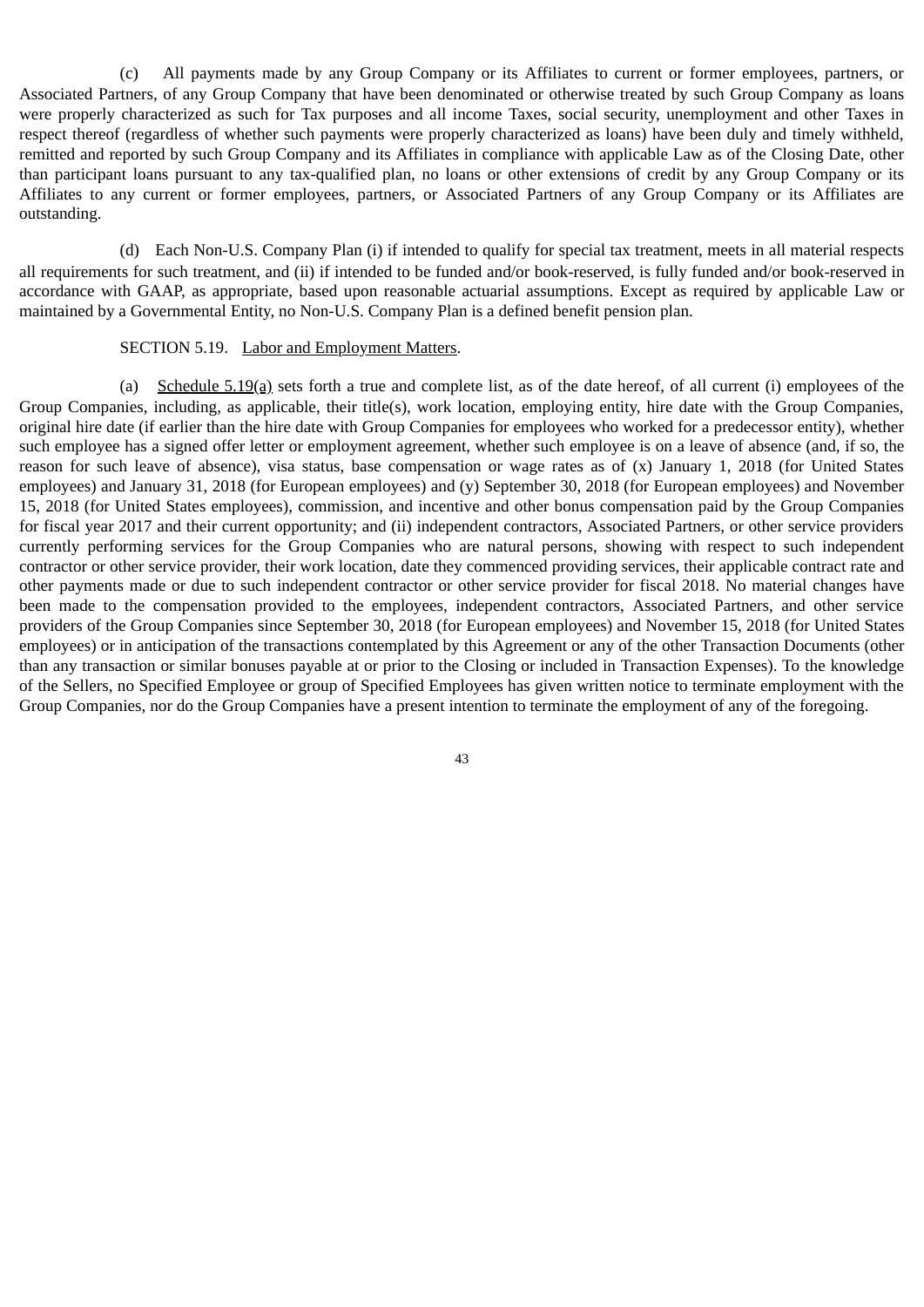(b) The Group Companies have been in compliance in all material respects with all applicable Laws relating to the hiring of employees and the employment of labor, including all applicable Laws relating to wages, hours, collective bargaining, employment discrimination, civil rights, safety and health, workers' compensation, pay equity, leaves of absence, vacation and paid time off, classification of employees, independent contractors and other service providers, and the collection and payment of withholding and/or social security Taxes. Since December 31, 2014, the Group Companies have met in all material respects all material requirements under applicable Law or regulation relating to the employment of foreign citizens, including all applicable requirements of Form I-9. The Group Companies have complied in all material respects with all Laws that could require overtime to be paid to any current or former employee, and no employee has, since December 31, 2014, brought or, to the knowledge of the Sellers, threatened to bring a claim for unpaid compensation or employee benefits, including overtime amounts.

(c) (i) No Group Company is a party to any collective bargaining agreement or other labor union contract or other agreement with a labor or trade union or works council applicable to its employees and, to the knowledge of the Sellers, there are not presently any activities and proceedings of any labor union to organize any such employees; (ii) there is no unfair labor practice charge or complaint pending before any applicable Governmental Entity relating to any current or former employee of the Group Companies; (iii) there is no labor strike, material slowdown or material work stoppage or lockout pending or, to the knowledge of the Sellers, threatened, and since December 31, 2014, the Group Companies have not experienced any strike, material slowdown or material work stoppage, lockout or other collective labor action by or with respect to the Group Companies' employees; (iv) there is no representation claim or petition pending before any applicable Governmental Entity; (v) there are no charges pending before any applicable Governmental Entity responsible for the prevention of unlawful employment practices; (vi) there are no pending or, to the knowledge of the Sellers, threatened actions, claims, lawsuits, audits or investigations against any Group Company relating to employment of labor or the terms and conditions of employment; and (vii) no written notice has been received by any Group Company from any Governmental Entity responsible for the enforcement of labor or employment Laws of an intention to conduct an investigation against such Group Company, and, to the knowledge of the Sellers, no such investigation is in progress.

(d) Any individual who performs or performed services for Group Companies and who is not treated as an employee of the Group Companies for income Tax purposes by the Group Companies is not an employee under applicable Laws, including for Tax withholding purposes or Company Plan purposes and the Group Companies do not have any liability (contingent or otherwise) by reason of any individual who performs or performed services for the Group Companies as an independent contractor being improperly excluded from participating in any Company Plans.

(e) Since December 31, 2014, to the knowledge of the Sellers, there have been no written or oral internal complaints or allegations to management of the Group Companies or the human resources function relating to complaints of discrimination, harassment, retaliation, inappropriate behavior, misclassification, workplace conditions, safety and health or wages and hours by or with respect to any current or former Service Provider (including any current or former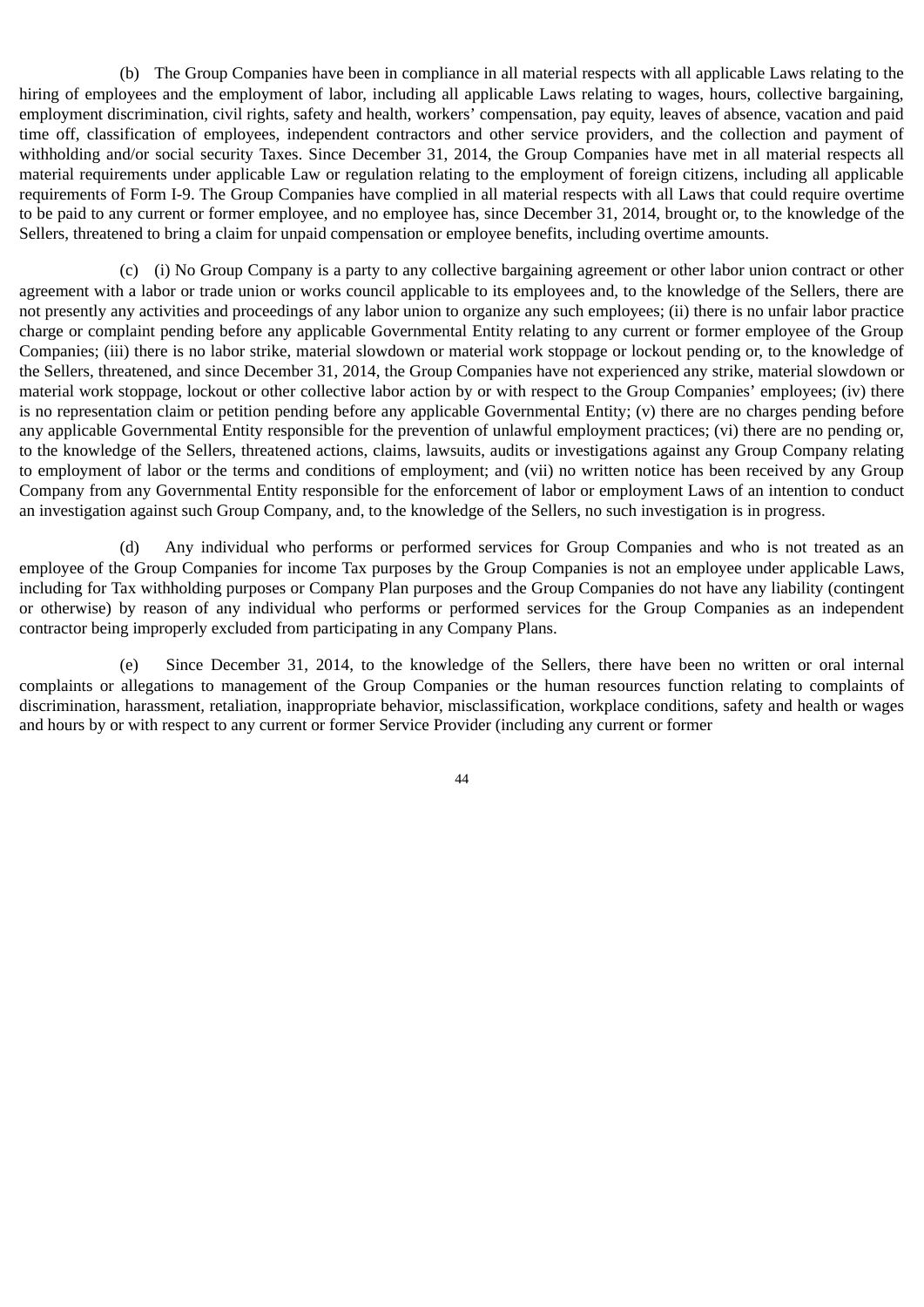intern). Since December 31, 2014, there have been no internal or, to the knowledge of the Sellers, external investigations of discrimination, harassment, retaliation, inappropriate behavior, misclassification, workplace conditions, safety and health or wages and hours by or with respect to any current or former employee, officer, director, partner, intern, independent contractor (including Associated Partners) or other service provider. None of the Sellers have actual knowledge (without investigation or inquiry) since December 31, 2014 of any credible complaints or allegations of discrimination or sexual harassment or inappropriate behavior with respect to any current employee of the Group Companies, whether or not related to such employment, that if publicly disclosed would reasonably be expected to result in material reputational or economic harm to the Group Companies.

(f) There are no unwritten policies, practices or oral agreements of the Group Companies that entitle any employee, consultant or other service provider to benefits, compensation, or payments upon termination, other than as required by Law or under such employee's, consultant's or other service provider's written offer letter, employment agreement, or contract with any Group Company or other Company Plan set forth on Schedule 5.19(f).

(g) Each of the Group Companies has maintained in all material respects accurate and up-to-date records and personnel files for all current or former employees, officers, directors and partners and records for Associated Partners, which files or records include any executed offer letters, employment agreements, and any other compensation guarantees to employees, officers, directors, partners or Associated Partners.

SECTION 5.20. Insurance. Schedule 5.20 lists the fidelity bonds and the aggregate coverage amount and type and generally applicable deductibles of all policies of title, liability, fire, casualty, business interruption, workers' compensation and other forms of insurance insuring any Group Company and its assets, properties and operations. The Sellers have made available a true, complete and accurate copy of all such policies and bonds to the Buyers. All such policies and bonds are in full force and effect and sufficient for all applicable requirements of Law. No Group Company is in default in any material respect under any provisions of any such policy of insurance and no Group Company has received written notice of cancellation of any such insurance.

SECTION 5.21. Transactions with Directors, Officers, the Sellers and Affiliates. Except for employment agreements and compensation, benefits, travel advances and loans to employees (other than any Seller or Beneficial Owner) in the ordinary course of business consistent with past practice or as provided on Schedule 5.21, no Group Company is a party to any agreement or arrangement (each, an "Affiliate Contract") with any of the directors, officers, Associated Partners, employees, managers, members or equity holders of such Group Company (or any Affiliate of such equity holders), any Affiliate of such Group Company, or any Family Member of the foregoing under which it (i) leases any real or personal property (either to or from any such Persons); (ii) licenses technology (either to or from any such Persons); (iii) is obligated to purchase any tangible or intangible asset from or sell such asset to any such Persons; (iv) purchases products or services from any such Persons; (v) pays or receives commissions, rebates or other payments; or (vi) provides or receives any other material benefit. No Group Company employs as an employee, engages as a consultant (including as an Associated Partner), vendor, service provider, or has any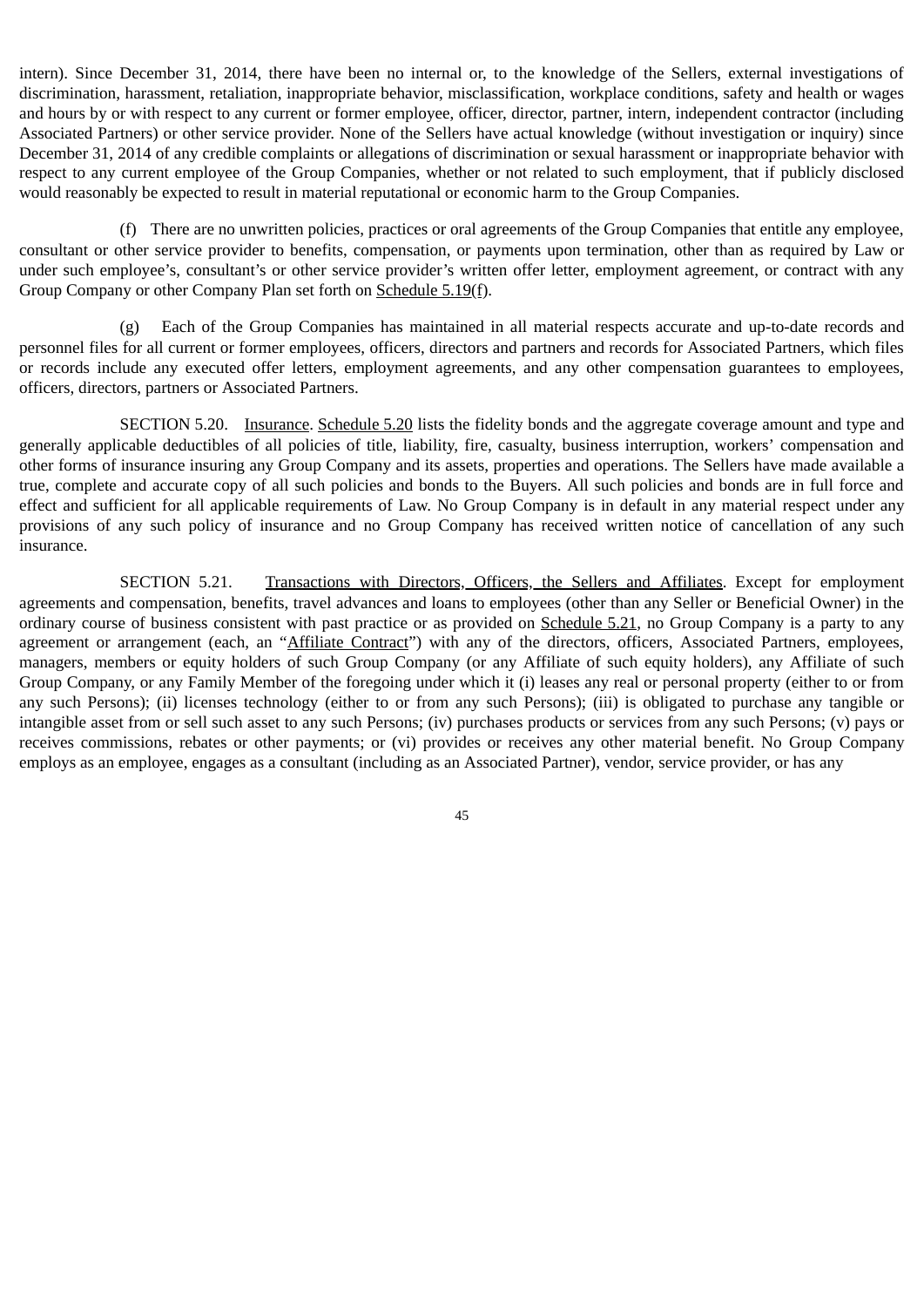form of contractual relationship with (including as lessor) any Family Member of any of the Sellers or the Beneficial Owners, or any of the employees, consultants, officers, directors, Associated Partners, managers, members or equity holders of such Group Company (or any Affiliate of such equity holders). To the knowledge of the Sellers, during the past three (3) years none of the officers, directors, Associated Partners, managers, members or equity holders of any Group Company (or any Affiliate of such equity holders) or any Family Member of any of such Persons, has been a director, officer, Associated Partner, manager, member or equity holder of, or has had any direct or indirect interest in, any Person which during such period has been a client of such Group Company or has competed with or been engaged in any business of the kind being conducted by such Group Company. No Affiliate of any Group Company owns any of the material assets, properties or rights used by such Group Company in the ordinary course of its businesses. Representations set forth in this Section 5.21 relating to employees, Associated Partners or consultants of the Group Companies (other than the Sellers or the Beneficial Owners) are deemed qualified by "to the knowledge of the Sellers".

#### SECTION 5.22. ERISA Matters.

(a) None of the U.S. Companies or any of their employees or directors (in their capacity as such) acts as a fiduciary with respect to "plan assets" (within the meaning of Section 3(42) of ERISA) of any "benefit plan investor" (within the meaning of Section 3(42) of ERISA) (other than plans maintained for employees of the U.S. Companies).

(b) No basis exists on which any associated Person of the U.S. Companies is or would reasonably be expected to become subject to disqualification under Section 411(a) of ERISA from holding the positions described under Section 411(a)(1)-(3) of ERISA.

SECTION 5.23. No Brokers. No broker, finder or similar intermediary has acted for or on behalf of, or is entitled to any broker's, finder's or similar fee or other commission from the Group Companies in connection with the Transaction Documents or the transactions contemplated thereby.

SECTION 5.1. Major Clients. The clients in the Group Companies' pipeline as of the date of this Agreement are listed on Schedule 5.24 (such clients, the "Major Clients")). As of the date hereof, (a) no Group Company has received a written notice or, to the knowledge of the Sellers, communication from any Major Client indicating an intention to terminate or materially adversely modify any of its agreements, contracts or commitments (collectively, the "Major Client Contracts") with such Group Company and (b) there is no outstanding material dispute, between any Group Company, on the one hand, and any Major Client, on the other hand.

# SECTION 6. ADDITIONAL REPRESENTATIONS AND WARRANTIES OF THE SELLERS AND BENEFICIAL OWNERS.

Additionally, each Seller and Beneficial Owner hereby represents and warrants to the Buyers, solely as to itself or himself and not as to any other Seller or Beneficial Owner, that, except as set forth in the Schedules (subject to Section 18.10), the statements in this Section 6 are true and correct.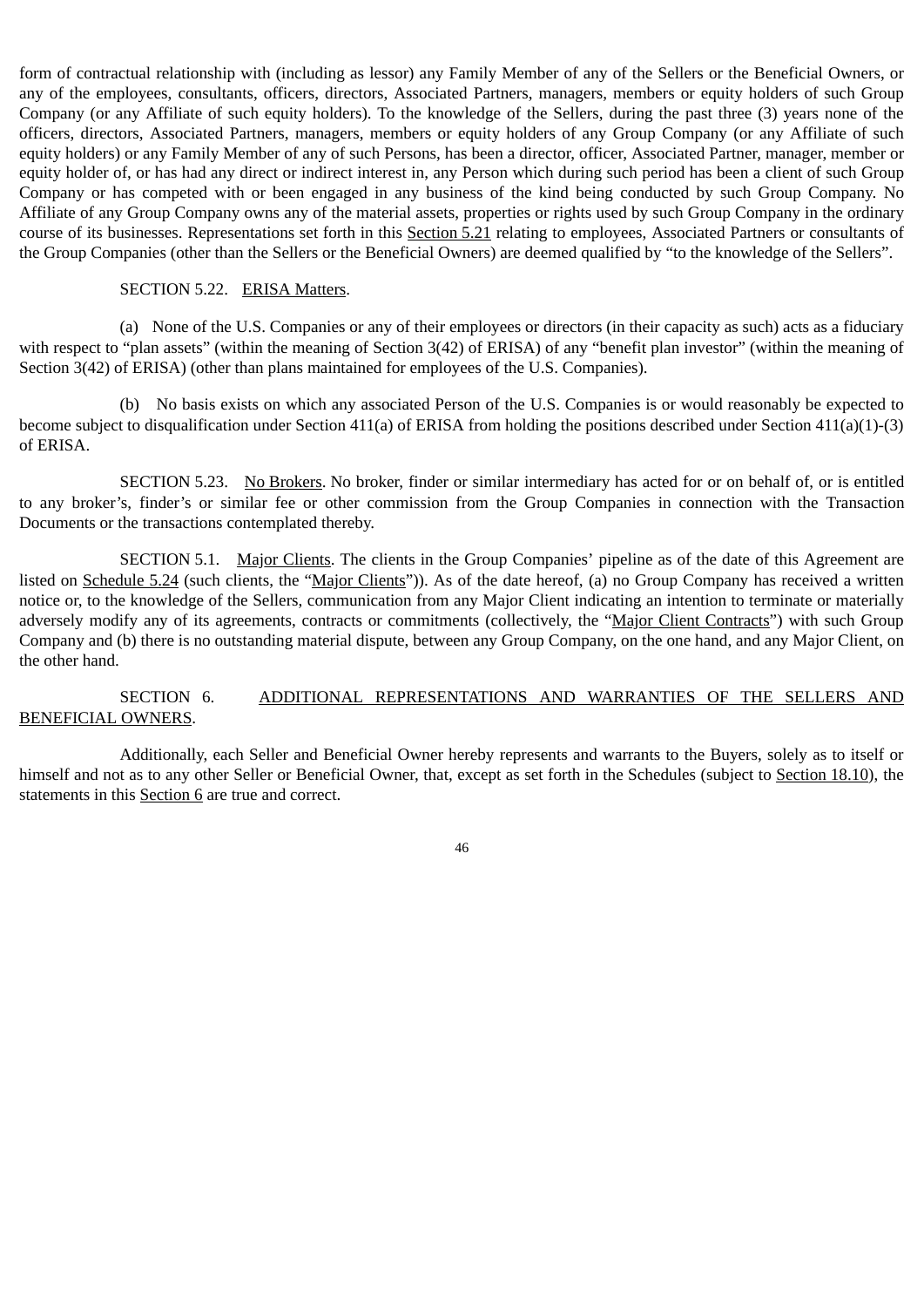SECTION 6.1. Title to the Interests; Dispositive Power; Beneficial Owners. (a) Such Seller has, and will have as of the Closing Date, valid title to, and sole ownership, dispositive and voting power with respect to, all of the Company Shares, (b) if such Seller is a Group A Seller, it has, and will have as of the Closing Date, valid title to, and sole ownership, dispositive and voting power with respect to, all of the QIEAG Shares, (c) and if such Seller is a Group B Seller, it has, and will have as of the Closing Date, valid title to, and sole ownership, dispositive and voting power with respect to, all of the Interests, in each case, in such classes and amounts as set forth next to such Seller's name in Annex B, Annex C and Annex D, as applicable, in each case, free and clear of any Lien (other than any restrictions arising under applicable securities Laws). Such Beneficial Owner is the sole beneficial and record owner of, and holds all rights attaching to, the equity interests of the applicable Group A Seller set forth next to such Beneficial Owner's name in Annex A.

SECTION 6.2. Organization; Authorization and Validity of Agreement. If such Seller is a Group A Seller, it is duly organized, validly existing and in good standing under the laws of the jurisdiction of its organization and has all requisite corporate or other organizational power, as applicable, to own its properties and assets and to conduct its business as now conducted. Each Group A Seller is duly qualified to do business as a foreign corporation, limited liability company or other entity, as applicable, and is in good standing in every jurisdiction in which the character of the properties owned or leased by it or the nature of the business conducted by it makes such qualification necessary, except where failure to be so qualified or in good standing, individually or in the aggregate, would not reasonably be expected to impair the ability of such Group A Seller or its applicable Beneficial Owner to consummate the transactions contemplated by the Transaction Documents (including in his capacity as the Group A Seller Representative, as applicable). Such Seller and Beneficial Owner has the requisite power and authority (and in the case of each Group B Seller and Beneficial Owner, legal capacity) to enter into each Transaction Document to which it or he is or will be a party and to carry out its or his obligations thereunder (including in his capacity as a Seller Representative, as applicable). The execution and delivery of each Transaction Document to which such Seller is or will be a party and the performance of such Seller's obligations thereunder have been duly authorized by all necessary corporate or other organizational action of such Seller, and no other proceedings on the part of such Seller are necessary to authorize such execution, delivery and performance. This Agreement has been, and each other Transaction Document to which such Seller or Beneficial Owner is or will be a party will be at Closing (including in his capacity as a Seller Representative, as applicable), duly executed by such Seller or Beneficial Owner, as applicable, and constitutes, or when executed will constitute, its or his valid and binding obligations, enforceable against it or him in accordance with the terms hereof and thereof, except as such enforceability may be limited by applicable bankruptcy, reorganization, insolvency, fraudulent conveyance, moratorium, receivership or similar Laws related to or affecting creditors' rights generally and by general equitable principles (whether at law or in equity).

SECTION 6.3. No Conflict or Violation. The execution, delivery and performance by such Seller or Beneficial Owner of each Transaction Document to which such Seller or Beneficial Owner, as applicable, is or will be a party (including in his capacity as a Seller Representative, as applicable) do not and will not violate or conflict with any provision of the organizational documents of the applicable Seller and do not and will not violate in any material respects any provision of Law to which such Seller or Beneficial Owner, as applicable, is subject,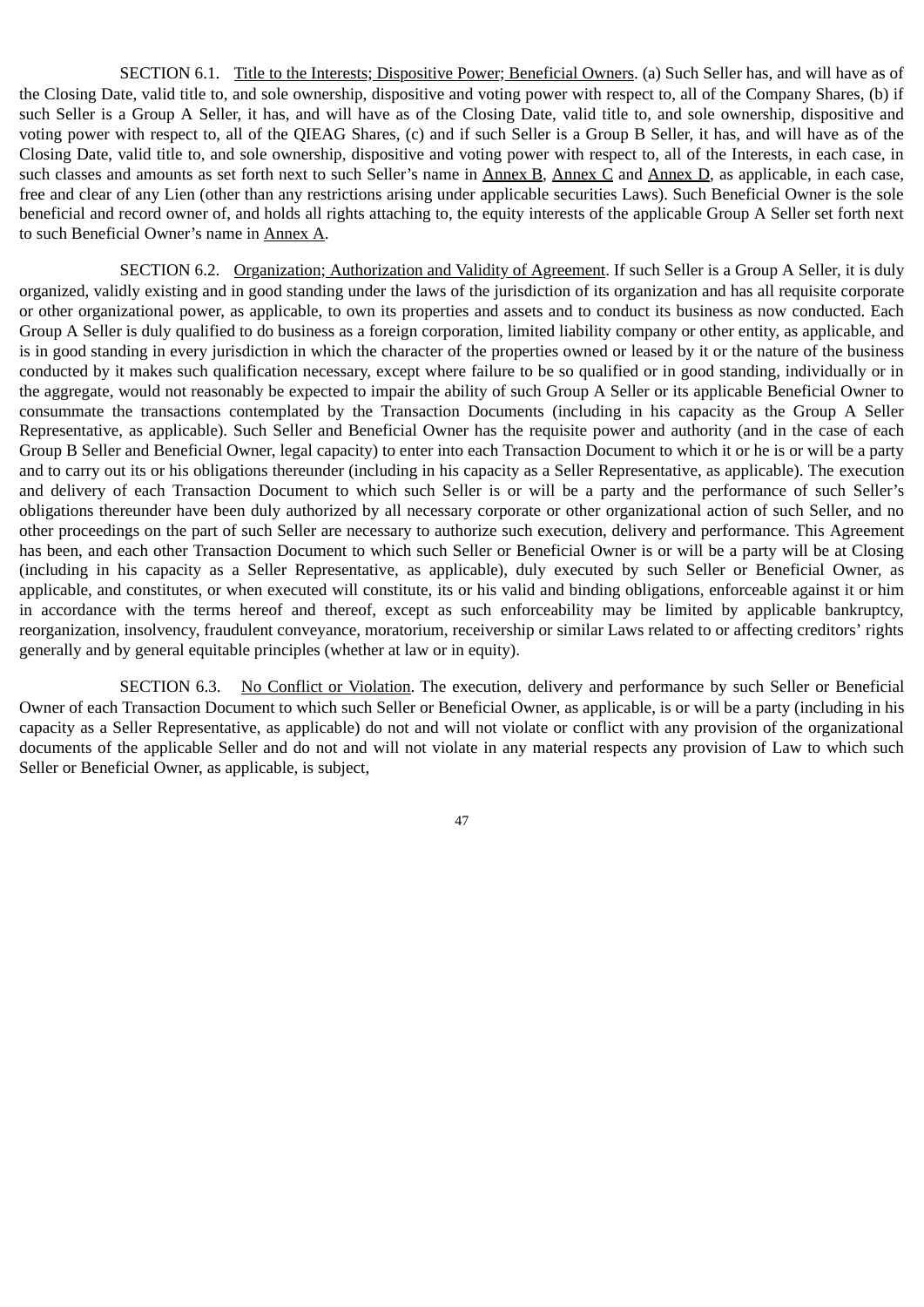or any order, judgment or decree of any court, arbitrator or other Governmental Entity having jurisdiction over such Seller or Beneficial Owner, as applicable, nor violate or result in a breach of or constitute (with due notice or lapse of time or both) a default under any contract, lease, loan agreement, mortgage, security agreement, trust indenture or other agreement or instrument to which such Seller or Beneficial Owner, as applicable, is a party or by which it or he is bound or to which any of his or its properties or assets is subject.

SECTION 6.4. Consents and Approvals. There are no Consents of any Governmental Entity, or of any other Person, and no declarations to or filings or registrations with any such court, arbitrator or other Governmental Entity or Person, that are required in connection with the execution and delivery of any Transaction Documents to which such Seller or Beneficial Owner is or will be a party (including in his capacity as a Seller Representative, as applicable) by such Seller or Beneficial Owner, as applicable, or its or his performance of its or his obligations thereunder, except for any such Consents, declarations, filings or registrations that have been obtained or the failure of which to obtain or make, individually or in the aggregate, would not reasonably be expected to have a Material Adverse Effect or impair the ability of such Seller or Beneficial Owner to consummate the transactions contemplated by thereby.

SECTION 6.5. No Brokers. No broker, finder or similar intermediary has acted for or on behalf of, or is entitled to any broker's, finder's or similar fee or other commission from such Seller or Beneficial Owner in connection with the Transaction Documents or the transactions contemplated thereby.

SECTION 6.6. Investment Representation. Such Seller or Beneficial Owner is an "accredited investor" as defined in Regulation D promulgated by the SEC under the Securities Act. Such Seller or Beneficial Owner acknowledges that it is informed as to the risks of the ownership of Class A Common Stock issued as Stock Consideration as contemplated hereby and has such knowledge and experience in financial and business matters that it is capable of evaluating the merits and risks of such ownership, and is able to bear the economic risk of such ownership. Such Seller or Beneficial Owner has been furnished access to such information and documents as it has requested and has been afforded an opportunity to ask questions of and receive answers from representatives of the Parent concerning the issuance of the Class A Common Stock.

SECTION 6.7. Restricted Securities. Such Seller or Beneficial Owner understands that the Stock Consideration has not been, and will not be, registered under the Securities Act, by reason of a specific exemption from the registration provisions of the Securities Act which depends upon, among other things, the bona fide nature of the investment intent and the accuracy of the Seller's representations as expressed herein. Such Seller or Beneficial Owner understands that such shares of Class A Common Stock are "restricted securities" under applicable U.S. federal and state securities Laws and that, pursuant to these Laws, such Seller or Beneficial Owner must hold the shares of Class A Common Stock indefinitely unless they are registered with the SEC and qualified by state authorities, or an exemption from such registration and qualification requirements is available. Such Seller or Beneficial Owner acknowledges that the Parent has no obligation to register or qualify the shares of Class A Common Stock for resale. Such Seller or Beneficial Owner further acknowledges that if an exemption from registration or qualification is available, it may be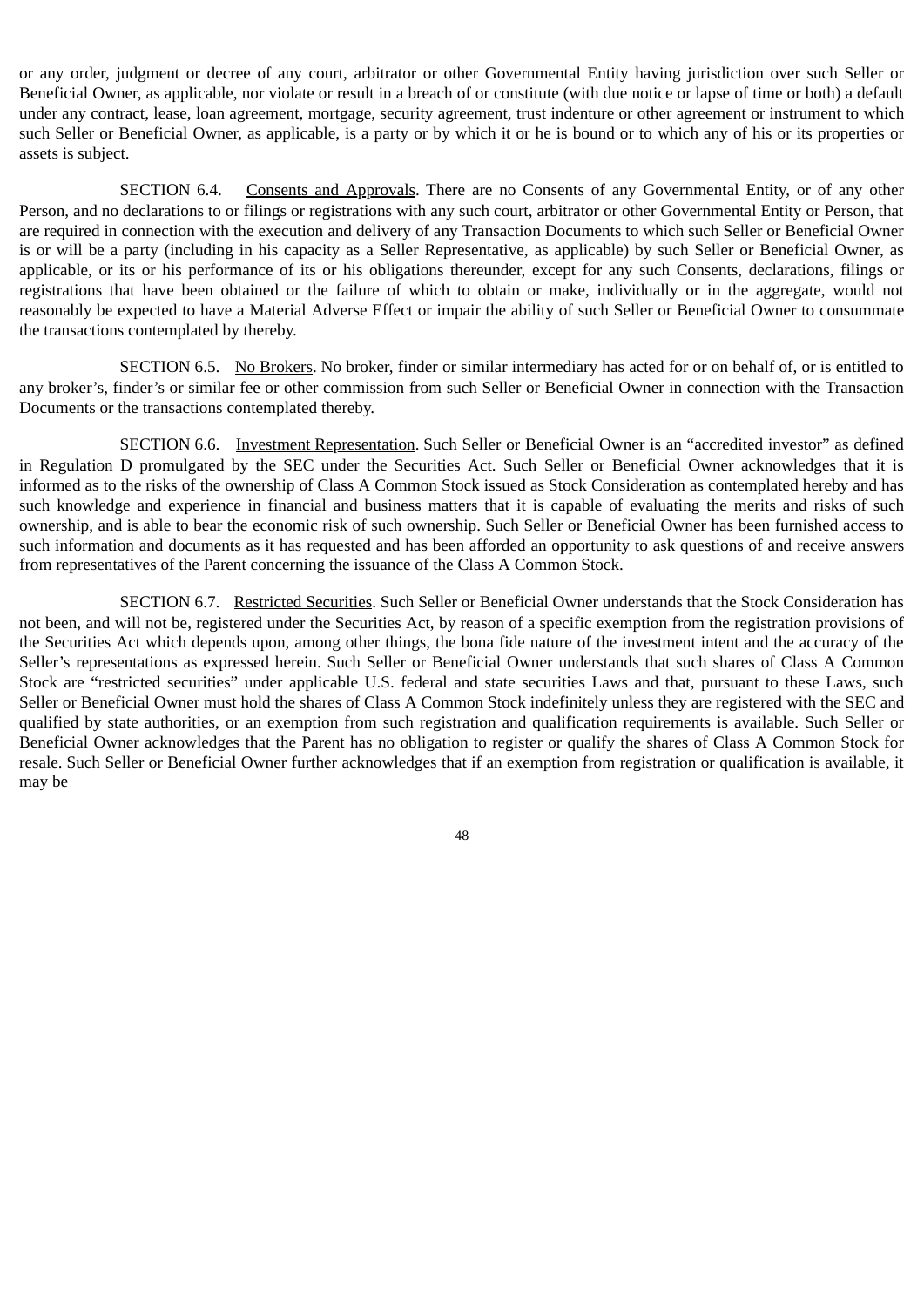conditioned on various requirements including, but not limited to, the time and manner of sale, the holding period for the shares of Class A Common Stock, and on requirements relating to the Buyers which are outside of such Seller's or Beneficial Owner's control, which the Parent is under no obligation and may not be able to satisfy.

### SECTION 6.8. Resale of Shares.

(a) Such Seller or Beneficial Owner understands that it may not sell or otherwise transfer any shares of Class A Common Stock issued as Stock Consideration, except in connection with a change in control of the Parent, pursuant to an effective registration under the Securities Act, or in a transaction which meets the requirements of the Parent's transfer agent and, in the opinion of counsel reasonably satisfactory to the Parent or the applicable Seller or Beneficial Owner, qualifies as an exempt transaction under the Securities Act and the rules and regulations promulgated thereunder; provided, however, that no opinion of counsel will be required if the sale or transfer of such shares is pursuant to Rule 144 promulgated under the Securities Act (or any other similar rule or regulation of the SEC that may at any time permit the Parent to sell its securities to the public without registration but excluding Rule 144A promulgated under the Securities Act or any successor or similar rule as may be enacted by the SEC from time to time).

(b) Certificate Legend. The certificates evidencing the shares of Class A Common Stock issued as Stock Consideration will bear the following legend reflecting the foregoing restrictions on the transfer of such securities:

"THE SECURITIES EVIDENCED HEREBY HAVE NOT BEEN REGISTERED UNDER THE SECURITIES ACT OF 1933, AS AMENDED (THE "ACT") OR THE LAWS OF ANY STATE OR OTHER JURISDICTION, AND MAY NOT BE TRANSFERRED EXCEPT PURSUANT TO AN EFFECTIVE REGISTRATION UNDER THE ACT OR IN A TRANSACTION WHICH QUALIFIES AS AN EXEMPT TRANSACTION UNDER THE ACT AND THE RULES AND REGULATIONS PROMULGATED THEREUNDER AND COMPLIES WITH THE LAWS OF ALL APPLICABLE STATES AND OTHER JURISDICTIONS."

SECTION 6.9. Litigation. There are no Actions pending or, to the knowledge of such Seller, threatened, before any court or Governmental Entity, or before any arbitrator of any nature, brought against or involving such Seller or Beneficial Owner or any of its or his respective assets, operations or business, which would materially and adversely affect the ability to such Seller or Beneficial Owner to consummate the transactions contemplated by the Transaction Documents.

SECTION 6.10. No Other Representations and Warranties. Except for the representations and warranties set forth in this Section 6, and, with respect to the Sellers, Section 5 of this Agreement, the Sellers and the Beneficial Owners do not make any representation or warranty (whether express or implied) in connection with the transactions contemplated by this Agreement. The Sellers and the Beneficial Owners hereby disclaim any express or implied representations or warranties, whether written or oral, except for the representations and warranties set forth in this Section 6, and, with respect to the Sellers, Section 5 of this Agreement. The Sellers and the Beneficial Owners are not, directly or indirectly, making any representations or warranties regarding the cost estimates or financial projections of the Group Companies.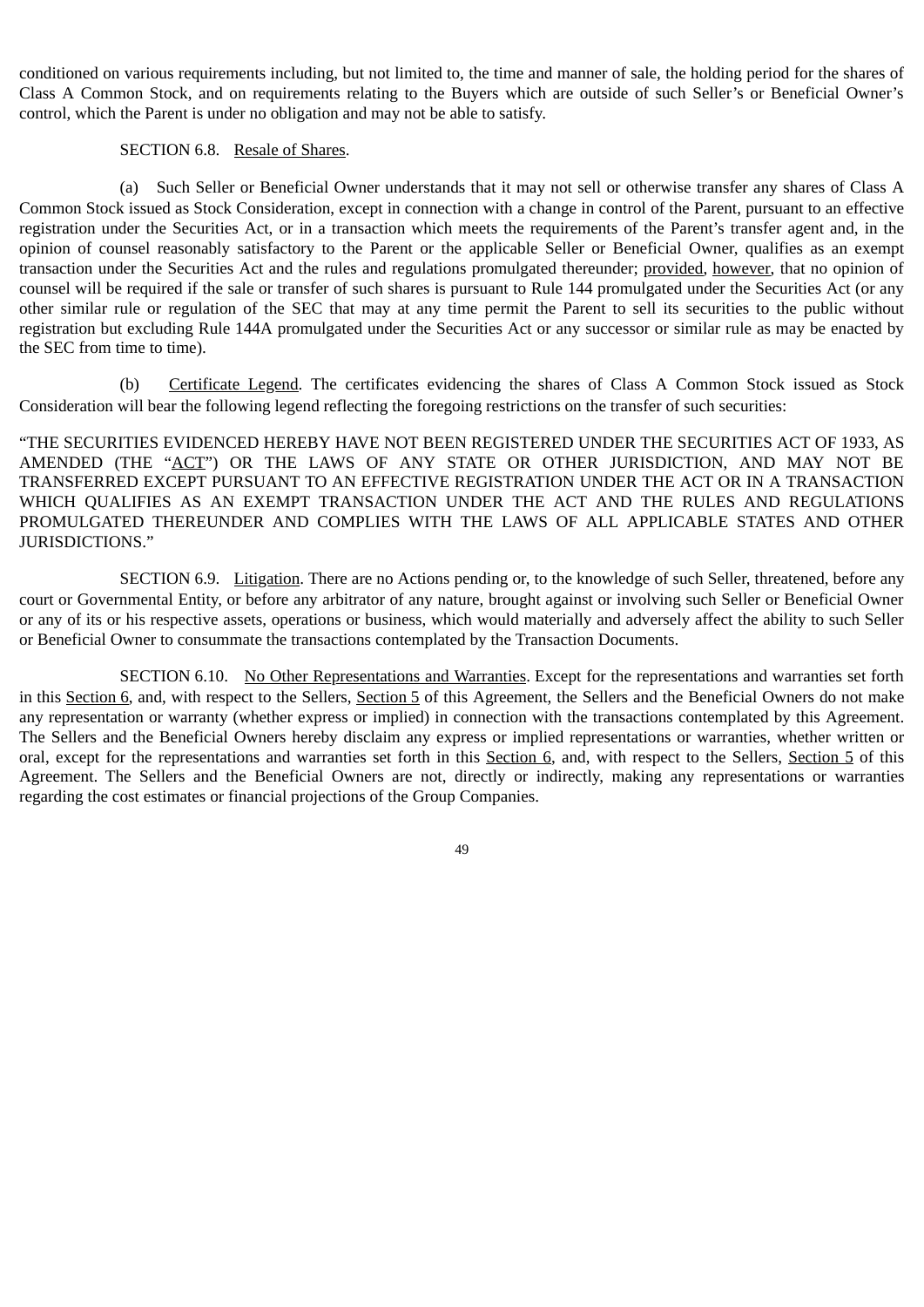#### SECTION 7. REPRESENTATIONS AND WARRANTIES OF THE BUYERS.

Each Buyer hereby represents and warrants to the Sellers, solely as to itself and not as to the other Buyer, as follows:

SECTION 7.1. Corporate Organization. The Euro Buyer is a United Kingdom limited company duly organized, validly existing and in good standing under the laws of its jurisdiction of organization, and has all necessary power and authority to own its properties and assets and to conduct its businesses as now conducted. The U.S. Buyer is a limited liability company duly organized, validly existing and in good standing under the laws of the State of Delaware, and has all necessary power and authority to own its properties and assets and to conduct its businesses as now conducted.

SECTION 7.2. Qualification to Do Business. The U.S. Buyer is duly qualified to do business as a domestic limited liability company and the Euro Buyer is duly qualified to do business as a foreign limited company, and each Buyer is in good standing in every jurisdiction in which the character of the properties owned or leased by it or the nature of the business conducted by it makes such qualification necessary, except where failure to be so qualified, individually or in the aggregate, would not reasonably be expected to have a material adverse effect on the ability of such Buyer to consummate the transactions contemplated the Transaction Documents.

SECTION 7.3. Authorization and Validity of Agreement. Each Buyer has all requisite power and authority to enter into each Transaction Document to which it is or will be a party and to carry out its obligations thereunder. The execution and delivery of each Transaction Document to which such Buyer is or will be a party and the performance of such Buyer's obligations thereunder have been duly authorized by all necessary corporate or other organizational action of such Buyer, and no other proceedings on the part of such Buyer are necessary to authorize such execution, delivery and performance. This Agreement has been, and each other Transaction Document to which a Buyer is or will be a party will be, duly executed by such Buyer and constitutes, or will constitute when executed, such Buyer's valid and binding obligations, enforceable against such Buyer in accordance with the terms thereof, except as such enforceability may be limited by applicable bankruptcy, reorganization, insolvency, fraudulent conveyance, moratorium, receivership or similar Laws related to or affecting creditors' rights generally and by general equitable principles (whether at law or in equity).

SECTION 7.4. No Conflict or Violation. The execution, delivery and performance by each Buyer of any Transaction Document to which such Buyer is or will be a party do not and will not violate or conflict with any provision of the limited liability company operating agreement or other organizational document of such Buyer and do not and will not violate in any material respects any provision of Law to which such Buyer is subject, or any order, judgment or decree of any court, arbitrator or other Governmental Entity having jurisdiction over such Buyer, nor violate or result in a material breach of or constitute (with due notice or lapse of time or both) a material default under any material contract, lease, loan agreement, mortgage, security agreement, trust indenture or other agreement or instrument to which such Buyer is a party or by which it is bound or to which any of its properties or assets is subject except as would not, individually or in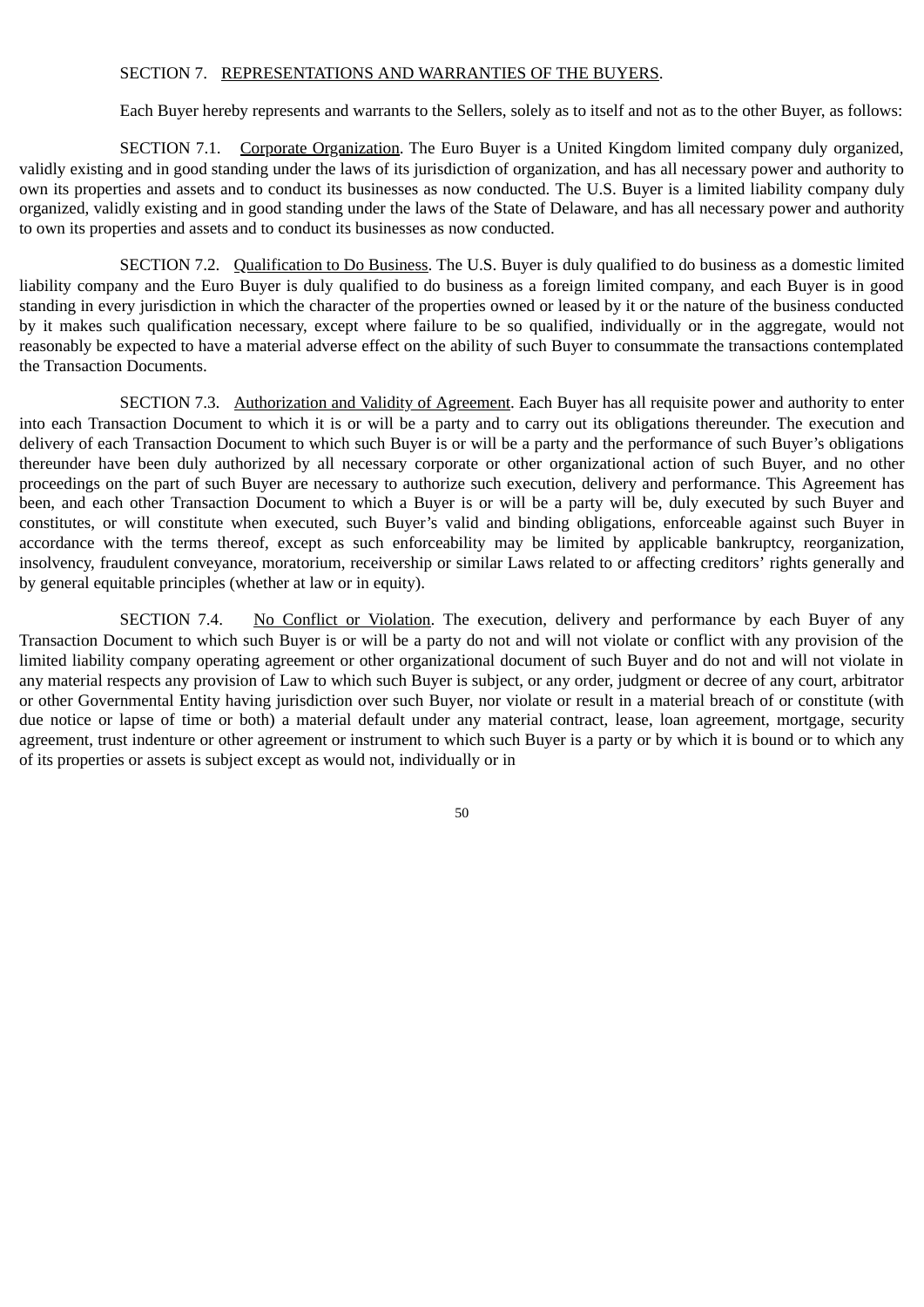the aggregate, reasonably be expected to have a material adverse effect on the ability of such Buyer to consummate the transactions contemplated by the Transaction Documents.

SECTION 7.5. Consents and Approvals. The execution, delivery and performance of any Transaction Document on behalf of each Buyer do not require the Consent of, declaration to or filing or registration with, any court, arbitrator or other Governmental Entity or Person, except for such Consents, declarations, filings and registrations of which the failure to obtain or make would not, individually or in the aggregate, have a material adverse effect on the ability of such Buyer to consummate the transactions contemplated hereby.

SECTION 7.6. No Brokers. No broker, finder or similar intermediary has acted for or on behalf of, or is entitled to any broker's, finder's or similar fee or other commission from either of the Buyers in connection with, the Transaction Documents or the transactions contemplated thereby, in each case, with respect to which the Sellers will incur any liability.

SECTION 7.7. Investment Intent. Each Buyer: (a) understands that the Equity Securities have not been, and will not be, registered under the Securities Act or under any state securities laws and are being offered and sold in reliance upon federal and state exemptions for transactions not involving any public offering; (b) is acquiring the applicable Equity Securities solely for such Buyer's own account for investment purposes, and not with a view to the distribution thereof; (c) is a sophisticated investor with knowledge and experience in business and financial matters; (d) has received certain information concerning the Group Companies and has had the opportunity to obtain additional information as desired in order to evaluate the merits and the risks inherent in holding the applicable Equity Securities; (e) is able to bear the economic risk and lack of liquidity inherent in holding the applicable Equity Securities; and (f) is an "Accredited Investor" as that term is defined under Rule 501 of the Securities Act.

SECTION 7.8. Availability of Funds. The Buyers will have cash available, or will have existing committed borrowing facilities, that together are sufficient to enable them to consummate the transactions contemplated by this Agreement and to pay when due the portion of the Closing Amount to be paid pursuant to Section 2.1(a).

SECTION 7.9. Litigation. There are no Actions pending or, to the actual knowledge of the Buyers, threatened, before any court or Governmental Entity, or before any arbitrator of any nature, brought against or involving either Buyer or any of its respective assets, operations or business, which would materially and adversely affect the ability of the Buyers to consummate the transactions contemplated by the Transaction Documents.

# SECTION 7.10. No Other Representations and Warranties.

(a) Except for the representations and warranties set forth in this Section 7, no Buyer makes any representation or warranty (whether express or implied) in connection with the transactions contemplated by this Agreement.

(b) Each Buyer acknowledges and agrees that none of the Sellers or any of their Affiliates is making or has made, and such Buyer has not relied upon, any representation or warranty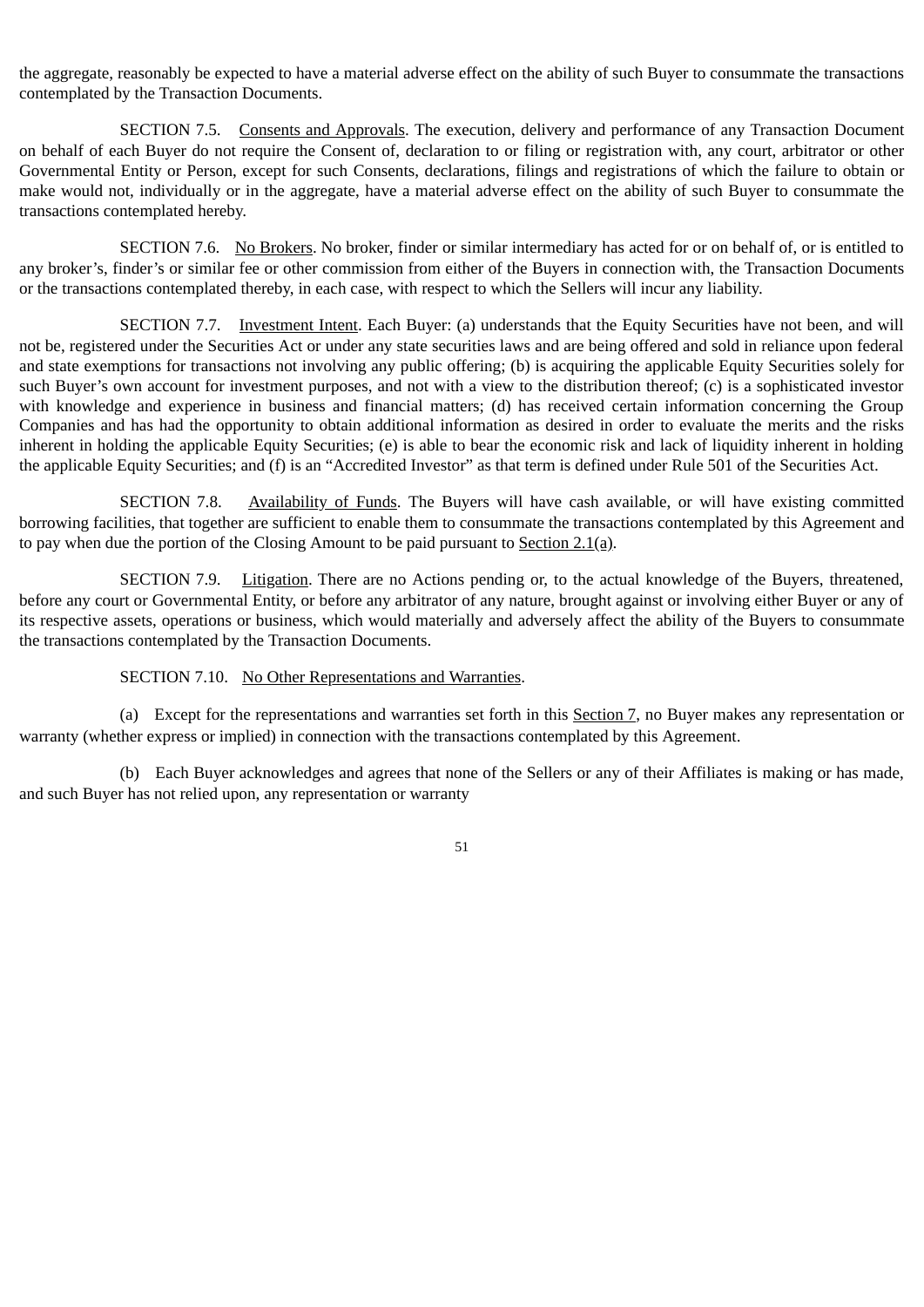whatsoever, express or implied, including any implied warranty of merchantability or suitability, as to the Group Companies, the Sellers or the Beneficial Owners other than the representations and warranties expressly set forth in Section 5 and Section 6. In addition, each Buyer acknowledges and agrees that any cost estimates, projections and predictions contained or referred to in the materials that have been provided or made available to such Buyer by or on behalf of the Sellers, the Group Companies or the Beneficial Owners are not and shall not be deemed to be representations or warranties of the Sellers, the Group Companies or the Beneficial Owners or any of their Affiliates.

(c) Each Buyer acknowledges and agrees that it (i) has made its own inquiry and investigations into the Group Companies, (ii) has been provided with access to information, documents and other materials relating to the Group Companies and (iii) has been provided an opportunity to ask questions of the Sellers and Group Companies with respect to such information, documents and other materials. Each Buyer further acknowledges and agrees that none of the Sellers, Group Companies or Beneficial Owners or any of their respective Affiliates has made and such Buyer has not relied upon any representations or warranties, express or implied, as to the accuracy or completeness of such information, documents and other materials other than the representations and warranties set forth in Section 5 and Section 6 of this Agreement.

#### SECTION 8. COVENANTS OF THE SELLERS AND THE BENEFICIAL OWNERS.

The Sellers and the Beneficial Owners, as applicable, hereby covenant as follows:

# SECTION 8.1. Conduct of Business Before the Closing Date.

(a) Without the prior written consent of the Buyers (which consent shall not be unreasonably withheld or delayed with respect to the matters set forth in clause (ii), (iii), (vii), (viii), (ix), (xi), (xiv) or (xv) of this Section  $8.1(a)$ ), between the date hereof and the Closing Date, except as set forth on Schedule 8.1, the Sellers shall not, and shall cause each Group Company not to, except as otherwise expressly required or expressly permitted pursuant to the terms hereof, directly or indirectly:

(i) make any change in any Group Company Organizational Documents, issue any additional shares of capital stock, membership interests or other equity securities or grant any option, warrant or right to acquire any capital stock, membership interests or other equity securities or issue any security convertible into or exchangeable for such securities or alter in any way any of its outstanding securities or make any change in outstanding shares of capital stock, membership interests or other ownership interests or its capitalization, whether by reason of a reclassification, recapitalization, stock split or combination, exchange or readjustment of shares, stock dividend or otherwise;

(ii) make any sale, assignment, transfer, abandonment, exclusive license or other conveyance of its assets, properties or rights or any material part thereof (including Intellectual Property), except transactions pursuant to the existing Company Contracts set forth in the Schedules hereto;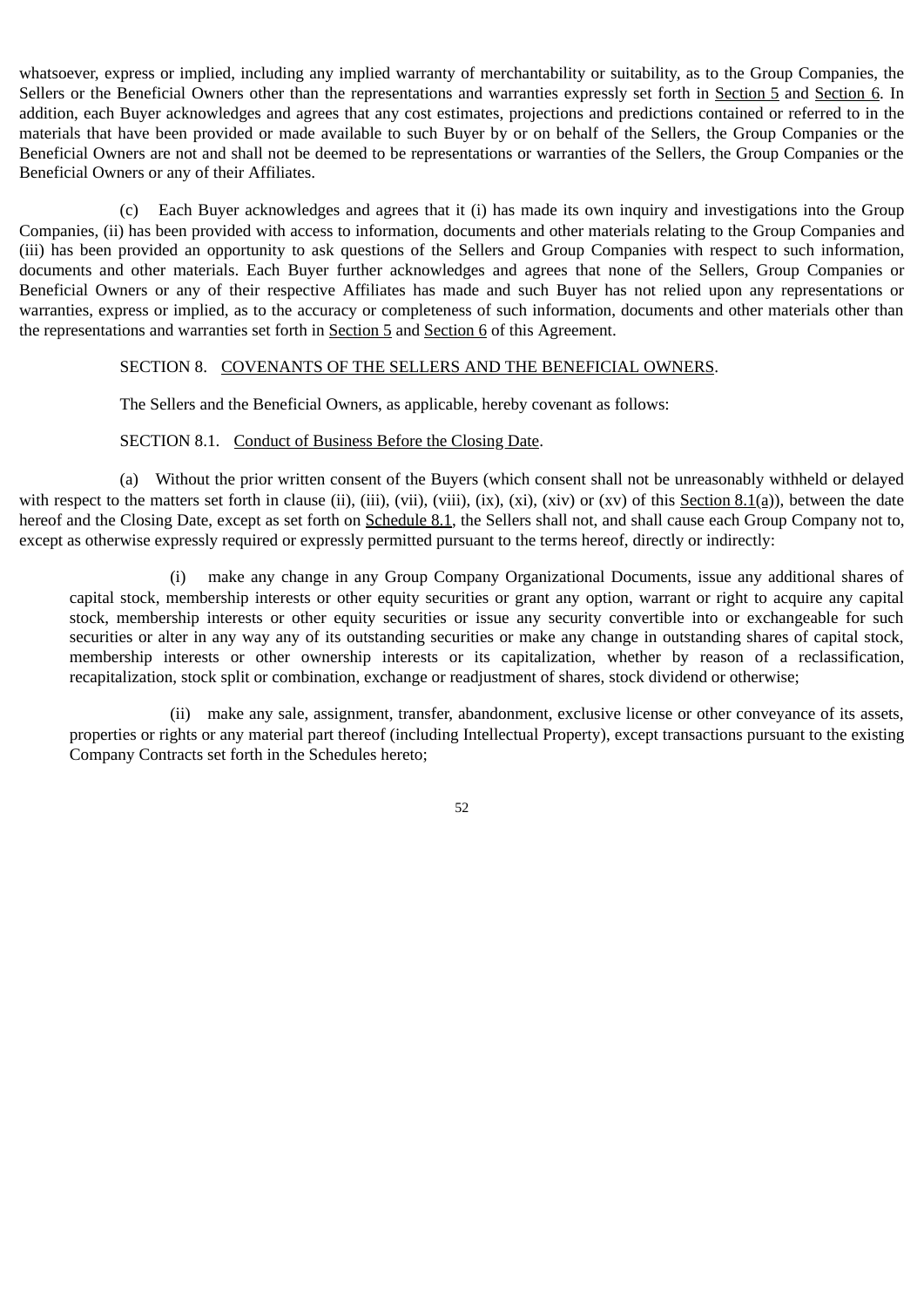(iii) subject any of its assets, properties or rights, or any part thereof, to any material Lien (other than a Permitted Lien) or suffer such to exist other than such Liens as may arise in the ordinary course of business consistent with past practice by operation of law;

(iv) redeem, retire, purchase or otherwise acquire any shares of the share capital, membership interests or partnership interests or other ownership interests of such Group Company;

(v) acquire any entity, business, asset or property, or enter into any other transaction (excluding Company Contracts with customers), other than in the ordinary course of business consistent with past practice not in excess of \$200,000 in the aggregate;

(vi) increase or modify benefits or compensation under any Company Plan, accelerate the payment or vesting of benefits or amounts payable or to become payable under any Company Plan, as currently in effect on the date of this Agreement, fail to make any required contribution to any Company Plan when due, merge or transfer any Company Plan or the assets or liabilities of any Company Plan, terminate any Company Plan or establish or adopt any additional Employee Plan that would be a Company Plan if it were in existence as of the date of this Agreement, in each case except as required by the terms of this Agreement or as required by applicable Law or the terms of a Company Plan as currently in effect on the date of this Agreement;

(vii) enter into any employment agreement, severance, change-in-control benefits agreement, or any other agreement to pay compensation or benefits, or amend, modify or otherwise alter any agreement with any current or former Service Provider, except as required by applicable Law or the terms of a Company Plan, as currently in effect on the date of this Agreement;

(viii) terminate, or take actions constituting a constructive termination of, the employment or service of any Beneficial Owner, Specified Employee, or other Service Provider, other than for cause;

(ix) make or commit to make any capital expenditure in excess of \$50,000 in the aggregate;

(x) pay, lend or advance any amount to, or sell, transfer or lease any properties or assets to, or enter into any agreement or arrangement with, any of its Affiliates, other than the payment of salary, bonus and fringe benefits to officers, employees and directors of Group Companies as currently in effect on the date of this Agreement in the ordinary course of business consistent with past practice and with respect to bonuses, subject to the Sellers providing the Buyers with bonus amounts sufficiently in advance of communication to officers, employees and directors solely for the purpose of the Buyers' review and comment with respect to future compensation planning for the Group Companies; provided that notwithstanding the foregoing Closing-based bonuses will be made to officers,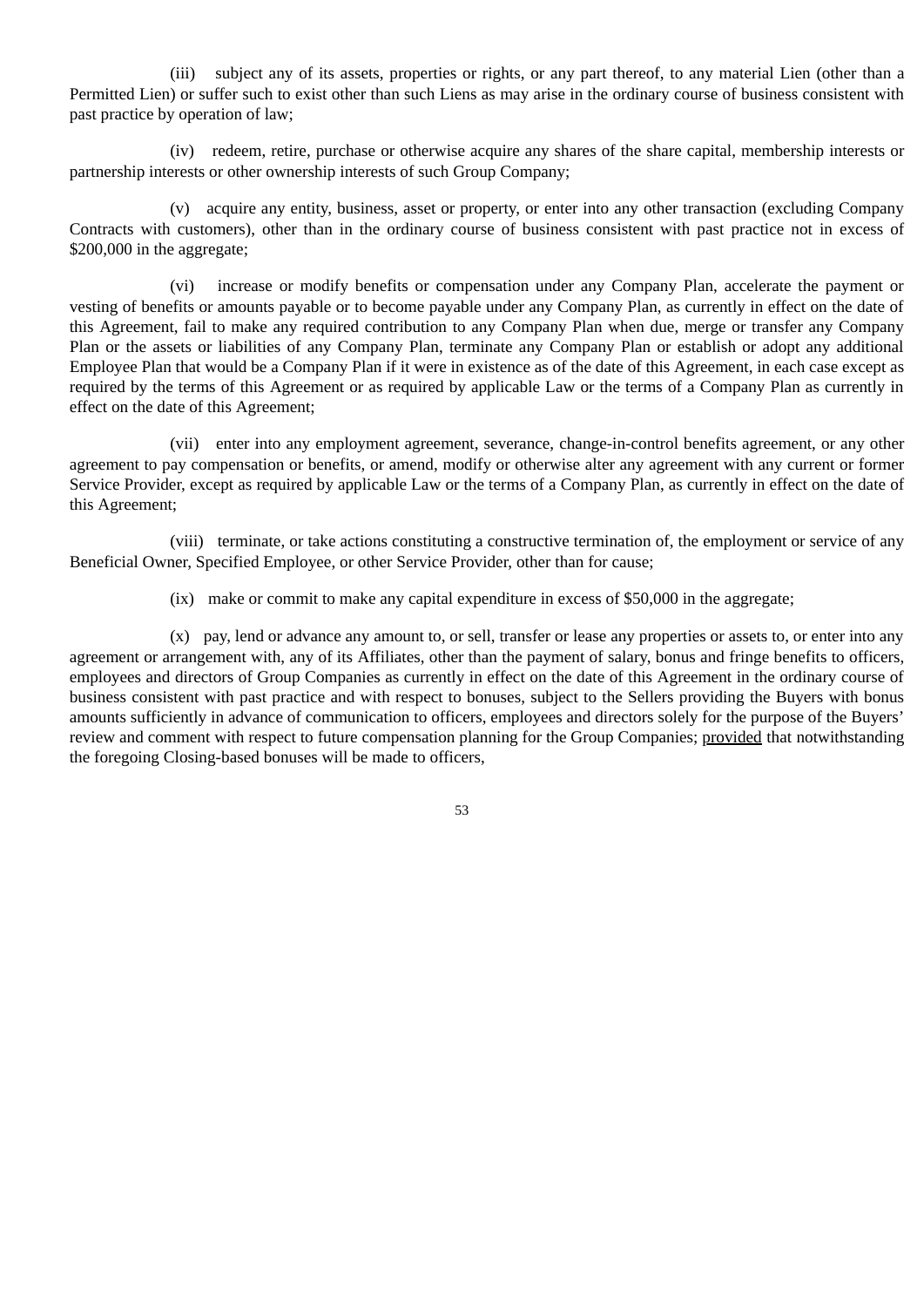employees and directors of the Group Companies only on a discretionary basis and not pursuant to any contract to which the applicable Group Company is a party or is bound;

(xi) fail to keep in full force and effect insurance comparable in amount and scope to coverage maintained as of the date hereof, except as required by Law;

(xii) make any change in any method of accounting or accounting principle, method, estimate or practice except for any such change required by reason of a concurrent change in GAAP, or write off as uncollectible any accounts receivable except in the ordinary course of business consistent with past practice;

(xiii) make or change any material election in respect of Taxes, change an accounting period in respect of Taxes, adopt or change any accounting method in respect of Taxes, file any amended Tax Return, enter into any closing agreement in respect of Taxes, settle any claim or assessment in respect of Taxes, surrender any right to claim a material refund of Taxes, consent to any extension or waiver of the statutory period of limitations applicable to any claim or assessment in respect of Taxes;

(xiv) settle, release or forgive any claim or litigation, or waive any right thereto;

(xv) enter into, modify, amend in any material respect, or terminate any Company Contract, where such Company Contract is for (A) a Company Contract entailing or requiring payments, expenditures or commitments by such Group Company in excess of \$100,000, (B) a Company Contract (other than engagement letters with clients on terms substantially similar to those of the Group Companies' applicable form engagement letters set forth on Schedule  $8.1(a)(xy)$ ) having a term in excess of twelve (12) months, or (C) a Company Contract with any Seller or any Affiliate or Family Member thereof, other than terminations of Company Contracts as a result of the expiration of the term of such Company Contracts or material breach by any counterparty of such Company Contracts; or

(xvi) commit to do any of the foregoing.

(b) From and after the date hereof and until the Closing Date, except as set forth on Schedule 8.1 or as otherwise expressly required or expressly permitted pursuant to the terms hereof, the Sellers shall use their respective reasonable best efforts to cause each Group Company to:

(i) continue to maintain, in all material respects, its assets, properties, rights and operations in accordance with present practice;

(ii) file, when due or required, all Tax Returns and other reports required to be filed and pay when due all Taxes lawfully levied or assessed against it, unless the validity thereof is contested in good faith and by appropriate proceedings diligently conducted;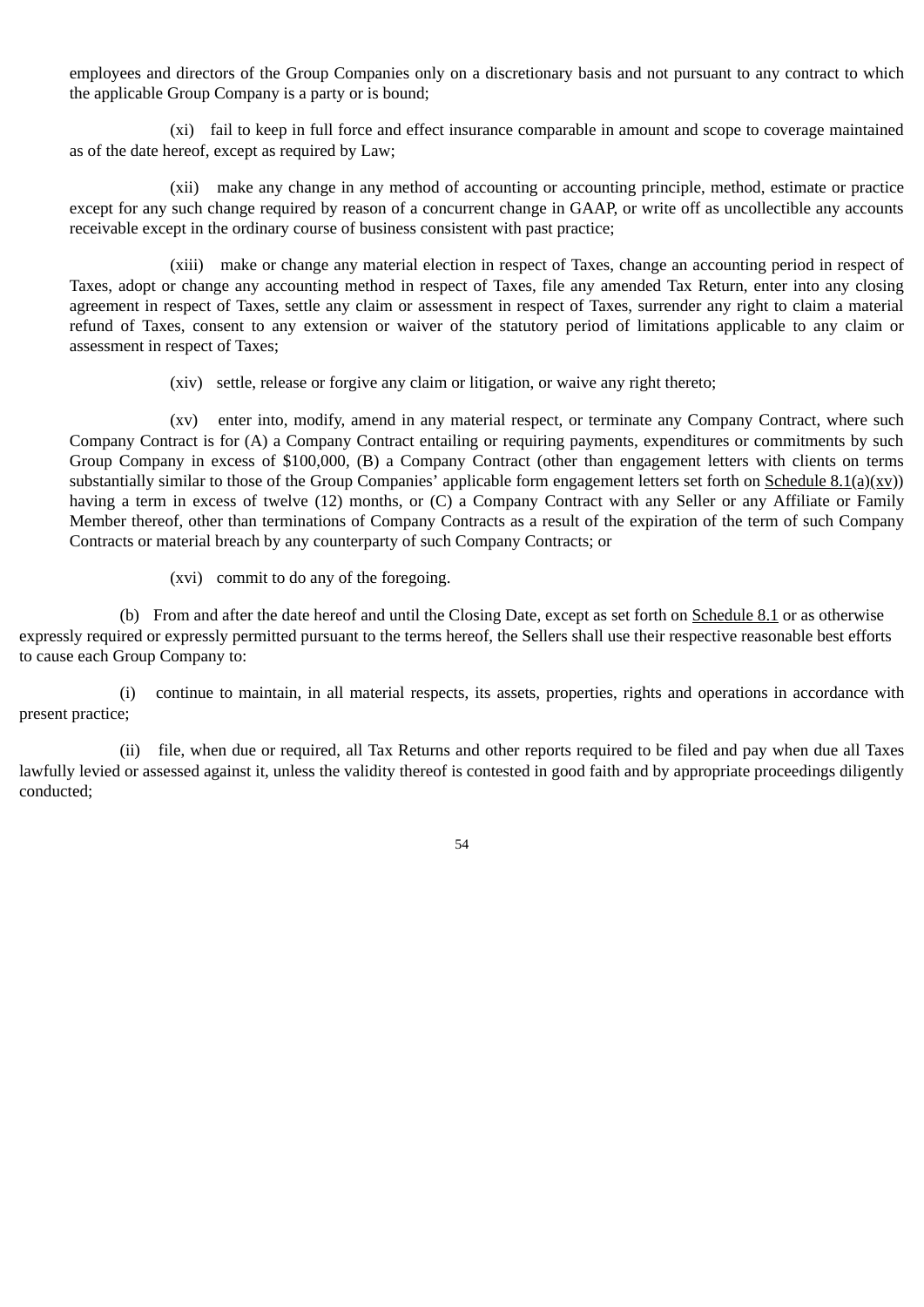(iii) continue to conduct its business in the ordinary course consistent with past practice;

(iv) keep its books of account, files and records in the ordinary course and in accordance with existing practice and applicable Law; and

(v) preserve intact its licenses, operations, organization and reputation, keep available the services, registrations, licenses and qualifications of its officers and employees and preserve the goodwill and business relationships of its clients, including each Major Client, in accordance with past practice.

(c) Subject in all respects to Section 8.1(d), at or prior to the Closing, the Sellers shall use their respective reasonable best efforts to cause all Cash of the Group Companies and all funds received by the Group Companies or their banks, in each case, other than any amounts that comprise the Minimum Net Capital Amount or that are reasonably necessary to pay the Indebtedness and current liabilities of the Group Companies as of the Closing Date, to be distributed by the applicable Group Companies to the Sellers.

(d) From and after the date hereof and until the Closing Date, the Group B Sellers shall use their respective reasonable best efforts to cause the U.S. Companies to cause Quarton BD to maintain its minimum net capital during such period and as of the Closing (i) in compliance in all material respects with all applicable Laws imposed by the SEC or any other Governmental Entity and (ii) in an amount sufficient to ensure that it has not been required to file notice under Rule 17a-11 under the Exchange Act or make any filing with FINRA pursuant to NASD Rule 1017(a)(3). At or prior to the Closing, the Group B Sellers shall, or shall cause their Affiliates to, if necessary, cause the U.S. Companies to contribute to Quarton BD an amount such that, as of the Closing, Quarton BD's net capital is greater than or equal to the Minimum Net Capital Amount.

SECTION 8.2. Consents and Approvals. The Sellers shall, at their cost and expense, (i) use their respective reasonable best efforts to obtain all necessary Consents of all Governmental Entities (including the Consents listed on Schedule 5.4) and of all other Persons (including the consent of each counterparty to any Company Contract), required in connection with the execution, delivery and performance by the Sellers of the Transaction Documents to which the Sellers are or will be a party, and (ii) reasonably cooperate with the Buyers in connection with the matters described in this Section 8.2 and preparing and filing all documents required to be submitted by the Buyers, the Sellers or the Group Companies to any court, arbitrator or other Governmental Entities, in connection with such transactions and in obtaining any governmental consents, waivers, authorizations or approvals which may be required to be obtained by the Buyers, the Sellers or the Group Companies in connection with such transactions (which cooperation shall include furnishing to the Buyers, upon reasonable request, all information concerning the Sellers, the Beneficial Owners or the Group Companies that counsel to the Buyers reasonably determines is required to be included in such documents), including by keeping the Buyers reasonably informed as to the status of such matters, considering the views of the Buyers in good faith in connection therewith and advising the Buyers as soon as practicable after receiving any communication from any Governmental Entity relating to the transactions contemplated by this Agreement or otherwise materially affecting its ability to timely consummate such transactions. Notwithstanding the foregoing, the Sellers shall,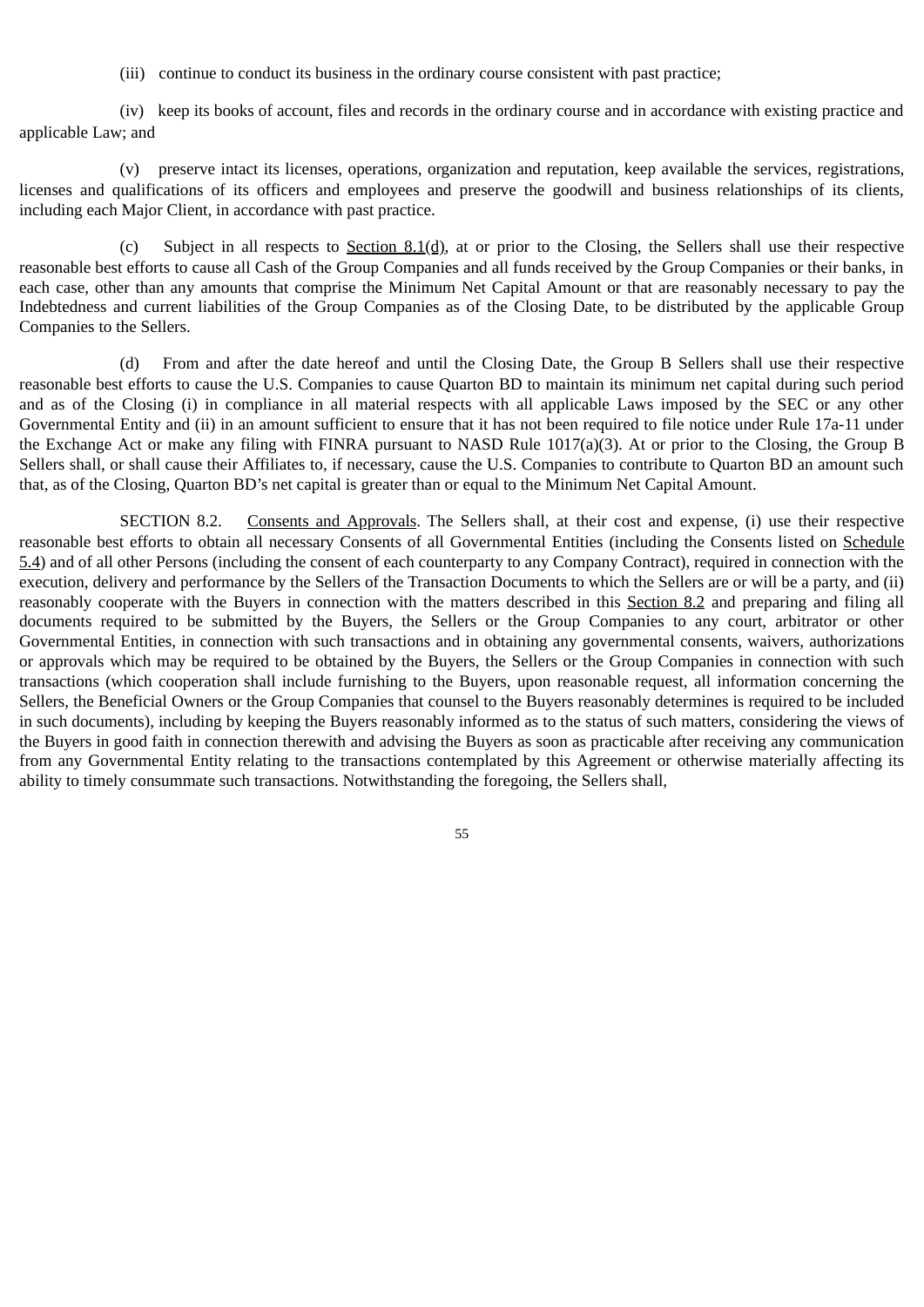as promptly as practicable and in no event later than fifteen (15) Business Days after the date hereof, file all documents and information required in connection with obtaining FINRA Approval on a "Fast Track" basis. The Sellers shall also as promptly as practicable send, or cause Quarton BD to send, written notification of the transactions contemplated by this Agreement to all states where Quarton BD is registered.

SECTION 8.3. Access to Properties and Records. The Sellers shall afford to the Buyers, and to the accountants, counsel and representatives of the Buyers, upon reasonable advance notice, reasonable access during normal business hours in a manner so as to not unreasonably interfere with the normal business operations of the Group Companies throughout the period prior to the Closing Date (or the earlier termination of this Agreement pursuant to Section 16) to all properties, Company Licenses and Permits, books, Company Contracts, commitments and files and records (including Tax Returns and correspondence with accountants) of the Group Companies and, during such period, shall furnish as promptly as practicable to the Buyers all other information concerning the Group Companies and their respective properties and personnel as the Buyers may reasonably request, in each case in connection with the Buyers' preparation to integrate the Group Companies, provided that this provision shall not (i) apply to any materials which are privileged (including attorney-client privileged materials and product privileged materials) or (ii) require disclosure of information or materials if doing so would violate any agreement or any Law to which any Group Company is a party or to which any Group Company is subject; and, provided, further, that no investigation or receipt of information pursuant to this Section 8.3 shall qualify any representation or warranty of the Sellers or the conditions to the obligations of the Buyers, and the Sellers shall use reasonable best efforts to provide the Buyers with access to such materials or information in a manner that would not result in the violation of such agreement or Law or the loss of such privilege. The Sellers shall afford to the Buyers reasonable access to the properties, assets and operations of the Group Companies throughout the period prior to the Closing Date, as may be reasonably requested in writing. The Buyers shall comply with, and shall cause the Buyers' accountants, counsel and representatives to comply with, all of their obligations under the Confidentiality Agreement, dated August 17, 2018, among Cowen Inc., QIEAG and QPLLC (the "Confidentiality Agreement"), the terms of which are incorporated herein by reference, with respect to the information disclosed pursuant to this Section 8.3, and such Confidentiality Agreement will remain in full force and effect until the earlier of (i) the Closing, at which time it shall automatically terminate and (ii) the date of its expiration in accordance with its terms and conditions.

SECTION 8.4. Negotiations. From and after the date hereof and until the earlier to occur of the Closing Date or the termination of this Agreement pursuant to Section 16 hereof, except for the transactions contemplated by the Transaction Documents, the Sellers and the Beneficial Owners shall not, and shall cause any Persons acting on behalf of the Sellers or the Beneficial Owners not to, directly or indirectly, solicit, engage in discussions or negotiations with, knowingly encourage, or provide any information to, any Person or group of Persons (other than the Buyers, their Affiliates and their respective representatives) concerning any merger of any Group Company, any sale of a material portion of the Group Companies' assets, any purchase, sale or other disposition of all or part of the Interests or similar transaction involving any Group Company or its assets or any other transaction inconsistent with the transactions contemplated hereby. The Sellers and the Beneficial Owners shall promptly communicate to the Buyers any inquiries or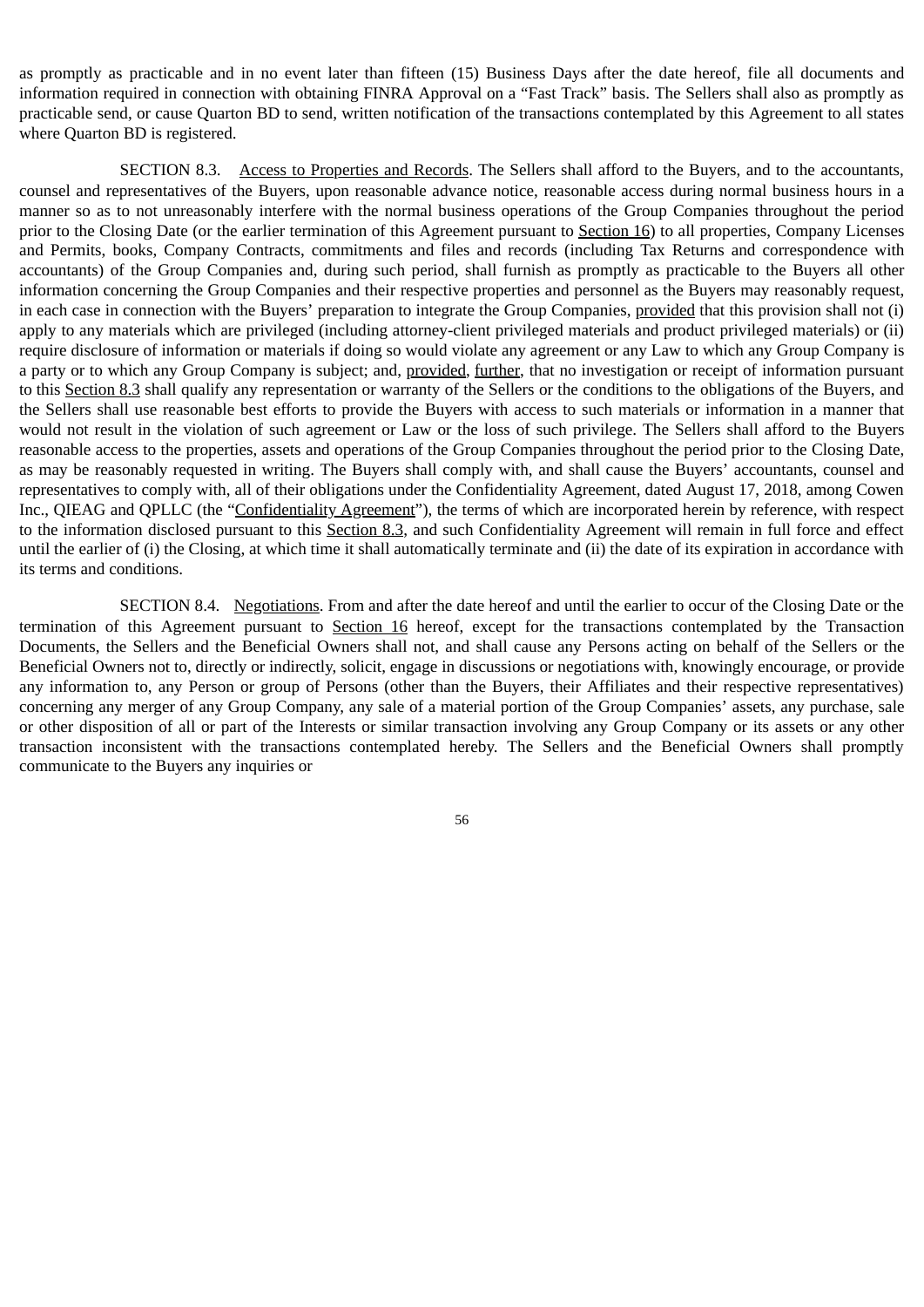communications concerning any such transaction which any of them may receive or of which any of them may become aware.

SECTION 8.5. Reasonable Best Efforts. No Seller or Beneficial Owner shall intentionally take any action to cause it or him to be in material breach of any of its or his representations, warranties, covenants or agreements contained in this Agreement. Upon the terms and subject to the conditions of this Agreement, each Seller and Beneficial Owner shall use reasonable best efforts to take, or cause to be taken, all action, and to do, or cause to be done, all things necessary, proper or advisable consistent with applicable Law to consummate and make effective in the most expeditious manner practicable the transactions contemplated hereby, including by using reasonable best efforts to perform and satisfy all conditions to the Closing to be performed or satisfied by it or him under this Agreement as soon as possible, but in no event later than the Closing Date.

SECTION 8.6. Non-Solicitation of Clients and Employees. During the Restricted Period, each Seller and Beneficial Owner hereby covenants that it or he shall not (and it or he shall cause any other Person controlled by it or him not to), whether for its or his own account or for the account of any other Person, individual, partnership, firm, corporation or other business organization (other than the Buyers or any of their respective Subsidiaries or Affiliates), directly or indirectly, solicit, endeavor to entice away from the Buyers or their respective Subsidiaries or Affiliates, hire or engage as a service provider or Associated Partner or otherwise directly or indirectly intentionally interfere with the relationship of the Buyers or any of their respective Subsidiaries or Affiliates with (i) any Continuing Employee, (ii) Beneficial Owner, (iii) any Associated Partner of any Group Company, (iv) any other employee, managing director, board member, service provider or consultant of the Buyers or any of their respective Subsidiaries or Affiliates who is involved in the management or operations of any Group Company following the Closing, or (v) any Person or entity who is as of the Closing Date, or was within the twelve (12) month period preceding the Closing Date, a client or, to the knowledge of the Sellers, a prospective client (i.e., in the active prospect pipeline), of any Group Company; provided, however, that the foregoing provisions will not prevent any Seller or Beneficial Owner from employing or soliciting, or attempting to employ or solicit, any Person who has not been employed or engaged as an employee or Associated Partner by any Group Company or its Affiliates in the four (4) months prior to such employment, solicitation or attempt; and provided, further, that the foregoing provisions shall not preclude any Seller or Beneficial Owner from placing general advertisements during the Restricted Period in periodicals of general circulation, or on Internet job sites, or soliciting persons for employment or services that are not specifically targeted at Service Providers of the Group Companies or any of their Affiliates; provided, however, in each case, that no Seller or Beneficial Owner may employ or otherwise engage any Person identified by such general advertisements or targeting who is or has been engaged as a board member, managing director or service provider or employed as an employee, consultant or Associated Partner by any Group Company or its Affiliates, unless four (4) months have elapsed prior to such engagement or employment.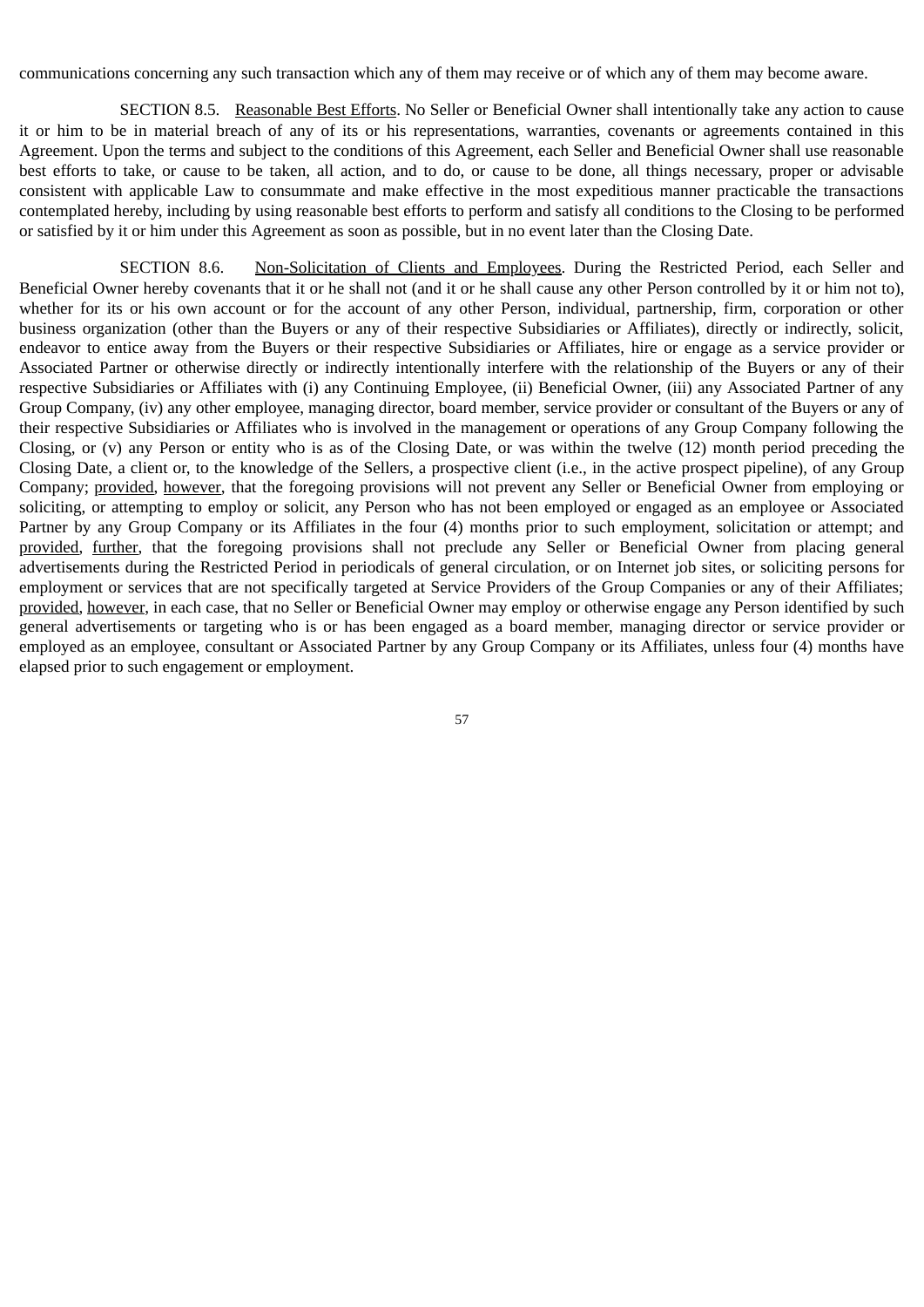### SECTION 8.7. Covenant Not to Compete.

(a) During the Restricted Period, each Seller and Beneficial Owner covenants that it or he shall not (and it or he shall cause any other Person controlled by it or him not to), directly or indirectly, for itself or himself or on behalf of or in conjunction with any Person, partnership, corporation or other entity, whether as an agent, partner, joint venturer, investor, employee, consultant or otherwise, engage in any Competitive Enterprise.

(b) If any provision of this Section 8.7 or Section 8.6 or Section 8.8 is invalid in part, it shall be curtailed, both as to time and location, to the minimum extent required for its validity under the governing law of this Agreement, other applicable Laws and the enforcement of such provision, and shall be binding and enforceable with respect to the Sellers and Beneficial Owners, as so curtailed.

(c) Without intending to limit the remedies available to the Buyers and their respective Subsidiaries and Affiliates, the Sellers and Beneficial Owners acknowledge that a breach of any of the covenants contained in this Section 8.7 and Section 8.6 and Section 8.8 will result in material irreparable injury to the Buyers or their respective Subsidiaries or Affiliates for which there is no adequate remedy at Law, that it will not be possible to measure damages for such injuries precisely and that, in the event of such a breach or threat thereof, the Buyers and the Parent shall be entitled to obtain, without limiting any other remedies available to them, monetary damages, a temporary restraining order and/or a preliminary or permanent injunction, restraining the Sellers or Beneficial Owners from engaging in activities prohibited by this Section 8.7 or Section 8.6 or Section 8.8 or such other relief as may be required specifically to enforce any of the covenants in this Section 8.7 or Section 8.6 or Section 8.8.

SECTION 8.8. Non-Disparagement; Acknowledgements. During the Restricted Period, each Seller and Beneficial Owner shall not, and shall cause its or his Affiliates not to, make any statement, written or oral, that is disparaging or defamatory about the Buyers or any of their respective Affiliates, any Group Company, the employees of any Group Company or of the Buyers or any of their respective Affiliates, or the operation of any Group Company by the Buyers or any of their respective Affiliates. Each Seller and Beneficial Owner acknowledges and agrees that (a) the agreements and covenants contained in this Section 8.8 and Section 8.6 and Section 8.7 are (i) reasonable and valid in geographical and temporal scope and in all other respects, (ii) essential to protect the value of the business and assets of the Group Companies, and (iii) being provided by the Sellers and the Beneficial Owners in consideration for the Purchase Price to be paid by the Buyers to the Sellers in accordance with this Agreement in connection with the transactions contemplated hereby, and (b) the Sellers and the Beneficial Owners have obtained knowledge, contacts, know-how, training and experience and there is a substantial probability that such knowledge, know-how, contacts, training and experience could be used to the substantial advantage of a competitor of the Group Companies and to the substantial detriment of the Group Companies.

SECTION 8.1. Insurance. To the extent the Buyers may so elect in their sole discretion after the date hereof and prior to the Closing, effective as of the Closing Date, the Sellers shall cause the Group Companies to obtain, at the expense of the Buyers, "tail" insurance extensions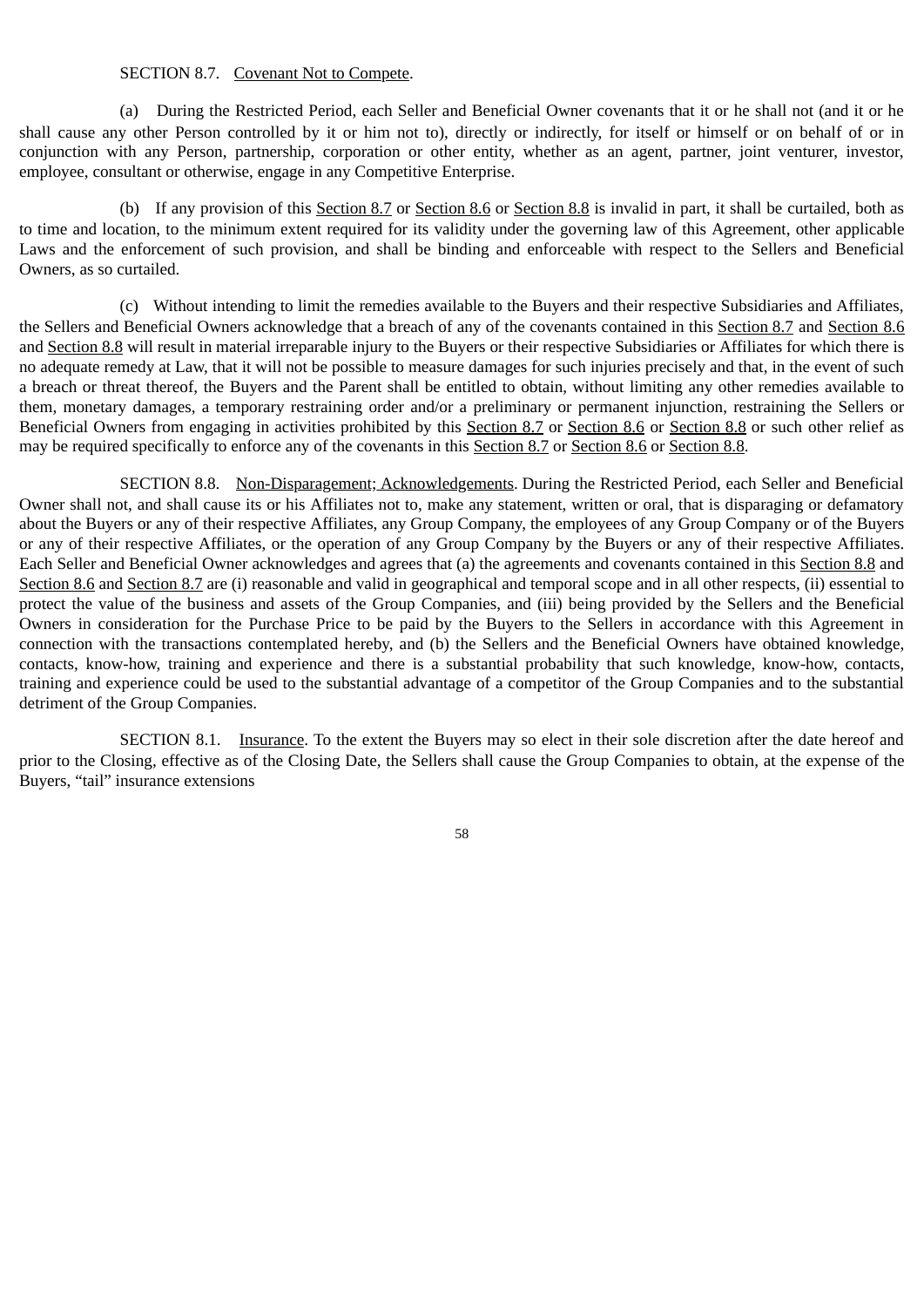under the current employment practices liability policy with a term of six (6) years on such terms as may be specified by the Buyers.

# SECTION 8.1. Prior Company Names.

(a) Prior to or at the Closing, the Group A Sellers and the Beneficial Owners shall, and shall cause their respective Affiliates to, transfer any and all rights, title or interest, including all related claims and causes of action and all associated goodwill, which they may have in or to the name, brand or mark "BLUE CORPORATE FINANCE", or any name, trademark, service mark, acronym or logo based on, or incorporating, any of such names, trademarks or service marks, or any Internet domain name containing all or a portion of the foregoing (collectively, the "Prior Company Names"), other than any such rights, title or interest already owned or held by a Euro Company, to the Company.

(b) At least three (3) Business Days prior to the Closing Date, the Group A Sellers and the Beneficial Owners shall, and shall cause their respective Affiliates to, change all of its or his corporate, trade, d/b/a and other registered names to a name that does not include, and is not confusingly similar to, any Prior Company Name, including "BLUE CORPORATE FINANCE".

(c) Following the Closing, (i) the Group A Sellers and the Beneficial Owners shall, and shall cause their respective Affiliates to, other than and solely in connection with the performance by such Sellers (or, where applicable, their Beneficial Owners) of their bona fide duties as employees (or, in the case of Jozsef Bugovics, as a service provider) of the Group Companies following the Closing, promptly cease and discontinue any and all uses of the Prior Company Names, whether or not in combination with other words, symbols or other distinctive or non-distinctive elements, and all trade, corporate or business names, trademarks, tag-lines, identifying logos, trade dress, monograms, slogans, service marks, domain names, brand names and other name or source identifiers that are derivations, translations, adaptations, combinations or variations of, or confusingly similar to, the Prior Company Names, or embodying any of the foregoing whether or not in combination with other words, symbols or other distinctive or non-distinctive elements, and (ii) the Group A Sellers and the Beneficial Owners, for themselves and their respective Affiliates, agree that any and all rights of the Group A Sellers, the Beneficial Owners and their respective Affiliates to the Prior Company Names, including any such rights licensed to the Group A Sellers, the Beneficial Owners or their respective Affiliates pursuant to any agreements or other arrangements, whether express or implied, shall terminate on the Closing Date without recourse by the Group A Sellers, the Beneficial Owners or their respective Affiliates. None of the Group A Sellers, the Beneficial Owners or their respective Affiliates shall seek to register in any jurisdiction any trade, corporate or business name, trademark, tagline, identifying logo, trade dress, monogram, slogan, service mark, domain name, brand name or other name or source identifier that is a derivation, translation, adaptation, combination or variation of, or confusingly similar to, any Prior Company Name.

SECTION 8.1. Specified Receivable and Specified European Fees. Prior to the Closing, the Group A Sellers shall cause each applicable Euro Company to establish, in accordance with GAAP and consistent with past practice, accounts receivable (to the extent not already existing) owing to such applicable Euro Company and accounts payable owing the applicable Group A Sellers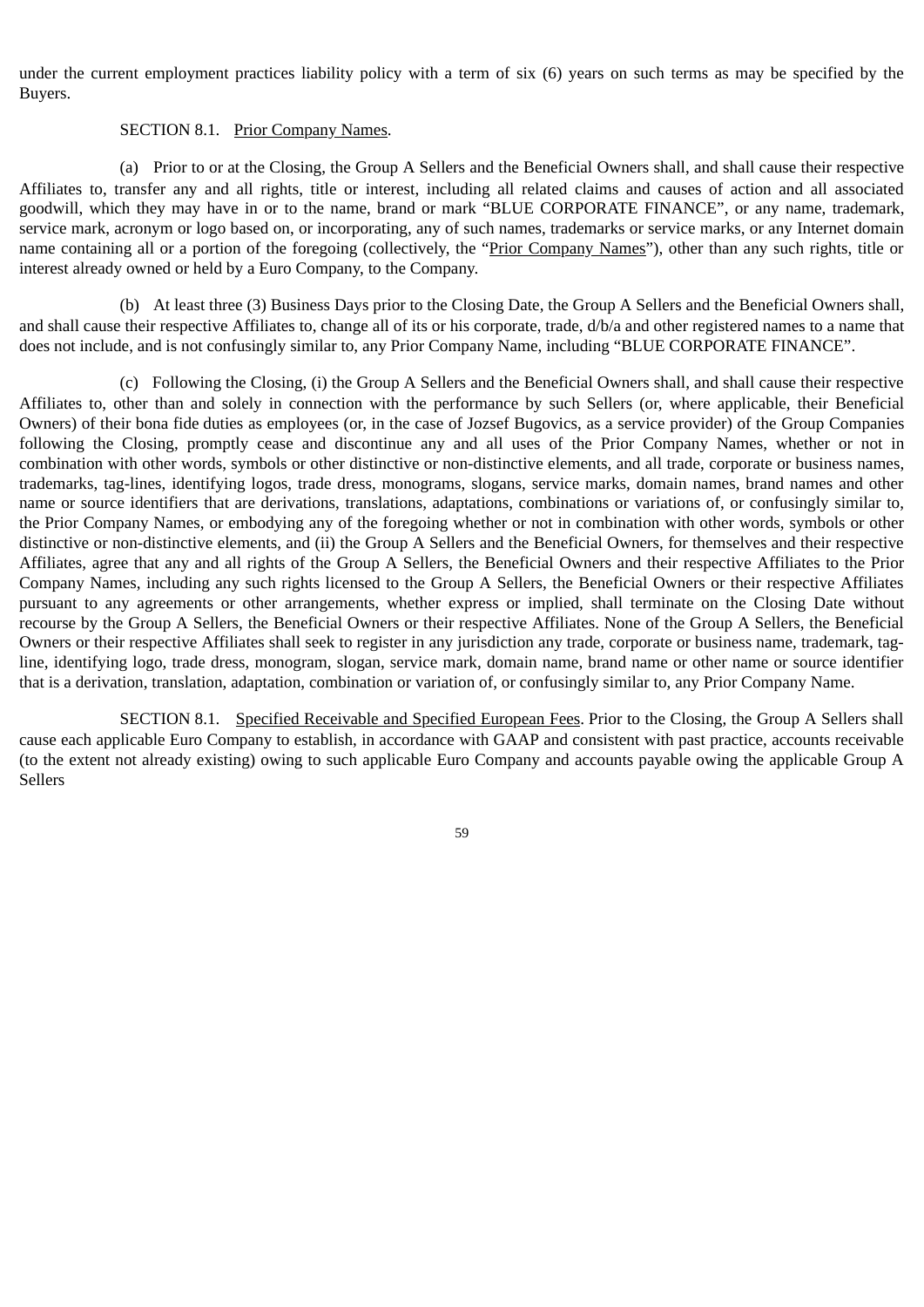on the books and records of such applicable Euro Company in respect of the Specified Receivable (in the full amount thereof as set forth on Annex H, less any portion paid in cash prior to the Closing) and any Specified European Fees, as applicable.

SECTION 8.2. Financial Statements. Prior to the Closing, each of the Sellers and the Beneficial Owners will, and each of the Sellers and the Beneficial Owners will cause the Group Companies and their respective representatives (including auditors and accountants) to, and from and after the Closing, each of the Sellers and the Beneficial Owners will, and will cause their respective representatives (including auditors and accountants) to, reasonably cooperate with, and assist and support, the Buyers and their respective Affiliates (including the Parent) and representatives in connection with the preparation of U.S. GAAP financial statements that comply with SEC rules, regulations and requirements applicable to the Parent promptly upon notice from the Buyers during normal business hours, including by providing such information, bank statements, agreements, access to facilities, employees, auditors, vendors and other representatives as may be reasonably requested by the Buyers in connection therewith.

SECTION 8.3. 2018 Revenues Statement. Not less than five (5) Business Days before the Closing Date, the Seller Representatives shall, in good faith using the Group Companies' then available financial information, prepare a statement (the "2018 Revenues Statement") setting forth an estimate of the 2018 Revenues. The 2018 Revenues Statement shall be prepared in accordance with applicable GAAP. After delivery of the 2018 Revenues Statement, the Sellers shall cooperate with the Buyers to the extent reasonably requested in connection with the Buyers' review of the 2018 Revenues Statement. In connection with such review, the Buyers shall have reasonable access during normal business hours, with reasonable advance notice, to all books, records, work papers and personnel (including those of the Sellers' and the Group Companies' accountants and auditors, to the extent the Sellers are reasonably able to obtain such books and records and work papers) relating to the 2018 Revenues Statement and all other items reasonably requested by the Buyers to the extent related thereto.

SECTION 8.4. Termination of Certain Affiliate Contracts and Certain Other Agreements. Prior to the Closing Date, the Sellers and Beneficial Owners shall (a) terminate or cause to be terminated each Affiliate Contract set forth on Schedule 8.14(a) and each Shareholders Agreement (for the avoidance of doubt, other than (i) the Articles of Association of Quarton Association, effective as of July 17, 2017, by and among QPLLC, QIEAG, Quarton Switzerland and Quarton International AG, (ii) the Group Company Organizational Documents of the U.S. Companies as contemplated by Section 8.20, or (iii) any other Shareholders Agreements approved by the Buyers) with a full and complete waiver of any and all of their rights thereunder (including, as applicable, rights of first refusal or first offer, co-sale rights, preemptive rights, drag-along rights, tag-along rights, call rights and other similar rights), in each case, without any cost or liability to the Buyers or their Affiliates (which Affiliates, for the avoidance of doubt, include the Group Companies from and after the Closing) and (b) repay, terminate or transfer any loan or advance made by any Group Company to any Seller, Beneficial Owner or other Affiliate thereof (including those loans set forth on Schedule 8.14(b)), in each case, without any cost or liability to the Buyers or their Affiliates (which Affiliates, for the avoidance of doubt, include the Group Companies from and after the Closing).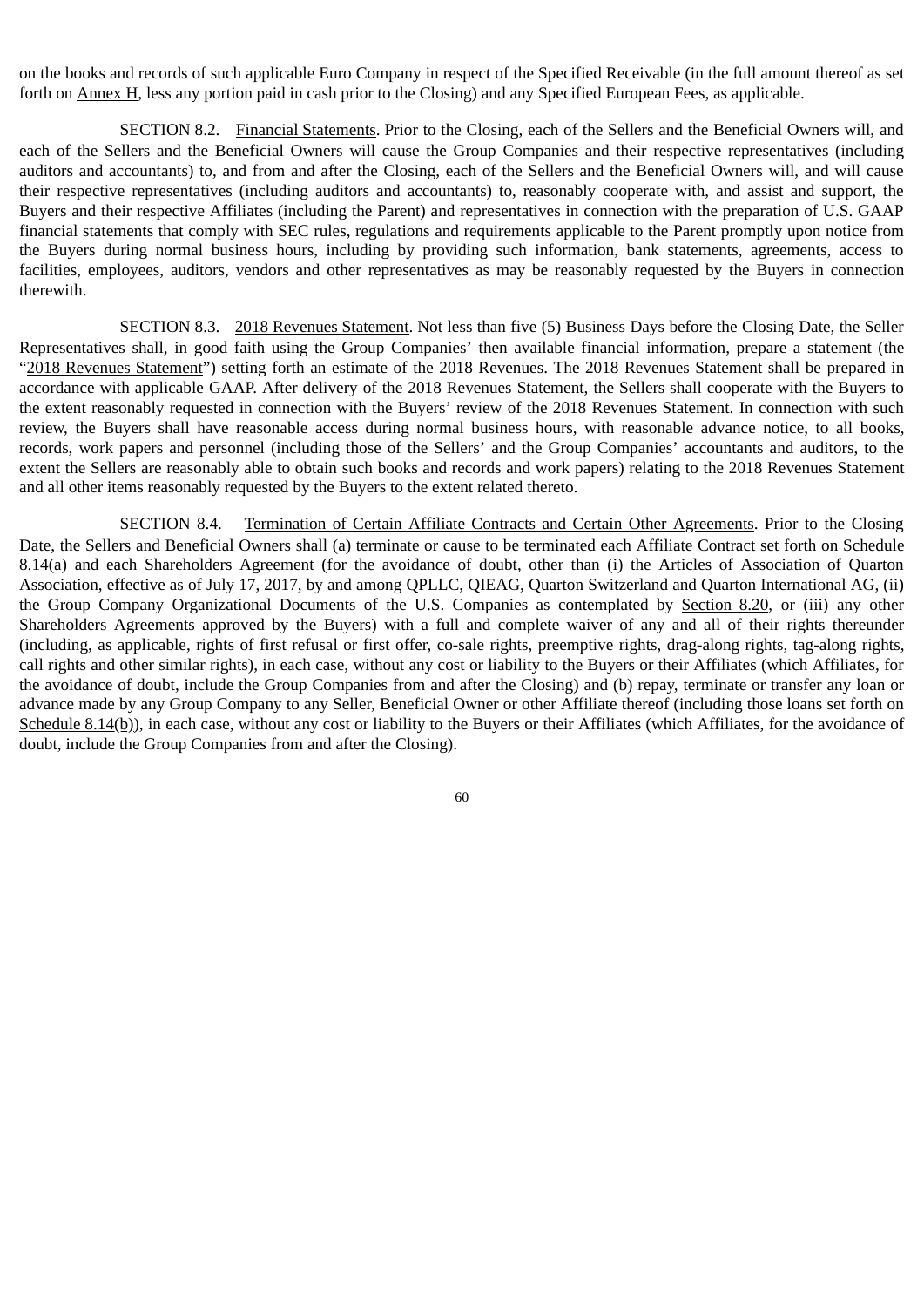SECTION 8.5. Resignations. Prior to the Closing, the Sellers and the Beneficial Owners shall cause each of the members of the board of managers (or similar governing body) and the officers of each Group Company designated in writing to the Seller Representatives by the Buyers (subject to compliance with applicable Law) no fewer than three (3) Business Days prior to the Closing Date, to deliver written resignations (in a form reasonably acceptable to the Buyers), effective as of immediately prior to the Closing, to the Buyers.

SECTION 8.6. Past Title Transfers. Prior to the Closing Date, the Group A Sellers and the Beneficial Owners shall procure that all past share transfers of Interests in the Company, QIEAG and Quarton International AG are duly and accurately repeated and documented to the reasonable satisfaction of the Euro Buyer and (ii) deliver original duly executed and completed title transfer documentation in form and substance reasonably satisfactory to the Euro Buyer with respect to such transfers to the Euro Buyer.

SECTION 8.7. Kopernikus Kapital GmbH; Neida Bärtschi AG. Prior to the Closing Date, the Group A Sellers and the Beneficial Owners shall cause either (i) Kopernikus Kapital GmbH, a German limited liability company (*Gesellschaft mit beschränkter Haftung*), with registered seat in Munich and a wholly owned direct Subsidiary of QIEAG ("Kopernikus") and Neida Bärtschi AG, a Swiss public limited company (*Aktiengesellschaft*) and a wholly owned direct Subsidiary of QIEAG ("Neida"), to cease operations and to be wound up and dissolved in accordance with applicable Law or (ii) 100% of the capital stock of Kopernikus and Neida to be transferred to a third party or a Seller, in the case of each of (i) and (ii), without any liability to the Group Companies, the Buyers, the Parent or their respective Affiliates from and after the Closing.

SECTION 8.8. Transfer of Certain Client Loans. At or prior to the Closing Date, the Group A Sellers and the Beneficial Owners shall cause all accounts receivable of any Group Company of the type described in Section 5.17(c)(xi)(A) generated or accrued prior to the Closing to be transferred to one or more Group A Sellers or Beneficial Owners.

SECTION 8.9. Certain Information. Promptly following the date hereof, but in any event no later than two (2) weeks following the date hereof, the Sellers shall cause each Group Company to convey to the Buyers and the Buyers' representatives such Personal Data related to the employees of the Group Companies, including names, positions, compensation, benefits and other Personal Data related to terms of employment, as requested by the Buyers. The Sellers acknowledge and agree that the Buyers have a legitimate interest to process such information as soon as possible following the date hereof to ensure a successful transition after the Closing Date and to verify that the requirements of Section 15.8 have been satisfied.

SECTION 8.10. U.S. Companies Organizational Documents. Prior to the Closing Date, the Group B Sellers shall (i) adopt, and cause each of the U.S. Companies to adopt, Group Company Organizational Documents in a form reasonably satisfactory to the U.S. Buyer (and for that purpose share with counsel to the U.S. Buyer for review and comment the Group B Sellers' proposed form of such Group Company Organizational Documents at least fifteen (15) Business Days prior to the Closing Date) and (ii) deliver duly executed Group Company Organizational Documents for each of the U.S. Companies in such form.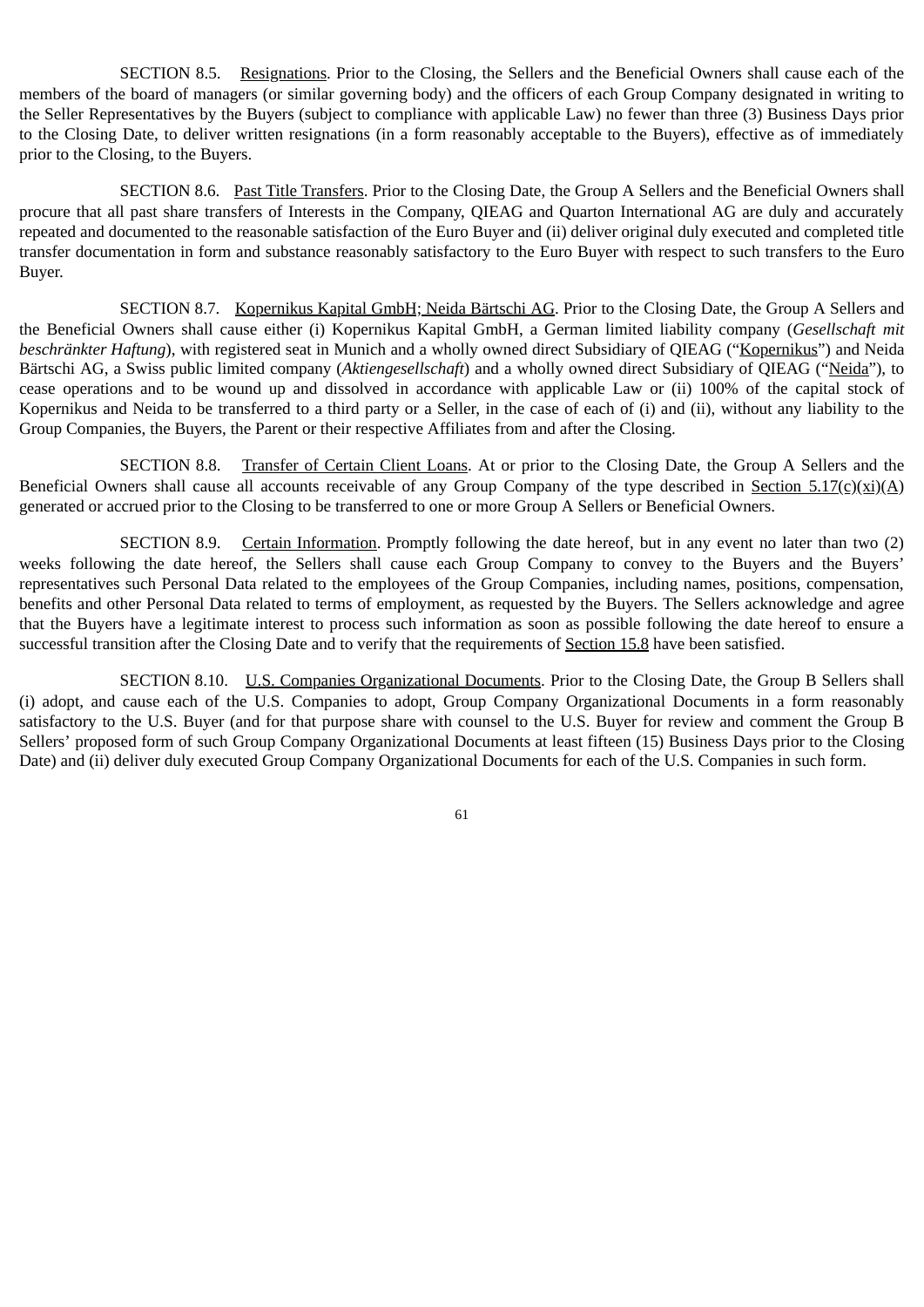#### SECTION 9. COVENANTS OF THE BUYERS.

SECTION 9.1. Actions Before Closing Date. The Buyers shall not intentionally take any action to cause them to be in material breach of any of their representations, warranties, covenants or agreements contained in this Agreement. Upon the terms and subject to the conditions of this Agreement, the Buyers shall use reasonable best efforts to take, or cause to be taken, all action, and to do, or cause to be done, all things necessary, proper or advisable consistent with applicable Law to consummate and make effective in the most expeditious manner practicable the transactions contemplated hereby, including by using reasonable best efforts to perform and satisfy all conditions to the Closing to be performed or satisfied by them under this Agreement as soon as possible, but in no event later than the Closing Date.

SECTION 9.2. Consents and Approvals. Upon the terms and subject to the conditions of this Agreement, each Buyer shall, at its cost and expense, (i) use its reasonable best efforts (which in no event shall require such Buyer or any of its Subsidiaries or Affiliates to divest, sell or hold separate any assets or otherwise restrict the business of such Buyer or any of its Subsidiaries or Affiliates) to obtain all consents and approvals of third parties required in connection with the execution, delivery and performance by the Buyers of the Transaction Documents to which the Buyers are or will be a party, and (ii) reasonably cooperate with the Sellers in connection with the matters described in Section 8.2 and this Section 9.2 and preparing and filing all documents required to be submitted by the Buyers, the Sellers or the Group Companies to any court, arbitrator or other Governmental Entities, in connection with such transactions and in obtaining any governmental consents, waivers, authorizations or approvals which may be required to be obtained by the Buyers, the Sellers or the Group Companies in connection with such transactions (which cooperation shall include furnishing to the Sellers, upon reasonable request, all information concerning the Buyers or the Parent that counsel to the Sellers reasonably determines is required to be included in such documents), including by keeping the Sellers reasonably informed as to the status of such matters, considering the views of the Sellers in good faith in connection therewith and advising the Sellers as soon as practicable after receiving any communication from any Governmental Entity relating to the transactions contemplated by this Agreement or otherwise materially affecting its ability to timely consummate such transactions.

SECTION 9.3. Payment of Specified Receivable and Specified European Fees to Sellers. The Buyers shall, subject to the Sellers and the Beneficial Owners providing reasonable assistance in connection therewith, use commercially reasonable efforts to cause the applicable Euro Companies to collect the Specified Receivable and any Specified European Fees to the extent not paid prior to the Closing Date. To the extent that any such Specified Receivable or any Specified European Fees are paid to the applicable Euro Company following the Closing, the Buyers shall cause the applicable Group Company to notify the Seller Representatives of such payment and, subject to the last sentence of this Section 9.3, the Buyers shall cause the applicable Euro Company to pay to the applicable Group A Sellers an aggregate amount equal to the portion of the Specified Receivable or any Specified European Fees, as applicable, actually received by the applicable Euro Company, less the amount of costs and expenses (including any attorneys' fees and expenses), if any, incurred by such Euro Company or its Affiliates in connection with collecting the Specified Receivable or such Specified European Fees, as applicable (any such amount, a "Specified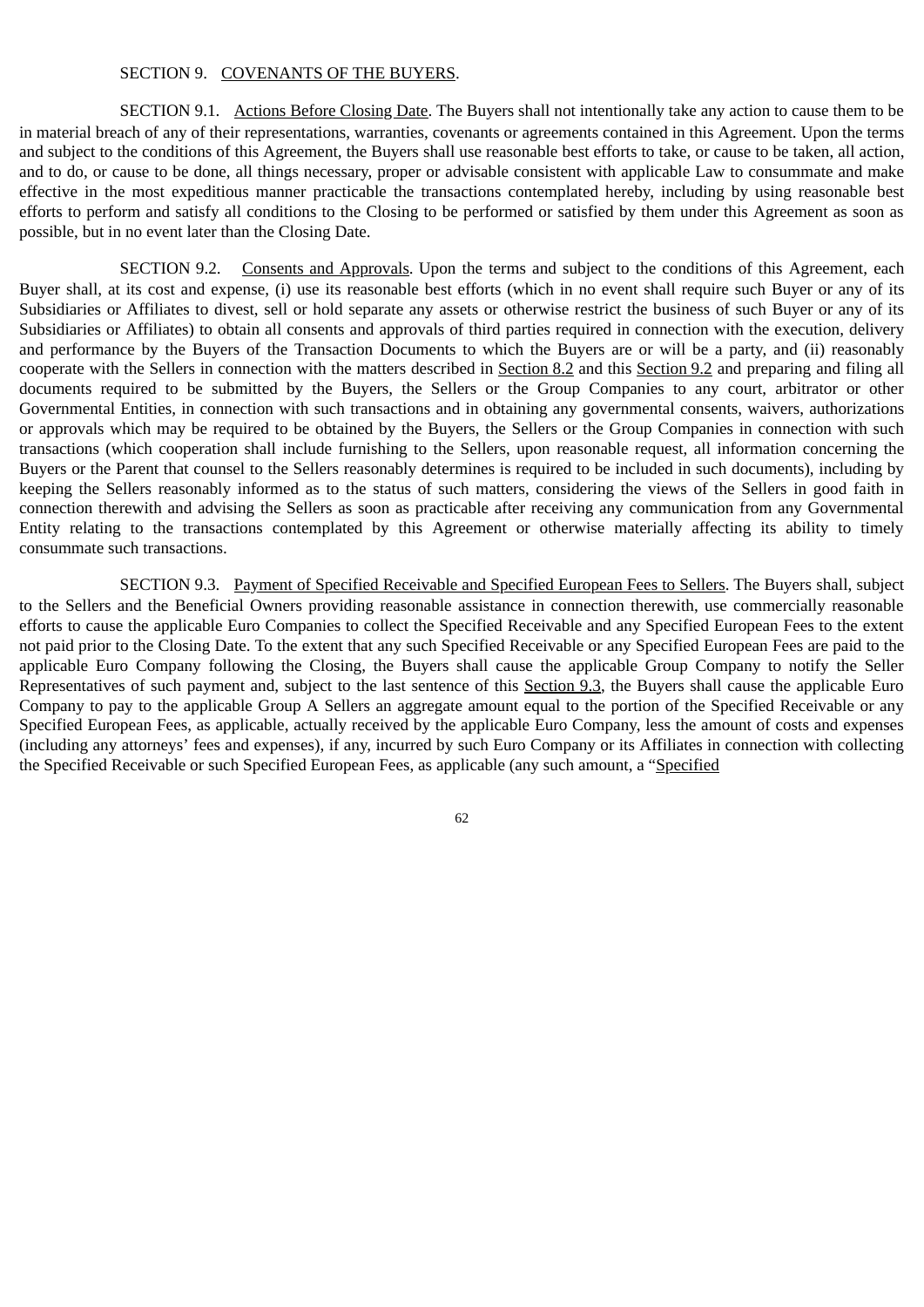Payment"). Within five (5) Business Days following the receipt by the Buyers of written payment instructions from the Group A Seller Representative in respect of a Specified Payment, which payment instructions shall list the amount and wire information with respect to each applicable Group A Seller who is entitled to receive payment in respect thereof, the Buyers shall cause the applicable Euro Company to pay to each such Group A Seller the corresponding portion of the Specified Payment set forth in such payment instructions in accordance with such payment instructions and the other provisions of this Section 9.3.

#### SECTION 10. TAX MATTERS.

SECTION 10.1. Tax Treatment of Transactions. For U.S. federal (and to the extent possible, state, local and all other) Tax purposes, the parties shall report the purchase of the Interests in accordance with situation 2 of Revenue Ruling 99-6, 1999-1 C.B. 432, from the Buyers' perspective, as a termination of each of the QPLLC and QSGP, and a deemed distribution of all assets of the QPLLC and QSGP to the Sellers, followed by the sale of all such assets to the U.S. Buyer for the U.S. Purchase Price, and from the Sellers' perspective, as a sale of one hundred percent (100%) of the Interests in each of the QPLLC and QSGP. No party shall take a position inconsistent with the preceding sentence for any Tax purposes unless otherwise required by a determination as defined in Section 1313(a) of the Code or any similar provision of any state, foreign or local Law.

#### SECTION 10.2. Tax Allocation.

(a) The Group B Sellers and the U.S. Buyer agree to allocate the U.S. Purchase Price and any other items constituting consideration for the Interests for applicable income Tax purposes (to the extent known at such time) among the assets of each of QPLLC and QSGP as set forth in Section 10.2(b).

(b) The U.S. Buyer shall provide the Sellers with draft allocations pursuant to Section  $10.2(a)$  that comply with Section 1060 of the Code and the Treasury Regulations promulgated thereunder within sixty (60) days after the Closing Date (the "Allocation"). If the Sellers disagree with all or a portion of the Allocation, the Sellers may within thirty (30) days after receipt of the Allocation notify the U.S. Buyer of its objections. The U.S. Buyer and the Sellers shall work in good faith to resolve any disagreements. If after fifteen (15) days the U.S. Buyer and the Sellers have not resolved their disagreements, the disputed portion of the Allocation shall be delivered to the Independent Accounting Firm. The Independent Accounting Firm shall review the disputed portion of such draft Allocation and determine the final Allocation within thirty (30) days of receipt. The cost of such accounting firm shall be borne one-half by the U.S. Buyer and one-half by the Sellers. The Group B Sellers and the U.S. Buyer shall, and shall cause their Affiliates to, report consistently with the final Allocation in all Tax Returns, including IRS Form 8594, which the U.S. Buyer and the Group B Sellers shall timely file with the appropriate Tax Authority, and the Group B Sellers, the U.S. Buyer and each of their respective Affiliates shall not file any Tax Return or other document or otherwise take any position that is inconsistent with the Allocation determined pursuant to this Section 10.2(b), unless otherwise required by a determination as defined in Section 1313(a) of the Code or any similar provision of any state, foreign or local Law.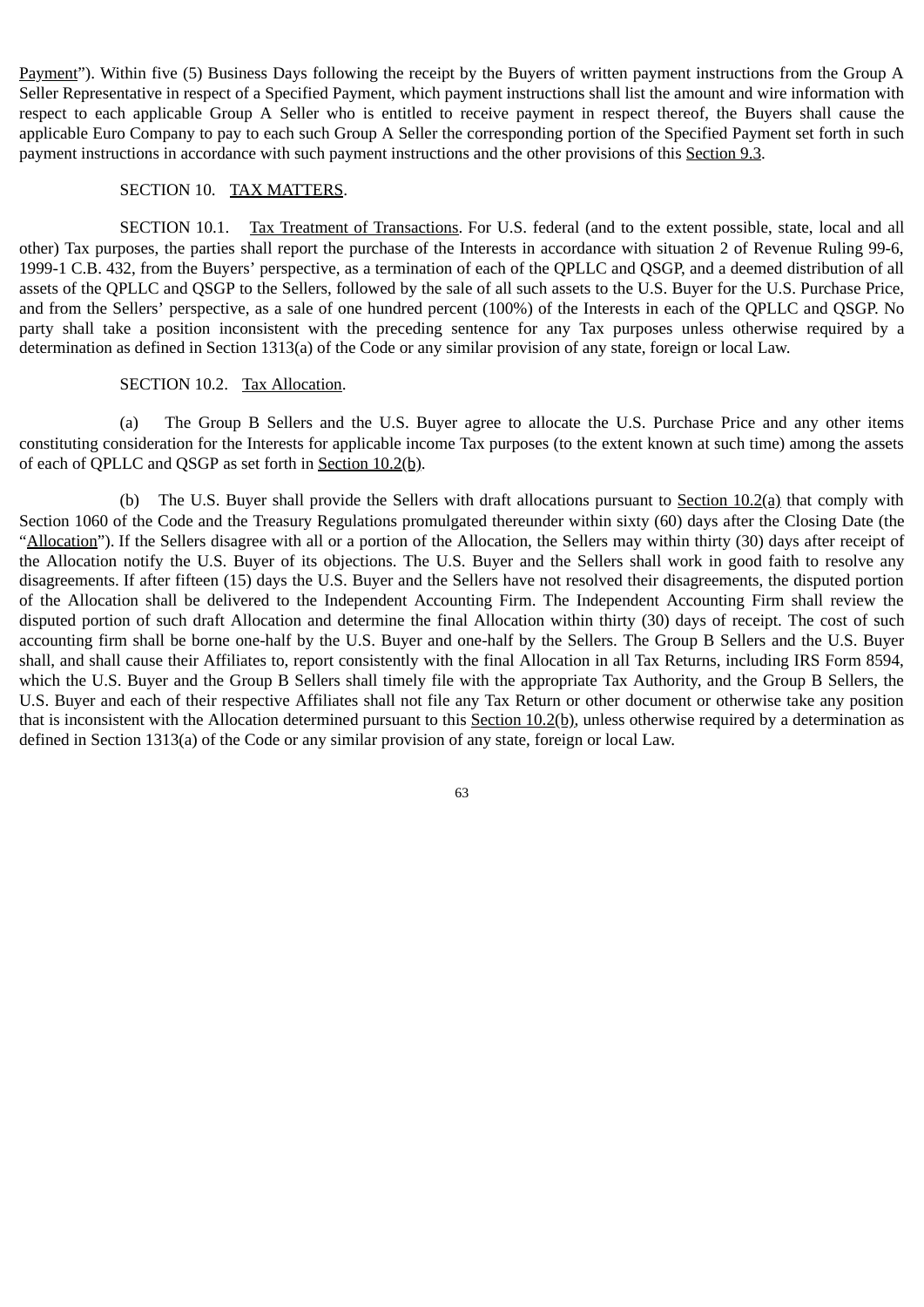(c) The parties hereto shall promptly inform one another of any challenge by any Governmental Entity to any allocation made pursuant to this Section 10.2 and agree to consult with and keep one another informed with respect to the state of, and any discussion, proposal or submission with respect to, such challenge.

#### SECTION 10.3. Preparation and Filing of Tax Returns.

(a) The Sellers shall prepare or cause to be prepared and file or cause to be filed (or, after the Closing, deliver to the Buyers, who will timely file or cause to be timely filed), all income Tax Returns for each of QPLLC and QSGP for any taxable period ending on or prior to the Closing Date (a "Pre-Closing Tax Period") regardless of whether such Tax Returns are due before or after the Closing Date. All Tax Returns prepared by the Sellers pursuant to this Section 10.3 shall be prepared in a manner consistent with past practice, except as otherwise required by applicable Law.

(b) Except as provided in Sections  $10.3(q)$  and Section  $10.3(q)$ , the Buyers shall timely prepare and file, or cause the Group Companies to timely prepare and file, with the appropriate Governmental Entity all Tax Returns required to be filed by the Group Companies after the Closing Date (collectively, the "Other Returns") and will pay, or cause the Group Companies to pay, all Taxes due with respect to such Other Returns. All Tax Returns prepared by the Buyers pursuant to this Section 10.3 that relate to a Tax for which the Sellers are responsible pursuant to Section 12.2 shall be prepared in a manner consistent with past practice, except as otherwise required by applicable Law.

(c) With respect to any Tax Return required to be prepared by the Sellers or the Buyers pursuant to Section  $10.3(q)$ or Section 10.3(b) (such party, the "Filing Party") and that relates to a Pre-Closing Tax Period or a Tax for which the other party (the "Other Tax Party") is responsible pursuant to Section 12.2 or Section 12.3, the Filing Party shall provide the Other Tax Party and its authorized representatives with a copy of such Tax Return and a statement certifying and setting forth the calculation of the amount of Tax shown on such Tax Return that is allocable to such Other Tax Party, together with appropriate supporting information and schedules at least thirty (30) days prior to the due date (including any extension thereof) for the filing of such Tax Return. If the Other Tax Party disputes any item on such Tax Return, it shall notify the Filing Party of such disputed item (or items) and the basis for its objection. The parties shall act in good faith to resolve any such dispute prior to the date on which the relevant Tax Return is required to be filed. If the Buyers and the Sellers cannot resolve any disputed item within fifteen (15) days, the dispute shall be resolved by to the Independent Accounting Firm, whose determination shall be final, provided, that if a dispute with respect to a Tax Return cannot be resolved at least five (5) days prior to the due date therefor, such Tax Return shall be filed as prepared by the Filing Party and amended to reflect the resolution of such dispute pursuant to this Agreement. The cost of such accounting firm shall be borne one-half by the Buyers and one-half by the Sellers.

(d) Without the prior written consent of the Sellers, the Buyers shall not, and shall not permit any Group Company to, amend any Tax Returns or make or change any Tax elections or accounting methods, in each case with respect to any Group Company relating solely to any Pre-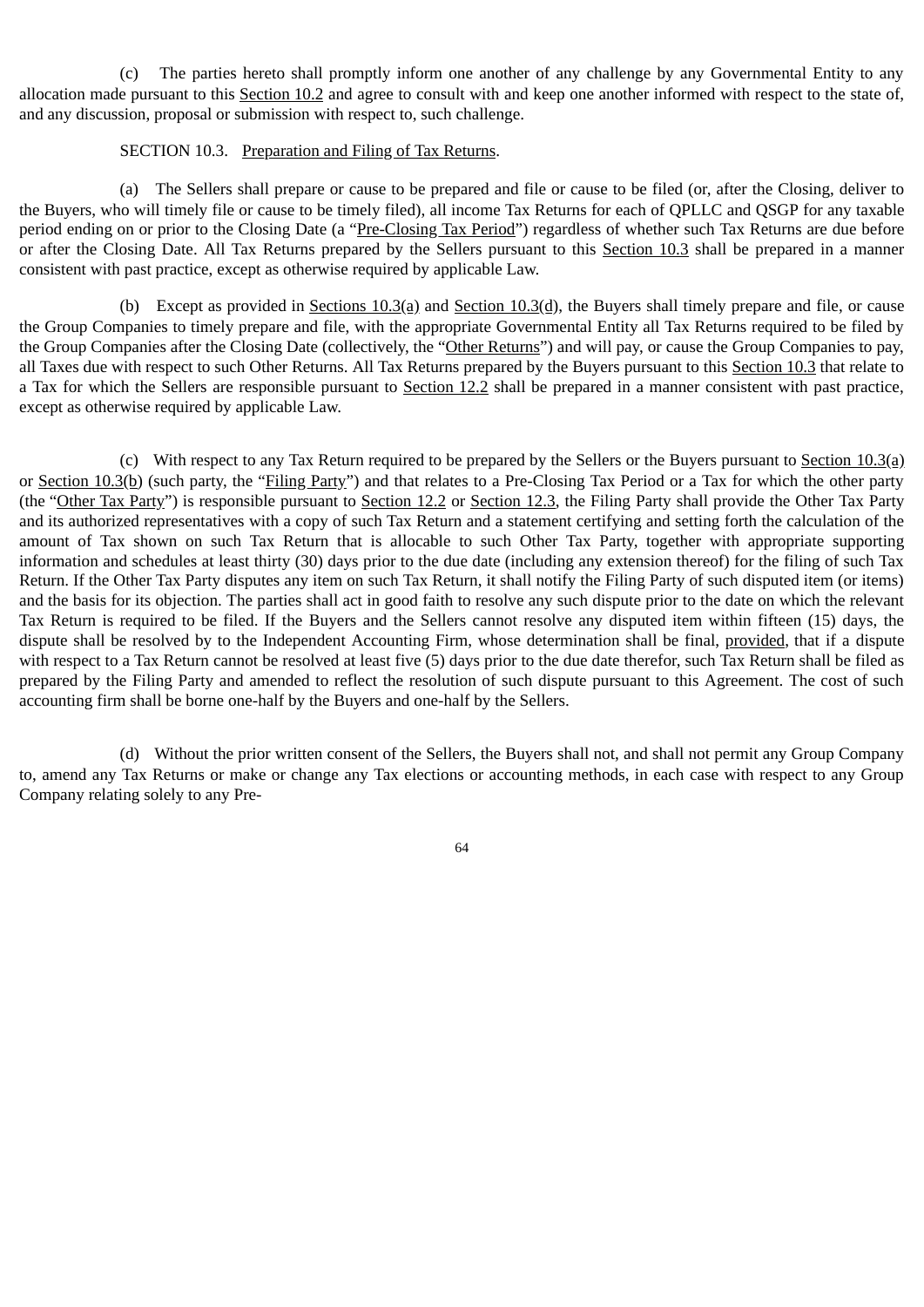Closing Tax Period (or portion of a taxable period ending on the Closing Date), except to the extent required by applicable Tax Law.

(e) From and after the Closing, each Seller and Beneficial Owner shall be liable for and shall pay all Taxes of, or owing or payable by, such Seller or Beneficial Owner with respect to any payment to the Sellers or the Beneficial Owners under Section 2, Section 3 or Section 9.3 of this Agreement. For the avoidance of doubt, once the applicable Seller or Beneficial Owner has paid in full the Taxes described in the immediately preceding sentence, without such Taxes being refunded to such Seller or Beneficial Owner, then such Seller or Beneficial Owner shall not have any obligation to indemnify the Buyer Indemnitees pursuant to Section 12 in respect of the covenant set forth in this Section 10.3(e).

SECTION 10.4. Refunds. The Sellers shall be entitled to receive and retain any refund or other reimbursement or credit in respect of Taxes for a Pre-Closing Tax Period other than a refund, reimbursement or credit that has been included as an asset in the calculation of the U.S. Net Working Capital or Euro Net Working Capital, as applicable, and the Buyers shall promptly notify the Sellers of the receipt of any refund or other reimbursement or credit to which the Sellers are entitled hereunder and pay over, net of any Taxes payable by any Group Company thereon, such refund or other reimbursement or the amount of such credit to the extent such credit actually reduces the cash Tax liability of the Buyers or an Affiliate of either Buyer (including, after the Closing, any Group Company).

### SECTION 10.5. Tax Contests.

(a) The Buyers or the Sellers, as the case may be, shall notify the other party within twenty (20) days after receipt by such party or any of its Affiliates of written notice of any pending federal, state, local or foreign Tax audit or examination or notice of deficiency or other adjustment, assessment or redetermination relating to Taxes for which such other party or its Affiliates may be responsible under Section 12.2 or 12.3 ("Tax Matters"). The failure to so provide notice shall not affect the Sellers' or the Buyers' obligations under Section 12.2 or Section 12.3, respectively, unless the indemnifying party is materially prejudiced as a result thereof, and only to the extent of such prejudice.

(b) Subject to Section  $10.5(d)$ , the Sellers shall have the sole right to control, contest, resolve and defend against any Tax Matters relating to Taxes of any Group Company for which the Sellers are obligated to indemnify the Buyers under Section 12.2.

(c) Subject to Section  $10.5(d)$ , the Buyers shall have the sole right to control all Tax Matters of any Group Company not controlled by the Sellers pursuant to Section 10.5(b).

(d) The Buyers or the Sellers, as the case may be, shall not, and shall not permit their Affiliates to, concede, settle or compromise a Tax Matter (or portion thereof) controlled by such party under Section 10.5(b) or (c) to the extent such concession, settlement or compromise could reasonably be expected to affect adversely the other party or their Affiliates without the consent of such other party, which consent shall not be unreasonably withheld.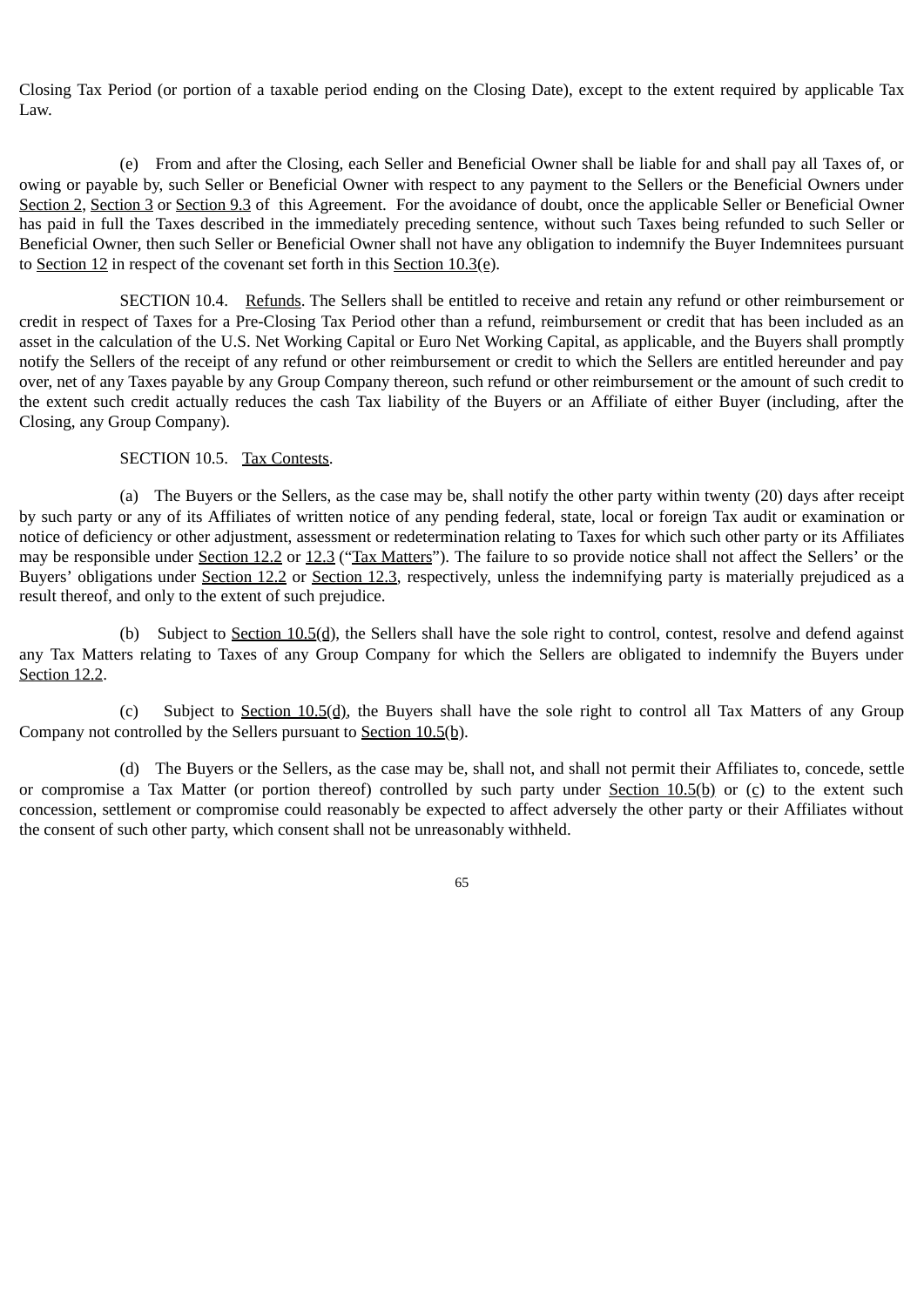SECTION 10.6. Books and Records; Cooperation. The Buyers and the Sellers shall (and shall cause their respective Affiliates to) (a) provide the other party and its Affiliates with such assistance (including procuring access to auditors) as may be reasonably requested in connection with the preparation of any Tax Return or financial statements, any audit or other examination by any taxing authority or any judicial or administrative proceeding relating to Taxes (b) retain (and provide the other party and its Affiliates with reasonable access to) all records or information which may be relevant to such Tax Return, financial statements, audit, examination or proceeding for a period of five (5) years from and after the Closing; provided that the foregoing shall be done in a manner so as not to interfere unreasonably with the conduct of the business of the parties.

SECTION 10.7. Transfer Taxes. All transfer, documentary, sales, use, stamp, registration and other such similar Taxes and fees (including any penalties and interest) incurred in connection with the transactions contemplated by this Agreement (including any real property transfer tax and any similar Tax) shall be borne equally by the Buyers, on the one hand, and by the Sellers, on the other hand, and the Buyers will, at their own expense, file all necessary Tax Returns and other documentation with respect to all such Taxes and fees, and, if required by applicable Law, the Sellers will, and will cause their Affiliates to, join in the execution of any such Tax Returns and other documentation.

SECTION 10.8. Tax Treatment of Indemnity Payments. To the extent permitted under applicable Tax Law, the parties agree to treat any indemnity payment made under Section 12 as an adjustment to the Purchase Price for all federal, state, local and foreign Tax purposes, and the parties agree to, and shall cause their respective Affiliates to, file their Tax Returns accordingly.

SECTION 10.9. Overlap. To the extent of any inconsistency between this Section 10 and Section 12, this Section 10 shall control as to Tax matters.

#### SECTION 11. MANAGEMENT OF THE GROUP COMPANIES.

#### SECTION 11.1. Reports; Stub Period Contingent Payment Calculations.

(a) Within sixty (60) calendar days after the end of each Earn-Out Period, the Buyers shall deliver to the Seller Representatives a statement (each, a "Revenue Statement") setting forth in reasonable detail the Revenue Benchmark Amount for such Earn-Out Period and calculating the Contingent Payment Amount, if any, to be paid with respect to such Earn-Out Period; provided, that, notwithstanding anything to the contrary herein, the Buyers shall be required to deliver a Revenue Statement with respect to the Fifth Earn-Out Period only in the event the Sellers are eligible to receive a Contingent Payment with respect to the Fifth Earn-Out Period pursuant to Section 3.2(b). Upon request of the Seller Representatives, the Buyers shall deliver documentation reasonably requested by the Seller Representatives in connection with their and their advisors' review of such information and calculations. The Sellers shall be deemed to have accepted the determinations set forth in the Revenue Statement unless the Seller Representatives deliver to the Buyers not later than forty-five (45) calendar days after receipt of the Revenue Statement a written notice listing in reasonable detail those items to which the Sellers take exception and any proposed adjustment thereto. The Seller Representatives and the Buyers shall negotiate in good faith to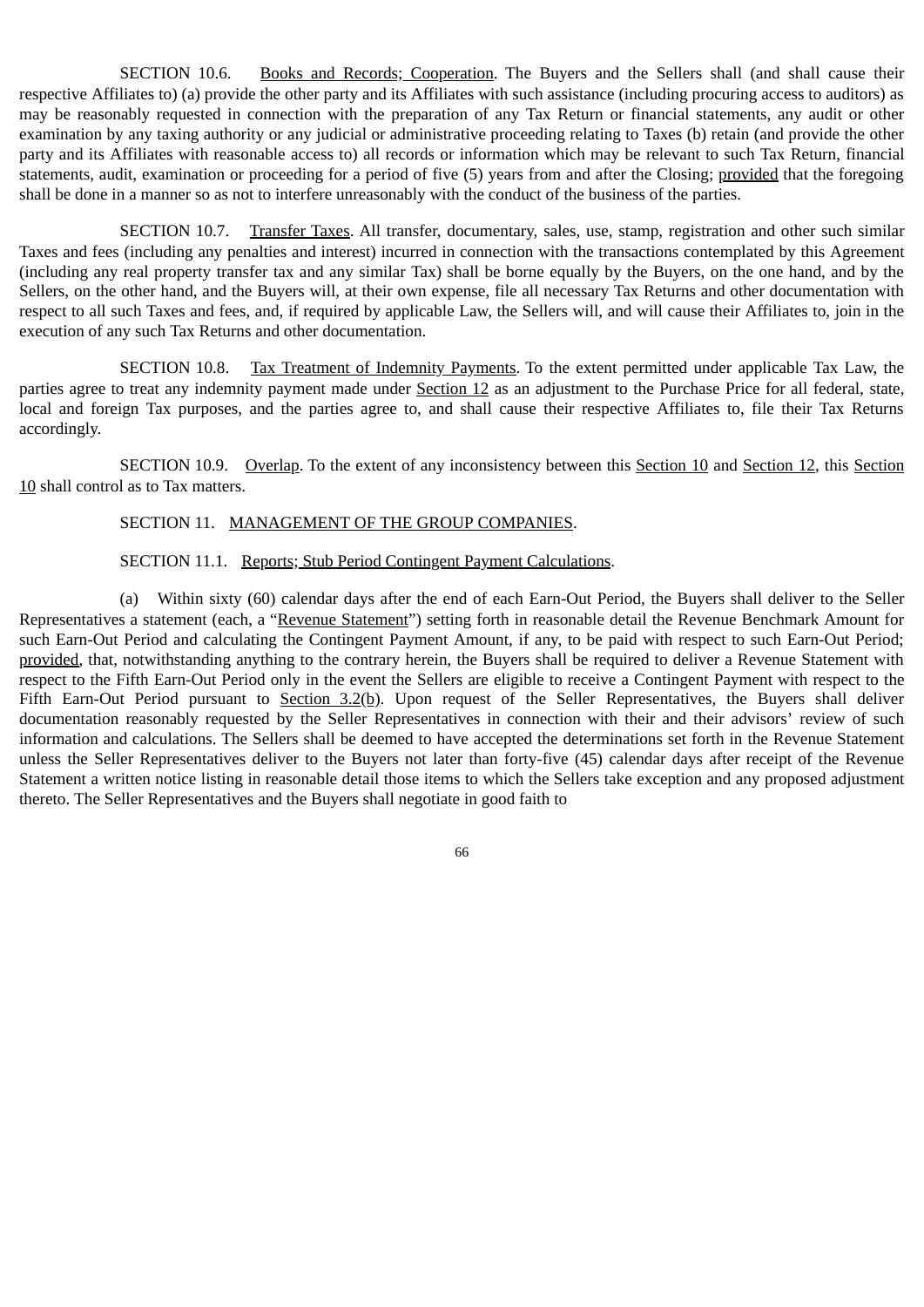attempt to resolve any such exceptions promptly (and shall promptly provide each other with any information or documentation reasonably requested by the other in connection with the resolution of such exceptions), but if the Seller Representatives and the Buyers are unable, within fifteen (15) Business Days after receipt by the Buyers of the notice by the Seller Representatives of objections, to resolve the disputed exceptions, such disputed exceptions will be referred to the Independent Accounting Firm. In resolving the disputed items, the Independent Accounting Firm (A) shall be bound by the provisions of this Section 11.1, (B) may not assign a value to any item greater than the greatest value claimed for such item by either the Buyers or the Seller Representatives or less than the smallest value claimed for such item by either the Buyers or the Seller Representatives, (C) shall limit its decision to such items as are in dispute and to only those adjustments as are necessary for the Revenue Statement to comply with the provisions of this Agreement and (D) shall act as an expert and not act as an arbitrator. The Independent Accounting Firm shall, within thirty (30) days following its selection, deliver to the Seller Representatives and the Buyers a written report determining such disputed exceptions (and only such disputed exceptions), and its determinations will be conclusive and binding upon the parties hereto for the purposes of any adjustment to any Contingent Payment Amount, but all other disputes, if any, shall be resolved in accordance with Section 18.2. The fees and disbursements of the Independent Accounting Firm acting under this Section 11.1 shall be allocated between the Buyers, on the one hand, and the Sellers, on the other hand, based upon the total monetary value of disputed exceptions resolved in favor of the Buyers, on the one hand, and the Sellers, on the other hand, with the Buyers, on the one hand, and the Sellers, on the other hand, bearing such percentage of the fees and disbursements of the Independent Accounting Firm as the aggregate amount of the disputed exceptions resolved against the Buyers, on the one hand, and the Sellers, on the other hand, bears to the total monetary value of all disputed exceptions considered by the Independent Accounting Firm.

(b) Notwithstanding anything to the contrary herein, if the Closing occurs following January 2, 2019, then (A) the First Earn-Out Period shall be deemed to begin on the Closing Date and end on December 31, 2019, the Revenue Benchmark Amount, Excess Revenue Benchmark Amount, Contingent Payment and Contingent Payment Amount for the First Earn-Out Period shall be calculated by reference to the number of calendar days during the First Earn-Out Period (as adjusted pursuant to this clause  $(A)$ ) and the dollar thresholds set forth in Section 3.2 (other than the Aggregate Earn-Out Cap) for purposes of such calculations shall be adjusted by multiplying such amounts by a factor equal to  $(x)$  the number of calendar days during the First Earn-Out Period (as adjusted pursuant to this clause  $(A)$ ), divided by (y) the number of calendar days in the fiscal year ended December 31, 2019, (B) the Fourth Earn-Out Period shall begin on January 1, 2022 and be deemed to end on the four (4)-year anniversary of the Closing Date, the Revenue Benchmark Amount, Excess Revenue Benchmark Amount, Contingent Payment and Contingent Payment Amount for the Fourth Earn-Out Period shall be calculated by reference to the number of calendar days during the Fourth Earn-Out Period (as adjusted pursuant to this clause (B)) and the dollar thresholds set forth in Section 3.2 (other than the Aggregate Earn-Out Cap) for purposes of such calculations shall be adjusted by multiplying such amounts by a factor equal to (x) (1) the number of calendar days in the fiscal year ended December 31, 2022, plus (2) the number of calendar days following December 31, 2022 until and including the date that is the four (4)-year anniversary of the Closing Date, divided by (y) the number of calendar days in the fiscal year ended December 31, 2022, and (C) if there is a Fifth Earn-Out Period, then such Fifth Earn-Out Period shall be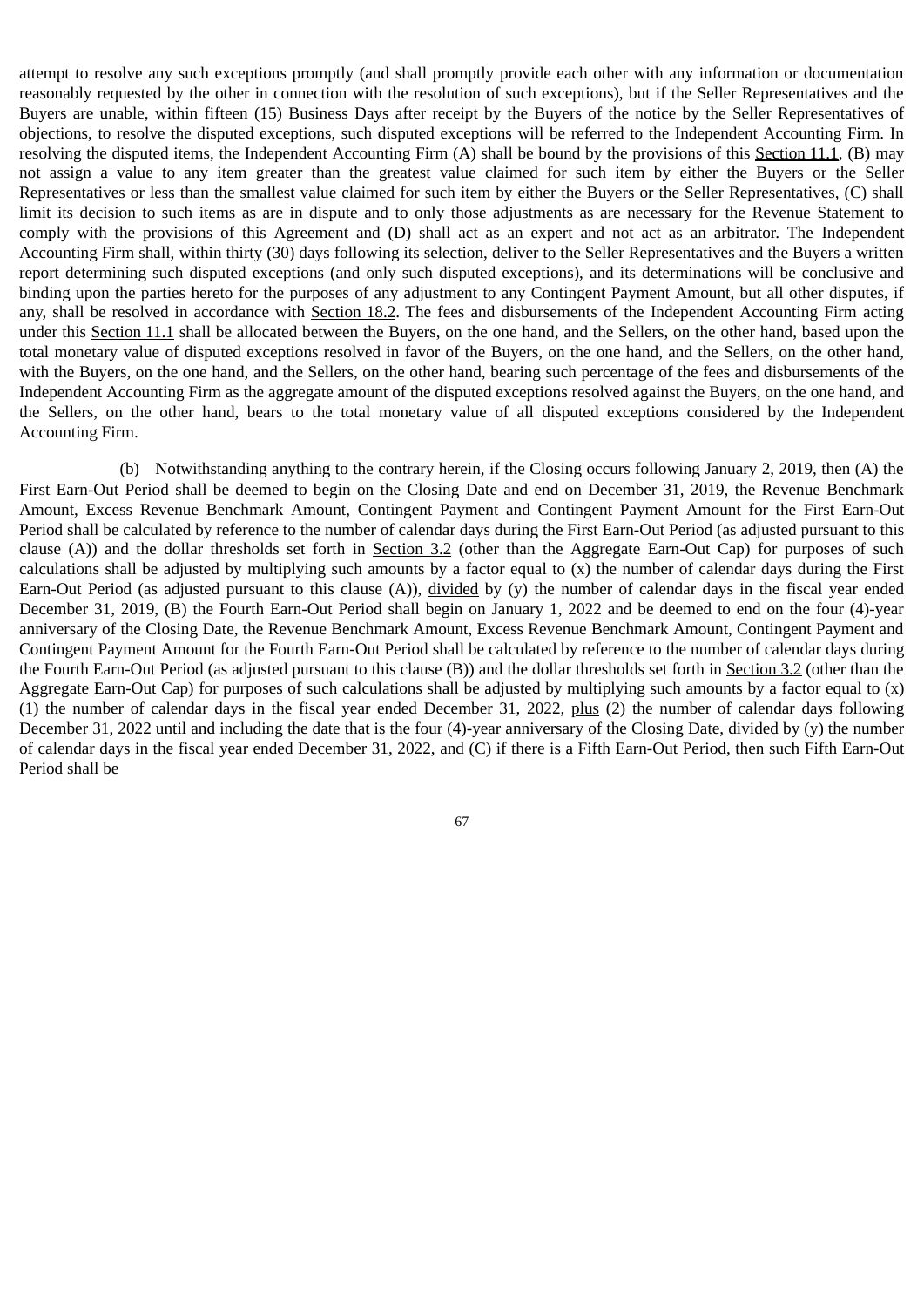deemed to begin on date immediately following the last calendar day of the Fourth Earn-Out Period (as adjusted pursuant to clause (B)) and end on the five (5)-year anniversary of the Closing Date and the Revenue Benchmark Amount, Excess Revenue Benchmark Amount, Contingent Payment and Contingent Payment Amount for the Fifth Earn-Out Period shall be calculated on the basis of the Fifth Earn-Out Period (as adjusted pursuant to this clause (C)), and the applicable provisions of this Agreement relating to the Revenue Benchmark Amounts, Excess Revenue Benchmark Amounts, Contingent Payments and Contingent Payment Amounts shall apply *mutatis mutandis* in the manner set forth in the preceding provisions of this Section 11.1(b). By way of example only, if the Closing occurs on January 31, 2018, then the factor described in clause (A) above shall be equal to  $335/365 =$ 0.9178 and the Revenue Benchmark Amount threshold of \$22,500,000 in Section 3.2(a) will instead be \$20,650,500 (i.e., \$22,500,000 x 0.9178).

SECTION 11.2. Management of the Group Companies. The parties hereto agree to the provisions of, and to take the actions set forth in, Section 11.2 of Annex J hereto. Without limiting the foregoing, the parties hereto agree that, except as otherwise expressly set forth herein, references to Section 3.2 and any subsections, clauses, subclauses or other provisions of Section 3.2 in this Agreement (including in Annex J) shall be deemed to mean Section 3.2 as set forth in Annex J and any subsections, clauses, subclauses or other provisions of **Section 3.2** as set forth in **Annex J**, as applicable.

SECTION 11.3. Books and Records. During the period from the Closing Date until March 31, 2023 (or March 31, 2024 if there is a Fifth Earn-Out Period), the Buyers shall make available for inspection by the Seller Representatives and their duly authorized representatives the portions of the books and records that reflect the information and dates used to determine the Revenue Benchmark Amount, if any, during the regular office hours of the Buyers at the office at which such books and records are kept and upon reasonable written notice to the Buyers; provided that the Seller Representatives, the Sellers and such representatives shall not reveal any information so obtained except to the extent necessary for the Sellers to enforce their rights under Section 11.1.

#### SECTION 12. INDEMNIFICATION.

SECTION 12.1. Survival. Each of the representations and warranties (other than the Fundamental Representations) set forth in Section 5, Section 6, and Section 7 of this Agreement and the parties' liability with respect to their covenants and agreements to be performed at or prior to the Closing shall survive the Closing for a period of twelve (12) months following the Closing Date; provided, however, that the Fundamental Representations shall survive the Closing for a period of five (5) years following the Closing Date. All covenants and agreements set forth in this Agreement that are to be performed after the Closing shall survive the Closing indefinitely or for such lesser period of time as may be specified therein, but not to exceed the applicable statute of limitations in the event of a breach of such covenant; provided that the Sellers' indemnification obligations set forth in Section  $12.2(a)$ (iii) and Section  $12.2(a)$ (iv) shall survive the Closing for a period of five (5) years following the Closing Date. No claim, lawsuit, or other proceeding arising out of or related to the breach of any representation, warranty, covenant or agreement contained in this Agreement may be made by any Indemnitee (as defined below) unless notice of such claim, lawsuit or other proceeding is given to the Indemnitor (as defined below) in accordance with Section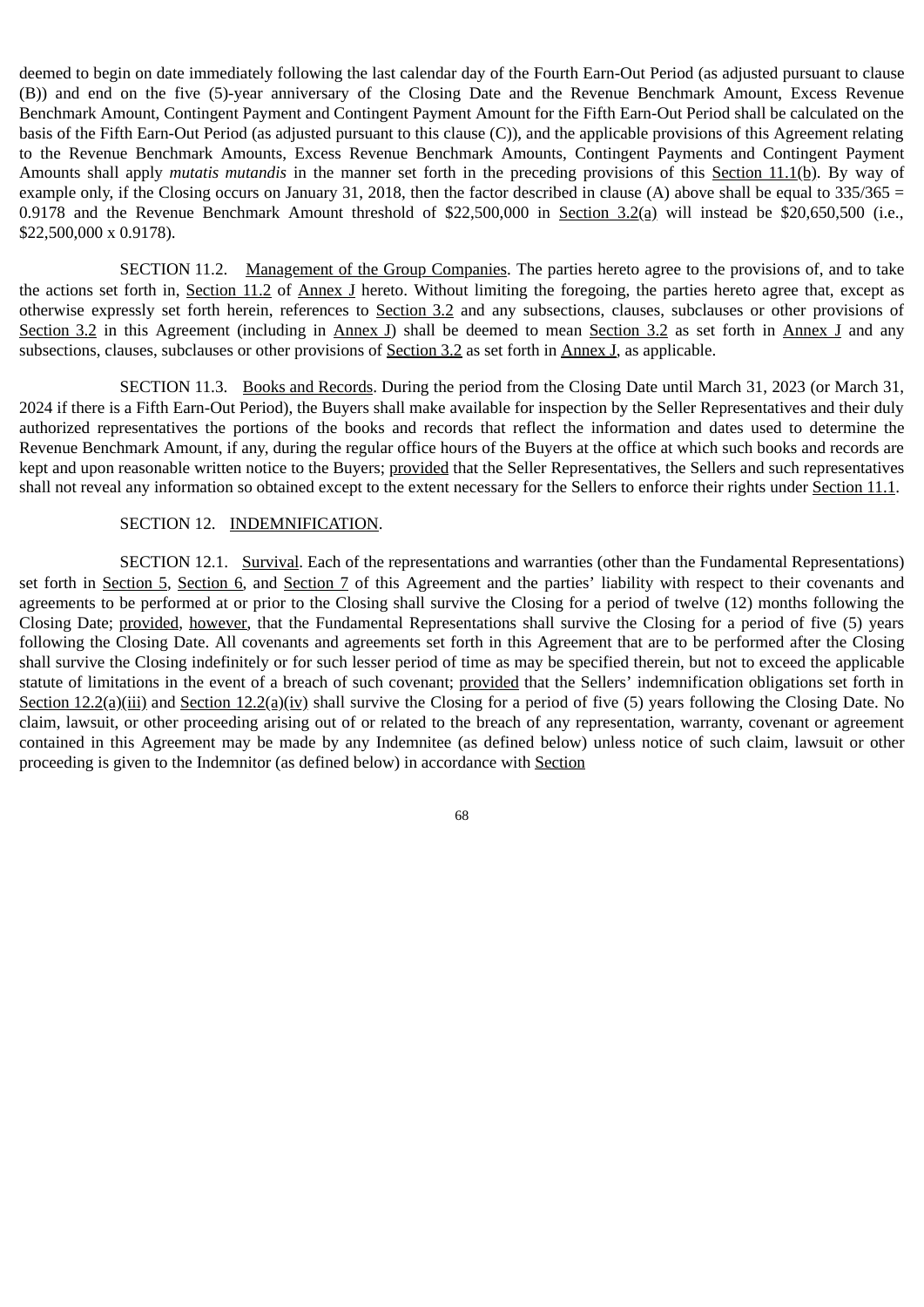12.4 prior to the end of the applicable survival period set forth in this Section 12.1; provided, that if such notice is given prior to the end of such survival period, then the applicable representation, warranty, covenant or agreement shall survive until such claim, lawsuit or other proceeding is finally resolved.

### SECTION 12.2. Indemnification by the Sellers.

(a) From and after the Closing and subject to this Section 12.2, each Seller shall, on a several (and not joint and several) basis in accordance with the Sellers' respective Allocation Percentages (it being understood that, (i) with respect to any indemnification obligation pursuant to Section  $12.2(a)(i)$  or Section  $12.2(a)(ii)$  due to a breach of any representation or warranty or covenant or agreement by a Seller which is expressly made or committed solely by or with respect to such Seller (or where applicable, its applicable Beneficial Owner), such Seller shall be solely responsible for such indemnification obligation, and (ii) with respect to any indemnification obligation pursuant to Section  $12.2(q)(iii)$ , the Group A Sellers shall be solely responsible for any such indemnification obligation arising out of or resulting from Pre-Closing Taxes of the Euro Companies and the Group B Sellers shall be solely responsible for any such indemnification obligation arising out of or resulting from Pre-Closing Taxes of the U.S. Companies), indemnify and fully defend, save and hold the Buyers, their respective Affiliates and Subsidiaries and their and their respective Affiliates' and Subsidiaries' respective Affiliates, directors, officers, members, equity holders, managers, agents and employees (the "Buyer Indemnitees") harmless if any Buyer Indemnitee shall at any time or from time to time suffer any Losses arising out of or resulting from, or shall pay or become obligated to pay any Losses on account of, any one or more of the following:

(i) any breach of any representation or warranty of such Seller (or, where applicable, its Beneficial Owner) contained in this Agreement or in any certificate delivered to the Buyers in connection with the Closing or of any covenant to be performed at or prior to the Closing;

(ii) any failure of such Seller (or, where applicable, its Beneficial Owner) duly to perform any covenant or agreement contained in this Agreement to be performed on the part of such Seller (or, where applicable, its Beneficial Owner) after the Closing;

- (iii) Pre-Closing Taxes; and
- (i) any matter set forth on Schedule 12.2(a)(iv);

provided, however, that the Buyer Indemnitees shall not be entitled to assert any claims for indemnification against the Sellers (or, where applicable, the Beneficial Owners) pursuant to Section  $12.2(a)(i)$  (other than with respect to Fundamental Representations) (i) for any Loss incurred or suffered by a Buyer Indemnitee that is not a Qualifying Loss and (ii) until the aggregate amount of all Qualifying Losses exceeds \$450,000, in which case the Buyer Indemnitees shall be entitled to indemnification for such Losses with respect to such claims solely with respect to amounts in excess thereof; provided, further, that the Buyer Indemnitees shall not be entitled to assert any claims for indemnification pursuant to Section 12.2(a)(iv) until the aggregate amount of all Losses incurred or suffered by a Buyer Indemnitee arising out of or resulting therefrom exceeds \$100,000, in which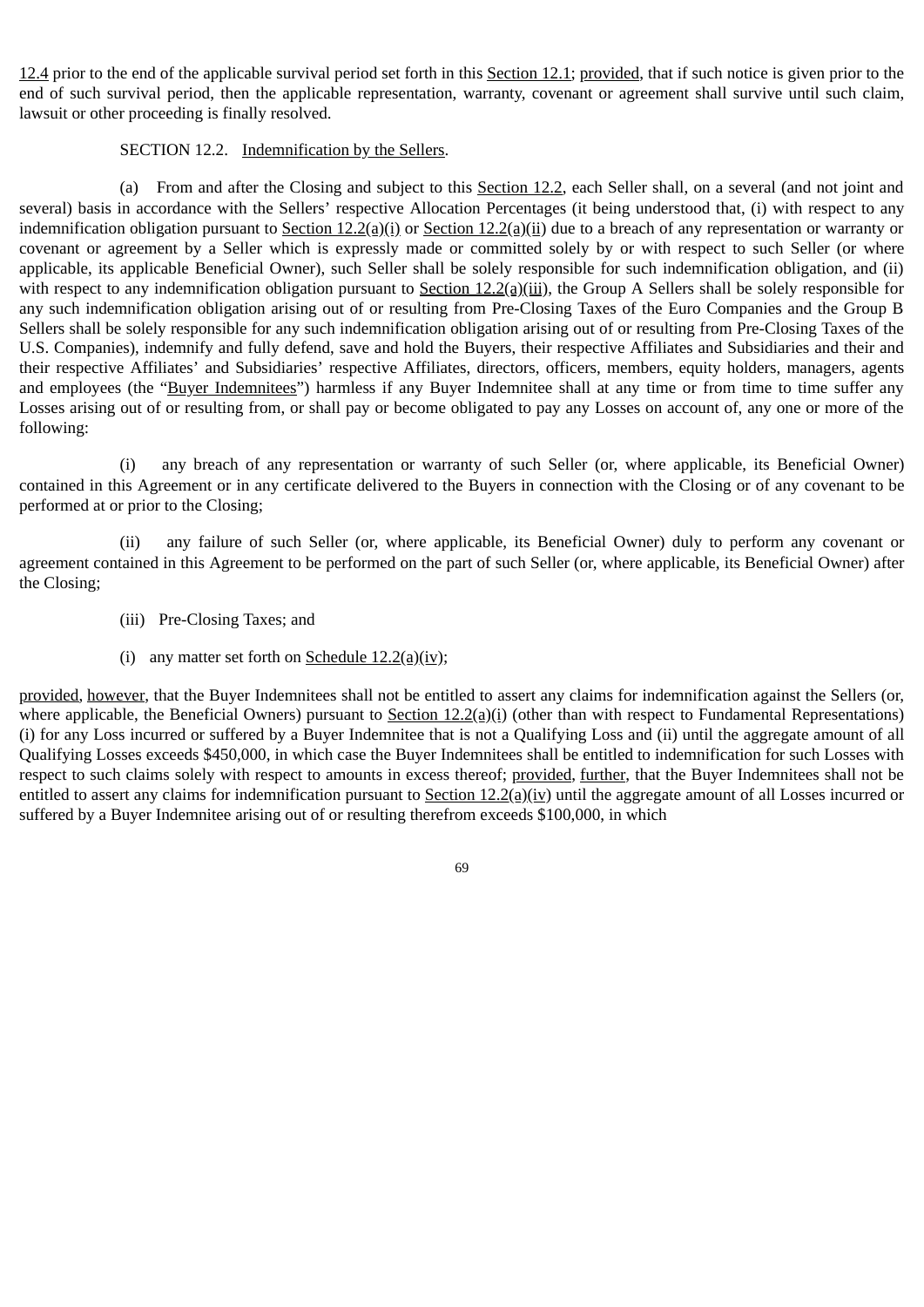case the Buyer Indemnitees shall be entitled to indemnification for such Losses solely with respect to such claims with respect to amounts in excess thereof.

(b) Offset. The Buyers shall have the right to offset or reduce any amount payable by the Buyers to any Seller pursuant to Section 3.1, Section 3.2 or Section 12.3 hereof (any such amount, a "Buyer Payment") against or by any amounts payable by such Seller and/or its Beneficial Owner to the Buyer Indemnitees pursuant to Section 3.1(c), Section 3.1(d) or this Section 12.2; provided, that if any amount payable by any Sellers and/or Beneficial Owners pursuant to Section 3.1(c), Section  $3.1(d)$  or this Section 12.2 is being disputed in good faith by the parties hereto (any such amount, a "Disputed Amount"), then, to the extent that the Buyers exercise their right hereunder to offset or reduce a Buyer Payment by any such amount payable by such Sellers and/or Beneficial Owners, a portion of such Buyer Payment equal to the Disputed Amount shall be deposited by the Buyers into a separate escrow account with the Escrow Agent (with the provisions of the Escrow Agreement and this Agreement relating to the release of the Indemnity Escrow Account applying thereto *mutatis mutandis*) and such deposited portion of such Buyer Payment shall be released to the applicable parties upon the final resolution of such Disputed Amount by a court of competent jurisdiction or the Independent Accounting Firm, as the case may be, in such amounts as provided by such final resolution.

(c) Indemnity Cap; Limitation of Liability. Notwithstanding anything to the contrary contained herein, in no event shall the Sellers (or, where applicable, the Beneficial Owners) have any obligation to pay, in respect of any Losses indemnifiable pursuant to Section 12.2(a)(i) (except for a breach of a Fundamental Representation made by a Seller (or, where applicable, its Beneficial Owner)), an amount in excess of the Indemnity Escrow Amount and the Indemnity Escrow Account shall be the sole and exclusive source for collection against the Sellers in respect of any such Losses. The liability of any Seller with respect to such Seller's (or, where applicable, its Beneficial Owner's) Fundamental Representations, obligations under Section 12.2(a)(ii), Section  $12.2(a)$ (iii) or Section  $12.2(a)$ (iv), or Fraud by such Seller (or, where applicable, its Beneficial Owner) shall not exceed the portion of the Purchase Price paid to such Seller.

(d) Reserves. For purposes of determining the amount of any Losses subject to indemnification under this Section 12, the amount of such Losses will be determined net of all related reserves properly accrued and directly related to the specific matter subject to indemnification on the Closing Balance Sheets to the extent that such reserves are reflected in the Euro Net Working Capital or the U.S. Net Working Capital, as applicable.

(e) Indemnity Escrow Release. No later than the second  $(2<sup>nd</sup>)$  Business Day following the Indemnity Escrow Release Date and in accordance with the terms of the Escrow Agreement, the Buyers and the Seller Representatives shall provide joint written instructions to the Escrow Agent to distribute to the Sellers in accordance with their respective Allocation Percentages the portion of the Indemnity Escrow Account remaining as of the Indemnity Escrow Release Date, after any previous distributions from the Indemnity Escrow Account to the Buyers with respect to resolved claims for indemnification by the Buyer Indemnitees pursuant to this Section 12.2, if any, less, without duplication, the aggregate amount of any then pending claims for indemnification by the Buyer Indemnitees pursuant to this Section 12.2 for which notice has been given pursuant to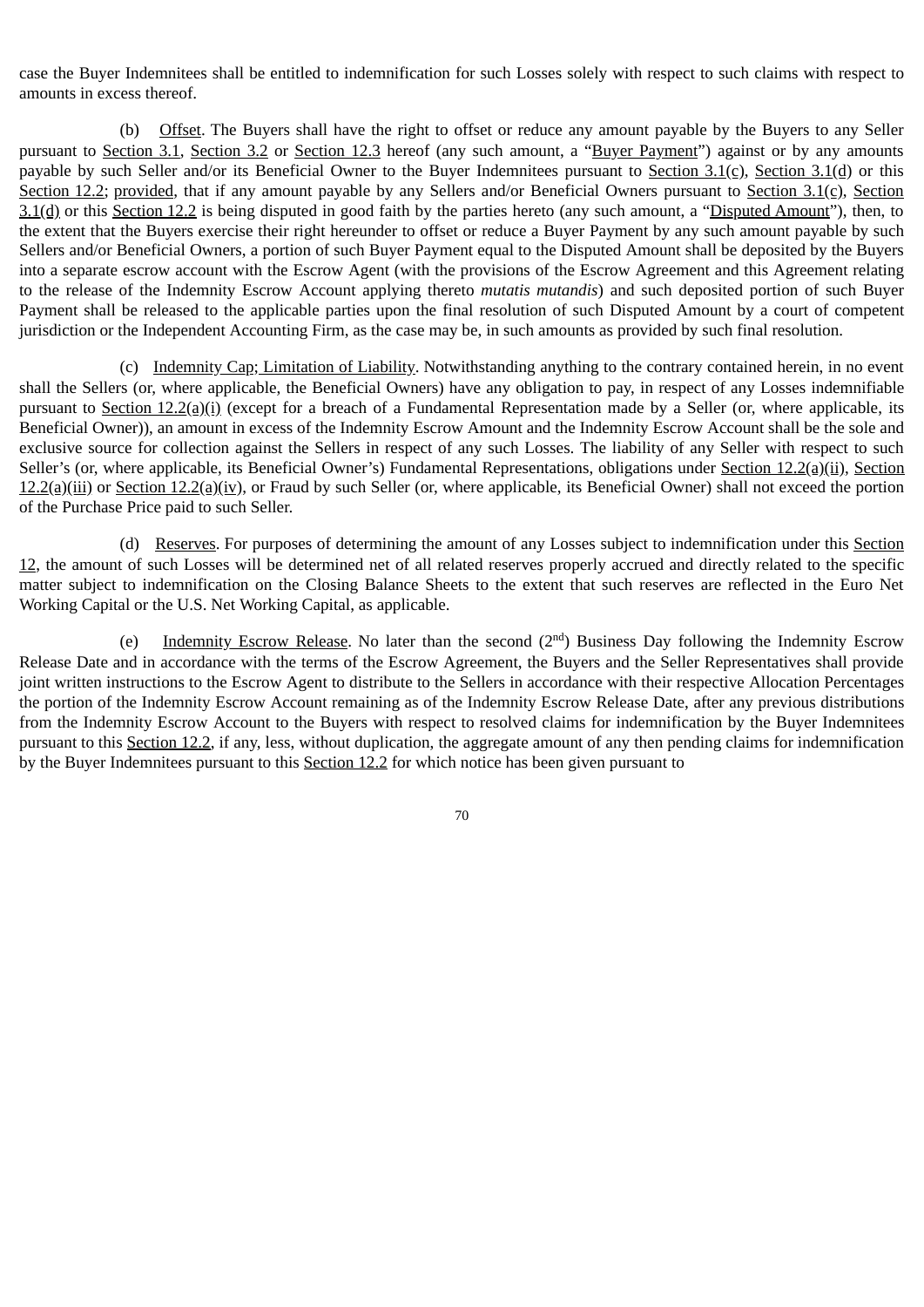Section 12.4, which shall be retained in the Indemnity Escrow Account pending the resolution of such claims. Any interest earned on amounts in the Indemnity Escrow Account (less any amounts distributed with respect to Taxes in accordance with the terms of the Escrow Agreement) shall be paid to the Sellers in accordance with their respective Allocation Percentages.

SECTION 12.3. Indemnification by the Buyers. From and after the Closing and subject to this Section 12, the Buyers shall indemnify and agree to fully defend, save and hold the Sellers and each of their respective Subsidiaries and Affiliates and their respective directors, officers, members, equity holders, managers, agents and employees (the "Seller Indemnitees"), harmless if any Seller Indemnitee shall at any time or from time to time suffer any Losses arising out of or resulting from, or shall pay or become obligated to pay, any Losses on account of any one or more of the following:

(a) any breach of any representation or warranty of the Buyers contained in this Agreement or in any certificate delivered to the Sellers in connection with the Closing;

(b) any failure of the Buyers duly to perform any covenant or agreement contained in this Agreement on the part of the Buyers;

(c) any claim arising from the operation of the Group Companies after the Closing Date;

(d) any Taxes of the Buyers or Taxes of the Group Companies that are not Pre-Closing Taxes; and

(e) any violation of GDPR resulting from the Sellers' provision of Personal Data of the employees of the Group Companies who are not Key Persons to the Buyers after the date hereof pursuant to this Agreement.

# SECTION 12.4. Procedures for Indemnification.

(a) If a party entitled to indemnification under this Section 12 (an "Indemnitee") asserts that a party obligated to indemnify it under this Section 12 (an "Indemnitor") has become obligated to such Indemnitee pursuant to Section 12.2 or Section 12.3, or if any suit, action, investigation, claim or proceeding is begun, made or instituted as a result of which the Indemnitor may become obligated to an Indemnitee hereunder, such Indemnitee shall give reasonably prompt written notice to the Indemnitor, which notice shall include a general description of the facts giving rise to the claim for indemnification hereunder that is the subject of the notice, (if and to the extent known) the amount or an estimate of the amount of such claim, a reference to the provision of this Agreement upon which such claim is based and, if available, all material documentation relevant to the claim. No delay in delivering such written notice to the Indemnitor shall relieve the Indemnitor from any obligation hereunder unless, and then solely to the extent that, the Indemnitor is actually and materially prejudiced thereby.

(b) The Indemnitor agrees to defend, contest or otherwise protect the Indemnitee against any such suit, action, investigation, claim or proceeding at its sole cost and expense. The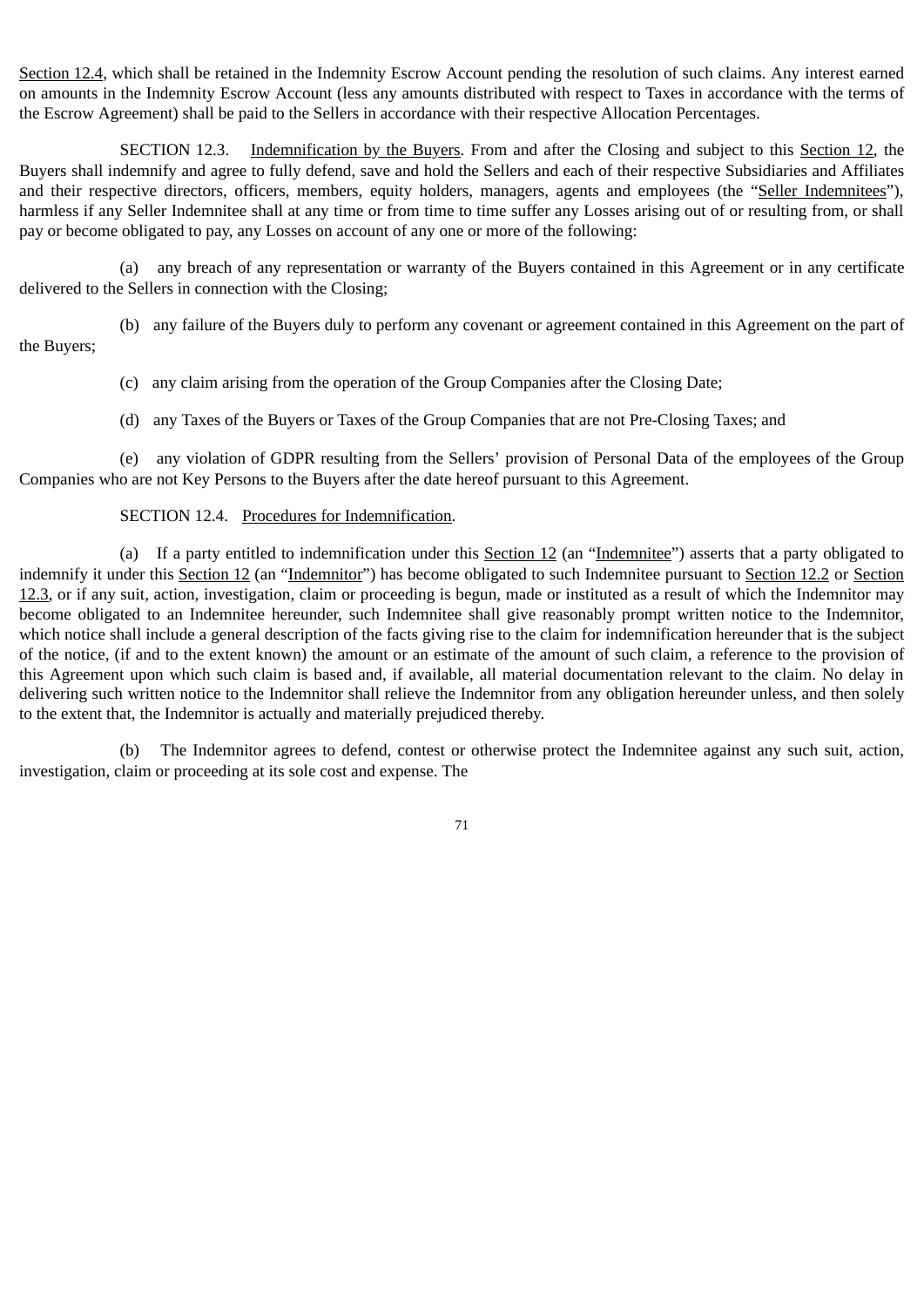Indemnitee shall have the right, but not the obligation, to participate at its own expense in the defense thereof by counsel of the Indemnitee's choice (except that the Indemnitor shall be responsible for the fees and expenses of one separate co-counsel for all Indemnitees to the extent the Indemnitee is advised, in writing by its counsel, that either (i) the counsel the Indemnitor has selected has a conflict of interest or (ii) there are legal defenses available to the Indemnitee that are materially different from or additional to those available to the Indemnitor) and the Indemnitee shall in any event cooperate with and assist the Indemnitor to the extent reasonably possible. If the Indemnitor fails timely to defend, contest or otherwise protect against such suit, action, investigation, claim or proceeding, the Indemnitee shall have the right to do so, including the right to make any compromise or settlement thereof (with the Indemnitor's consent, such consent not to be unreasonably withheld, conditioned or delayed), and the Indemnitee shall be entitled to recover the entire cost thereof from the Indemnitor, including reasonable attorneys' fees, disbursements and amounts paid as a result of such suit, action, investigation, claim or proceeding.

(c) The Indemnitor shall not consent to the entry of a judgment or enter into any settlement with respect to any matter which imposes on the Indemnitee any continuing obligations or which does not include a provision whereby the plaintiff or claimant in the matter releases the Indemnitees from all liability or wrongdoing with respect thereto, without the written consent of the Indemnitee (not to be unreasonably withheld, conditioned or delayed).

(d) No Indemnitee shall make any admission, consent to the entry of a judgment or enter into any settlement with respect to any matter which is reasonably likely to give rise to a claim for indemnification by the Indemnitor, without the prior written consent of the Indemnitor (not to be unreasonably withheld, conditioned or delayed).

(e) In all cases in determining whether there has been a breach of a representation or warranty (other than a Fundamental Representation) by the Buyers, the Sellers or the Beneficial Owners for purposes of this Section 12, or in determining the amount of any Losses with respect to such breach, such representations or warranties shall be read without regard to any materiality qualifier (including any reference to Material Adverse Effect) contained therein.

(f) Notwithstanding anything to the contrary herein, the indemnification provided for in this Section 12, shall survive any investigation at any time made by or on behalf of the Indemnitee or any knowledge or information that the Indemnitee may have, including any investigation made or knowledge acquired in connection with entry into this Agreement or the consummation of the transactions contemplated hereby.

(g) With respect to each indemnification obligation in this Agreement: (i) any Indemnitee shall take all commercially reasonable steps to mitigate any Losses incurred by such party upon and after becoming aware of any event or condition that would give rise to any indemnification rights hereunder, (ii) if any Losses sustained by an Indemnitee are covered by an insurance policy (including the R&W Insurance Policy), such Indemnitee shall use commercially reasonable efforts to collect such insurance proceeds and all Losses shall be net of any insurance proceeds actually received (as reduced by any deductible, retention, collection costs and premium increases related thereto, "Insurance Proceeds"), including in respect of the R&W Insurance Policy, and (iii) in no event shall an Indemnitor have liability to an Indemnitee for any special, incidental,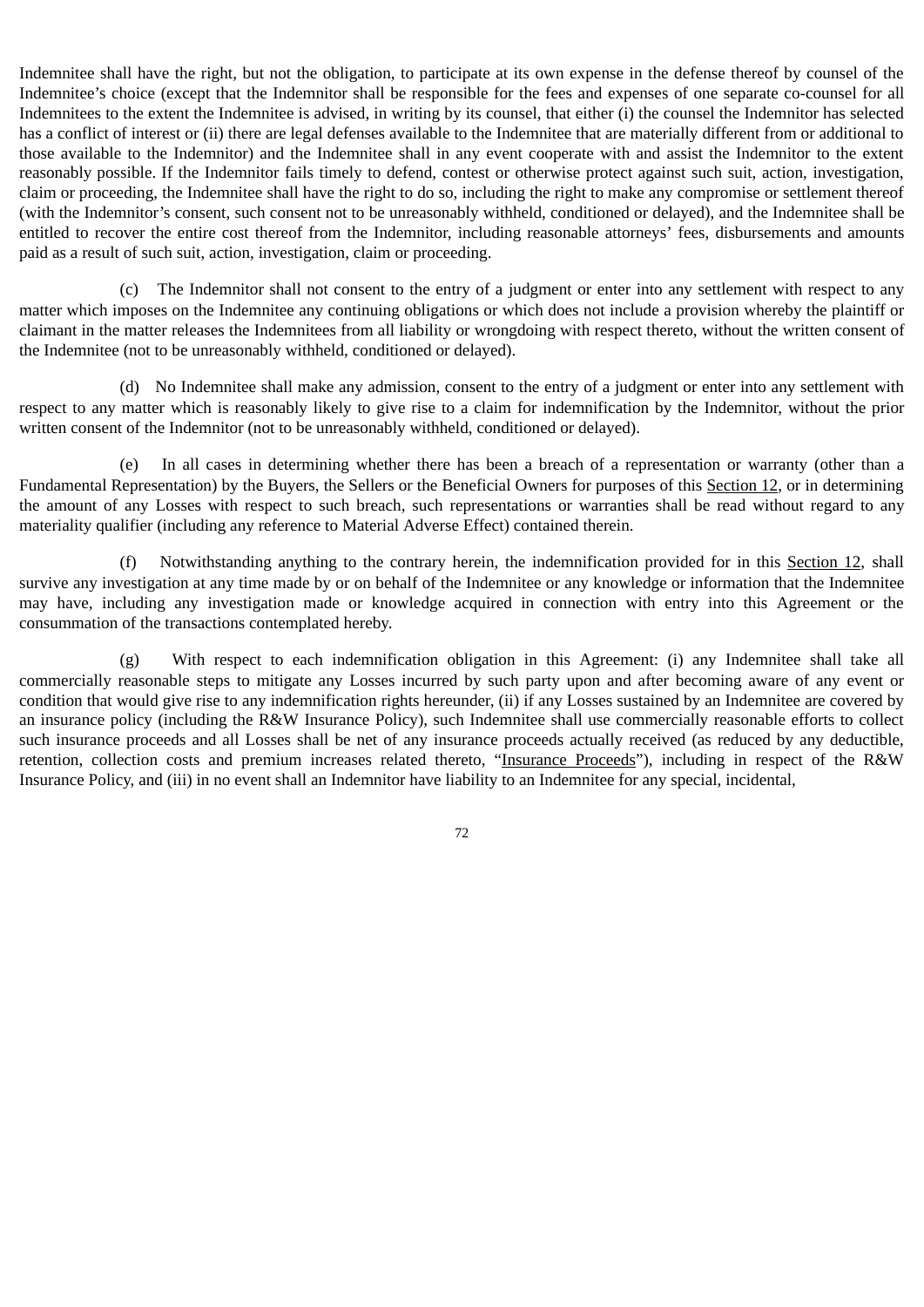indirect, consequential or punitive damages or damages based on a multiple or lost profits (except to the extent such damages are reasonably foreseeable or payable to a third party). If the Indemnitee actually receives any Insurance Proceeds in respect of any Losses for which an Indemnitor has actually reimbursed such Indemnitee, such Indemnitee shall promptly pay over to the Indemnitor such Insurance Proceeds, but not in excess of any amount previously paid by the Indemnitor to or on behalf of the Indemnitee in respect of the claim underlying such Losses and only to the extent that the Indemnitee would otherwise retain an amount greater than the full amount of the Losses sustained by the Indemnitee as a result of the underlying claim. Nothing in this Section 12 shall impose on any party hereto any obligation to maintain any insurance policy currently in existence as of the date hereof, obtain any additional insurance policy in the future or maintain a minimum amount of coverage under any current or future insurance policy, except with respect to the R&W Insurance Policy for the duration specified therein.

(h) The amount of any indemnification payment for any Losses shall be determined net of any Tax benefit actually realized in the form of cash actually received or reduction in cash Taxes actually paid by the Indemnitee (or any Affiliate thereof) as the result of sustaining or paying such Losses in the year in which such Losses are incurred by the applicable Indemnitee or the three (3) subsequent taxable years.

SECTION 12.5. Indemnification Exclusive Remedy. From and after the Closing, indemnification pursuant to this Section 12 shall be the sole and exclusive remedy for any party with respect to any claim directly or indirectly relating to this Agreement and the transactions contemplated hereby. Without limiting the generality of the foregoing, from and after the Closing, each Buyer, for itself and the other the Buyer Indemnitees, (a) agrees that no legal action sounding in contribution, tort, strict liability or any other legal theory may be maintained by any party, any Buyer Indemnitee or Seller Indemnitee not a party or any other Person with respect to this Agreement or the transactions contemplated hereby, and (b) hereby waives any and all statutory rights of contribution or indemnification that any of the foregoing Persons might otherwise be entitled to under any Law or any similar rules of law embodied in the common law. No current or former Affiliate (other than the Sellers and, where applicable, their respective Beneficial Owners) or representative of the Sellers or the Group Companies shall have any liability of any nature to any Buyer Indemnitee with respect to the breach by a Seller (or, where applicable, its Beneficial Owner) of any representation, warranty, covenant or agreement contained in this Agreement or any other matter relating to the transactions contemplated hereby. Notwithstanding the foregoing, the limitations in this Section 12.5 shall not apply with respect to (i) any Action seeking equitable relief and/or specific performance for a breach hereof, (ii) any claims made against the insurer under the R&W Insurance Policy, (iii) any claims made against any Beneficial Owner pursuant to Section  $18.14$  or (iv) any remedies available to the Buyers or their Affiliates under the Escrow Agreement, any Lock-Up Agreement, any Employment Agreement or any Board Service Agreement. Notwithstanding anything to the contrary herein, nothing in this Section 12 (other than the last sentence of Section 12.2(c)) will limit any claims by, or remedies of or available to, any Buyer Indemnitee against any Seller or Beneficial Owner for Fraud committed by such Seller or Beneficial Owner.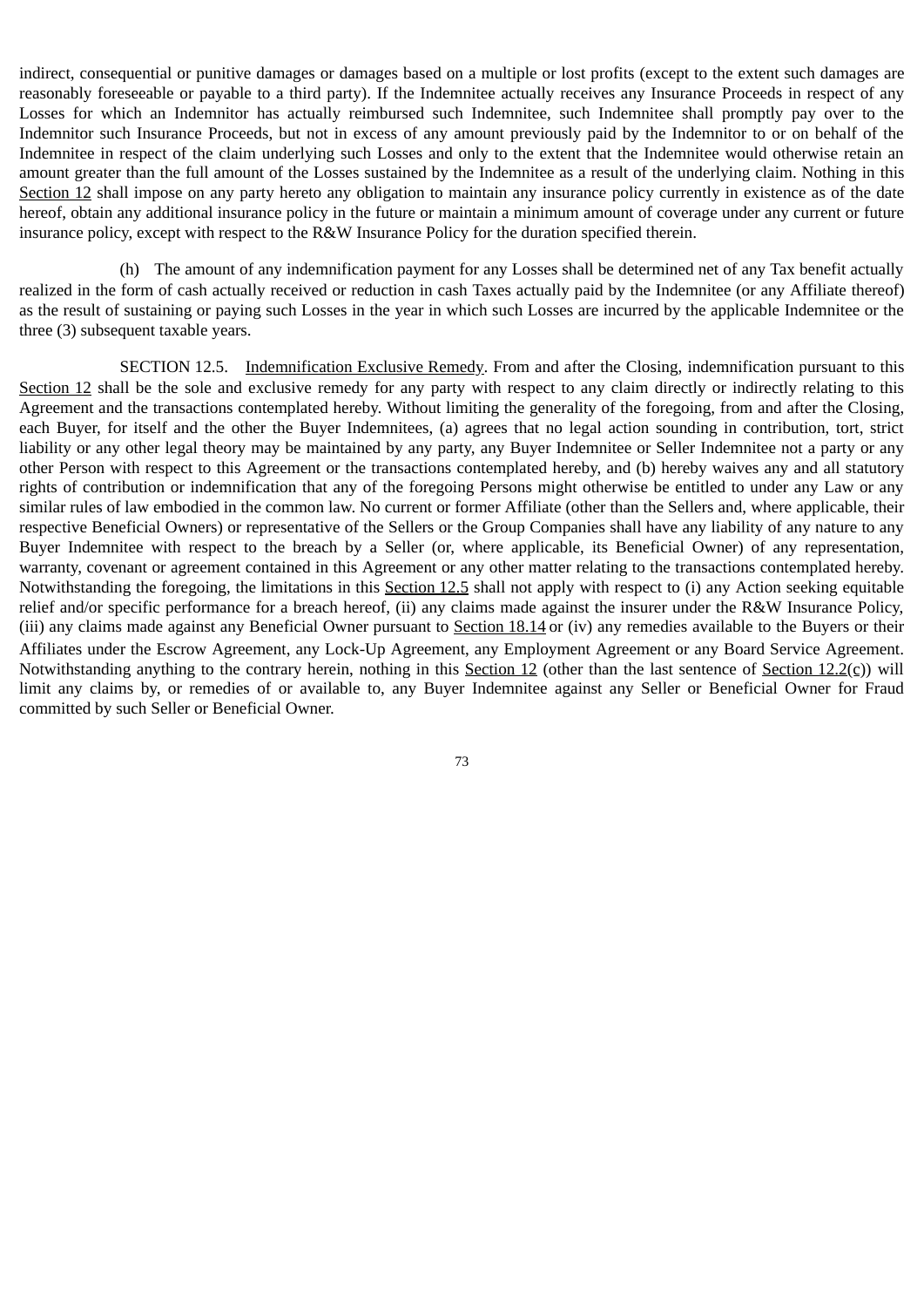SECTION 12.6. R&W Insurance Policy. The parties acknowledge that, at or before the Closing, the Buyers will take all commercially reasonable actions necessary to maintain the R&W Insurance Policy. The R&W Insurance Policy shall provide that the insurer under the R&W Insurance Policy shall not be entitled to subrogate against the Sellers or their Affiliates (or any former or current general or limited partners, stockholders, managers, members, directors, officers, employees, agents and representatives of any of the foregoing), except in cases of Fraud by the Sellers or the Beneficial Owners in connection with this Agreement and the transactions contemplated hereby.

SECTION 12.7. Purchase Price Adjustment. Notwithstanding anything to the contrary in this Agreement, any payments pursuant to this Section 12 shall be treated as an adjustment to the Purchase Price.

## SECTION 13. EMPLOYEE MATTERS.

#### SECTION 13.1. Continuing Employees.

(a) Within five (5) Business Days after a written request from the Buyers to the Sellers, the Buyers shall be provided with an updated Schedule 5.19(a) and a schedule of each employment, severance, separation, arbitration, change in control or consulting agreement or any other agreement relating to job security, compensation, or employee rights or any other agreement with a current employee or individual Service Provider that was not previously included in Schedule 5.17(c). The Buyers may require each U.S. Company employee on Schedule 5.19(a), as a condition to post-Closing employment with the Group Companies, to the extent permitted by applicable Law, to (i) execute and deliver to the Buyers before the Closing Date, an offer letter, which will become effective upon the Closing which, to the extent permitted by applicable Law, may include a full release of claims in favor of the Group Companies and the Buyers through the Closing (an "Employment Offer Letter"), substantially in the applicable forms provided by the Buyers to the Sellers prior to the date hereof; (ii) demonstrate to the reasonable satisfaction of the Buyers in accordance with its normal practices that he or she is authorized to work in the United States as of the Closing Date, including timely completion of a Form I-9; and (iii) complete, to the reasonable satisfaction of the Buyers, any other pre-hire paperwork, background checks or other processes as requested by the Buyers in connection with their normal pre-hire process (collectively, the "Continued Employment Conditions"). Each such employee who executes and delivers an Employment Offer Letter, satisfies the Continued Employment Conditions on or before the Closing Date and commences or continues employment with the Group Companies on the Closing Date is hereinafter referred to as a "U.S. Continuing Employee" (together with the German and Swiss employees of the Group Companies as of the Closing Date, the "Continuing Employees"). Each German or Swiss Continuing Employee shall be required, as a condition to post-Closing employment with the Group Companies, to the extent permitted by applicable Law, to execute and deliver to the Buyers before the Closing Date a confidentiality and invention assignment agreement and compliance attestation documentation, in each case in the form provided by the Buyers. The employment with the Group Companies of any U.S. employee on Schedule 5.19(a) who fails to execute and deliver an Employment Offer Letter or satisfy any other Continued Employment Condition on or before the Closing Date shall, if so requested by the Buyers, terminate on the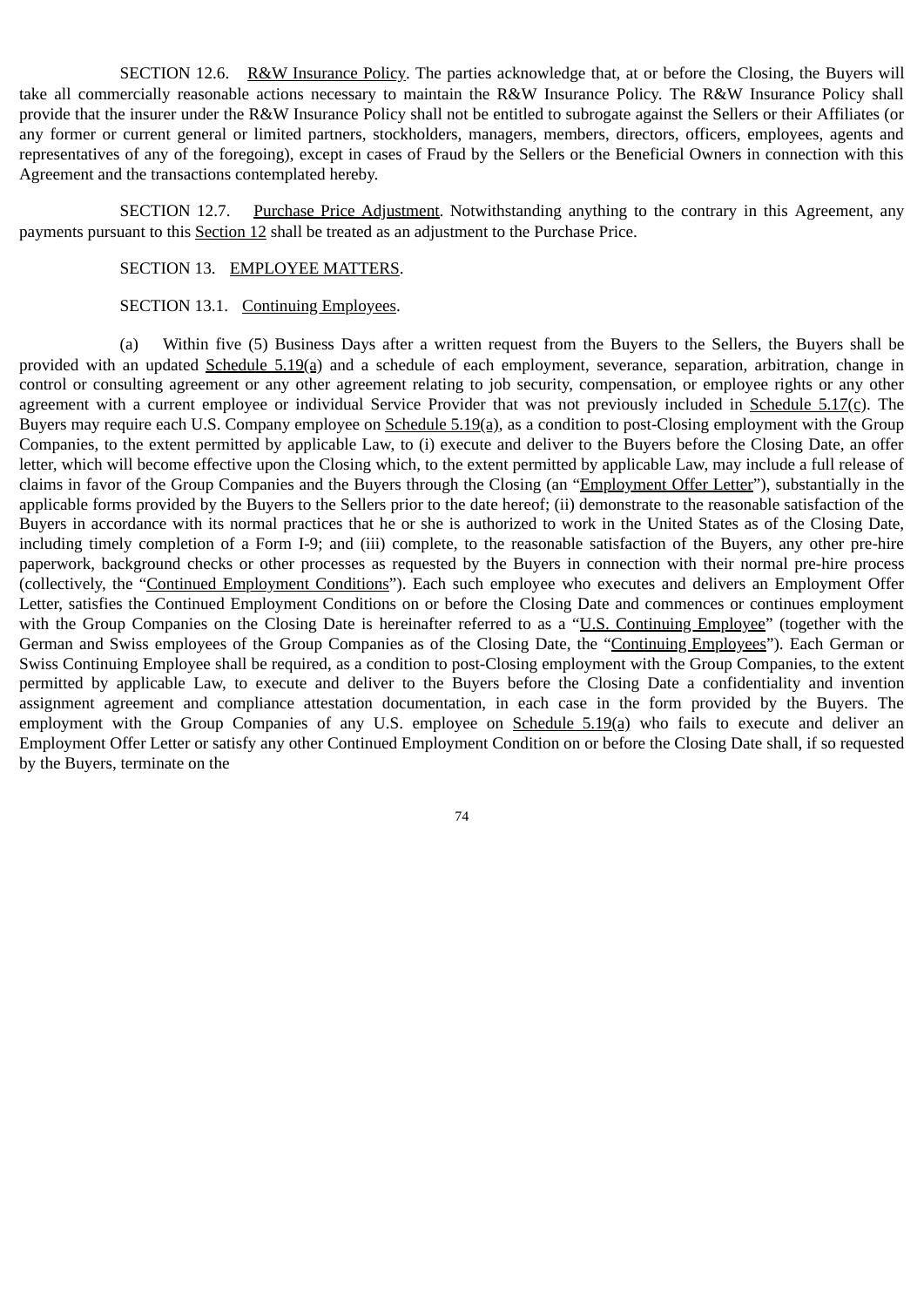Closing Date. Prior to the Closing, the Sellers shall, and shall cause the Group Companies to, cooperate with and use commercially reasonable efforts to assist the Buyers in their efforts to obtain an executed Employment Offer Letter from each such U.S. Company employee and facilitate U.S. employees' satisfaction of the Continued Employment Conditions. As soon as reasonably practicable following the date hereof, the Sellers shall, and shall cause the Group Companies to, provide to the Buyers such information and documents as reasonably necessary to continue to administer the benefit plans and payroll of the Group Companies as of the Closing Date (including the documents and information set forth on  $S$ chedule  $13.1(a)$ ), to the extent not already provided pursuant to Section 5.17 or contained in the Schedules. All U.S. Continuing Employees will be employed by the U.S. Companies (or their Affiliates) on an at-will basis on terms of employment determined by the Buyers (or their Affiliates) as set forth in the Employment Offer Letter. Nothing contained in this Agreement shall be construed as an employment contract between the Buyers or any of their Affiliates and any Continuing Employee.

(b) The Buyers shall, based on the hire date information for each Continuing Employee as set forth on Schedule 13.1(b), cause service rendered by Continuing Employees prior to the Closing Date to be taken into account for all purposes including participation, coverage, eligibility and level of benefits, as applicable, under all employee benefit plans, programs, policies and arrangements of the Buyers or any of their Affiliates (including the Group Companies) from and after the Closing Date (other than any equity-based compensation plan, program, policy or arrangement), to the same extent as such service was taken into account under corresponding plans of the Group Companies for such purposes; provided, however, that nothing herein shall result in the duplication of any benefits for the same period of service.

SECTION 13.1.  $\frac{401(k)}{P \cdot \text{tan}}$ . The Group B Sellers shall, or shall cause the U.S. Companies to take (or cause to be taken), all actions necessary or appropriate to terminate the 401(k) Plan, effective no later than the Business Day immediately preceding the Closing Date, unless the Buyers provide the Group B Seller Representative with written notice not to terminate the 401(k) Plan at least ten (10) days before the Closing Date. If the Group B Sellers are required to terminate the 401(k) Plan, then the Group B Sellers shall provide, or cause the U.S. Companies to provide, to the Buyers prior to the Closing Date written evidence of the termination of the 401(k) Plan (the form and substance of which resolutions shall be subject to the prior review and approval (not to be unreasonably withheld or delayed) of the Buyers). Effective as of the Closing Date, the Buyers shall have in effect a defined contribution plan that is qualified under Section 401(a) of the Code and that includes a qualified cash or deferred arrangement within the meaning of Section 401(k) of the Code (the "Buyer Savings Plan") in which the Continuing Employees shall be eligible to participate. As soon as practicable following the Closing Date, the Buyers shall cause the Buyer Savings Plan to permit each Continuing Employee who is a participant in the 401(k) Plan to rollover his or her account balance(s) thereunder into the Buyer Savings Plan. The Group B Sellers shall, or shall cause the U.S. Companies to take (or cause to be taken), such other actions in furtherance of terminating the 401(k) Plan as the Buyers may reasonably require at the Buyers' sole cost and expense. The Group Companies shall use commercially reasonable efforts to obtain from the administrator of the 401(k) Plan and provide to the Buyers such information regarding liquidation charges, surrender charges or other fees imposed by the 401(k) Plan in connection with termination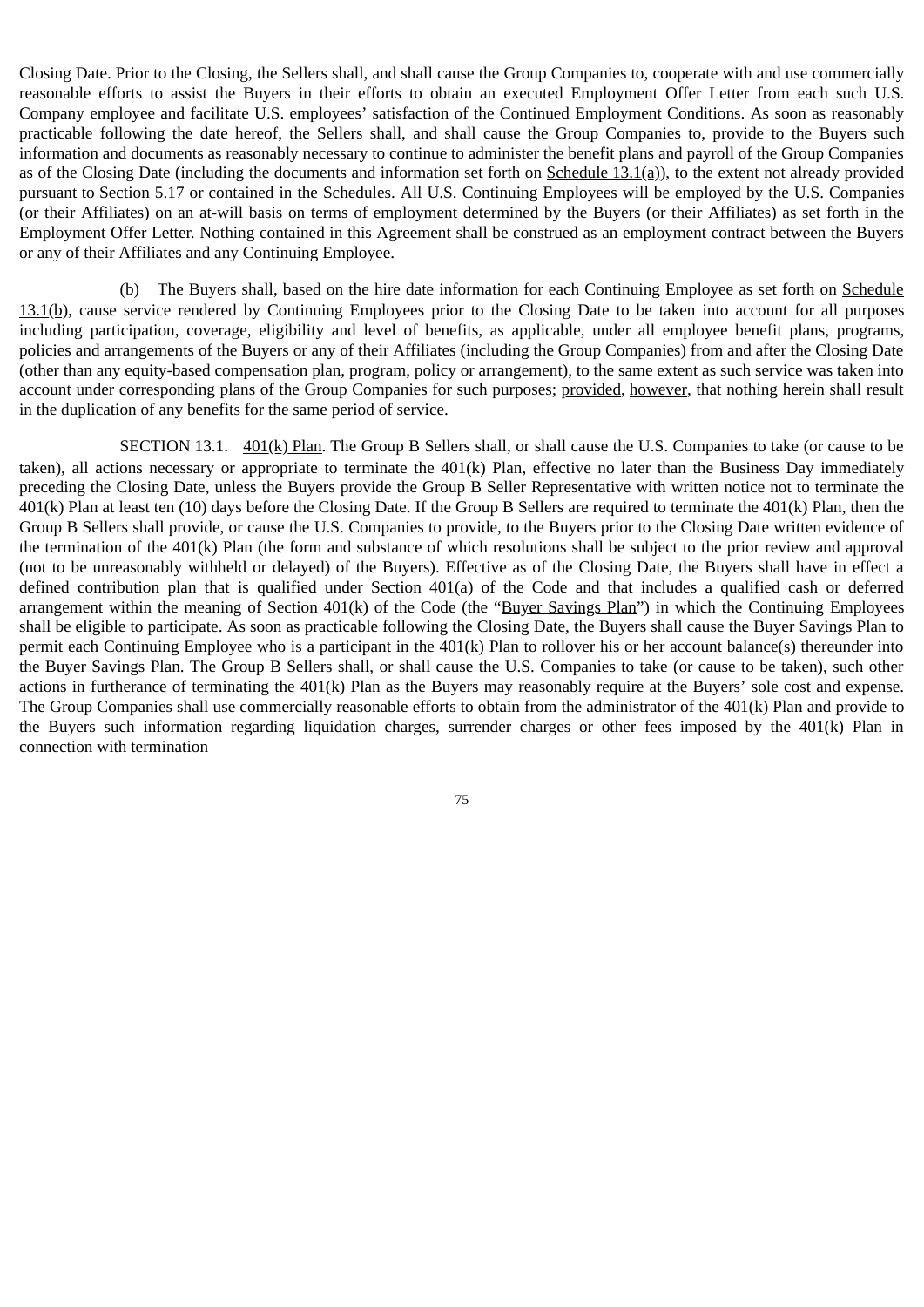of the 401(k) Plan and any other information regarding the 401(k) Plan, in each case, as the Buyers may reasonably request in writing.

SECTION 13.2. Earn-Out Period Incentive Pool. Following the Closing, for each of the Earn-Out Periods in which the Sellers are eligible to receive a Contingent Payment in accordance with this Agreement, the Buyers shall, or shall cause an Affiliate to, create and administer an incentive pool for employees and board members of the Group Companies and the Associated Partners in accordance with the terms and conditions set forth in Annex L.

SECTION 13.3. Compensation Pool. Beginning in fiscal year 2019 and continuing for any fiscal year in which there is an Earn-Out Period in which the Sellers are eligible to receive a Contingent Payment in accordance with this Agreement, the Buyers shall cause the Group Companies to create an annual compensation pool in accordance with the terms and conditions set forth in Annex M hereto.

SECTION 13.4. No Third-Party Beneficiaries. Nothing herein express or implied shall confer upon any Continuing Employee or other employee or former employee of the Group Companies or the Sellers or legal representatives thereof, any rights or remedies, including a right to employment or continued employment for any specified period, under or by reason of this Agreement. Nothing herein shall be construed as the creation, amendment or modification of any employee benefit plan, program, arrangement or agreement of the Group Companies or the Sellers or prevent the creation, amendment or termination of any such plan, program, arrangement or agreement. The parties hereto acknowledge and agree that all provisions contained in this Section 13 are included for the sole benefit of the parties hereto, and that nothing in this Agreement, whether express or implied, shall create any third-party beneficiary or other rights in any other Person, including any employee of the Group Companies, the Sellers, or any dependent or beneficiary thereof.

## SECTION 14. CONDITIONS PRECEDENT TO PERFORMANCE BY THE SELLERS.

The obligations of the Sellers to consummate the transactions contemplated by this Agreement are subject to the fulfillment, at or before the Closing Date, of the following conditions, any one or more of which may be waived by the Sellers in their sole discretion:

SECTION 14.1. Representations and Warranties of the Buyers. Each of the representations and warranties made by the Buyers in this Agreement shall be true and correct (without regard to any materiality or Material Adverse Effect qualification set forth in any such representation or warranty) in all material respects, in each case as of the date hereof and as of the Closing Date (except to the extent such representations and warranties refer to a specific date, which shall be true and correct as of such date) as if made by the Buyers on and as of the Closing Date, and the Sellers shall have received a certificate to that effect dated the Closing Date and signed by any Vice President of each Buyer.

SECTION 14.2. Performance of the Obligations of the Buyers. The Buyers shall have performed in all material respects all obligations required under this Agreement to be performed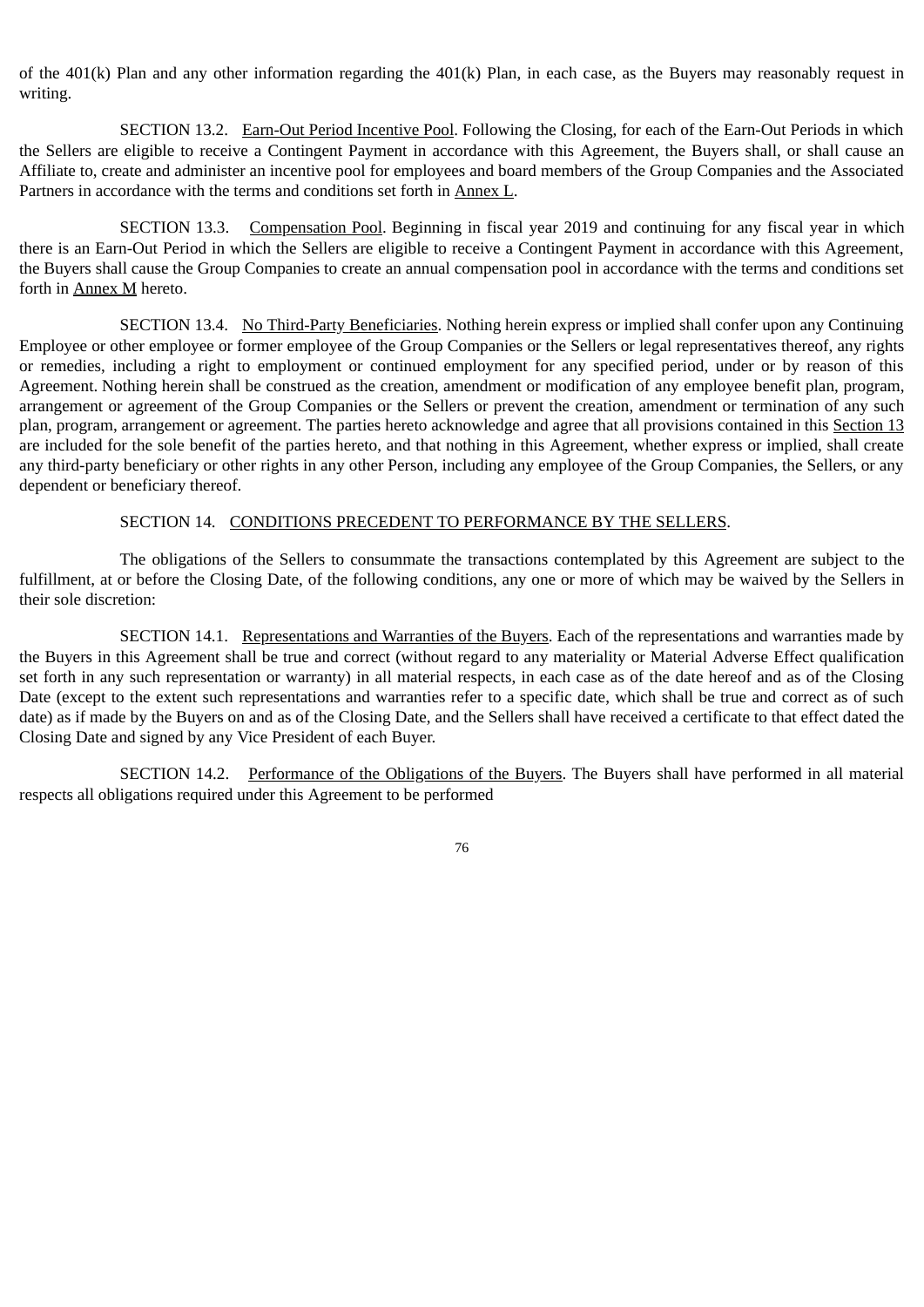by them on or before the Closing Date, and the Sellers shall have received a certificate to that effect dated the Closing Date and signed by any Vice President of each Buyer.

SECTION 14.3. No Violation of Orders. No preliminary or permanent injunction or other order issued by any court, arbitrator or other Governmental Entity, nor any statute, rule, regulation, decree or executive order promulgated or enacted by any court, arbitrator or other Governmental Entity that declares this Agreement invalid or unenforceable in any respect or which prevents the consummation of the transactions contemplated hereby shall be in effect; and no action or proceeding before any court, arbitrator or other Governmental Entity shall have been instituted by any Governmental Entity which seeks to prevent or delay the consummation of the transactions contemplated by this Agreement or which challenges the validity or enforceability of this Agreement, and which in any such case has a reasonable likelihood of success in the opinion of counsel to the Sellers.

SECTION 14.4. Escrow Agreement. The Escrow Agreement shall be in full force and effect, subject only to the occurrence of the Closing.

#### SECTION 15. CONDITIONS PRECEDENT TO PERFORMANCE BY THE BUYERS.

The obligations of the Buyers to consummate the transactions contemplated by this Agreement are subject to the fulfillment, at or before the Closing Date, of the following conditions, any one or more of which may be waived by the Buyers in their sole discretion:

SECTION 15.1. Representations and Warranties of the Sellers and Beneficial Owners. Each Fundamental Representation shall be true and correct in all respects, in each case as of the date hereof and as of the Closing Date as if made by the Sellers and the Beneficial Owners on and as of the Closing Date, except for *de minimis* inaccuracies. The representations and warranties made by the Sellers and the Beneficial Owners in Section 5 and Section 6 (excluding the Fundamental Representations) of this Agreement (without giving effect to any materiality or Material Adverse Effect qualifications therein) shall each be true and correct, in each case as of the date hereof and as of the Closing Date (except to the extent such representations and warranties refer to a specific date, which shall be true and correct as of such date) as if made by the Sellers and the Beneficial Owners on and as of the Closing Date, except where the failure of any such representation or warranty to be true and correct would not, individually or in the aggregate, have a Material Adverse Effect. The Buyers shall have received a certificate to such effect dated the Closing Date from each Seller and Beneficial Owner and signed by such Seller (or by any duly authorized officer of such Seller, if applicable) and Beneficial Owner.

SECTION 15.2. Performance of the Obligations of the Sellers and Beneficial Owners. The Sellers and the Beneficial Owners shall have performed in all material respects all obligations required under this Agreement to be performed by them on or before the Closing Date (other than the obligations set forth in Section 8.10, Section 8.14, Section 8.19 and Section 8.20, which shall have been performed by the Sellers and the Beneficial Owners in all respects on or before the Closing Date), and the Buyers shall have received a certificate to such effect dated the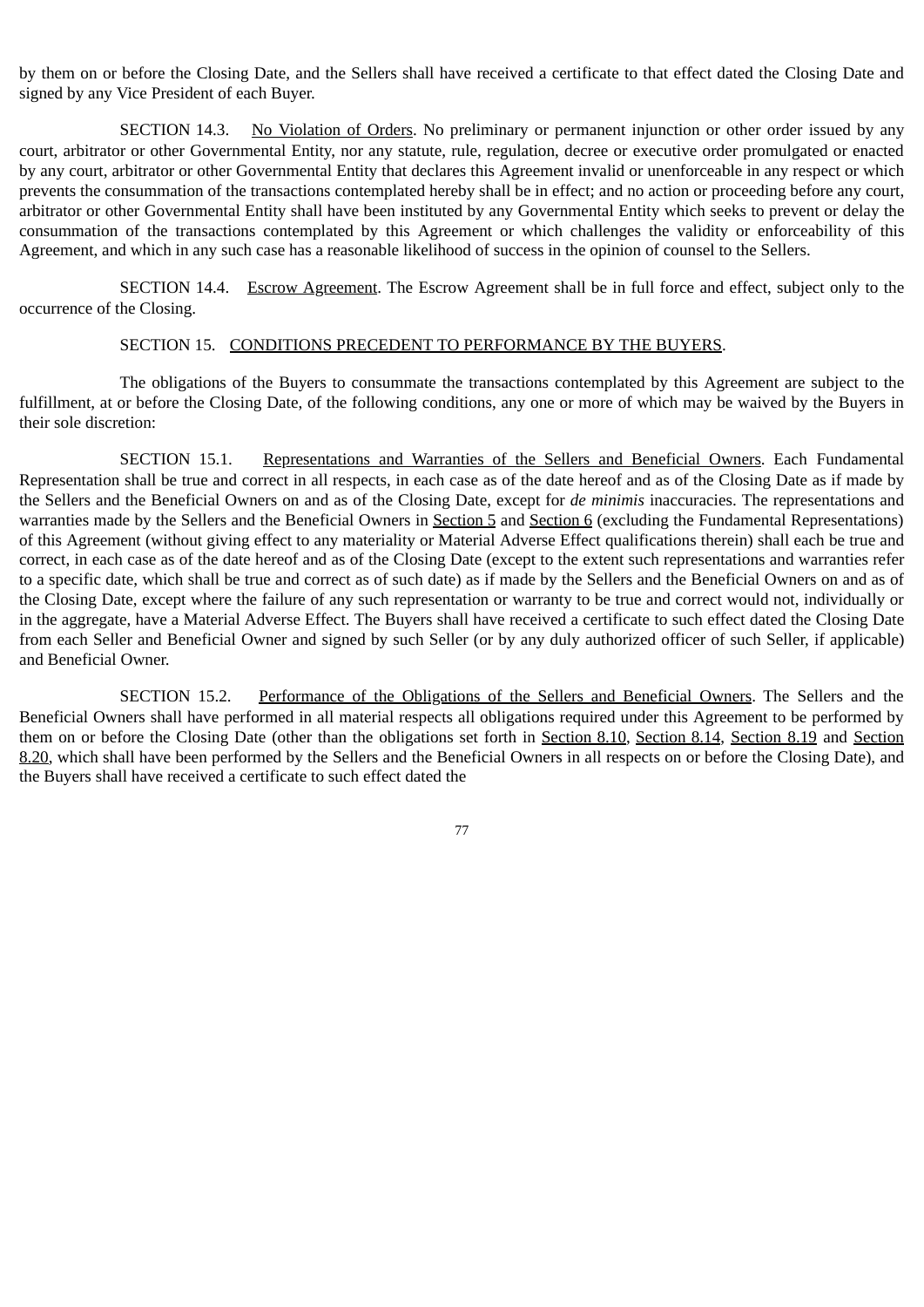Closing Date from each Seller and Beneficial Owner and signed by such Seller (or by any duly authorized officer of such Seller, if applicable) and Beneficial Owner.

SECTION 15.3. Governmental Consents. Subject to Section 15.4, all Consents of any Governmental Entity required in connection with the execution, delivery and performance of this Agreement have been duly obtained and shall be in full force and effect on the Closing Date.

SECTION 15.4. FINRA Approval. Either: (a) Quarton BD shall have received the written approval of FINRA for the transactions contemplated hereby pursuant to NASD Rule 1017; or (b) (i) thirty-five (35) calendar days shall have elapsed after the making of the Rule 1017 application with respect to the transactions contemplated hereby and such application shall not have been rejected or otherwise terminated or withdrawn; (ii) Quarton BD shall have notified FINRA that the parties hereto intend to consummate the Closing in accordance with NASD 1017(c); (iii) during such thirty-five (35) day period, FINRA shall not have advised that the parties are prohibited from consummating the Closing without FINRA's approval of the transactions contemplated hereby or that FINRA intends to deny the application or impose any material restrictions on any Group Company, either of the Buyers or the Parent pursuant to Rule 1017(c) or otherwise; and (iv) during the succeeding ten (10) calendar days, there does not, in the Buyers' reasonable discretion, appear to be a material likelihood of such a denial or material restrictions under (b)(iii) hereof ("FINRA Approval").

SECTION 15.5. No Violation of Orders. No preliminary or permanent injunction or other order issued by any court, arbitrator or other Governmental Entity, nor any statute, rule, regulation, decree or executive order promulgated or enacted by any court, arbitrator or other Governmental Entity, which declares this Agreement invalid in any respect or prevents the consummation of the transactions contemplated hereby, or which materially and adversely affects the assets, properties, operations, prospects, net income or financial condition of any Group Company shall be in effect; and no action or proceeding before any court, arbitrator or other Governmental Entity shall have been instituted by any Governmental Entity which seeks to prevent or delay the consummation of the transactions contemplated by this Agreement or which challenges the validity or enforceability of this Agreement, and which in either such case has a reasonable likelihood of success in the opinion of counsel to the Buyers.

SECTION 15.6. No Material Adverse Effect. During the period from the date hereof to the Closing Date, there shall not have been any Material Adverse Effect, and the Buyers shall have received a certificate to that effect dated the Closing Date and signed by each Seller (and where applicable, a duly authorized officer of such Seller).

SECTION 15.7. Key Persons. Each of the Employment Agreements shall be in full force and effect and each of the other Key Persons shall have entered into a board member service agreement (*Vorstands-Dienstvertrag*) in form and substance acceptable to the Buyers (the "Board Service Agreement"), and each Key Person shall be employed or engaged, as applicable, by the applicable Group Companies or Affiliates thereof (and no Key Person shall have provided notice of his intention to terminate his employment or engagement, as applicable, with the applicable Group Companies or Affiliates thereof) as of the Closing.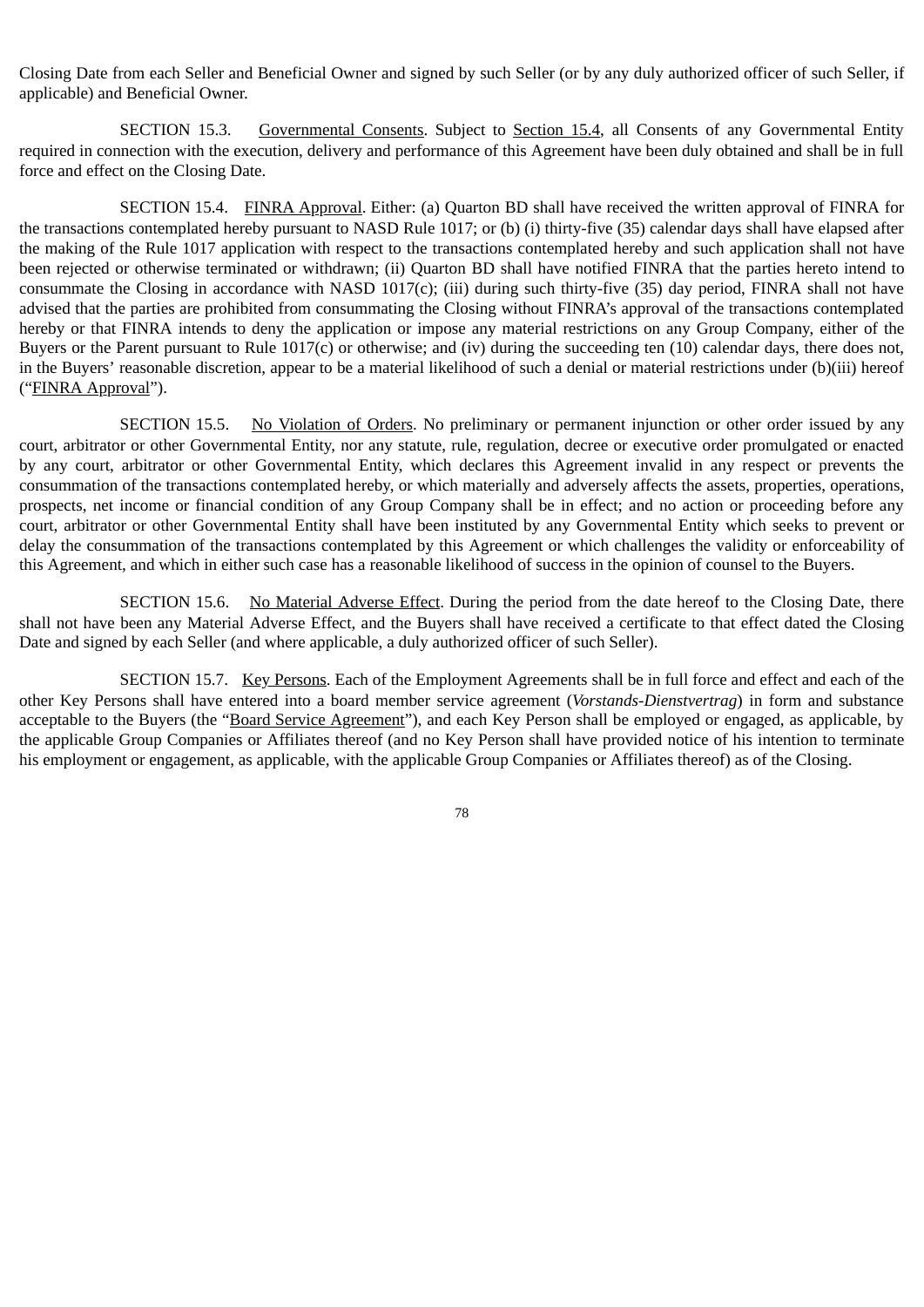SECTION 15.8. Employees. At least eighty percent (80%) of the employees listed on Schedule 15.8 (the "Specified Employees") shall have executed and delivered to the Buyers on or before the Closing Date an Employment Offer Letter, shall not have terminated, revoked or rescinded his or her acceptance of employment with the Group Companies, and shall become a Continuing Employee as of the Closing Date.

SECTION 15.9. FIRPTA Affidavits. The U.S. Buyer shall have received an affidavit from each of QPLLC and QSGP as of the Closing Date, sworn under penalty of perjury and in form and substance satisfactory to the U.S. Buyer as meeting the requirements of Treasury Regulations section 1.1445-11T(d)(2), certifying that fifty percent (50%) or more of the value of each of QPLLC's and QSGP's gross assets does not consist of U.S. real property interests, or that ninety percent (90%) or more of the value of the gross assets of each of QPLLC and QSGP does not consist of U.S. real property interests plus cash or cash equivalents. The U.S. Buyer shall have received an affidavit from each Group B Seller certifying non-foreign status, sworn under penalty of perjury and in form and substance satisfactory to the U.S. Buyer as meeting the requirements of Treasury Regulations section 1.1445-2(b), taking into account Section 1446(f) as described in IRS Notice 2018-29.

SECTION 15.10. Resignations. The Buyers shall have received the written resignations (in a form reasonably acceptable to the Buyers) of each of the members of the board of managers (or similar governing body) and the officers of each Group Company designated in writing to the Sellers by the Buyers pursuant to Section 8.15 no fewer than three (3) Business Days prior to the Closing Date, effective as of immediately prior to the Closing.

SECTION 15.11. Instruments of Transfer. The Buyers shall have received from the Sellers the duly executed Instruments of Transfer.

SECTION 15.12. Escrow Agreement. The Escrow Agreement shall be in full force and effect, subject only to the occurrence of the Closing.

SECTION 15.13. 2018 Revenues. The 2018 Revenues shall not be less than \$35,000,000.

SECTION 15.14. Past Title Transfers. The Sellers and the Beneficial Owners shall have (i) procured that all past share transfers of Interests in the Company, QIEAG and Quarton International AG are duly and accurately repeated and documented to the reasonable satisfaction of the Euro Buyer and (ii) delivered original duly executed and completed title transfer documentation in form and substance reasonably satisfactory to the Euro Buyer with respect to such transfers to the Euro Buyer.

SECTION 15.15. Other Closing Documents. The Buyers shall have received such other certificates, instruments and documents in confirmation of the representations and warranties of the Sellers or in furtherance of the transactions contemplated by this Agreement as the Buyers or their counsel may reasonably request, including those documents and instruments specified in Annex I hereto.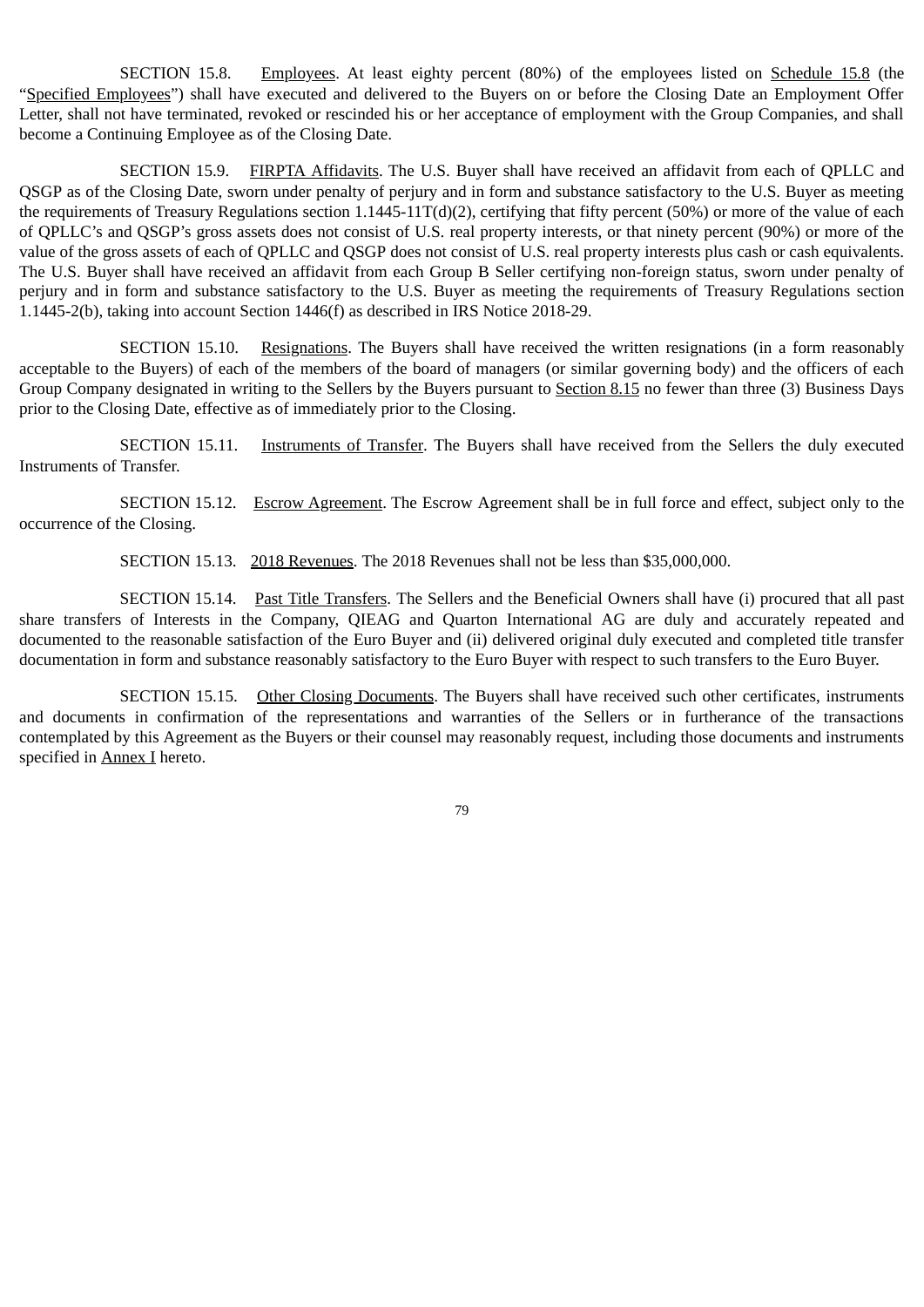SECTION 15.16. Kopernikus Kapital GmbH; Neida Bärtschi AG. At or prior to the Closing Date, the Group A Sellers and the Beneficial Owners shall have caused either (i) Kopernikus and Neida to cease operations and to be wound up and dissolved in accordance with applicable Law or (ii) 100% of the capital stock of Kopernikus and Neida to be transferred to a third party or a Seller, in the case of each of (i) and (ii), without any liability to the Group Companies, the Buyers, the Parent or their respective Affiliates from and after the Closing.

# SECTION 16. TERMINATION.

SECTION 16.1. Conditions of Termination. Notwithstanding anything to the contrary contained herein, this Agreement may be terminated at any time before the Closing:

(a) by mutual consent of the Seller Representatives and the Buyers;

(b) by the Buyers if any Seller or Beneficial Owner has breached any representation, warranty, covenant or agreement contained in this Agreement and has not, in the case of a breach of a covenant or agreement, cured such breach within twenty (20) Business Days after written notice to the Seller Representatives (provided that the Buyers shall not have the right to terminate this Agreement pursuant to this Section 16.1(b) if the Buyers are then in material breach of the terms of this Agreement, and provided, further, that no cure period shall be required for a breach which by its nature cannot be cured) such that the conditions set forth in Section 15.1 or 15.2 hereof, as the case may be, will not or cannot be satisfied;

(c) by the Buyers if the condition set forth in Section 15.13 is not satisfied on or prior to December 31, 2018;

(d) by the Seller Representatives if either Buyer has breached any representation, warranty, covenant or agreement contained in this Agreement and has not, in the case of a breach of a covenant or agreement, cured such breach within twenty (20) Business Days after written notice to the Buyers (provided, that the Seller Representatives shall not have the right to terminate this Agreement pursuant to this Section 16.1(d) if any Seller or Beneficial Owner is then in material breach of the terms of this Agreement; and provided further that no cure period shall be required for a breach which by its nature cannot be cured) such that the conditions set forth in Sections 14.1 and 14.2 hereof, as the case may be, will not or cannot be satisfied;

(e) by the Seller Representatives or the Buyers if (i) there shall be a final, non-appealable order of a federal or state court in effect preventing consummation of the transactions contemplated hereby; or (ii) there shall be any final action taken, or any statute, rule, regulation or order enacted, promulgated or issued or deemed applicable to the transactions contemplated hereby by any court, arbitrator or other Governmental Entity which would make consummation of the transactions contemplated hereby illegal; or

(f) by the Seller Representatives or the Buyers if the Closing shall not have been consummated by March 31, 2019; provided that the right to terminate this Agreement under this Section 16.1(f) shall not be available to any party whose willful or knowing failure to fulfill any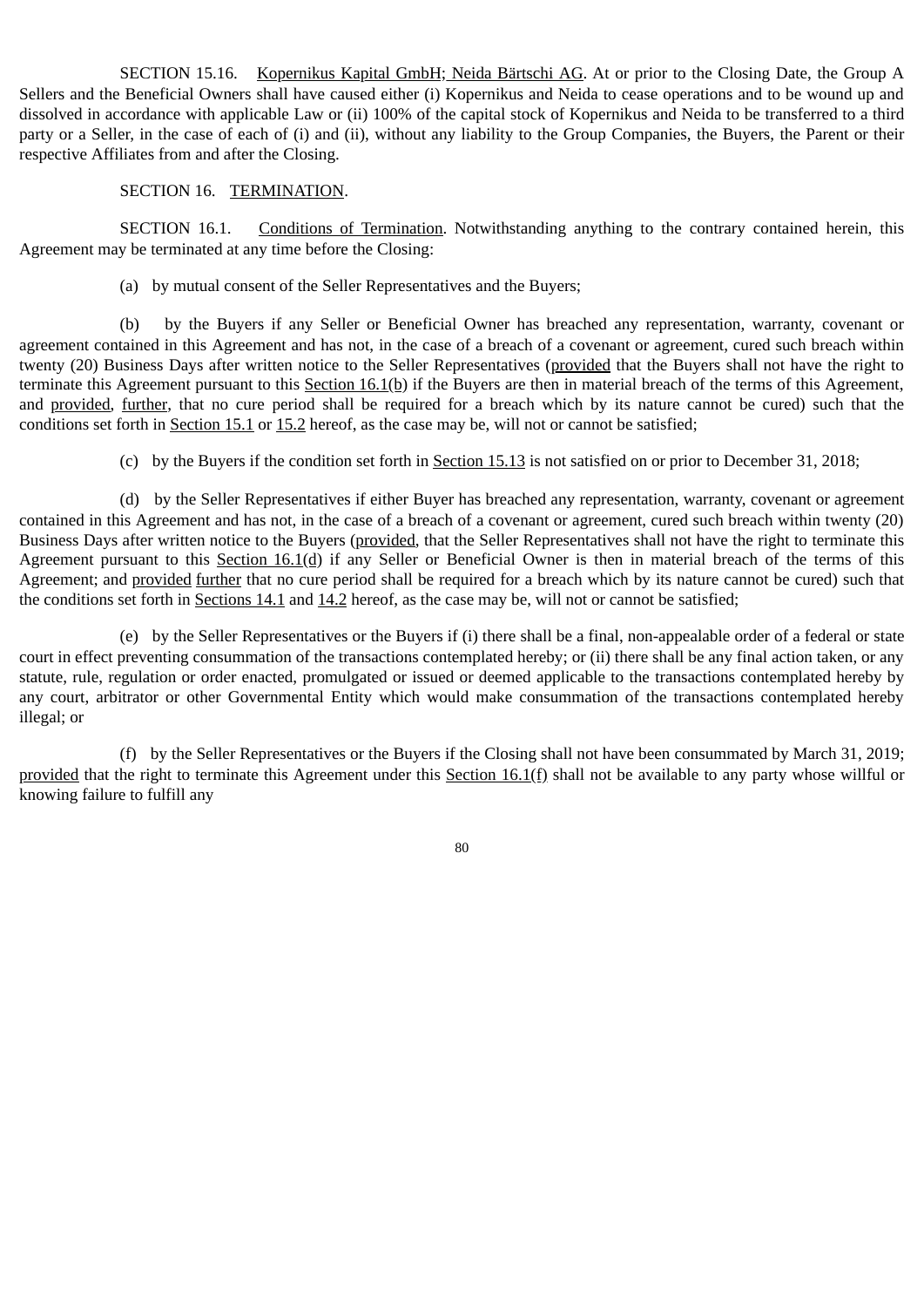material obligation under this Agreement has been the cause of, or resulted in, the failure of the Closing to occur on or before such date.

SECTION 16.2. Effect of Termination. In the event of the termination of this Agreement as provided in Section 16.1 hereof, this Agreement shall forthwith become void and there shall be no liability or obligation on the part of the Sellers or the Buyers, or their respective officers, directors, members, partners, equity holders, Affiliates, option holders or other Persons under their control, except to the extent that such termination results from the willful breach by a party hereto of any of its representations, warranties, covenants or agreements set forth in this Agreement, and provided that the provisions of Sections 12, 16 and 18 hereof shall remain in full force and effect and survive any termination of this Agreement.

### SECTION 17. AUTHORITY OF SELLER REPRESENTATIVES.

## SECTION 17.1. Authorization of Seller Representatives.

(a) The Seller Representatives are hereby appointed, authorized and empowered to act by the Sellers and the Beneficial Owners, collectively, upon and by virtue of this Agreement, following the Closing (and, with respect to the matters specified in this Agreement or any Transaction Document to be acted upon by the Seller Representatives at or prior to the Closing, at the times or during the periods so specified, as applicable) as the Sellers' representative, for the benefit of the Sellers and the Beneficial Owners, as the sole and exclusive agent and attorney-in-fact to act on behalf of each Seller and Beneficial Owner, with respect to all actions and matters to be acted upon by the Sellers, the Beneficial Owners or the Seller Representatives pursuant to this Agreement and the other Transaction Documents following the Closing. In furtherance (and not in limitation) of the foregoing, the Seller Representatives shall have the power and authority, following the Closing, to:

(i) take the actions contemplated to be taken by the Seller Representatives pursuant to this Agreement (including Sections 2 and 3);

(ii) agree to any such amendment, alteration, waiver or modification to this Agreement or any other Transaction Document, or any waiver of any provision hereof or thereof, as the Seller Representatives, in their sole discretion, may consider necessary, appropriate or advisable in connection with this Agreement, any other Transaction Document or the transactions contemplated hereby or thereby;

(iii) pay or reimburse itself from any amounts payable hereunder to the Sellers for any reasonable out-ofpocket expenses reasonably incurred by the Seller Representatives in the performance of their responsibilities as such under this Agreement and the other Transaction Documents;

(iv) receive all notices or other documents given or to be given to any Seller or Beneficial Owner by the Buyers pursuant to this Agreement and the other Transaction Documents, including giving any instructions to the Escrow Agent;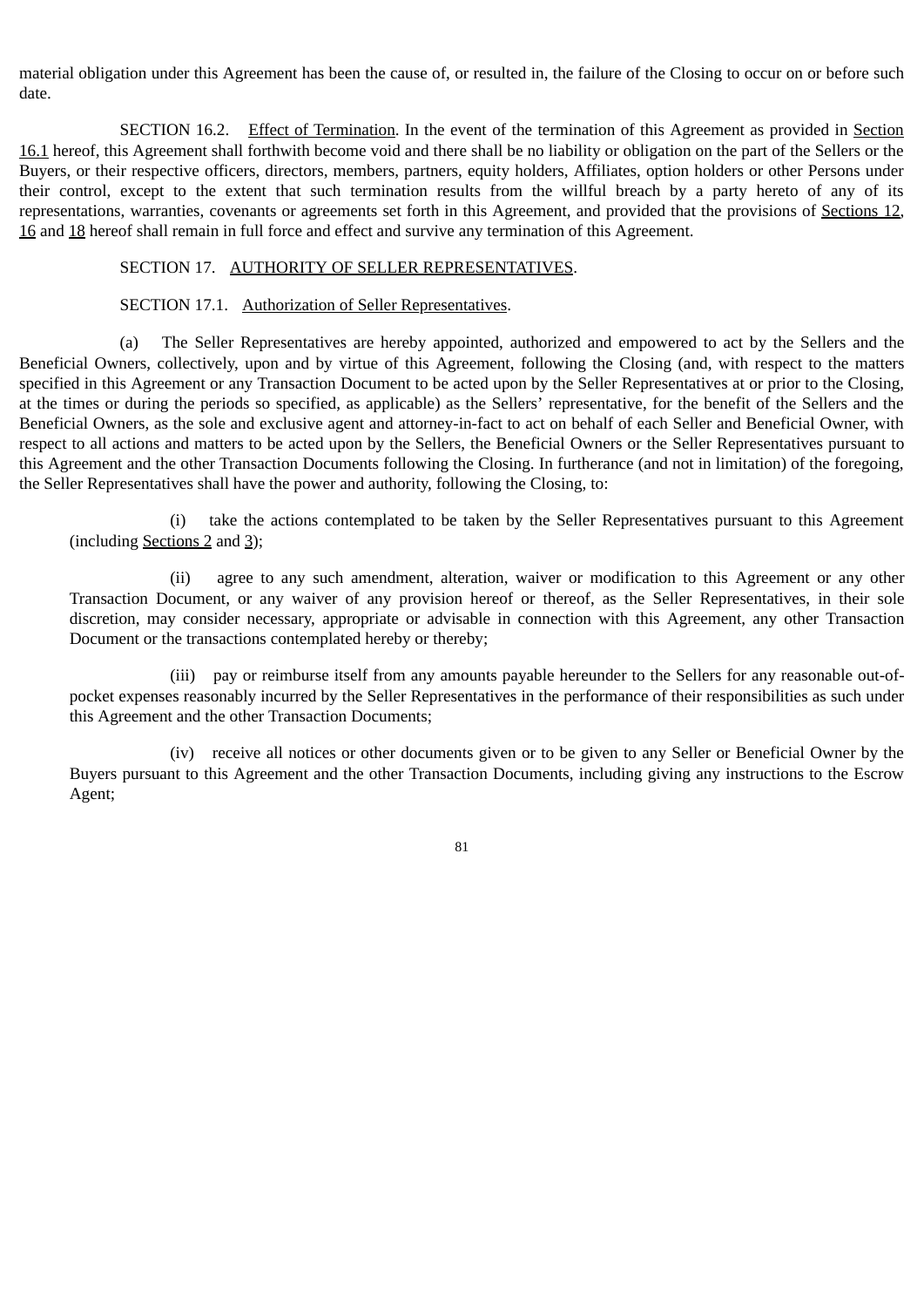(v) enforce and protect the rights and interests of the Sellers, the Beneficial Owners and the Seller Representatives, in each case, arising out of or under or in any manner relating to this Agreement or any Transaction Document or the transactions contemplated hereby or thereby, and to take any and all actions which the Seller Representatives reasonably believe are necessary or appropriate under this Agreement or any other Transaction Document for and on behalf of the Sellers and the Beneficial Owners, or any of them, including by asserting, instituting, pursuing, investigating, contesting, defending, litigating, compromising or settling, on behalf of the Sellers and the Beneficial Owners, any claim, action or proceeding (x) by the Buyers and their Affiliates (including the Group Companies) against the Sellers, the Beneficial Owners, or any of them, or (y) by the Sellers, the Beneficial Owners, or any of them, against the Buyers and their Affiliates (including the Group Companies), in each case arising out of or relating to this Agreement or any other Transaction Document (including receipt of process on behalf of the Sellers or the Beneficial Owners), it being understood that the Seller Representatives (in their capacity as such) will not have any obligation to take any such actions and, subject to Section 17.2, will not have any liability to any Seller or Beneficial Owner for taking or failing to take any such actions;

(vi) make, execute, acknowledge and deliver all such receipts, endorsements, notices, requests, instructions, letters, documents, certificates and other writings as the Seller Representatives, in their sole discretion, may consider necessary, appropriate or advisable in connection with or to carry out the transactions contemplated by this Agreement or any other Transaction Document;

(vii) engage attorneys, accountants, agents or consultants on behalf of the Sellers and the Beneficial Owners in connection with this Agreement or any other Transaction Document and pay any fees and expenses related thereto; and

(viii) take all other actions required by, and exercise all other rights granted to, the Seller Representatives in this Agreement and any other Transaction Document.

(b) All of the indemnities, immunities and powers granted to the Seller Representatives under this Section 17 shall survive the Closing. The Seller Representatives, in their capacity as such, shall be entitled to engage such counsel, experts and other agents and consultants as it shall deem necessary in connection with exercising its powers and performing their function hereunder and (in the absence of willful misconduct on the part of the Seller Representatives) shall be entitled to conclusively rely on the opinions and advice of such Persons.

(c) The grant of authority provided for in this Section 17.1(c) (i) is coupled with an interest and is being made, in part, as an inducement to the parties hereto to enter into this Agreement and shall be irrevocable and survive the death, incompetency, bankruptcy or liquidation of any Seller or Beneficial Owner and shall be binding on any successor thereto, and (ii) shall survive the consummation of the transactions contemplated hereby at the Closing.

(d) The Buyers and the Group Companies shall have the right to conclusively rely upon all actions taken or omitted to be taken by the Seller Representatives pursuant to this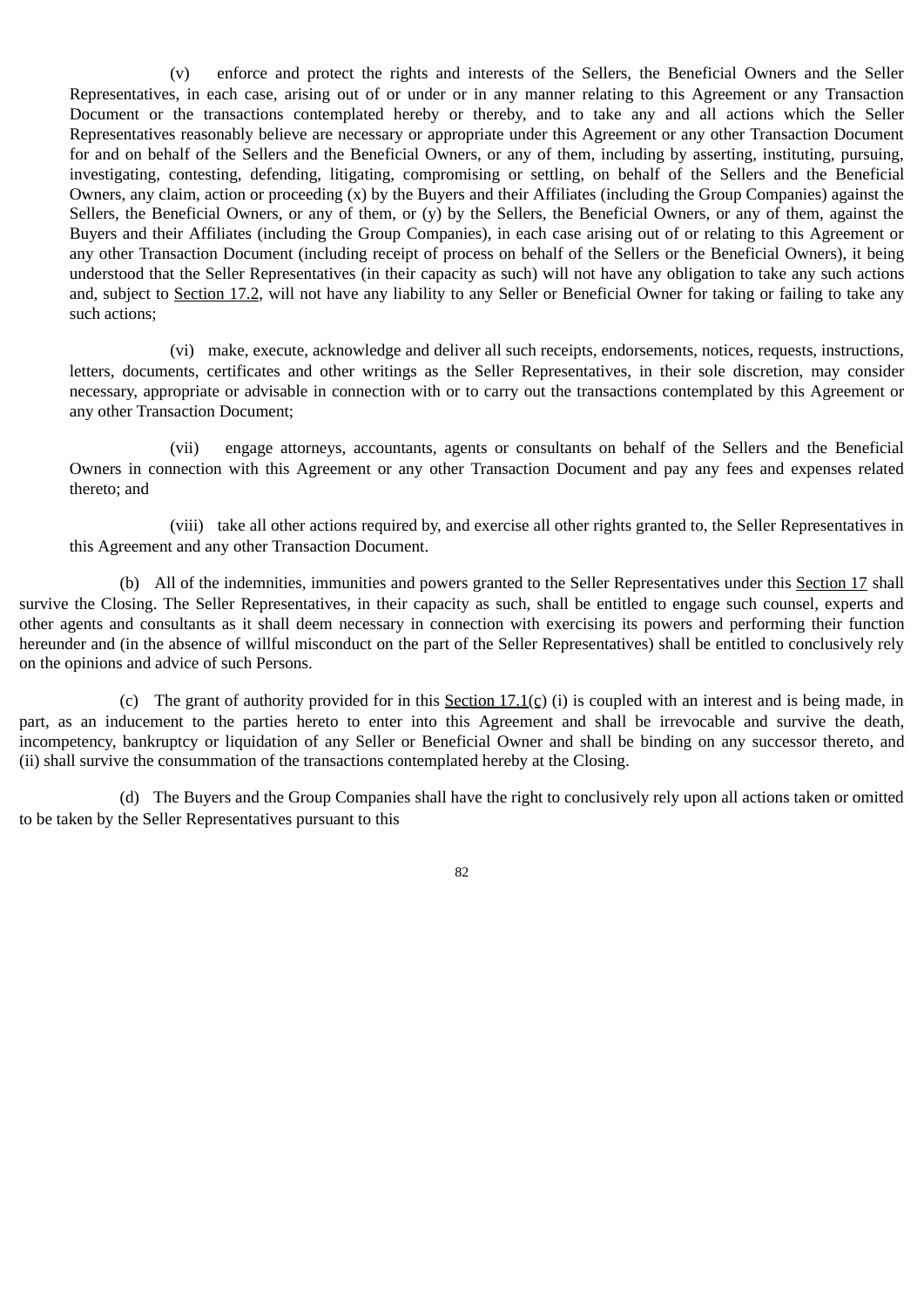Agreement and any other Transaction Document, all of which actions or omissions shall be legally binding upon the Sellers and the Beneficial Owner. The Buyers and the Group Companies are entitled to deal exclusively with the Seller Representatives on all matters relating to this Agreement and any other Transaction Document following the Closing and it is understood and agreed that no claims under this Agreement in respect of Section 3.2 or Section 11 hereof may be asserted and no Actions brought by any of the Sellers or the Beneficial Owners in their individual capacity in respect of Section 3.2 or Section 11, as any such claims should be asserted, and any such Actions brought, by the applicable Seller Representative. Any action taken or not taken, or decisions, communications or writings made, given or executed by the Seller Representatives, shall be deemed an action taken or not taken, or decisions, communications or writings made, given or executed by the Sellers and the Beneficial Owners. Any notice or communication delivered by the Buyers to the Seller Representatives shall be deemed to have been delivered to all Sellers and the Beneficial Owners. The Buyers, their Affiliates and the Group Companies are hereby relieved from any liability to any Person resulting from any decision, act, omission, consent or instruction of the Seller Representatives and for relying on such decision, act, omission, consent or instruction of the Seller Representatives.

(e) Notwithstanding anything to the contrary in this Section 17.1, references to "Transaction Document" in this Section 17.1 shall not be deemed to include any Employment Agreement, Board Service Agreement or Lock-Up Agreement.

SECTION 17.2. Limitations on Liability. The Sellers and the Beneficial Owners acknowledge and agree that the Seller Representatives, in their capacity as such, are parties to this Agreement and any other Transaction Document to which they are parties solely for the purpose of performing certain administrative functions in connection with this Agreement, the other Transaction Documents and the transactions contemplated hereby and thereby and, notwithstanding anything to the contrary contained herein, shall have no fiduciary duties or responsibilities to any Seller or Beneficial Owner. Accordingly, the Sellers and Beneficial Owners acknowledge and agree that no Seller Representative, in his capacity as such, shall have any liability to, or be liable for any Losses of, any Person (including the Sellers and the Beneficial Owners) in connection with any obligations of the Seller Representatives under this Agreement or any other Transaction Document or otherwise in respect of this Agreement or the transactions contemplated hereby or thereby, except only for any Losses of any Seller or Beneficial Owner to the extent finally adjudicated to have been the result of fraud, bad faith, gross negligence or willful misconduct on the part of such Seller Representative in connection with the performance of his obligations hereunder or thereunder. The Sellers shall indemnify each Seller Representative and hold such Seller Representative harmless against any loss, liability or expense incurred without fraud, bad faith, gross negligence or willful misconduct on the part of such Seller Representative or any of his Affiliates and any of his attorneys, accountants, advisors or controlling Persons and arising out of or in connection with the acceptance or administration of such Seller Representative's duties hereunder, including the reasonable fees and expenses of any legal counsel retained by such Seller Representative.

#### SECTION 18. MISCELLANEOUS.

SECTION 18.1. Successors and Assigns. Except as otherwise provided in this Agreement, no party hereto shall assign this Agreement or any rights or obligations hereunder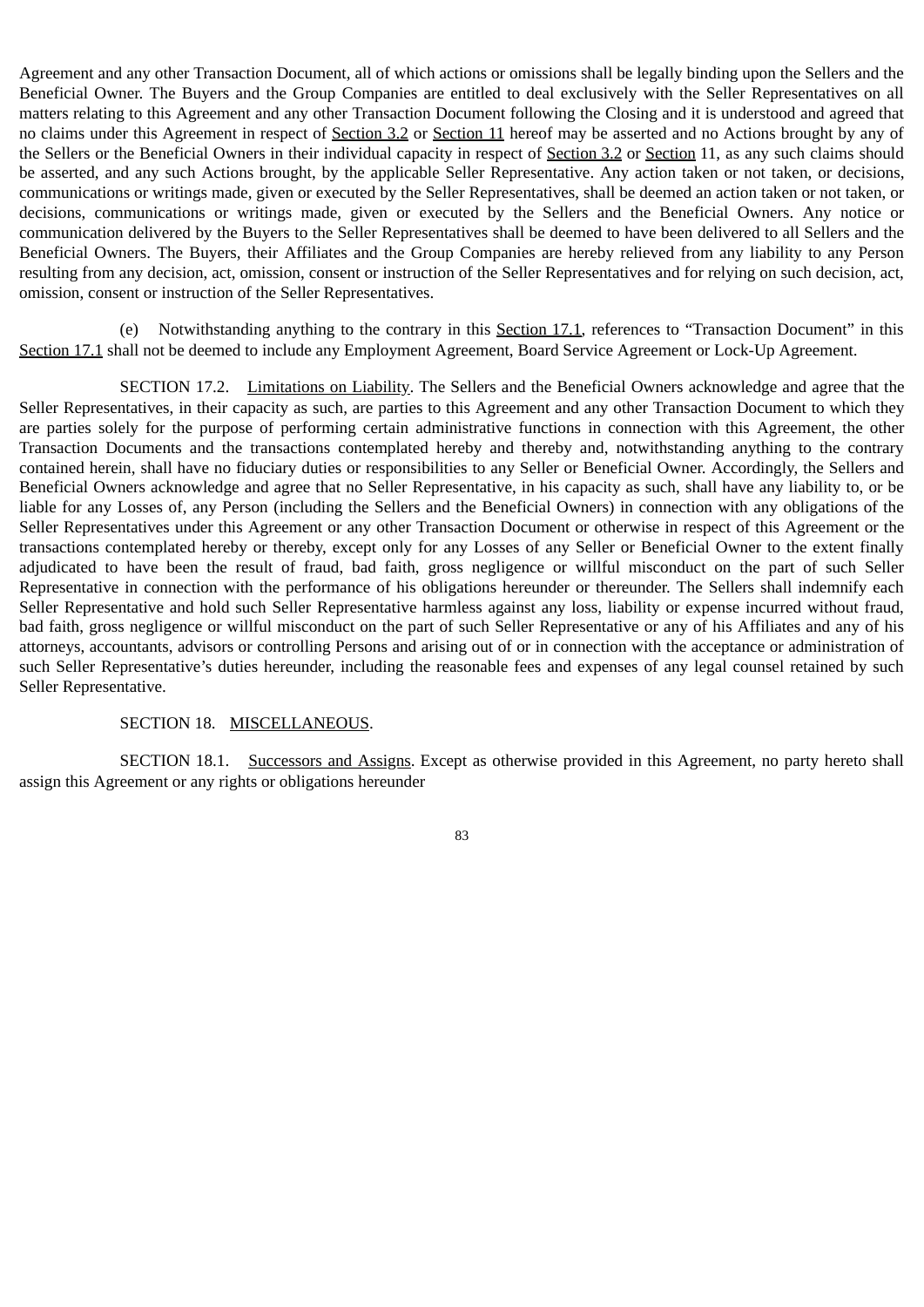without the prior written consent of, in the case of an assignment by either of the Buyers, the Seller Representatives or, in the case of an assignment by any Seller, Beneficial Owner or the Seller Representatives, the Buyers and any such attempted assignment without such prior written consent shall be void and of no force and effect; provided, that the Buyers may assign their rights hereunder to one or more Affiliates of the Buyers or in connection with any Permitted Transaction, in each case, without obtaining such prior written consent of any Seller, Beneficial Owner or any Seller Representative, so long as such assignee also assumes all obligations of the Buyers hereunder. This Agreement shall inure to the benefit of and shall be binding upon the successors and permitted assigns of the parties hereto.

#### SECTION 18.2. Governing Law, Jurisdiction; Waiver of Jury Trial.

(a) This Agreement shall be construed, performed and enforced in accordance with, and governed by, the laws of the State of New York, without giving effect to the principles of conflicts of laws thereof. The parties hereto irrevocably elect the State of New York as the sole judicial forum for the adjudication of any matters arising under or in connection with this Agreement, and consent to the jurisdiction of any federal or state court located in the State of New York; provided that each Buyer, if it so elects, may bring any and all claims for a breach of Section 8.6, Section 8.7 or Section 8.8, including claims for damages, penalties or specific performance and requests for a preliminary injunction (*vorsorgliche Massnahme*) or other equity relief or the enforcement of an award or order entered by the applicable court in the State of New York, against any Seller or Beneficial Owner in the competent courts of the domicile or jurisdiction of organization, as applicable, of such Seller or Beneficial Owner. Each party hereto agrees that service of summons and complaint or any other process that might be served in any demand, Action, proceeding or cause of action may be made on such party, and shall be effective service of process for any such demand, Action or cause of action, by sending or delivering a copy of any such process to the party hereto to be served to such party in the manner provided for the giving of notices in Section 18.5.

(b) Each party hereby irrevocably and unconditionally waives, to the fullest extent permitted by applicable Law, any right such party may have to a trial by jury in respect of any litigation directly or indirectly arising out of or relating to this Agreement or the transactions contemplated hereby, whether now existing or hereafter arising, and whether in contract, tort, equity or otherwise. Each party certifies that no representative, agent or attorney of any other party has represented, expressly or otherwise, that such other party would not, in the event of litigation, seek to enforce the foregoing waiver and acknowledges that it and the other parties have been induced to enter into this Agreement by, among other things, the mutual waivers and certifications in this Section 18.2.

SECTION 18.3. Expenses. Except as otherwise expressly provided herein, all fees, expenses and costs incurred in connection with this Agreement and the transactions contemplated hereby shall be paid by the party hereto incurring such fees, expenses and costs.

SECTION 18.4. Severability. In the event that any part of this Agreement (including Section 8.6, Section 8.7 and Section 8.8 and the defined terms referenced therein) is declared by any court or other judicial or administrative body to be null, void or unenforceable, said provision shall survive to the extent it is not so declared, and all of the other provisions of this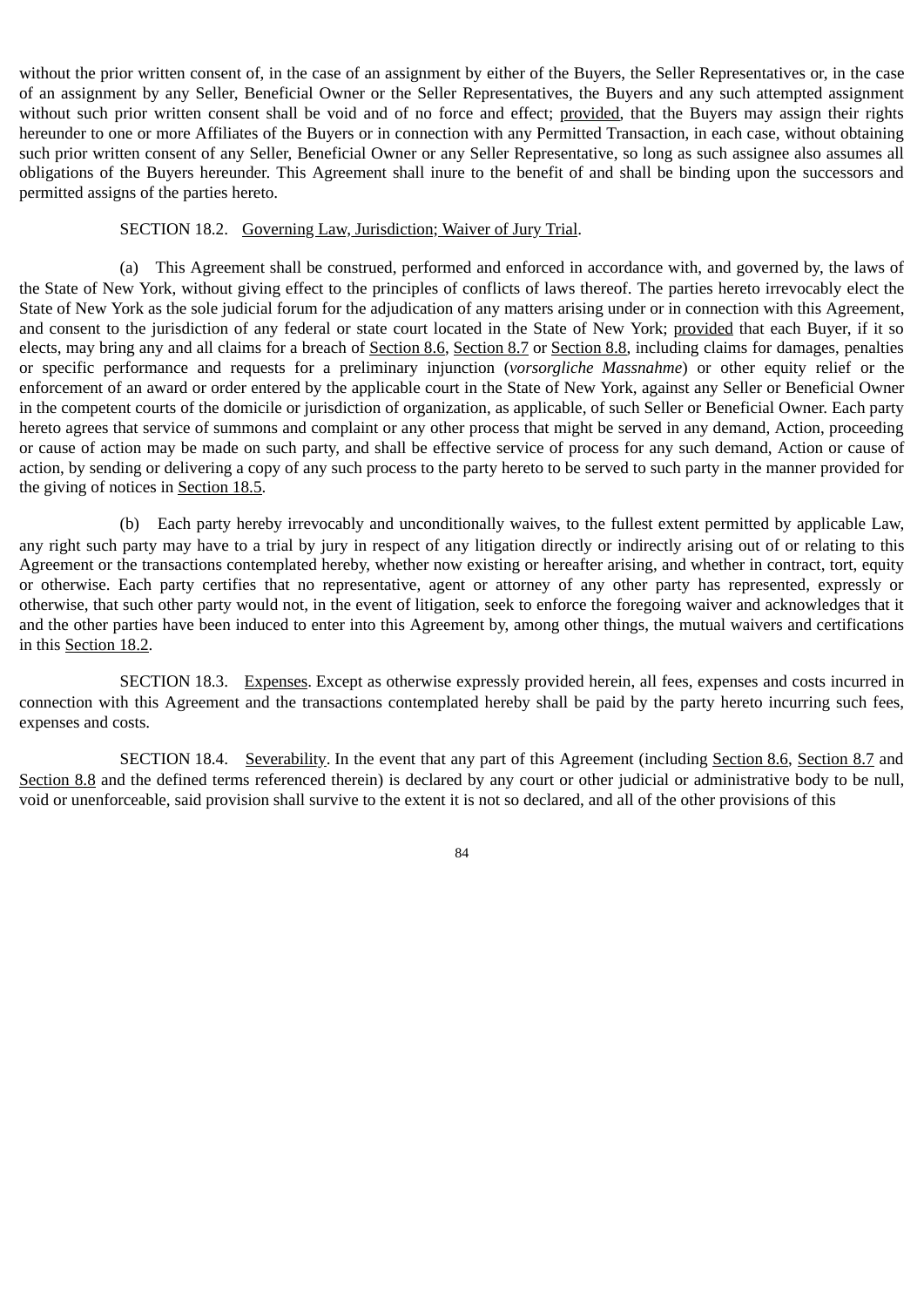Agreement shall remain in full force and effect. Upon any such declaration, the parties shall negotiate in good faith to modify this Agreement so as to effect the original intent of the parties as closely as possible in an acceptable manner in order that the transactions contemplated hereby be consummated as originally contemplated to the fullest extent possible.

SECTION 18.5. Notices. All notices, requests, demands and other communications under this Agreement shall be in writing and shall be deemed to have been duly given (i) on the date of service if served personally on the party to whom notice is to be given; (ii) on the day of transmission if sent via electronic mail to the electronic mail address given below, and no "error" message or other notification of non-delivery is generated; (iii) on the day after delivery to Federal Express or similar overnight courier or the Express Mail service maintained by the United States Postal Service; or (iv) on the fifth day after mailing, if mailed to the party to whom notice is to be given, by first class mail, registered or certified, postage prepaid and properly addressed, to the party as follows:

If to the Sellers or the Beneficial Owners:

c/o Group A Seller Representative Quarton International Winkelwiese 2 8001 Zurich Attn: Jules Grüninger Email: grueninger@quartoninternational.com

c/o Group B Seller Representative Quarton International 300 Park St. Suite 480 Birmingham, MI 48009 Attn: Robert Parker Email: rparker@quartoninternational.com

With a copy (which shall not constitute notice) to:

Debevoise & Plimpton LLP 919 Third Avenue New York, NY 10022 Attn: Gregory V. Gooding Email: ggooding@debevoise.com

If to the Buyers:

Cowen International Limited Cowen QN Acquisition LLC c/o Cowen Inc. 599 Lexington Ave, 20<sup>th</sup> Floor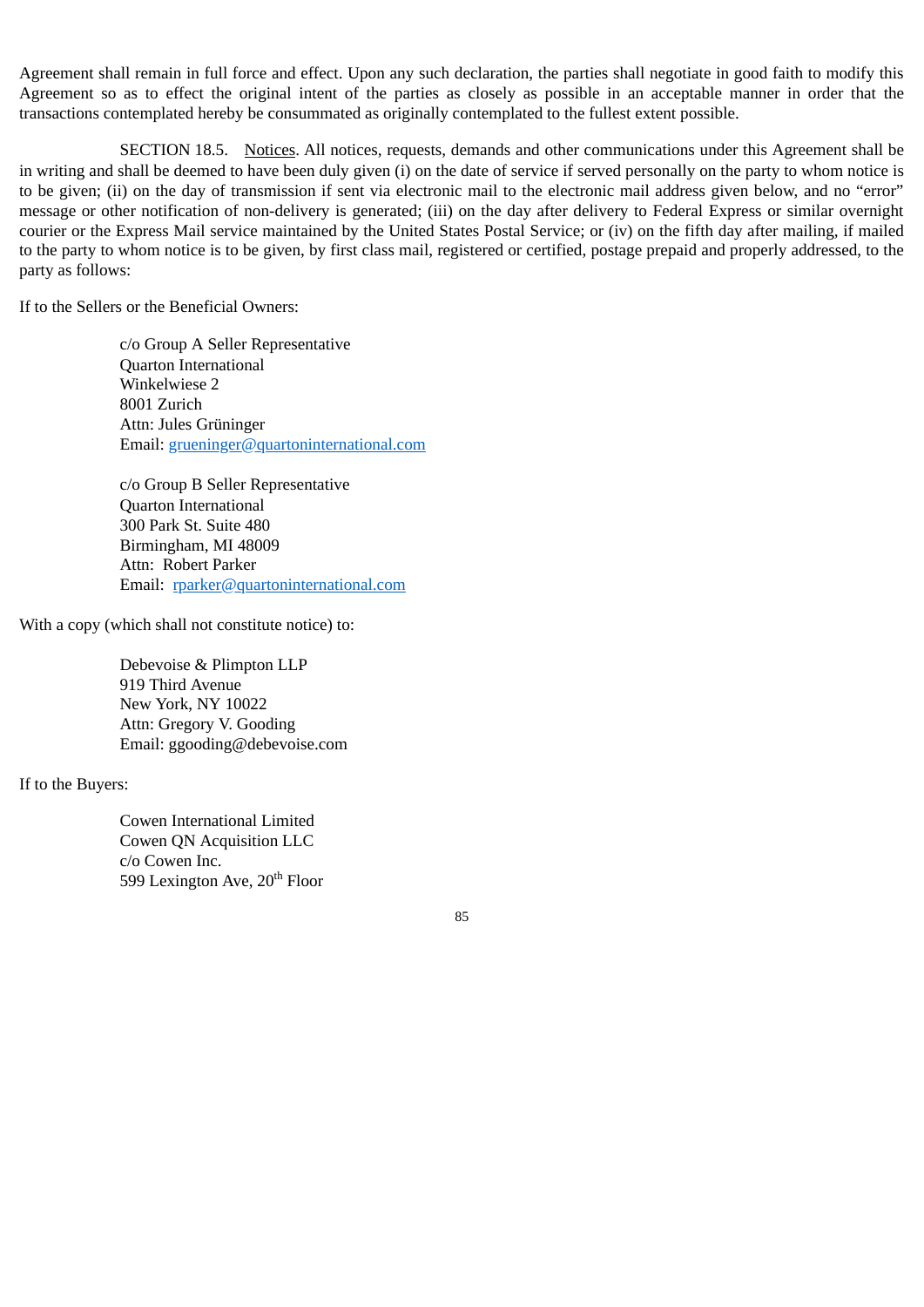New York, NY 10022 Attn: Larry Wieseneck and Owen Littman Email: larry.wieseneck@cowen.com; owen.littman@cowen.com

With a copy (which shall not constitute notice) to:

Willkie Farr & Gallagher LLP 787 Seventh Avenue New York, NY 10019 Attn: David K. Boston Email: dboston@willkie.com

Any party may change its address for the purpose of this Section 18.5 by giving the other party written notice of its new address in the manner set forth above.

SECTION 18.6. Amendments; Waivers. This Agreement may be amended or modified, and any of the terms, covenants, representations, warranties or conditions hereof may be waived, only by a written instrument executed by the Buyers and the Seller Representatives (on behalf of the Sellers and the Beneficial Owners), or in the case of a waiver, by the applicable Buyer or the Seller Representatives (on behalf of the Sellers and the Beneficial Owners). Any waiver by either of the Buyers or the Seller Representatives of any condition, or of the breach of any provision, term, covenant, representation or warranty contained in this Agreement, in any one or more instances, shall not be deemed to be nor construed as a further or continuing waiver of any such condition, or of the breach of any other provision, term, covenant, representation or warranty of this Agreement.

SECTION 18.7. Public Announcements. Prior to the Closing, neither the Buyers, on the one hand, nor the Sellers, the Beneficial Owners or the Seller Representatives, on the other hand, shall make any press release or public announcement concerning this transaction without the prior written approval of the Buyers or the Seller Representatives, as applicable, unless a press release or public announcement is required by applicable Law; provided that no such press release or public announcement shall disclose the material financial terms of this Agreement unless required by applicable Law or GAAP. After the Closing, no Seller, Beneficial Owner or Buyer shall make any press release or public announcement concerning this transaction without giving the other parties hereto prior notice and an opportunity to comment on the proposed disclosure; provided that no such announcement or other disclosure shall disclose the material financial terms of this Agreement unless required by applicable Law or GAAP.

SECTION 18.8. Entire Agreement. This Agreement (together with the other Transaction Documents and the Confidentiality Agreement) represents the entire understanding among the parties hereto with respect to the transactions contemplated hereby and supersedes and replaces all prior and contemporaneous agreements and understandings, oral or written, with regard to such transactions. All Annexes, Exhibits and Schedules hereto and any documents and instruments delivered pursuant to any provision hereof are expressly made a part of this Agreement as fully as though completely set forth herein.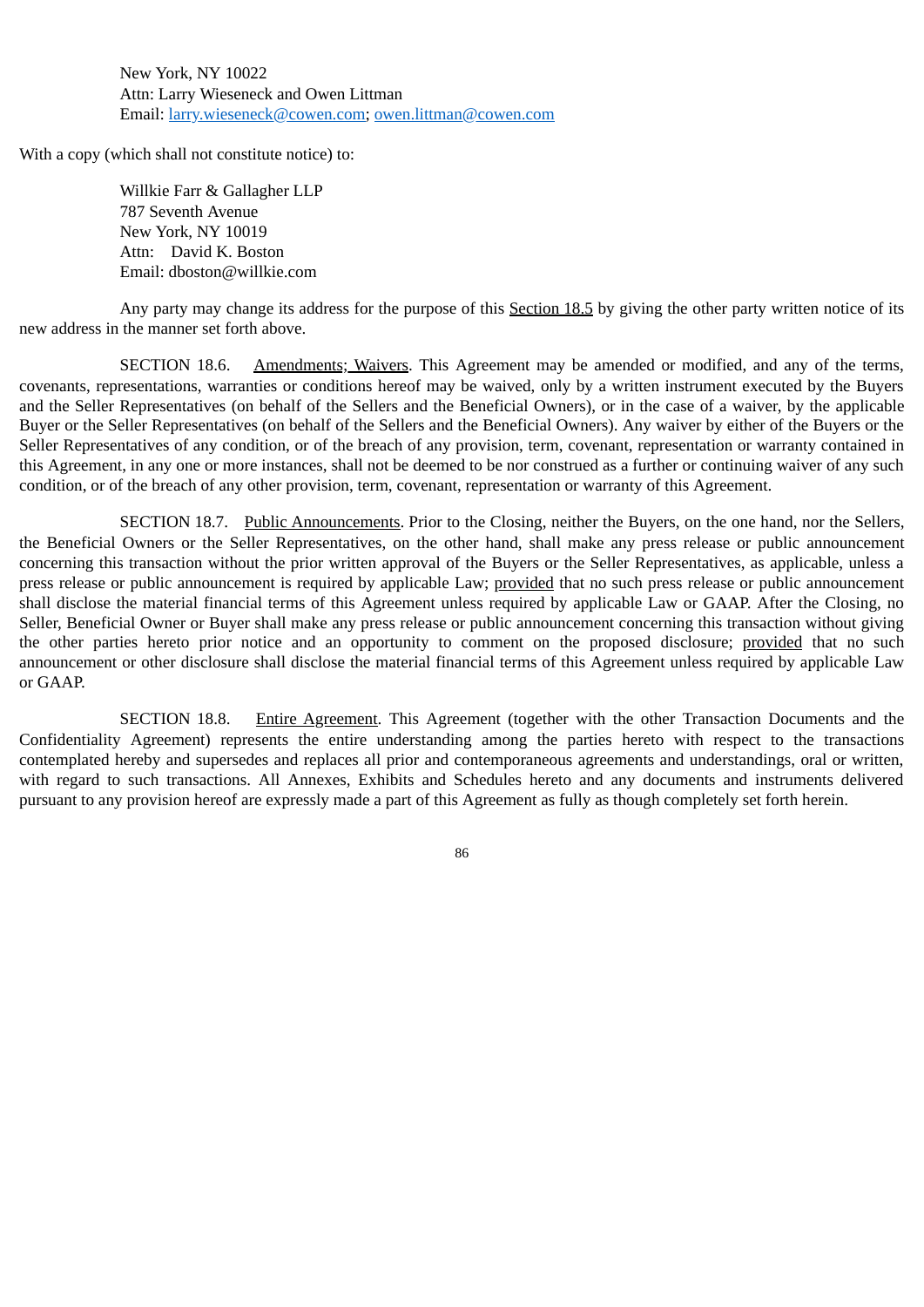SECTION 18.9. Parties in Interest. Except as otherwise expressly set forth herein (including Section 12 with respect to the Indemnitees) or Section 12.6, nothing in this Agreement is intended to confer any rights or remedies under or by reason of this Agreement on any Persons other than the parties hereto and their respective successors and permitted assigns. Nothing in this Agreement is intended to relieve or discharge the obligations or liability of any third Persons to the Sellers, the Beneficial Owners or the Buyers. No provision of this Agreement shall give any third Persons any right of subrogation or action over or against the Sellers, the Beneficial Owners or the Buyers.

SECTION 18.10. Scheduled Disclosures. Disclosure of any matter, fact or circumstance in a Schedule to this Agreement shall be deemed to be disclosure thereof for purposes of any other Schedule hereto; provided, that such disclosure for such other Schedule is reasonably apparent on its face.

SECTION 18.11. Interpretation. The table of contents and the section and paragraph headings in this Agreement are for reference purposes only and shall not affect the meaning or interpretation of this Agreement. Whenever the words "include," "includes" or "including" are used in this Agreement, they shall be deemed to be followed by the words "without limitation." Words defined in the singular have the parallel meaning in the plural and vice versa. Words of one gender shall be construed to apply to each gender and the neuter gender. The term "party" refers to a party to this Agreement and the term "parties" refers to the parties to this Agreement, except where the context clearly indicates otherwise. References to a "day" or "days" shall mean a calendar day or days unless Business Days are expressly specified. Any deadline or time period set forth in this Agreement that by its terms ends on a day that is not a Business Day shall be automatically extended to the next succeeding Business Day. Except as otherwise provided herein, all amounts set forth herein, or calculated or determined in accordance with this Agreement, shall be expressed in U.S. dollars and (a) if, for purposes of calculating the Revenue Benchmark Amount, any such amounts referred to in the definition of "Revenue Benchmark Amounts" are originally denominated in Euros, Swiss Francs or other currencies, such amounts shall be converted into U.S. dollars based on the average U.S. dollar exchange rate for such Euros, Swiss Frances or other currencies during the applicable Earn-Out Period as displayed on Bloomberg, and (b) if, for purposes of preparing the Estimated Closing Balance Sheet Statement, Estimated Closing Balance Sheets, Closing Balance Sheet Statement, Closing Balance Sheets, or Closing Balance Sheet Report, any amounts with respect to the preparation thereof (including Euro Cash, Transaction Expenses, Indebtedness or Euro Net Working Capital) are originally denominated in Euros, Swiss Francs or other currencies, such amounts shall be converted into U.S. dollars based on the spot U.S. dollar exchange rate for such Euros, Swiss Frances or other currencies on the Closing Date as displayed on Bloomberg. References to "€" shall mean Euros and references to "CHF" shall mean Swiss Francs. References in this Agreement to any Law means such Law as amended, modified, or supplemented and including any successor Laws thereto, from time to time and as of the applicable date of determination.

SECTION 18.12. Specific Performance. The parties hereby expressly recognize and acknowledge that immediate, extensive and irreparable damage would result, no adequate remedy at Law would exist, and damages would be difficult to determine in the event that any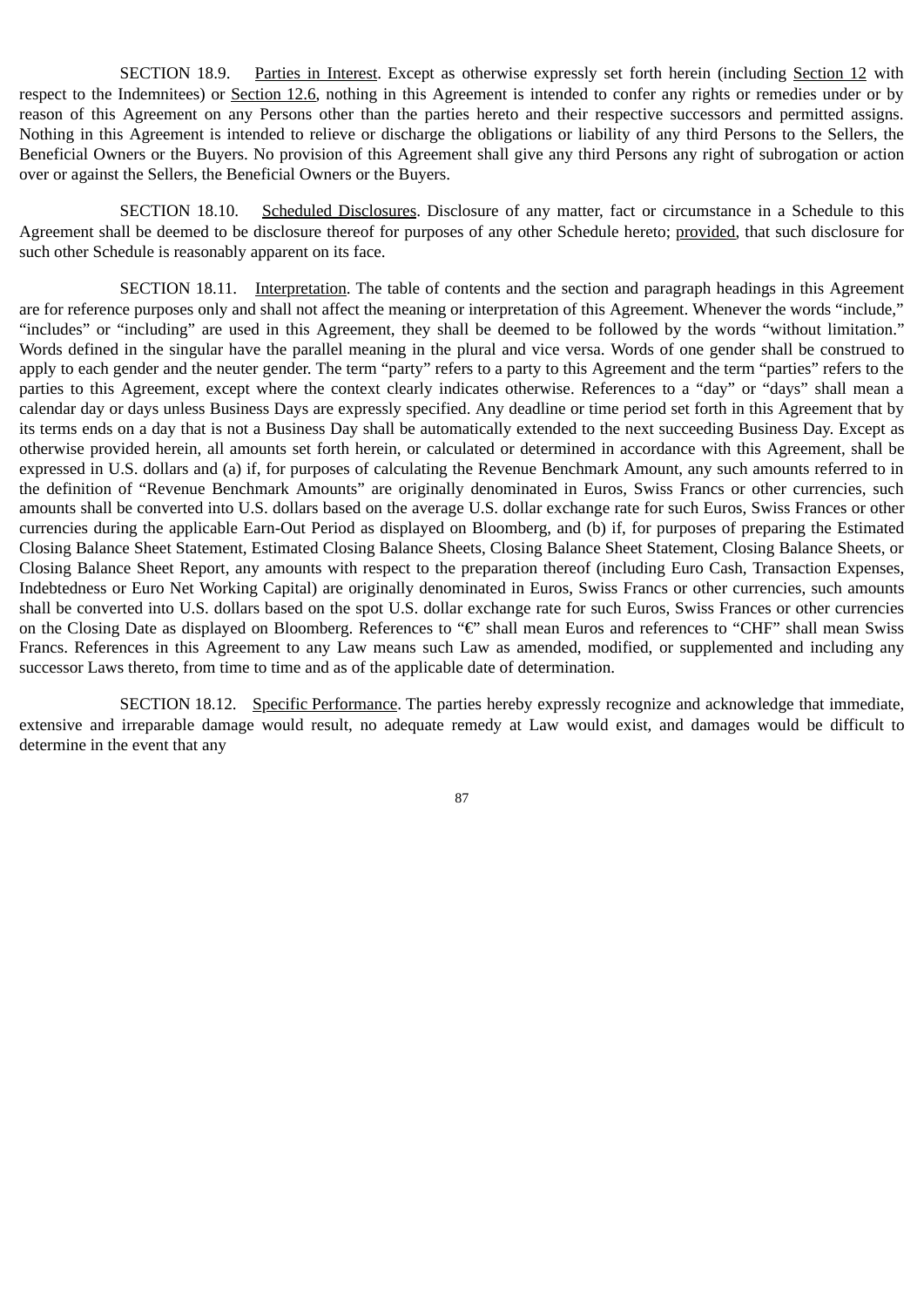provision of this Agreement is not performed in accordance with its specific terms or otherwise breached. Therefore, in addition to, and not in limitation of, any other remedy available to any party, a party under this Agreement shall be entitled to specific performance of the terms hereof and immediate injunctive relief, without the necessity of proving the inadequacy of money damages as a remedy. Such remedies, and any and all other remedies provided for in this Agreement, shall, however, be cumulative in nature and not exclusive and shall be in addition to any other remedies whatsoever which any party may otherwise have. Each of the parties hereby acknowledges and agrees that it may be difficult to prove damages with reasonable certainty, that it may be difficult to procure suitable substitute performance, and that injunctive relief and/or specific performance will not cause an undue hardship to the parties. Each of the parties hereby further acknowledges that the existence of any other remedy contemplated by this Agreement does not diminish the availability of specific performance of the obligations hereunder or any other injunctive relief. Each party hereby further agrees that in the event of any action by any other party for specific performance or injunctive relief, it will not assert that a remedy at law or other remedy would be adequate or that specific performance or injunctive relief in respect of such breach or violation should not be available on the grounds that money damages are adequate or any other grounds.

SECTION 18.13. Parent Guarantee. The Parent hereby unconditionally guarantees the full and punctual performance and payment when due of all obligations and sums due and owing the Sellers in connection with this Agreement (the "Guaranteed Obligations") and hereby makes the representations and warranties set forth in Section 7, *mutatis mutandis*, as if it were a Buyer hereunder. The Parent's obligations hereunder shall remain in full force and effect until the Guaranteed Obligations have been paid or performed in full. If at any time any payment of any Guaranteed Obligation is rescinded or must be otherwise restored or returned upon the insolvency or receivership of the Buyers or otherwise, the Parent's obligations hereunder with respect thereto shall be reinstated as though such payment had been due but not made at such time. This is a continuing guarantee of the Parent and shall be binding upon the Parent and its successors and assigns.

SECTION 18.14. Beneficial Owner Guarantee. Each Beneficial Owner hereby unconditionally guarantees, with respect to his applicable Seller, the full and punctual performance and payment when due of all obligations and sums due and owing the Buyers in connection with this Agreement (the "Guaranteed Seller Obligations"). Such Beneficial Owner's obligations hereunder shall remain in full force and effect until the Guaranteed Seller Obligations have been paid or performed in full. If at any time any payment of any Guaranteed Seller Obligation is rescinded or must be otherwise restored or returned upon the insolvency or receivership of such Seller or otherwise, such Beneficial Owner's obligations hereunder with respect thereto shall be reinstated as though such payment had been due but not made at such time. This is a continuing guarantee of such Beneficial Owner and shall be binding upon such Beneficial Owner and his successors and assigns.

SECTION 18.15. Counterparts. This Agreement may be executed in counterparts, including by facsimile or electronic transmission, each of which shall be deemed an original, but all of which together shall constitute the same instrument.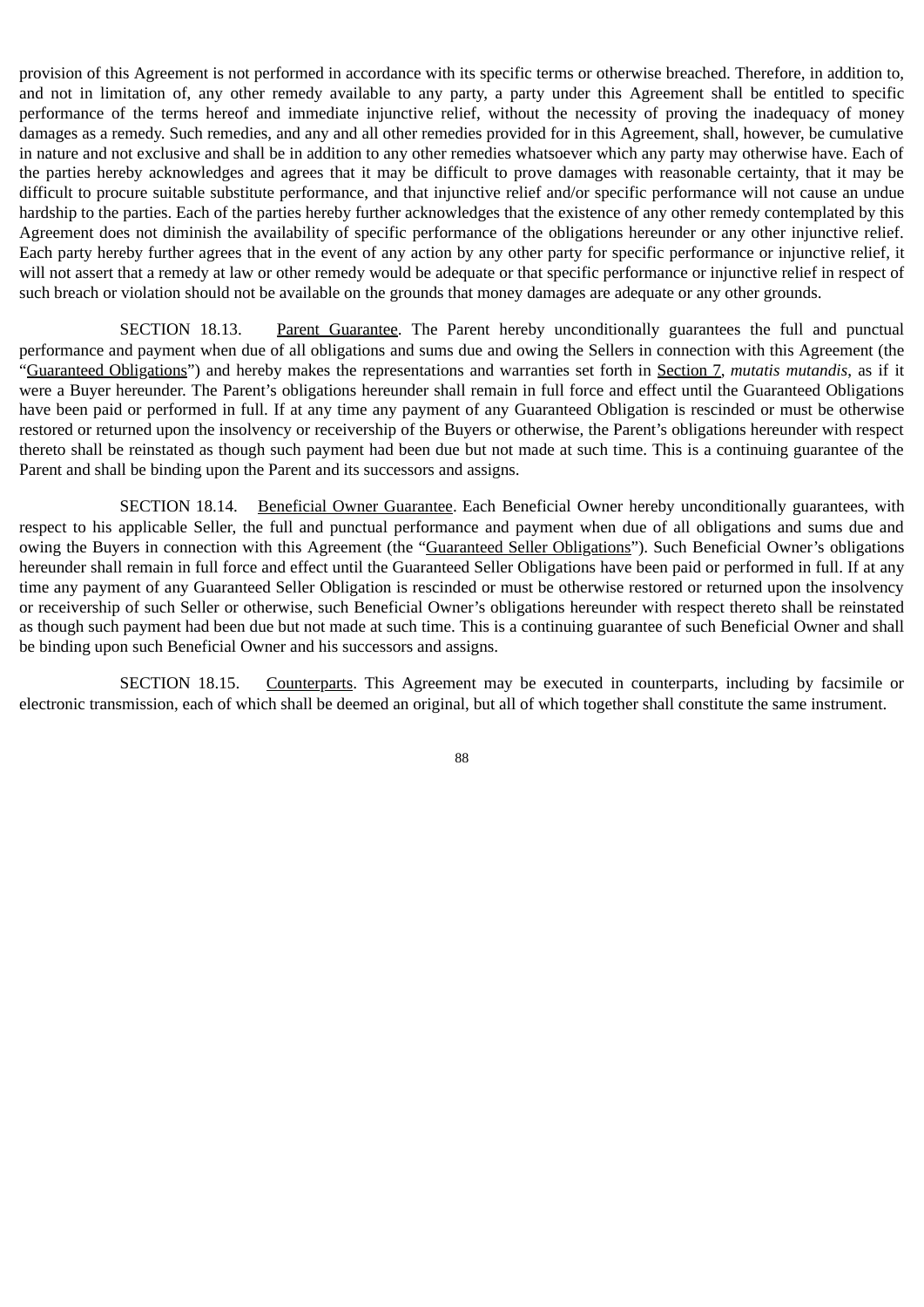#### SECTION 18.16. Conflicts; Privilege.

(a) The Buyers and the Group Companies acknowledge that each of Debevoise & Plimpton LLP and Walder Wyss Ltd. have acted as legal counsel to the Group Companies, the Sellers and certain of their respective Affiliates in respect of the transactions contemplated hereby, and in respect of certain other matters prior to date hereof, and agree that each of Debevoise & Plimpton LLP and Walder Wyss Ltd. may continue to act as legal counsel to the Sellers and their respective Affiliates after the Closing. Accordingly, each Group Company hereby waives any conflicts that may arise in connection with Debevoise & Plimpton LLP or Walder Wyss Ltd. representing any Seller or any Affiliate of any Seller after the Closing as such representation may relate to the Group Companies or the transactions contemplated hereby, and agrees not to assert any such conflict or breach of any fiduciary or other duty owed to the Group Companies as a basis for disqualifying Debevoise & Plimpton LLP or Walder Wyss Ltd., as the case may be, from any such representation.

(b) The Buyers and the Group Companies agree that (i) all communications involving attorney-client confidences between the Sellers, the Group Companies and their respective Affiliates, on the one hand, and Debevoise & Plimpton LLP or Walder Wyss Ltd., on the other hand, relating to the negotiation, documentation and consummation of the transactions contemplated hereby and occurring prior to the Closing, including in respect of Persons other than the Buyers (collectively, "Privileged Communications"), shall be deemed to be attorney-client confidences that belong solely to the Sellers and not to the Group Companies, (ii) to the extent that files of Debevoise & Plimpton LLP or Walder Wyss Ltd., as the case may be, in respect of such engagement constitute property of the client, only the Sellers (and not the Group Companies) shall hold such property rights, and (iii) neither Debevoise & Plimpton LLP nor Walder Wyss Ltd. shall have any duty to reveal or disclose any Privileged Communications or any such files to the Group Companies by reason of any attorney-client relationship between Debevoise & Plimpton LLP or Walder Wyss Ltd, as the case may be, and the Group Companies or otherwise. Each Seller agrees that the foregoing attorney-client privilege of the Sellers shall be controlled by, and may only be waived by, the Seller Representatives.

(c) The Buyers and the Group Companies agree (i) not to use (and to cause any other Buyer Indemnitee not to use) any Privileged Communications for the purpose of asserting, prosecuting or litigating any claims against the Sellers or their Affiliates relating to this Agreement and the transactions contemplated hereby, including any claims for indemnification hereunder, and (ii) upon the request of the Seller Representatives, to return to the Seller Representatives or destroy any Privileged Communications held by the Group Companies after the Closing and to certify compliance with such request, except as required by applicable Law, bona fide document or information retention policies or to the extent electronically archived pursuant to bona fide information backup processes.

(d) The Group Companies agree not to disclose any Privileged Communications to any Person following the Closing to the extent retained thereby, unless compelled to disclose by judicial or administrative process or by other requirements of Law. Upon receipt by any Group Company of any subpoena, discovery or other request that calls for the production or disclosure of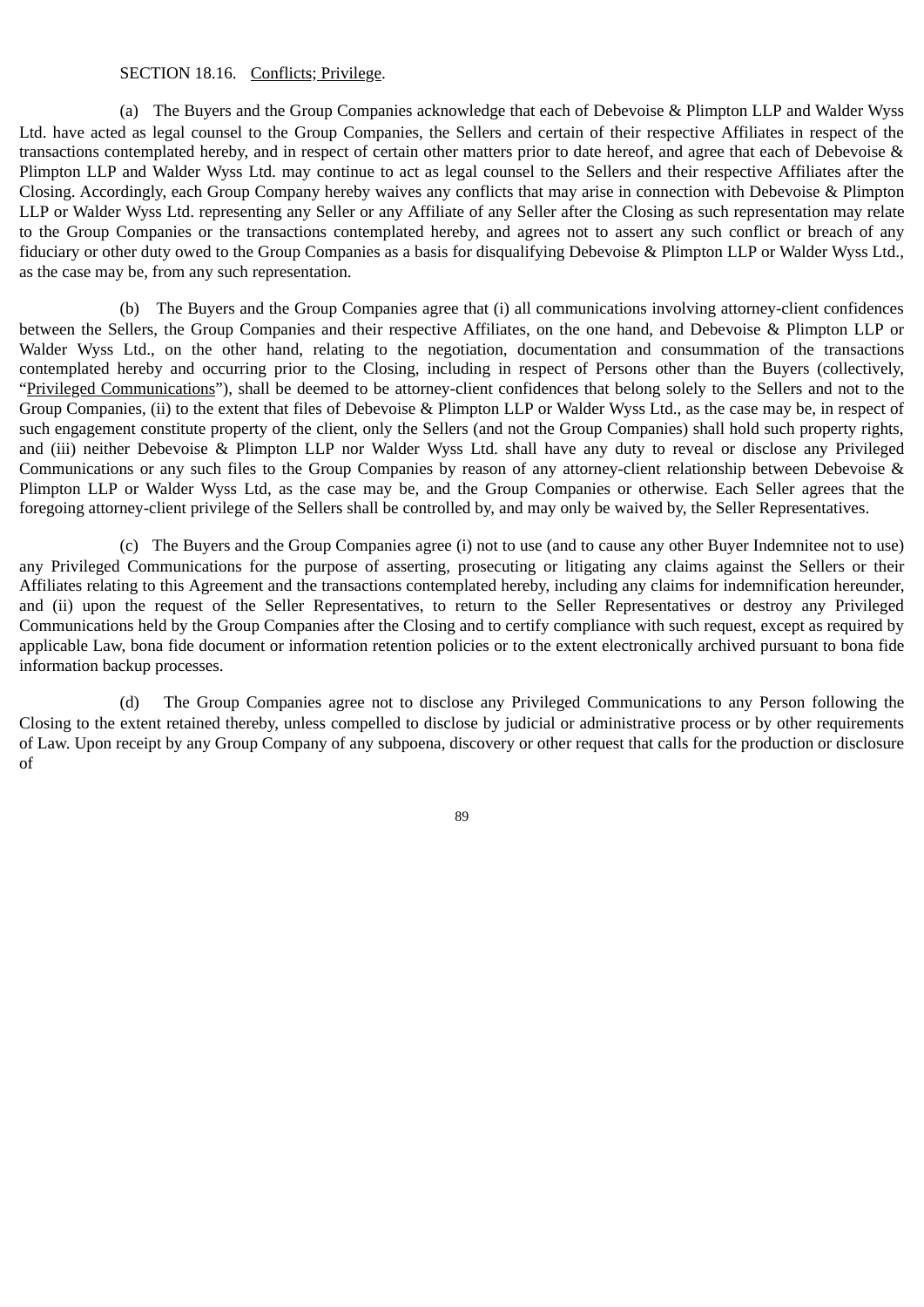any Privileged Communications, such Group Company will promptly notify the Seller Representatives of the existence of the request and provide the Seller Representatives a reasonable opportunity to assert the rights it or any Seller may have to prevent the production or disclosure of such Privileged Communications.

(e) This Section 18.16 will be irrevocable and no term of this Section 18.16 may be amended, waived or modified, without the prior written consent of Debevoise & Plimpton LLP and Walder Wyss Ltd., with respect to paragraph (a) hereof, or the Seller Representatives, with respect to paragraph (b), (c) or (d) hereof. Notwithstanding anything to the contrary in this Section 18.16, in the event that a dispute arises between the Buyers, the Group Companies or any Buyer Indemnitee or any of their respective Affiliates, on the one hand, and a third party, on the other hand (other than a party hereto or any of its Affiliates) after the Closing, the Buyers, the Group Companies, such Buyer Indemnitee and any Affiliate thereof may assert the attorney-client privilege to prevent disclosure of the Privileged Communications without the prior written consent of any other Person.

SECTION 18.17. No Recourse. This Agreement may only be enforced against the named parties hereto and their successors and assigns, and all claims or causes of action based upon, arising out of or relating to this Agreement, its negotiations, execution or performance or the transactions contemplated hereby may be made only against such parties and their successors and assigns, and no past, present or future director, officer, employee, incorporator, member, manager, partner, equity holder, shareholder, Affiliate, agent, attorney or other representative of any party hereto or its Affiliates (other than the Beneficial Owners in respect of the applicable Sellers) shall have any liability with respect to this Agreement or respect to any claim or cause of action, whether in tort, contract or otherwise (including through the piercing of the corporate veil or similar theory of liability), that may be based upon, arise out of or relate to this Agreement, its negotiation, execution or performance or the transactions contemplated hereby.

[Signature pages follow.]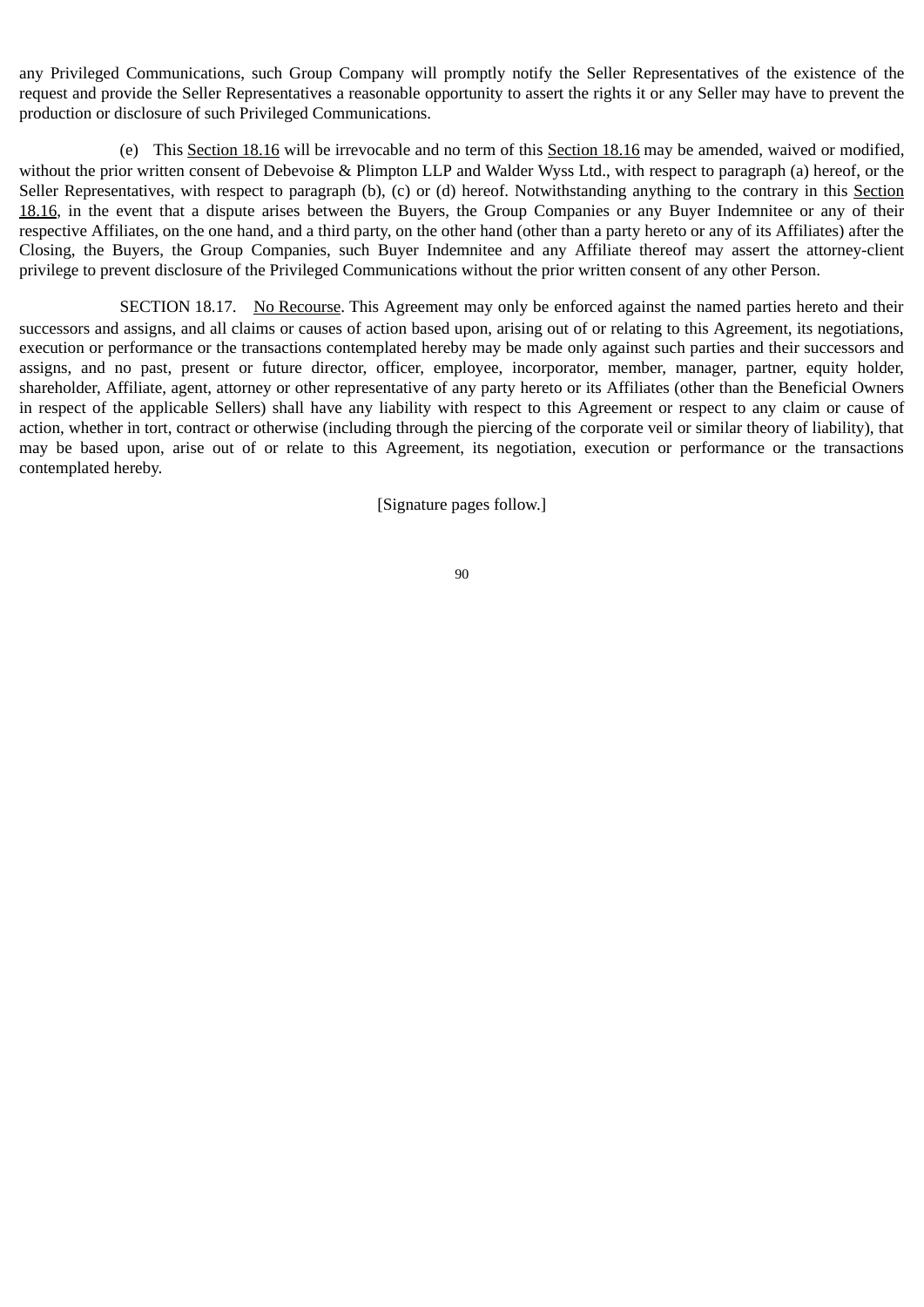written.

# **SELLERS**:

# **GRÜCO AG**

By: /s/ Jules Grüninger Name: Jules Grüninger Title: Board

/s/ Tobias Seige **TOBIAS SEIGE**

### **DOMUS HOLDING GMBH**

By: /s/ Maximilian Graf Drechsel Name: Maximilian Graf Drechsel Title: Geschäftsführer / Managing Director

# **BUGOVICS INDUSTRIES GMBH**

By: /s/ Jozsef Bugovics Name: Jozsef Bugovics Title: CEO

# **CAMAFINI AG**

By: /s/ Jules Grüninger Name: Jules Grüninger Title: Board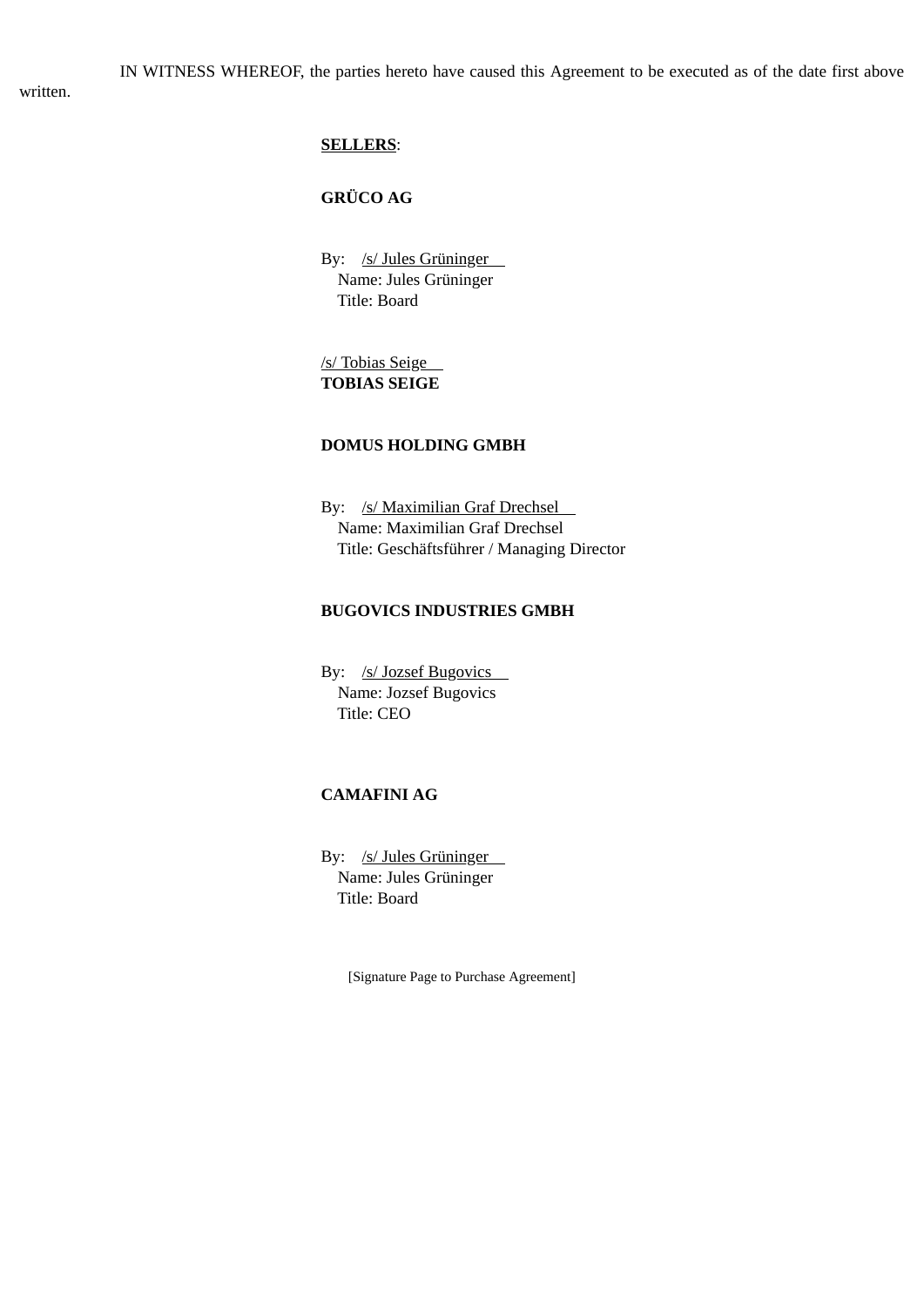# **BODAN BETEILIGUNGS GMBH**

By: /s/ Maximilian Graf Von Oppersdorff Name: Maximilian Graf Von Oppersdorff Title:

/s/ André Augier **ANDRÉ AUGIER**

/s/ Robert Parker **ROBERT PARKER**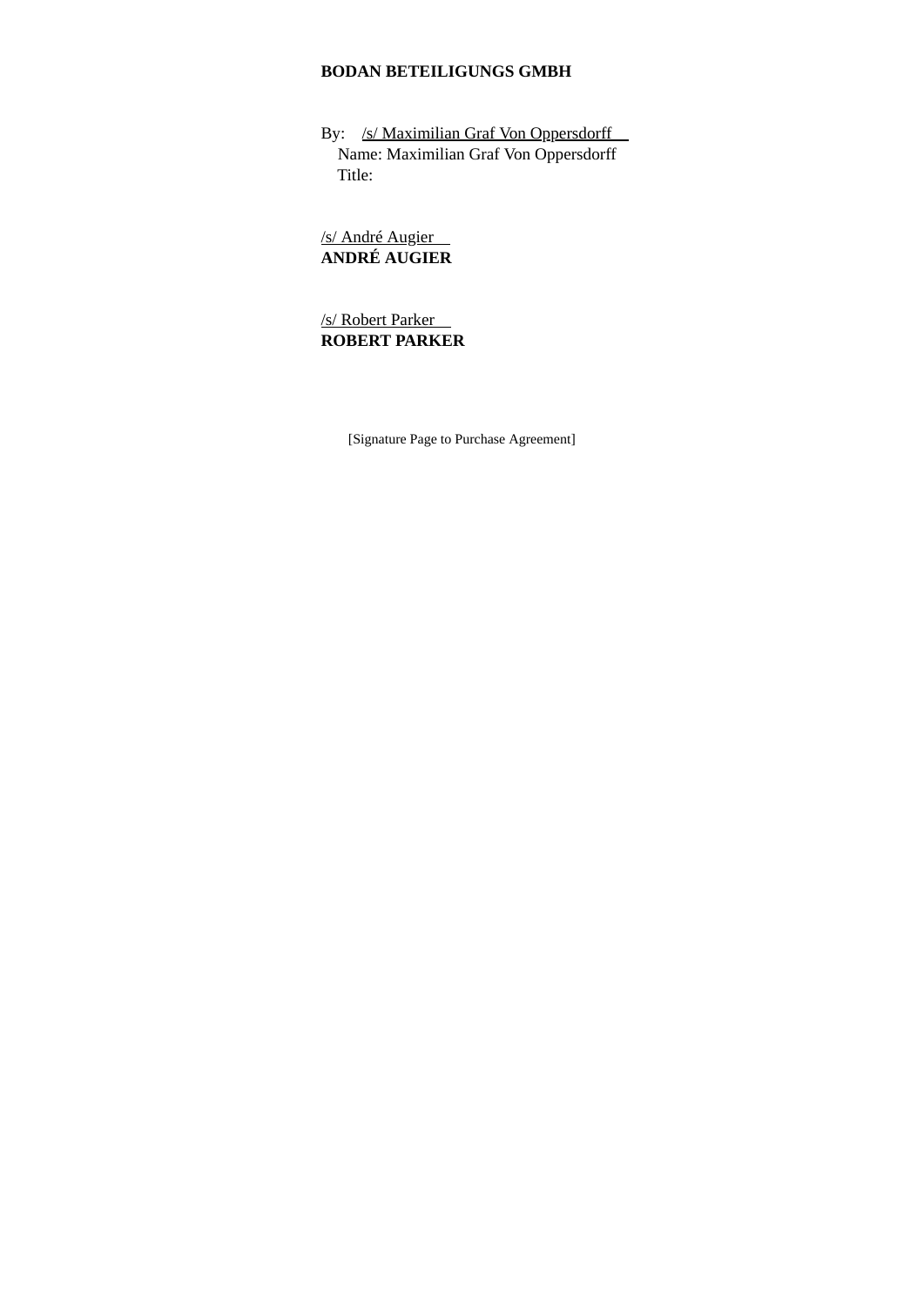## **BUYERS**:

# **COWEN INTERNATIONAL LIMITED**

By: Cowen Holdings, Inc., its sole member and shareholder

By: RCG LV Pearl, LLC, its managing member

By: Cowen Inc., its managing member

By: /s/ Jeffrey M. Solomon Name: Jeffrey M. Solomon Title: Chief Executive Officer

# **COWEN INTERNATIONAL LIMITED**

By: /s/ Michael Page Name: Michael Page Title: Chief Operating Officer

# **COWEN QN ACQUISITION LLC**

By: /s/ Jeffrey M. Solomon Name: Jeffrey M. Solomon Title: Chief Executive Officer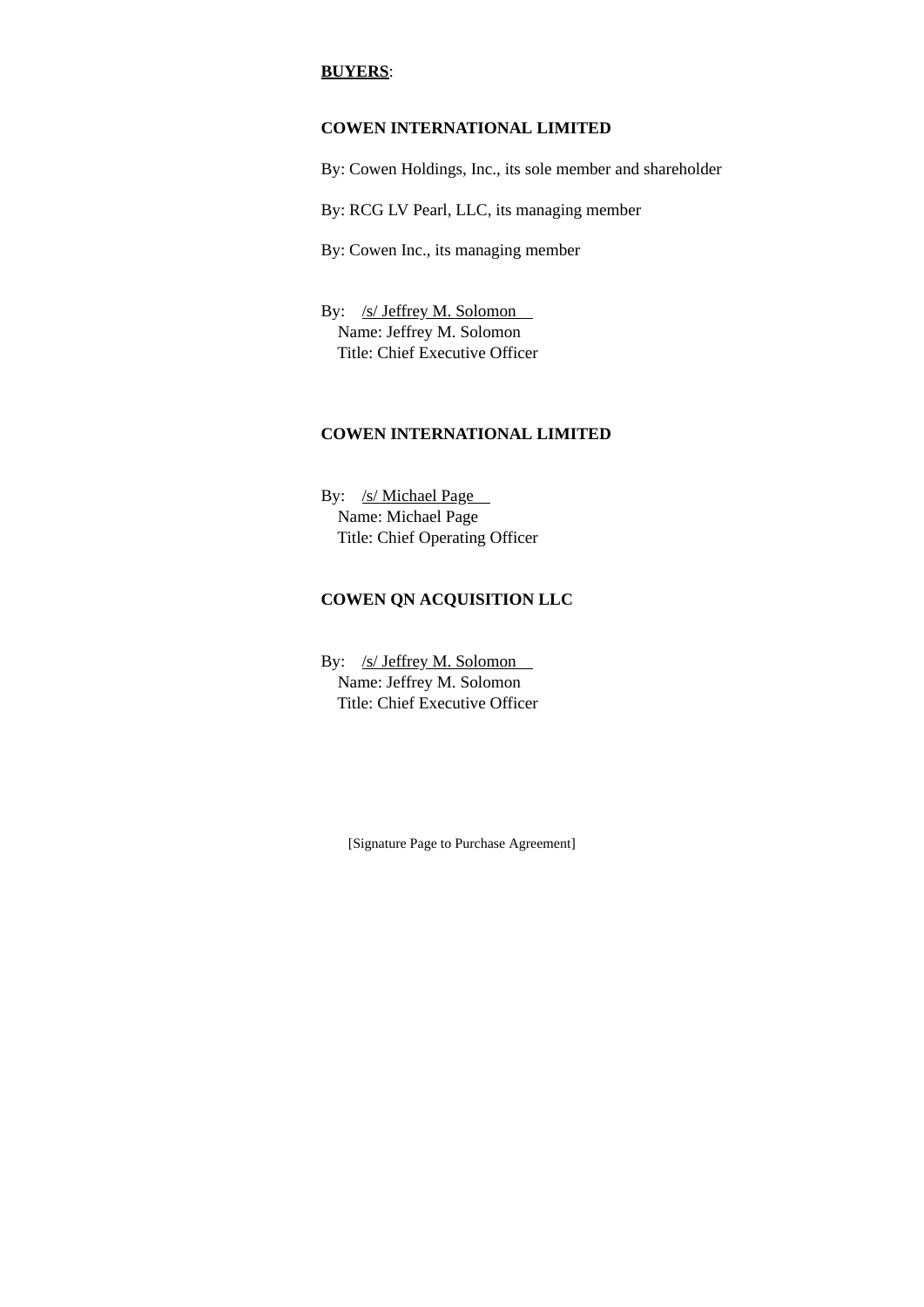# **SOLELY FOR PURPOSES OF SECTION 18.13:**

# **PARENT**:

# **COWEN INC.**

By: /s/ Jeffrey M. Solomon Name: Jeffrey M. Solomon Title: Chief Executive Officer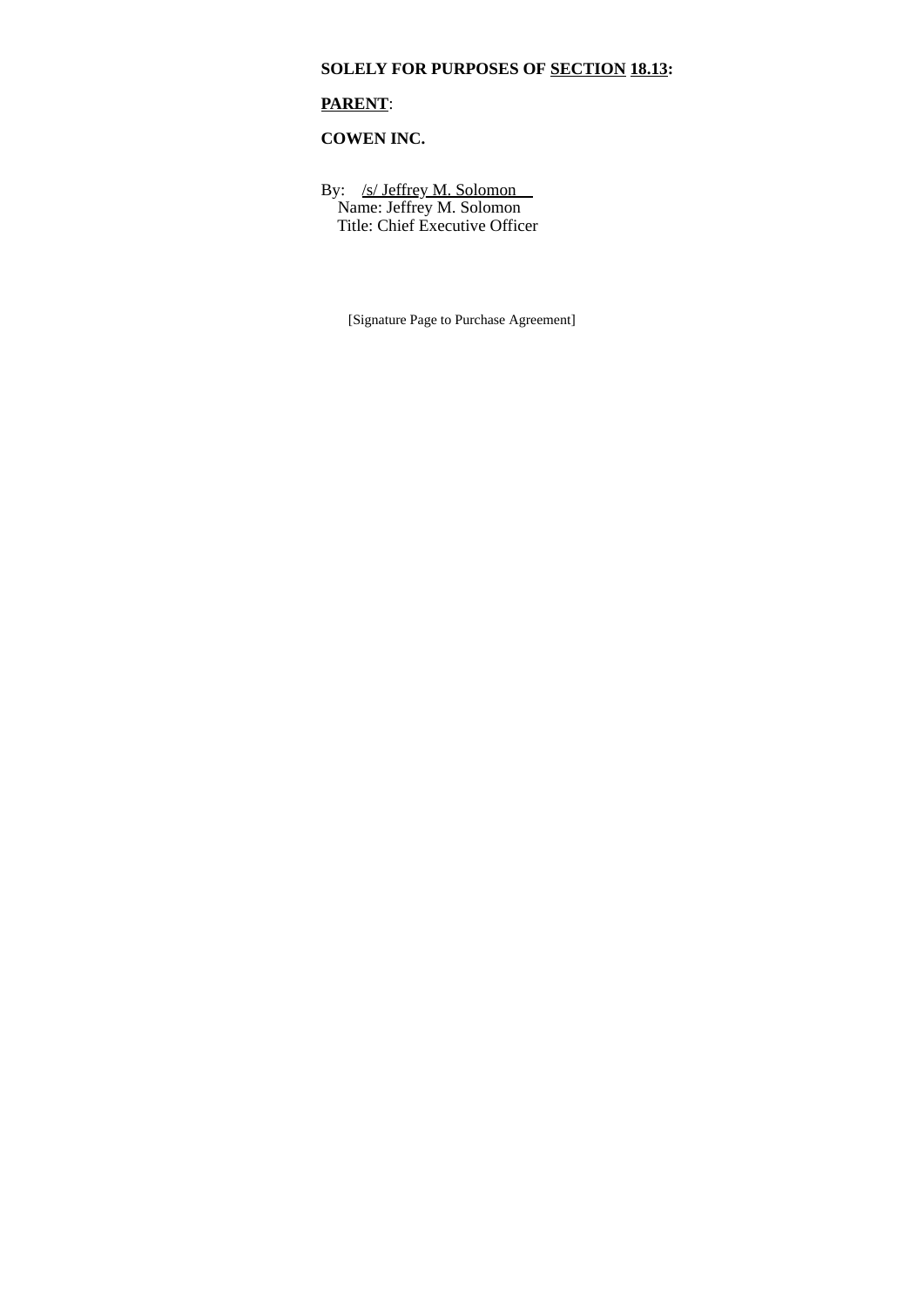## **SOLELY FOR PURPOSES OF THE SPECIFIC SECTIONS IDENTIFIED IN THE PREAMBLE HEREOF:**

/s/ Jules Grüninger **JULES GRÜNINGER**

/s/ Maximilian Graf Drechsel **MAXIMILIAN GRAF DRECHSEL**

/s/ Jozsef Bugovics **JOZSEF BUGOVICS**

/s/ Andreas Kinsky **ANDREAS KINSKY**

/s/ Maximilian Graf Von Oppersdorff **MAXIMILIAN GRAF VON OPPERSDORFF**

[Signature Page to Purchase Agreement]